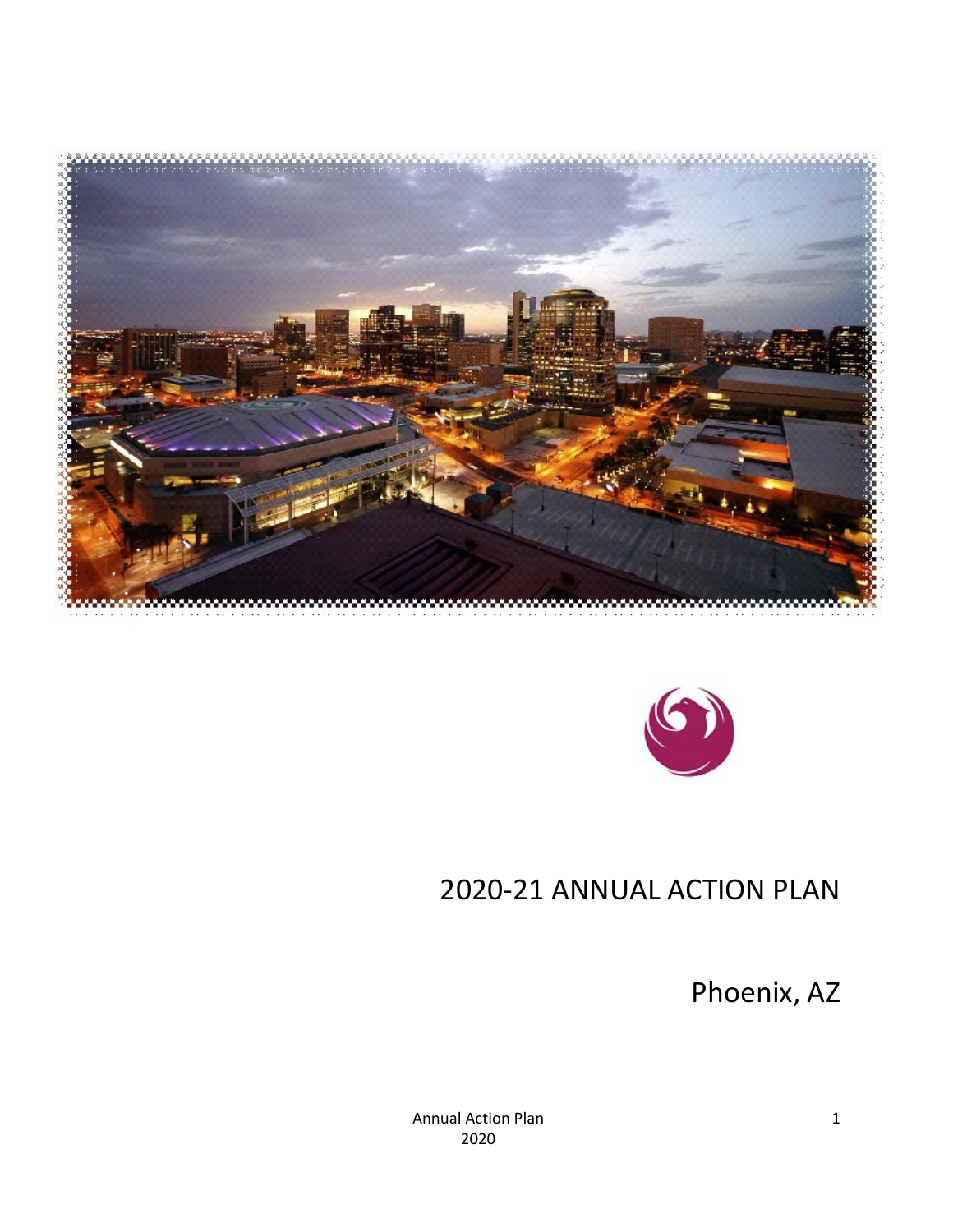# **Table of Contents**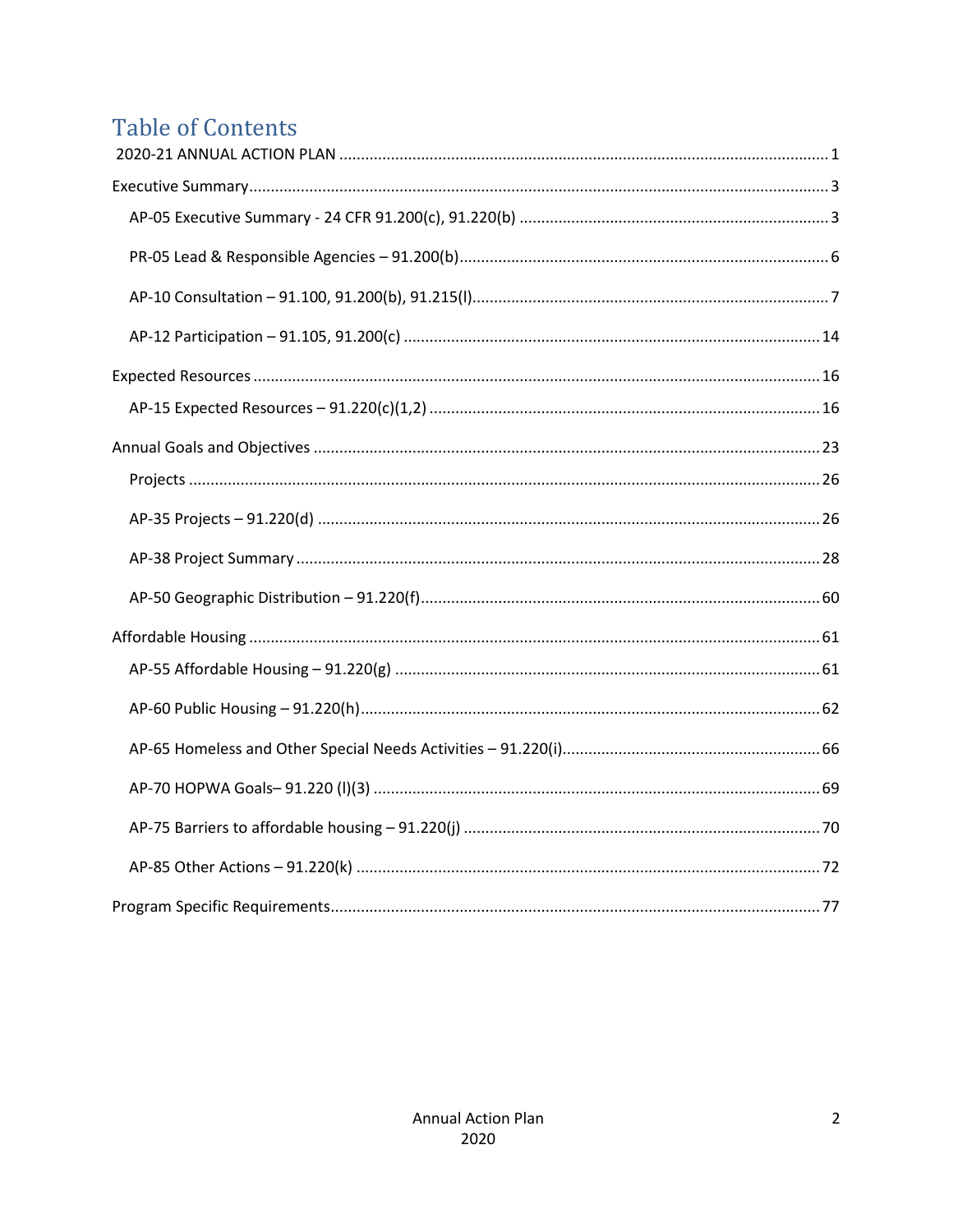## **Executive Summary**

## <span id="page-2-1"></span><span id="page-2-0"></span>**AP-05 Executive Summary - 24 CFR 91.200(c), 91.220(b)**

### **1. Introduction**

The 2020-21 Annual Action Plan is the specific one-year plan for the use of U.S. Department of Housing and Urban Development (HUD) formula grant funds. The formula grant programs included in the Consolidated Plan consist of the Community Development Block Grant (CDBG), HOME Investment Partnerships Program (HOME), Emergency Solutions Grant (ESG) and Housing Opportunities for Persons with AIDS (HOPWA) programs.

The one-year action plan is based upon the priority needs defined in the Consolidated Plan strategy section and the available resources. It will guide the allocation of resources and other investment decisions along with the City's projected performance goals in the coming year. The strategy establishes the general priorities for assisting lower-income Phoenix residents and neighborhoods.

## **2. Summarize the objectives and outcomes identified in the Plan**

The Consolidated Plan sets goals and strategies to be achieved over the Fiscal Year 2020-2024 and identifies funding priorities. The six Consolidated Plan goals represent the needs within the City of Phoenix and act as a framework for the FY 2020-21 programs and activities identified in this Annual Action Plan. Below are the identified goals:

- **Goal 1:** Increase and preserve affordable rental and homeowner housing opportunities for lowand-moderate income households based on community needs.
- **Goal 2:** Assist individuals and families to gain stable housing after experiencing homelessness or a housing crisis by providing appropriate housing and supportive services.
- **Goal 3:** Foster the development of vibrant and thriving neighborhoods by investing in public facilities, essential infrastructure and addressing blight.
- **Goal 4:** Provide public and community services that promote equity and serve vulnerable populations, including for residents with special needs.
- **Goal 5:** Enhance the City's economic stability by investing in inclusive economic growth opportunities that develop and strengthen small businesses, as well as providing access to workforce development and job opportunities.
- **Goal 6:** Meet the needs of persons with HIV/AIDS and their families through housing, health, and supportive services.

The objectives and outcomes related to the above stated goals can be found in detail within sections AP-15 and AP-35.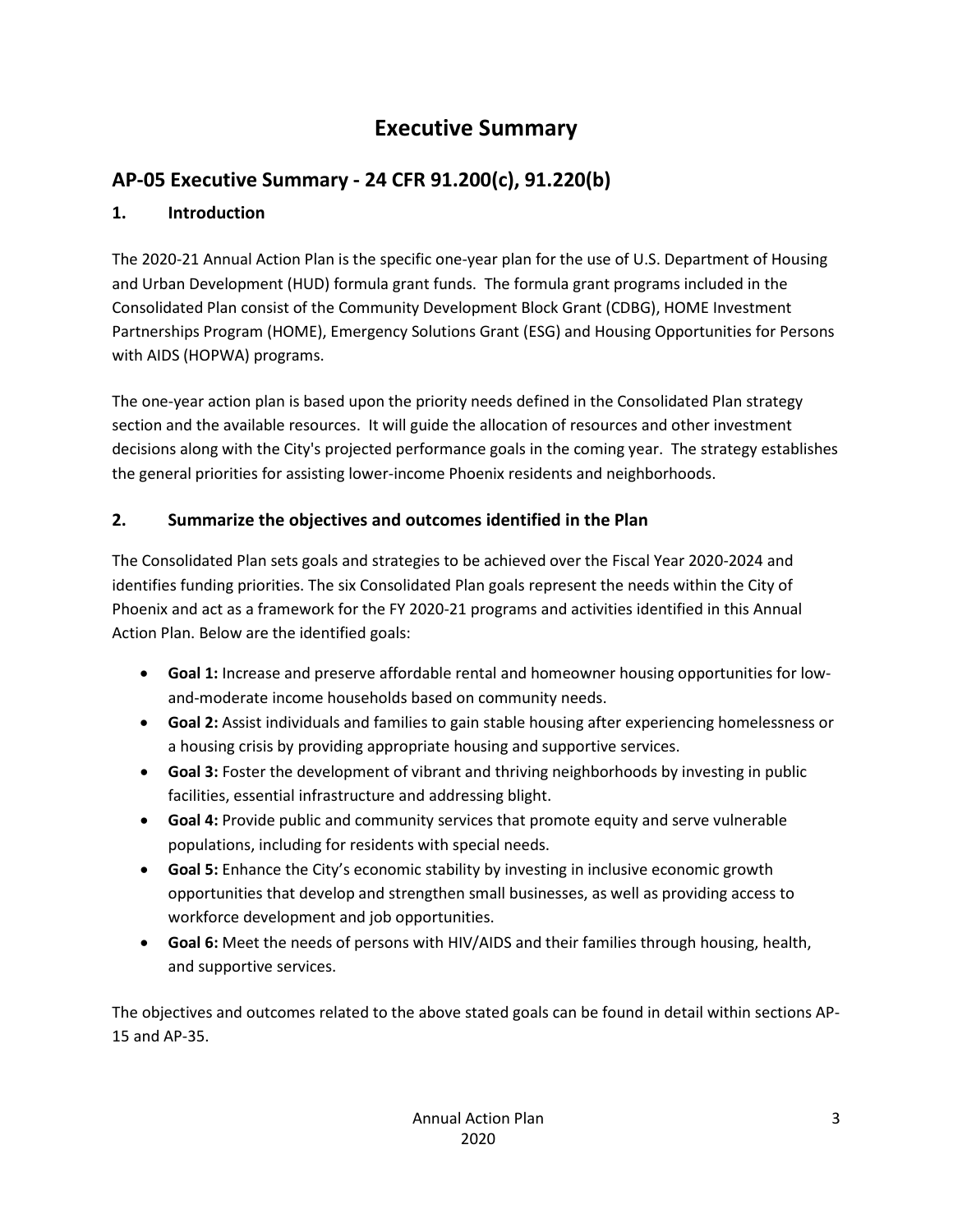### **3. Evaluation of past performance**

HUD's Office of Community Planning and Development (CPD) seeks to support the development of communities that feature decent housing, a suitable living environment, and expanded opportunities for Low- and Moderate-Income (LMI) populations. To ensure entitlement jurisdictions are striving to achieve that vision, HUD requires annual submissions of Consolidated Annual Performance and Evaluation Reports (CAPERs).

The 2018-19 CAPER was submitted to HUD and indicated:

- 53,072 low- to moderate-income families, seniors, and youth were assisted through the public service programs.
- 154 residential households received housing rehabilitation services to help residents remain safe in their homes.
- 5 jobs were created/retained through the provision of technical assistance to small businesses.
- 709,046 persons benefitted through the completion of public facility improvement projects.
- The total number of persons/households for whom services/facilities were available was 1,765,255.
- 1,073 persons with HIV/AIDS were assisted with supportive services and/or housing.
- 182 new affordable housing units were developed.
- Additionally, housing needs for low- and moderate-income households were addressed, and the city prevented homelessness by providing vouchers and intensive street outreach and engagement services to those in need and provided supportive permanent transitional housing to individuals experiencing domestic violence and human trafficking.

## **4. Summary of Citizen Participation Process and consultation process**

The City of Phoenix's Citizen Participation Plan (CPP) outlines the efforts the City must take to provide for and encourage sharing input and views from residents, organizations, and other interested parties. The CPP mandates the City publish a public notice at least prior to the public hearing and will announce the availability of the Annual Action Plan, in a newspaper and on the City website.

In accordance with the City's CPP, a Public Notice was posted in the Arizona Republic, Prensa Hispana, and La Voz publications, and on the City's website on June 1, 2020. Physical copies of the Annual Action Plan were made available at City Hall at the Neighborhood Services Division, Fourth floor. The public comment period was reduced from 30 days to 5 days through a COVID-19 related waiver. A comment period of not less than 5 days has been provided and all comments received, in writing or orally, will be included in the final submission of the Annual Action Plan to HUD.

A virtual public hearing was held online via Web-Ex on June 2, 2020 to obtain public comment on the draft documents and a City Council meeting was scheduled on June 3, 2020 to consider adopting the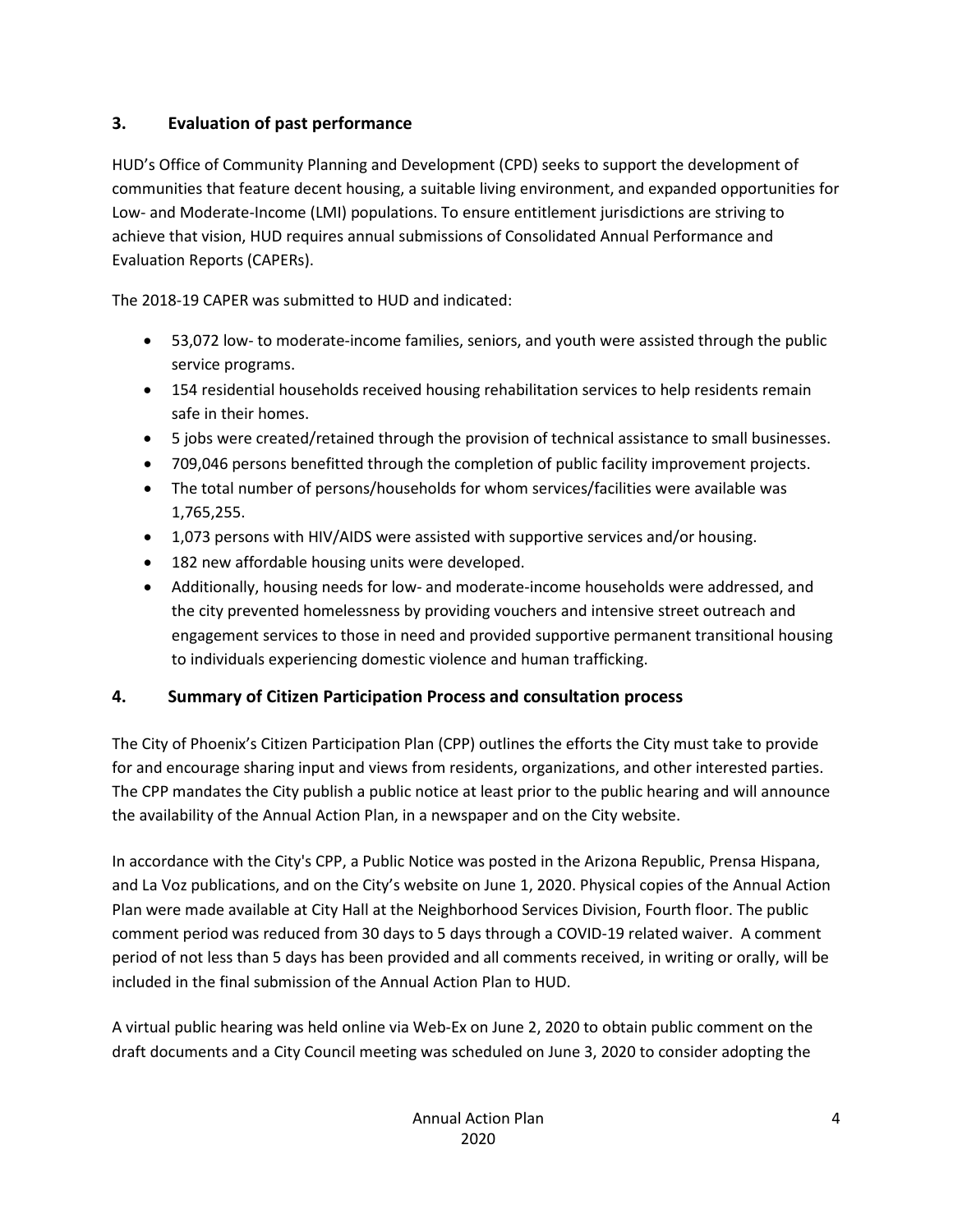City's proposed 2020-2025 Consolidated Plan, 2020-2021 Action Plan, and 2020-2025 Analysis of Impediments to Fair Housing Choice

## **5. Summary of public comments**

To be completed after the 5-day public comment period. All comments will be included in Attachment A- Public Comment.

## **6. Summary of comments or views not accepted and the reasons for not accepting them**

No comments were rejected.

### **7. Summary**

The City is committed to providing every opportunity for residents and stakeholders in its jurisdiction to participate in the Consolidated Plan process, including the Annual Action Plan. Moreover, the City of Phoenix is committed to allocating HUD funds to both achieve the City's goals and fulfill HUD's mission of creating strong, sustainable, inclusive communities with quality affordable homes for all. Doing so will provide expanded opportunities for its low- to moderate- income populations to thrive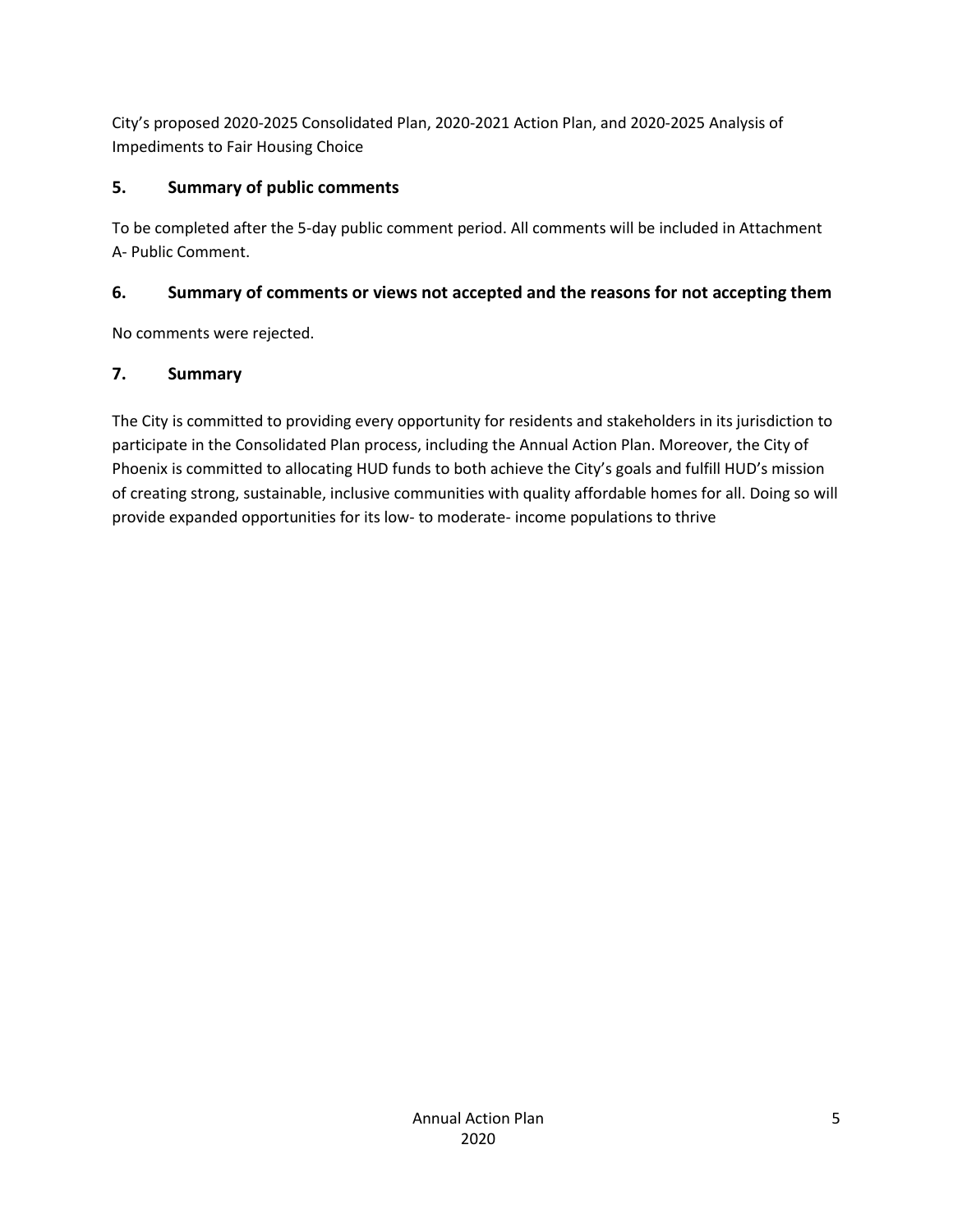## <span id="page-5-0"></span>**PR-05 Lead & Responsible Agencies – 91.200(b)**

## **1. Agency/entity responsible for preparing/administering the Consolidated Plan**

Describe the agency/entity responsible for preparing the Consolidated Plan and those responsible for administration of each grant program and funding source.

| <b>Agency Role</b>         | <b>Name</b>    | <b>Department/Agency</b>             |
|----------------------------|----------------|--------------------------------------|
| <b>CDBG Administrator</b>  | <b>PHOENIX</b> | <b>COP Neighborhood Services</b>     |
|                            |                | Department                           |
| <b>HOPWA Administrator</b> | <b>PHOENIX</b> | <b>COP Housing Department</b>        |
| <b>HOME Administrator</b>  | <b>PHOENIX</b> | <b>COP Housing Department</b>        |
| <b>ESG Administrator</b>   | <b>PHOENIX</b> | <b>COP Human Services Department</b> |

**Table 1 – Responsible Agencies**

## **Narrative (optional)**

The City's Neighborhood Services Department (NSD) is the lead agency and is responsible for HUD entitlement grants which includes CDBG, HOME, ESG, and HOPWA. NSD is also responsible for the preparation of the Consolidated Plans, Annual Action Plans, and Consolidated Annual Performance Evaluation Reports (CAPER). Additionally, NSD staff also administers the Request for Proposal (RFP) process and revises the selection of CDBG subrecipients for City Council's consideration.

The City of Phoenix's Housing Department administers HOME and HOPWA on behalf of the City. HOME is the largest federal block grant to state and local governments designed exclusively to create affordable housing for low-income households. HOPWA is an entitlement grant dedicated to assisting communities to provide affordable housing opportunities and related supportive services for lowincome persons living with HIV/AIDS and their families. The City's Human Services Department administer ESG on behalf of the City. ESG support assists people to quickly regain stability in permanent housing after experiencing a housing crisis and can be used for emergency shelters, street outreach, rapid re-housing, and homelessness prevention.

## **Consolidated Plan Public Contact Information**

Spencer J Self, Neighborhood Services Director, 602-262-7494 (email: spencer.self@phoenix.gov).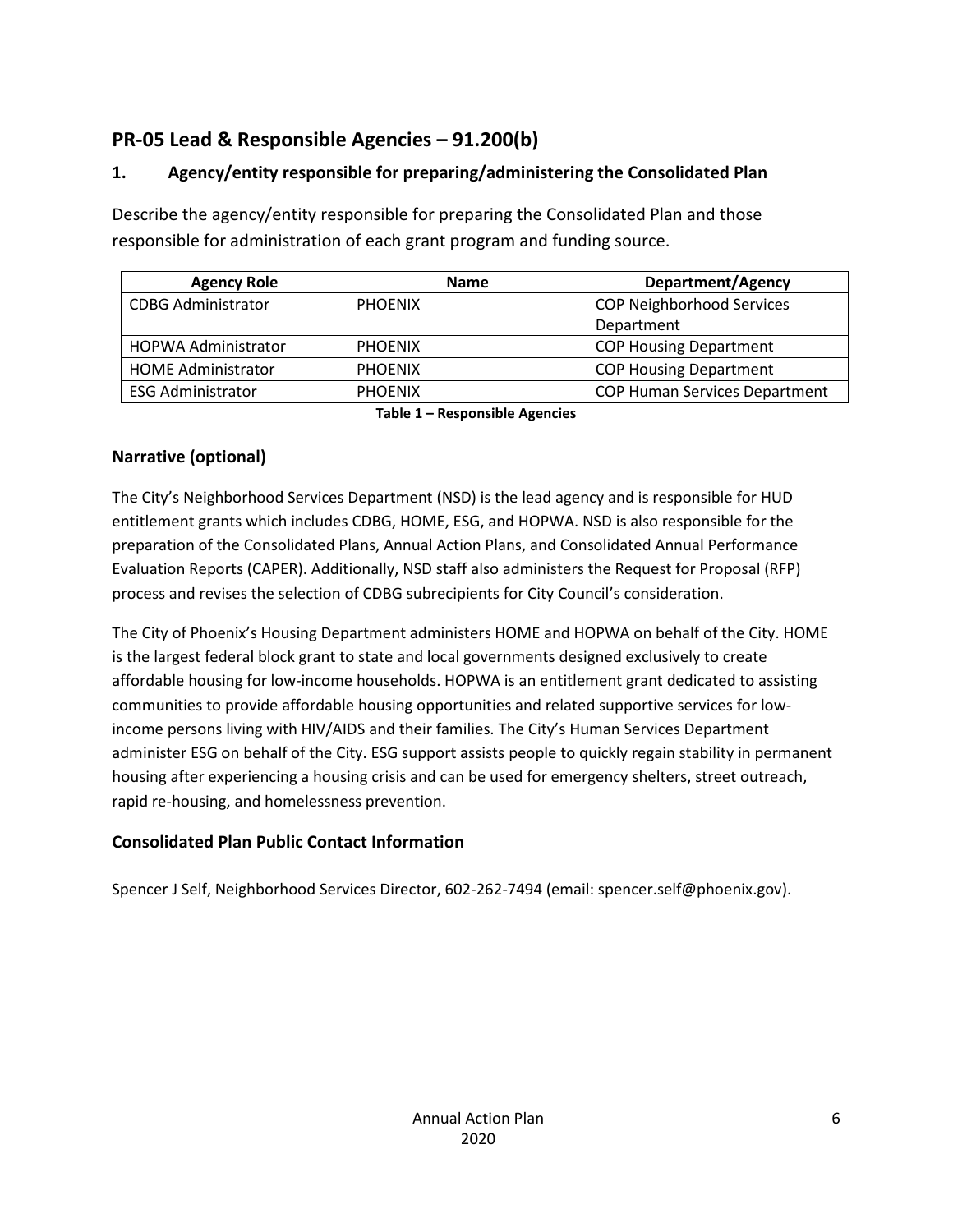## <span id="page-6-0"></span>**AP-10 Consultation – 91.100, 91.200(b), 91.215(l)**

#### **1. Introduction**

In the coming year, the City will remain focused on serving vulnerable individuals and families with children experiencing homelessness through collaboration with other funders and partnerships with essential public and private systems of care including health and behavioral health care; public safety; education; and employment providers. The City will continue to lead efforts in providing outreach to Veterans, seniors, unaccompanied youth, and families with children and other individuals experiencing chronic homelessness through participation in targeted initiatives and support to community-based providers.

## **Provide a concise summary of the jurisdiction's activities to enhance coordination between public and assisted housing providers and private and governmental health, mental health and service agencies (91.215(l))**

Through strategic collaborations between multiple city departments including Housing, Human Services, Public Safety, and Neighborhood Services, County and State government, the Regional Behavioral Health Authority, and non-profit and charitable organizations, the City has developed a diverse portfolio of supportive housing interventions for the most vulnerable individuals and families including those who chronically homeless, Veterans, unaccompanied youth, justice involved, and seniors.

Unlike most areas in the country, Phoenix's Public Housing Authority (PHA) is contained within the governmental structure of the City of Phoenix as its Housing Department. Phoenix's Public Housing Authority was consulted throughout the Annual Action Plan process.

The City of Phoenix Housing and Human Services departments collaborated to partner with MMIC to provide up to 275 chronically homeless individuals and families with General Mental Health and Substance Abuse concerns with permanent supportive housing. In February 2015, the Phoenix City Council created a preference to prioritize approximately 275 Housing Choice Vouchers to chronically homeless individual and families, and in doing so mandated they be accompanied by wrap-around support services. To ensure the provision of quality navigation and housing case-based services, the City approached MMIC about utilizing Medicaid for both services. The result was the first multi-agency, multi-disciplinary collaboration of its kind to provide chronically homeless individuals and families' permanent supportive housing supported through the behavioral health system. Currently, MMIC subcontracts with Community Bridges Inc., and La Frontera-EMPACT to provide navigation, housing-based case management, and behavioral health services to individuals and families housed through the project.

The Phoenix Mayor and City Council have boldly identified human trafficking as a citywide priority and embarked on an aggressive plan to make Phoenix a national leader in combatting human trafficking. The Mayor's Human Trafficking Task Force, established in 2013, is exploring innovative solutions to address

Annual Action Plan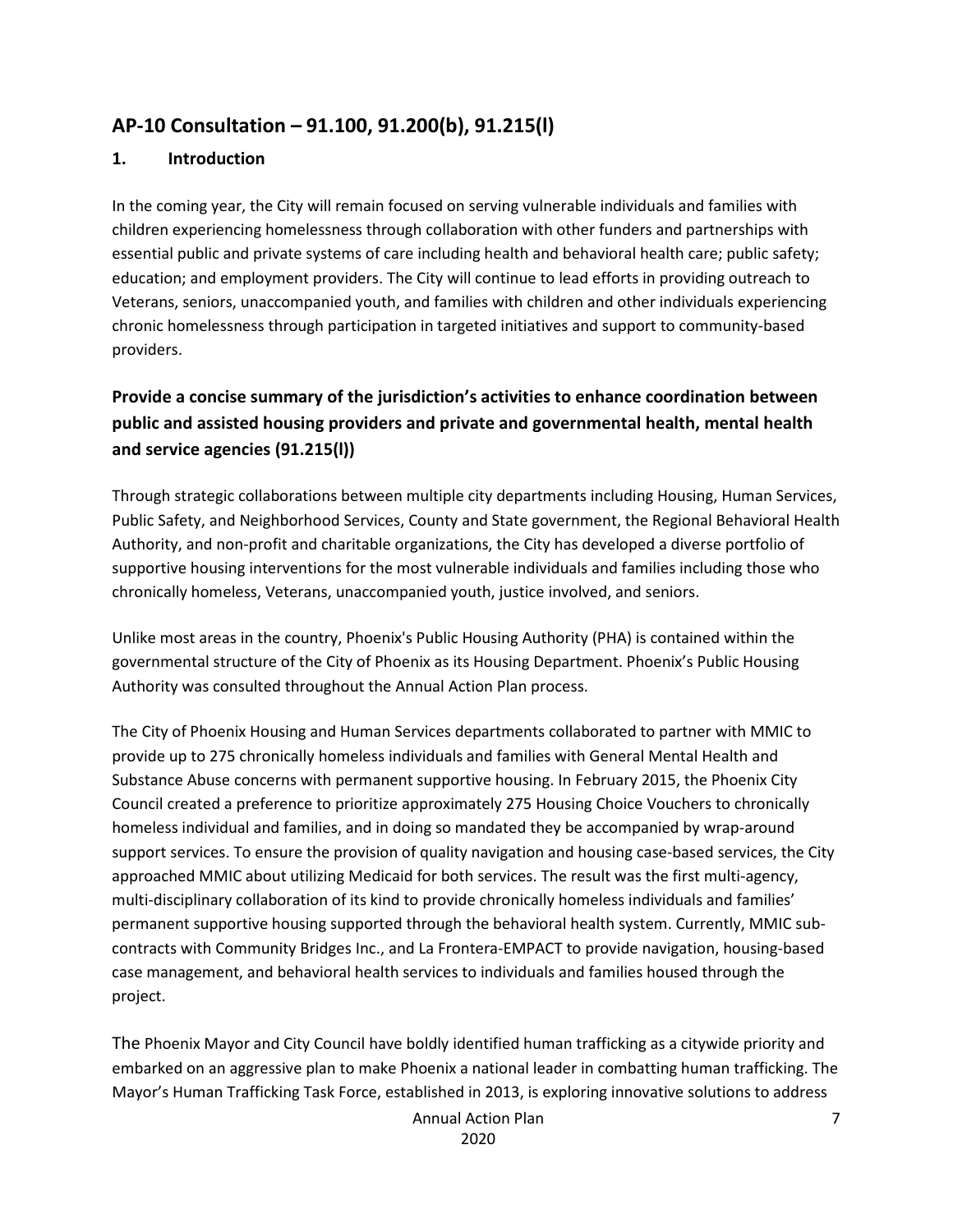the issue and assist survivors. In 2014, the Task Force released the Compass Plan which identifies five campaign strategies and a work plan to make Phoenix a national leader in the war against human trafficking. Using the Compass Plan as a roadmap, the Task Force has made significant progress in raising community awareness; influencing public policy; increasing law enforcement resources; and increasing resources and access to services for victims. The establishment of Phoenix Starfish Place, a supportive housing program for survivors of sex trafficking and their children, is an aggressive initiative of the Task Force. Phoenix Starfish Place provides permanent supportive housing for fifteen households of victims of sex trafficking. Eligible households are referred through the City of Phoenix Family Advocacy Center or its designee and approved for housing by the city of Phoenix Housing Department and Property Management Company. Residents receive a Tenant Based Rental Assistance to subsidize the monthly rental fee, contributing no more than thirty percent of their income towards rent. Two full-time case managers provide trauma informed case management and support services on-site to resident households. Additional services coordinated by Arizona State University and provided by a variety of community-based provider agencies are also available to resident households on-site. A Bi-annual event held at the Helen Drake Senior Center, Phoenix 1st Step Drop In Center, is co-led by survivors and 30 different partner agencies. Services include housing, medical and mental health care, HIV/Hep C testing, and drug and alcohol treatment. Since 2014, there have been 354 clients served at the 10 events. In 2015, the City of Phoenix received \$235,000 in funding to add a position designed to enhance services for adult and minor sex trafficking victims serving 155 clients and over 1400 services provided. Approximately 11,500 individuals have been trained since 2016, as part of the outreach and community awareness plan. The Task Force recently presented a 5-year update to the Mayor and City Council and has been re-appointed to continue this work over the next three years.

## **Describe coordination with the Continuum of Care and efforts to address the needs of homeless persons (particularly chronically homeless individuals and families, families with children, veterans, and unaccompanied youth) and persons at risk of homelessness.**

The City of Phoenix has been an active member of the Maricopa County Continuum of Care since its inception. As a member of the Governing Board and active participant in CoC committees, workgroups, and activities, the City plays a leadership role in the implementation of the HEARTH Act and efforts to end homelessness across the region. The City has historically participated in the annual ranking and review process to evaluate and prioritize the mix and level of services supported by the CoC, and works in coordination to fill critical gaps and enhance accessibility to appropriate housing and service interventions.

Currently the City is combining outreach, housing stabilization, and public and assisted housing resources to support programs which move chronically homeless individuals and families, Veterans, unaccompanied youth, and seniors from the street to housing as quickly as possible. The City also supports emergency shelter for single individuals and families with children; and crisis services for homeless individuals experiencing a psychiatric and/or chemically induced emergency.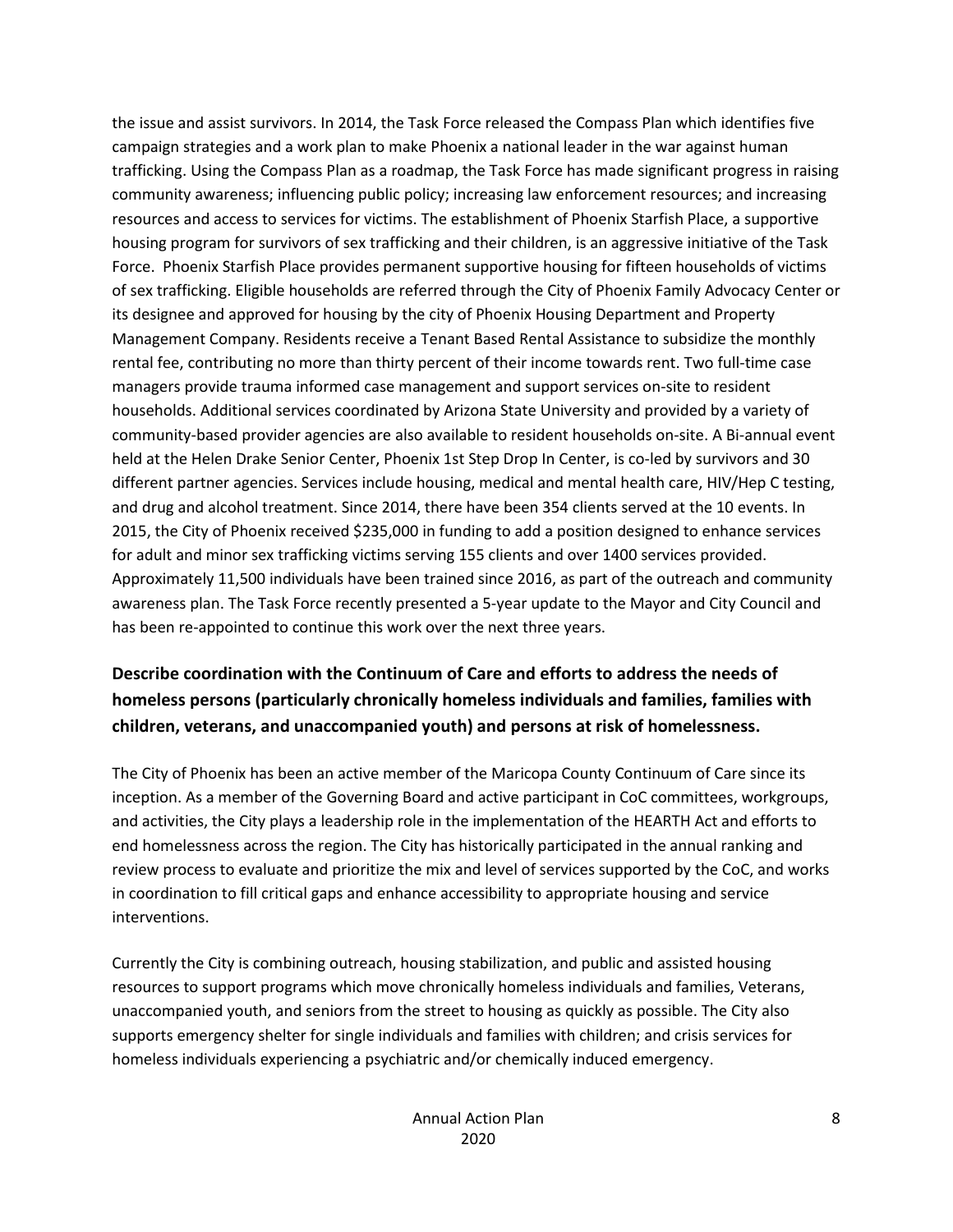In January of 2019, the City partnered with the Burton Barr Central Library on a joint project designed to offer an accessible and centrally located drop in-style service center for vulnerable and individuals experiencing homelessness who are seeking case management and community-based services. Additionally, in February 2020, the City partnered with St. Vincent De Paul, a local non-profit, to offer an additional drop-in style center for vulnerable and individuals experiencing homelessness who are seeking case management and community-based services in the Sunnyslope area.

The City is also a participant of Built for Zero (formerly Zero: 2016), a rigorous national change campaign working to help a core group of committed communities end veteran and chronic homelessness. Coordinated by Community Solutions, the national effort supports participants in developing real time data on homelessness, optimizing local housing resources, tracking progress against monthly goals, and accelerating the spread of proven strategies. Staff participate in ongoing learning sessions in an effort evaluate and improve local leadership structures and capacity necessary to end Veteran and chronic homelessness as well as continue learning quality improvement tools and methods to take action and solve problems.

The City of Phoenix has partnered with the local Continuum of Care to address Veteran and Chronic homelessness in our community. In collaboration with local municipalities within Maricopa County, Veterans Administration, Community Bridges Inc., United Methodist Outreach Ministries, U.S. Vets, Lodestar Day Resource Center, Crisis Response Network, and other community stakeholders, we have achieved several Federal benchmarks. The City of Phoenix recognized a very important need in the effort to end Veteran homelessness and the partnership with Community Bridges Inc. enabled us to provide Veteran specific navigation services. The partnership focuses on coordination of the by name list and outreach services, navigation services, and houses Veterans identified on the list. With this resource the City is going to effectively address Veteran homelessness in the community.

## **Describe consultation with the Continuum(s) of Care that serves the jurisdiction's area in determining how to allocate ESG funds, develop performance standards for and evaluate outcomes of projects and activities assisted by ESG funds, and develop funding, policies and procedures for the operation and administration of HMIS**

The City of Phoenix holds one position on the Maricopa County Regional Continuum of Care (CoC) Governing Board. This position represents the ESG formula recipients, and actively participates in committees, workgroups and activities of the CoC. The City is also an active member of the Maricopa Association of Governments ESG subcommittee, a workgroup formed by the CoC to develop regional strategies and practices for the comprehensive implementation of ESG eligible services across Maricopa County.

The Maricopa County Continuum of Care Community Best Practices (formerly Standards of Excellence) are a set of performance and quality standards for each of the Continuum's primary engagement/housing interventions (street outreach, emergency shelter, transitional housing, rapid re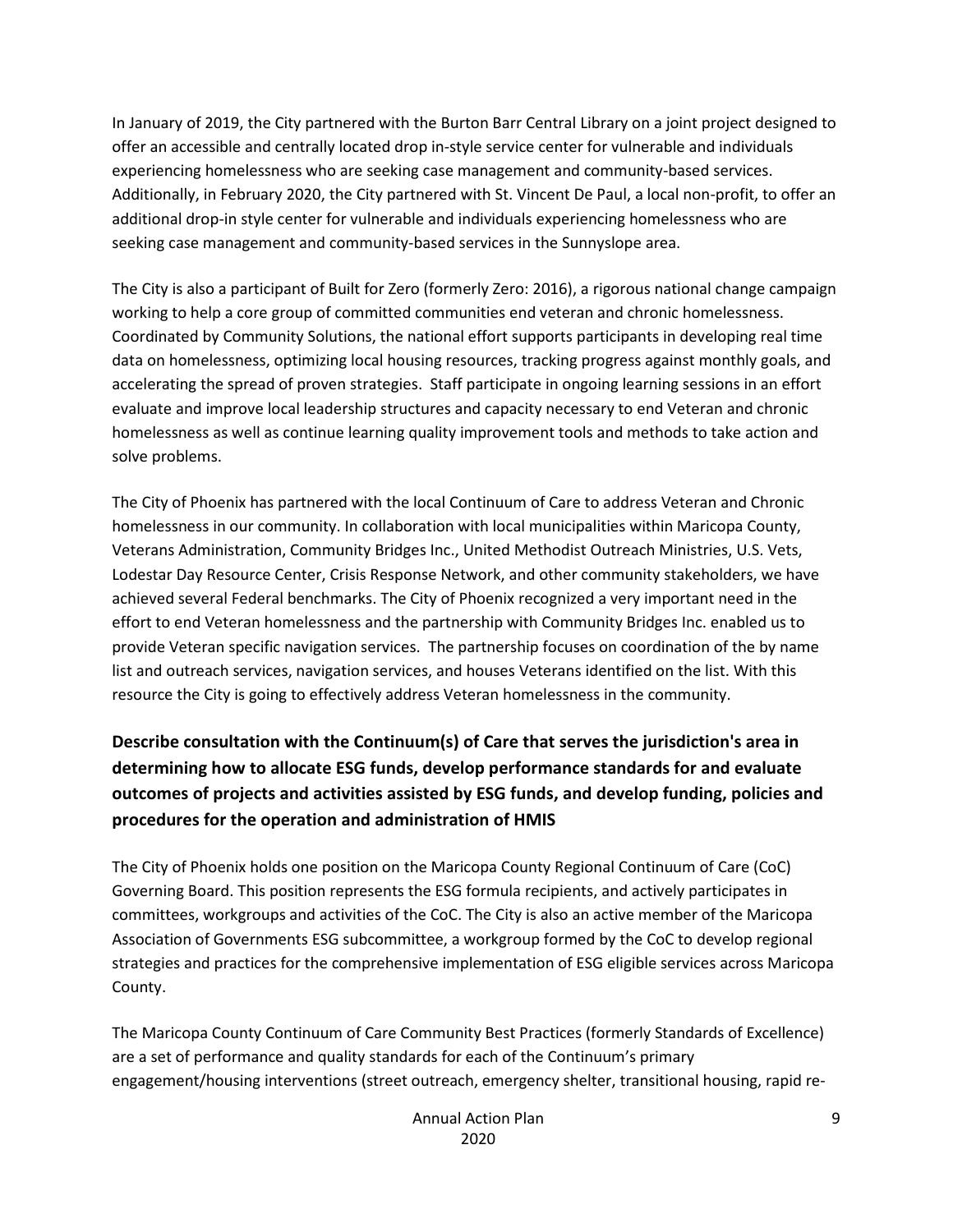housing, permanent supportive housing), developed in partnership by the population specific work groups (Street Outreach Collaborative, Chronic Homelessness, Collaborative Outreach, Coordinated Entry, Ending Veteran Homelessness, Emergency Solutions Grant, Shelter Prioritization) and approved by the CoC Governing Board. The Best Practices promote a common language and understanding of program components and expectations, and subsequently a framework for evaluating program efficacy and determining level of need.

## **2. Describe Agencies, groups, organizations and others who participated in the process and describe the jurisdiction's consultations with housing, social service agencies and other entities**

| 1 | Agency/Group/Organization                                                                                                                                                      | Maricopa Association of Governments                                                                                                                                                                                                                                                                                                                                                                                                                                                                                                                                                                                                                                                                                                                                                                                                                   |  |  |
|---|--------------------------------------------------------------------------------------------------------------------------------------------------------------------------------|-------------------------------------------------------------------------------------------------------------------------------------------------------------------------------------------------------------------------------------------------------------------------------------------------------------------------------------------------------------------------------------------------------------------------------------------------------------------------------------------------------------------------------------------------------------------------------------------------------------------------------------------------------------------------------------------------------------------------------------------------------------------------------------------------------------------------------------------------------|--|--|
|   | <b>Agency/Group/Organization Type</b>                                                                                                                                          | Planning organization<br>Regional organization                                                                                                                                                                                                                                                                                                                                                                                                                                                                                                                                                                                                                                                                                                                                                                                                        |  |  |
|   | What section of the Plan was addressed by<br><b>Consultation?</b>                                                                                                              | Homeless Needs - Chronically homeless<br>Homeless Needs - Families with children<br>Homelessness Needs - Veterans<br>Homelessness Needs - Unaccompanied youth<br><b>Homelessness Strategy</b>                                                                                                                                                                                                                                                                                                                                                                                                                                                                                                                                                                                                                                                         |  |  |
|   | <b>Briefly describe how the</b><br>Agency/Group/Organization was consulted.<br>What are the anticipated outcomes of the<br>consultation or areas for improved<br>coordination? | The City of Phoenix has been an active member<br>of the Maricopa County Continuum of Care<br>since its inception. As a member of the<br>Governing Board and active participant in CoC<br>committees, workgroups, and activities, the<br>city plays a leadership role in the<br>implementation of the HEARTH Act and efforts<br>to end homelessness across the region. The<br>City has historically participated in the annual<br>ranking and review process to evaluate and<br>prioritize the mix and level of services<br>supported by the CoC and works in<br>coordination to fill critical gaps and enhance<br>accessibility to appropriate housing and service<br>interventions. The Continuum of care provided<br>information on Continuum of Care operations<br>and homelessness needs in the community to<br>inform future funding priorities. |  |  |

**Table 2 – Agencies, groups, organizations who participated**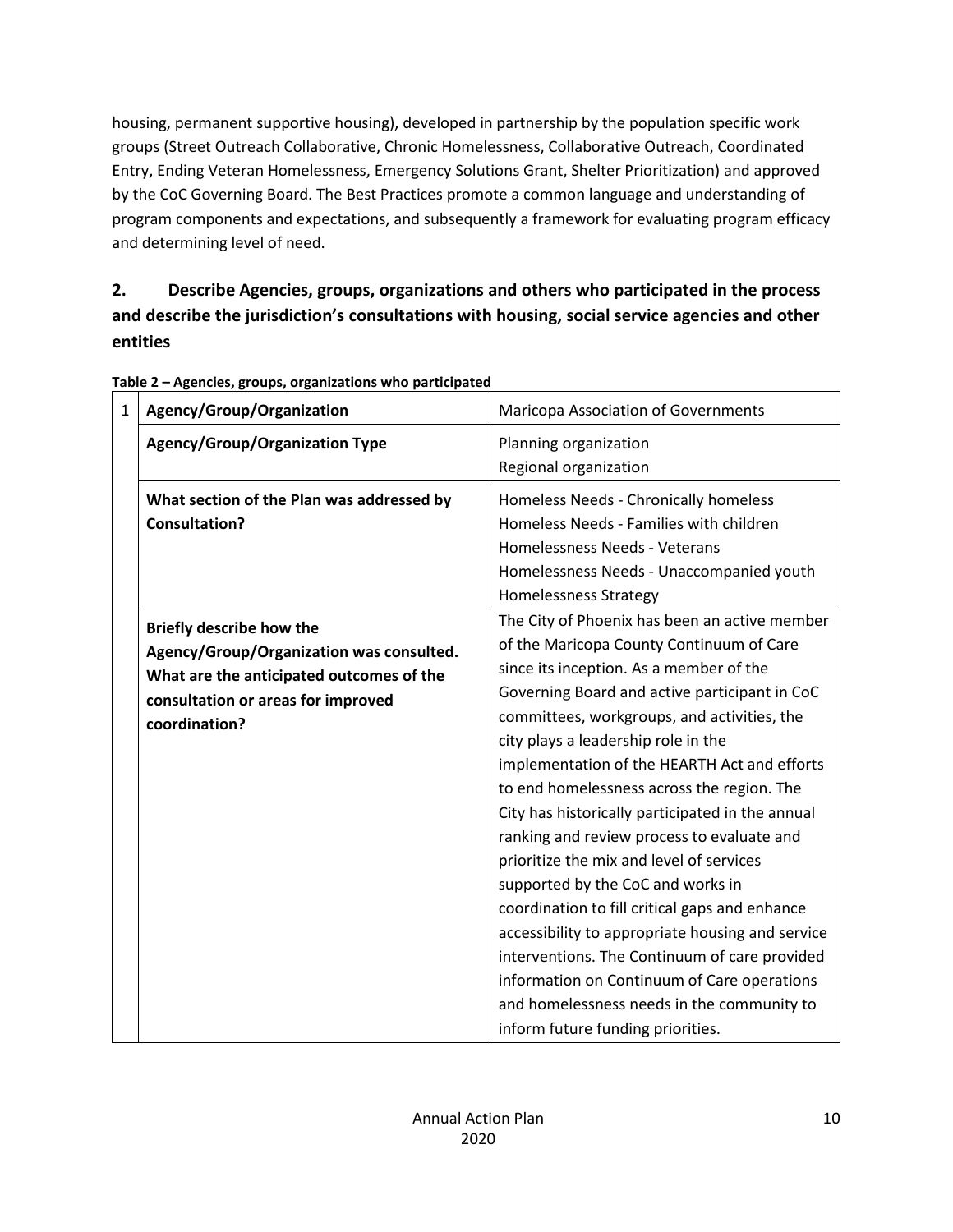| 2 | Agency/Group/Organization                                                                                                                                                      | City of Phoenix Equal Opportunity Department<br>/ Fair Housing                                                                                                                                                                                              |  |
|---|--------------------------------------------------------------------------------------------------------------------------------------------------------------------------------|-------------------------------------------------------------------------------------------------------------------------------------------------------------------------------------------------------------------------------------------------------------|--|
|   | Agency/Group/Organization Type                                                                                                                                                 | Housing<br>Service-Fair Housing                                                                                                                                                                                                                             |  |
|   | What section of the Plan was addressed by<br>Consultation?                                                                                                                     | <b>Housing Needs</b><br><b>Public Housing Needs</b>                                                                                                                                                                                                         |  |
|   | <b>Briefly describe how the</b><br>Agency/Group/Organization was consulted.<br>What are the anticipated outcomes of the<br>consultation or areas for improved<br>coordination? | The Equal Opportunity Department/Fair<br>Housing provided information and data<br>pertaining to the Fair Housing needs within the<br>City of Phoenix and is a part of the strategies<br>within the Analysis to Impediments to Fair<br><b>Housing Choice</b> |  |

| 3 | Agency/Group/Organization                                                                                                                                                      | City of Phoenix Housing Department/Choice<br>Neighborhoods Grant/ Public Housing<br>Authority                                                                                                                                                                                                                                          |
|---|--------------------------------------------------------------------------------------------------------------------------------------------------------------------------------|----------------------------------------------------------------------------------------------------------------------------------------------------------------------------------------------------------------------------------------------------------------------------------------------------------------------------------------|
|   | <b>Agency/Group/Organization Type</b>                                                                                                                                          | <b>Housing Services</b>                                                                                                                                                                                                                                                                                                                |
|   | What section of the Plan was addressed by<br><b>Consultation?</b>                                                                                                              | <b>Housing Needs</b><br><b>Housing Strategy</b>                                                                                                                                                                                                                                                                                        |
|   | <b>Briefly describe how the</b><br>Agency/Group/Organization was consulted.<br>What are the anticipated outcomes of the<br>consultation or areas for improved<br>coordination? | The Housing Department is the Public Housing<br>Authority for the City of Phoenix. The Housing<br>Department administers the HOME Program,<br>housing choice vouchers, and oversees the<br>Choice Neighborhoods Grant. The Housing<br>Department provided information related to<br>housing trends impacting low-income<br>households. |

| Agency/Group/Organization                                  | City of Phoenix Housing Department        |
|------------------------------------------------------------|-------------------------------------------|
| <b>Agency/Group/Organization Type</b>                      | Housing<br>Services-Persons with HIV/AIDS |
| What section of the Plan was addressed by<br>Consultation? | <b>HOPWA Strategy</b>                     |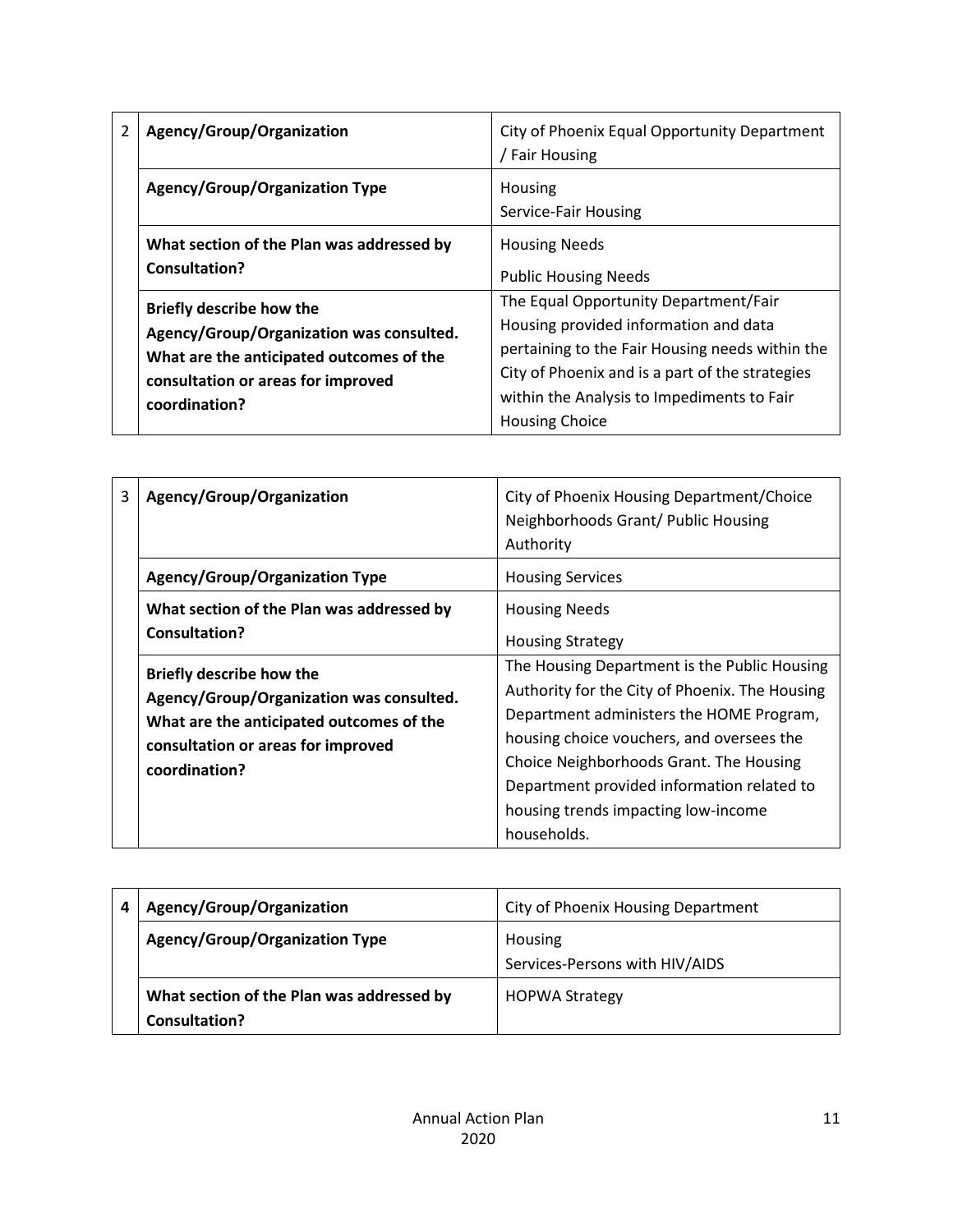| The Housing Department administers the       |
|----------------------------------------------|
| HOPWA grant and provided data regarding the  |
| characteristics of special needs populations |
| and their housing and supportive service     |
| needs, specifically for persons living with  |
| HIV/AIDS.                                    |
|                                              |

| 5 | Agency/Group/Organization                                                                                                                                               | City of Phoenix Human Services Department                                                                                                                                                                                 |  |
|---|-------------------------------------------------------------------------------------------------------------------------------------------------------------------------|---------------------------------------------------------------------------------------------------------------------------------------------------------------------------------------------------------------------------|--|
|   | <b>Agency/Group/Organization Type</b>                                                                                                                                   | Housing<br>Services-Persons with HIV/AIDS                                                                                                                                                                                 |  |
|   | What section of the Plan was addressed by<br>Consultation?                                                                                                              | Homeless Needs - Chronically homeless<br>Homeless Needs - Families with children<br>Homelessness Needs - Veterans<br>Homelessness Needs - Unaccompanied youth<br><b>Homelessness Strategy</b>                             |  |
|   | Briefly describe how the<br>Agency/Group/Organization was consulted.<br>What are the anticipated outcomes of the<br>consultation or areas for improved<br>coordination? | The Human Services Department administers<br>the ESG funding and monitors sub-recipients.<br>Information was provided on ESG operations<br>and homelessness needs within the City to<br>inform future funding priorities. |  |

#### **Identify any Agency Types not consulted and provide rationale for not consulting**

No single agency or organization was purposely excluded from providing input on the Annual Action Plan.

#### **Other local/regional/state/federal planning efforts considered when preparing the Plan**

| Name of Plan                                                | <b>Lead Organization</b>               | How do the goals of your Strategic<br>Plan overlap with the goals of<br>each plan? |
|-------------------------------------------------------------|----------------------------------------|------------------------------------------------------------------------------------|
| Regional Plan to End Homelessness                           | Maricopa Association of<br>Governments | <b>Homeless Needs</b>                                                              |
| Annual Agency Plan Administration<br>Plan                   | City of Phoenix                        | Housing Needs, Homeless Needs,<br>Non-Homeless Special Needs                       |
| 2020-2025 Analysis of Impediments<br>to Fair Housing Choice | City of Phoenix                        | <b>Housing Needs</b>                                                               |

#### **Table 3 – Other local / regional / federal planning efforts**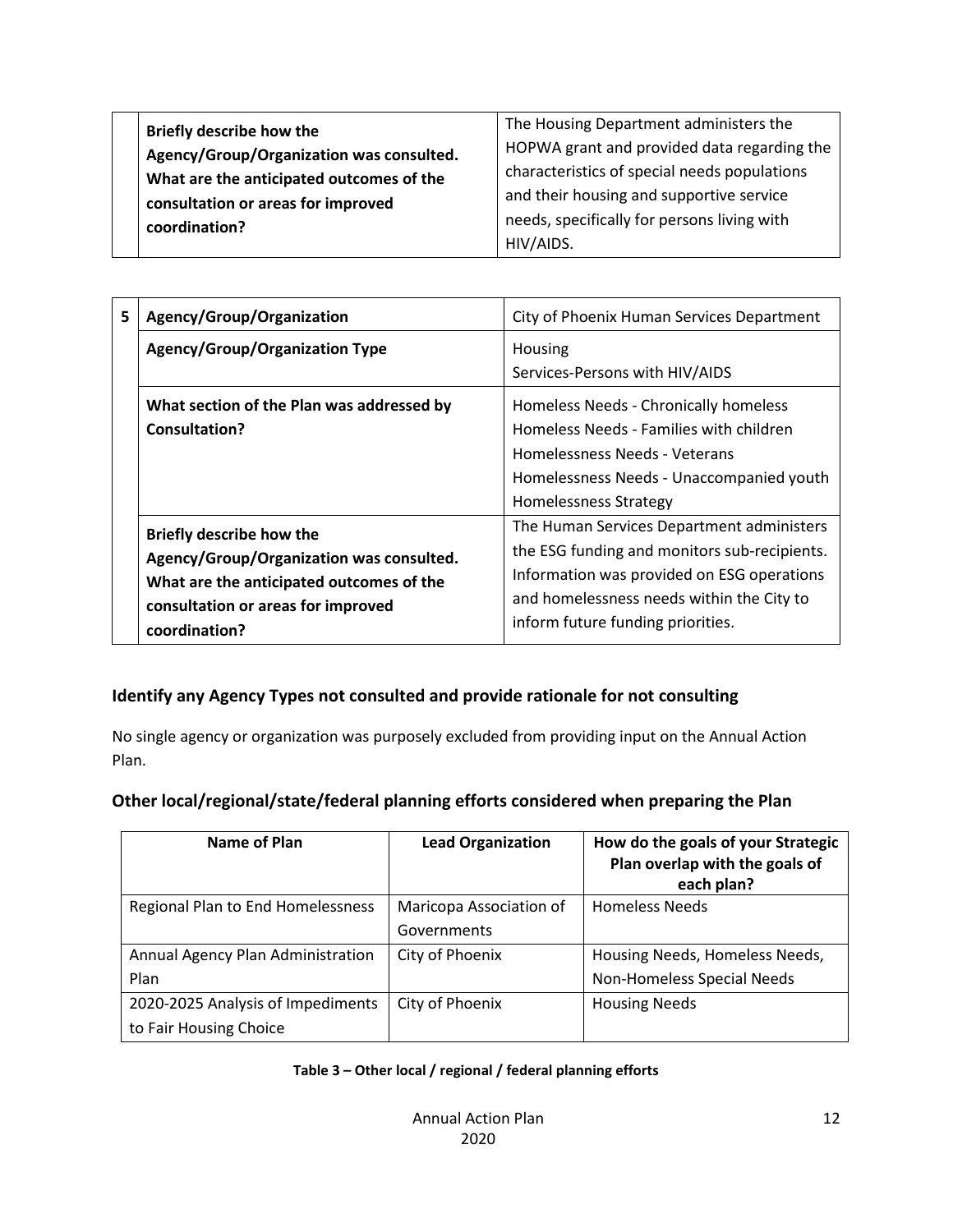#### **Narrative (optional)**

The City of Phoenix has been an active member of the Maricopa County Continuum of Care (CoC) since its inception. As a member of the Governing Board and active participant in CoC committees, workgroups, and activities, the city plays a leadership role in the implementation of the HEARTH Act and efforts to end homelessness across the region. The City has historically participated in the annual ranking and review process to evaluate and prioritize the mix and level of services supported by the CoC, and works in coordination to fill critical gaps and enhance accessibility to appropriate housing and service interventions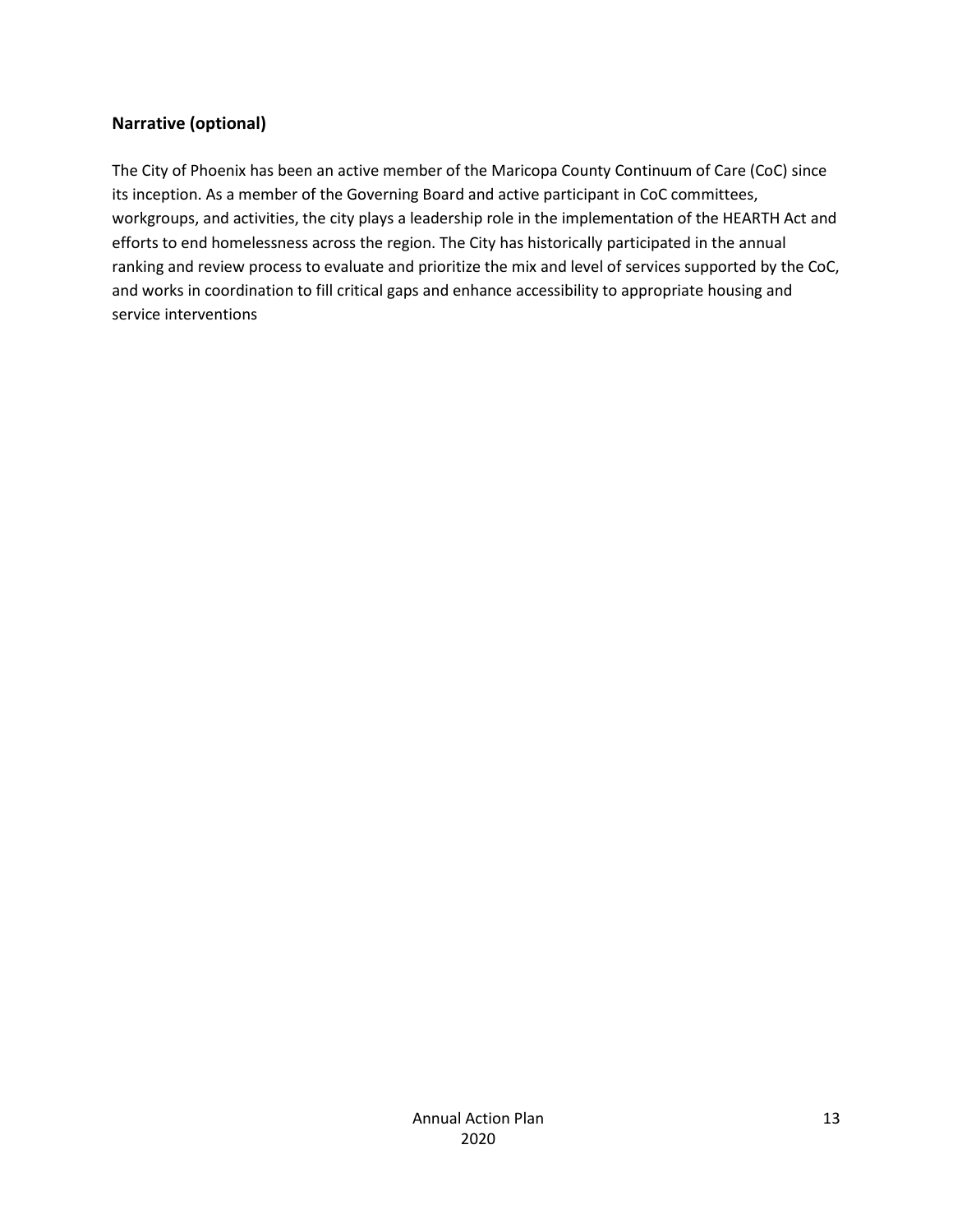## **AP-12 Participation – 91.105, 91.200(c)**

#### **1. Summary of citizen participation process/Efforts made to broaden citizen participation Summarize citizen participation process and how it impacted goal-setting**

#### **Citizen Participation Outreach**

<span id="page-13-0"></span>

| <b>Sort Order</b> | <b>Mode of Outreach</b> | <b>Target of Outreach</b> | Summary of                                 | Summary of              | <b>Summary of comments</b> | URL (If     |
|-------------------|-------------------------|---------------------------|--------------------------------------------|-------------------------|----------------------------|-------------|
|                   |                         |                           | response/attendance                        | comments received       | not accepted               | applicable) |
|                   |                         |                           |                                            |                         | and reasons                |             |
| 1                 | Email Outreach          | Non-targeted/broad        | Various emails were                        | No comments were        | None                       |             |
|                   |                         | community                 | sent to stakeholders,                      | received as a result of |                            |             |
|                   |                         |                           | service providers,                         | email outreach.         |                            |             |
|                   |                         |                           | community members,                         |                         |                            |             |
|                   |                         |                           | and neighborhood                           |                         |                            |             |
|                   |                         |                           | organizations                              |                         |                            |             |
|                   |                         |                           | encouraging                                |                         |                            |             |
|                   |                         |                           | participation in the                       |                         |                            |             |
|                   |                         |                           | 2020-21 Annual Action<br>Plan planning and |                         |                            |             |
|                   |                         |                           | review process.                            |                         |                            |             |
| $\overline{2}$    | Newspaper               | Non-targeted/broad        | The City of Phoenix                        | No comments were        | None                       |             |
|                   | Advertisements          | community                 | advertised the 2020-21                     | received as a result of |                            |             |
|                   |                         |                           | Annual Action Plan in                      | the advertisement.      |                            |             |
|                   |                         |                           |                                            |                         |                            |             |
|                   |                         |                           | the Arizona Republic,                      |                         |                            |             |
|                   |                         |                           | Prensa Hispana, and La                     |                         |                            |             |
|                   |                         |                           | Voz. The ads included                      |                         |                            |             |
|                   |                         |                           | details of the public                      |                         |                            |             |
|                   |                         |                           | hearings held                              |                         |                            |             |
|                   |                         |                           | throughout the year                        |                         |                            |             |
|                   |                         |                           | encouraging                                |                         |                            |             |
|                   |                         |                           | participation from the                     |                         |                            |             |
|                   |                         |                           | community in the                           |                         |                            |             |
|                   |                         |                           | planning process.                          |                         |                            |             |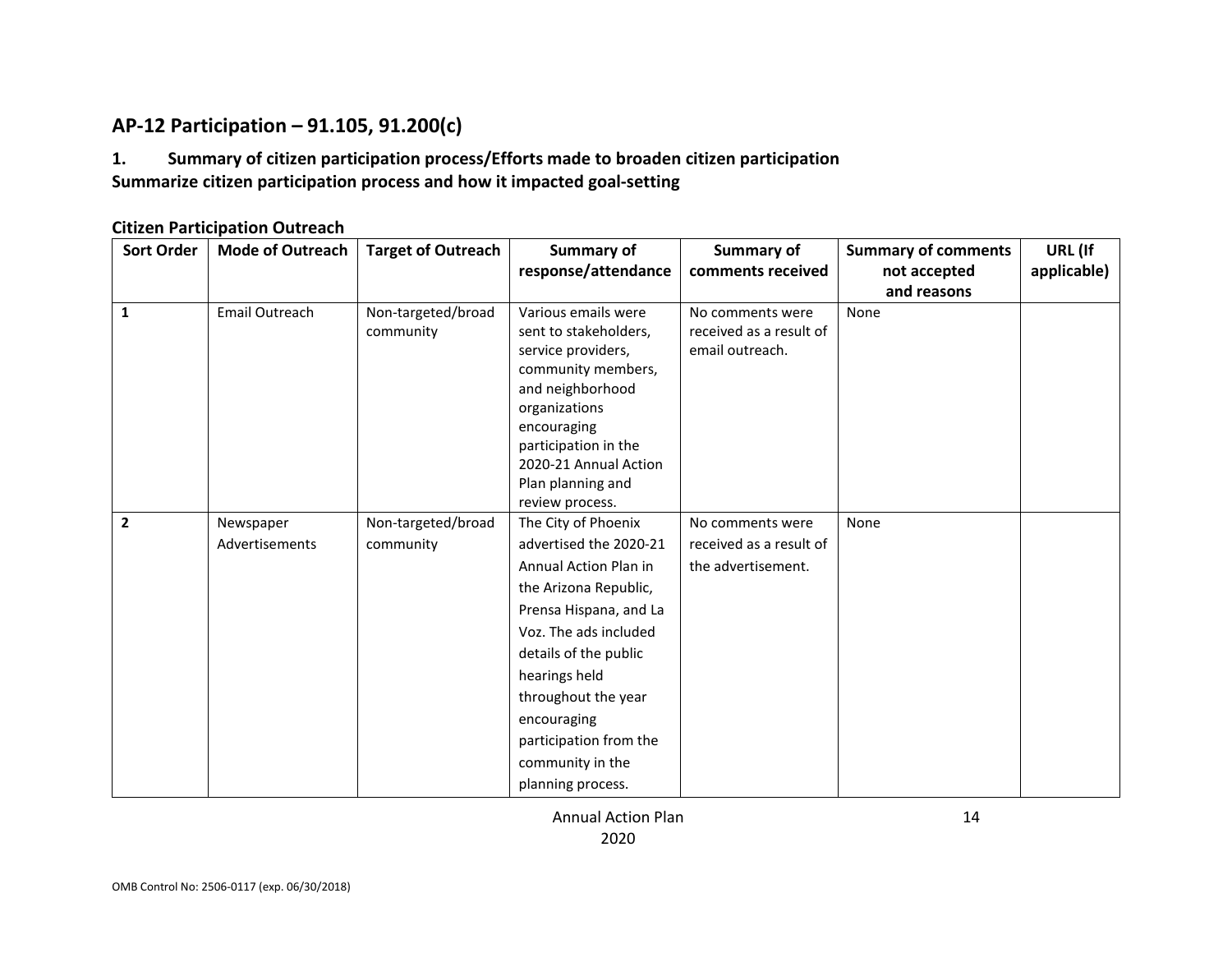| Public comment        | Non-targeted/broad | Public comment was        | N/A- To be      | N/A-To be completed |
|-----------------------|--------------------|---------------------------|-----------------|---------------------|
| period                | community          | held for 30-days, April   | completed after | after event         |
|                       |                    | 1, 2020 to April 30,      | event           |                     |
|                       |                    | 2020                      |                 |                     |
| <b>Public Hearing</b> | Non-targeted/broad | A public meeting was      | N/A- To be      | N/A-To be completed |
|                       | community          | held before City Council  | completed after | after event         |
|                       |                    | on June 2,2020 to         | event           |                     |
|                       |                    | receive comments on       |                 |                     |
|                       |                    | the draft 2020-2021       |                 |                     |
|                       |                    | <b>Annual Action Plan</b> |                 |                     |
|                       |                    | prior to adoption and     |                 |                     |
|                       |                    | submission to HUD.        |                 |                     |

**Table 4 – Citizen Participation Outreach**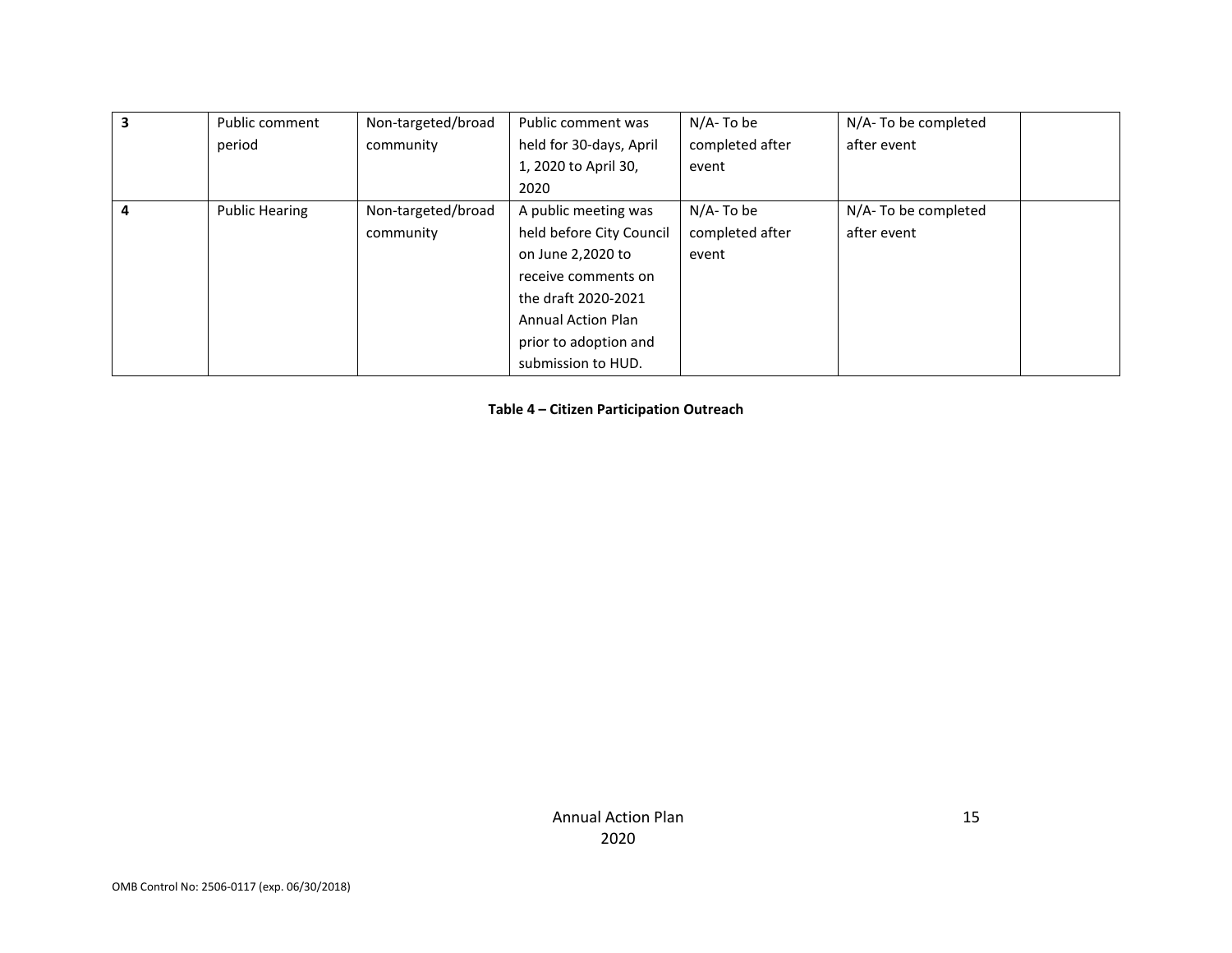## **Expected Resources**

## **AP-15 Expected Resources – 91.220(c)(1,2)**

#### **Introduction**

The federal entitlement and assistance programs listed below provide financial support the meet the needs of very-low, low- and moderateincome Phoenix residents. The funding supports the goals as outlined in the 2020-2024 Consolidated Plan.

#### **Anticipated Resources**

<span id="page-15-1"></span><span id="page-15-0"></span>

| Program     | Source       | <b>Uses of Funds</b> | <b>Expected Amount Available Year 1</b> |             |                   | <b>Expected Amount</b> | <b>Narrative</b>              |                    |
|-------------|--------------|----------------------|-----------------------------------------|-------------|-------------------|------------------------|-------------------------------|--------------------|
|             | 0f           |                      | Annual                                  | Program     | <b>Prior Year</b> | Total:                 | <b>Available Remainder of</b> | <b>Description</b> |
|             | <b>Funds</b> |                      | Allocation: \$                          | Income: \$  | Resources: \$     | Ş                      | <b>ConPlan</b>                |                    |
|             |              |                      |                                         |             |                   |                        |                               |                    |
| <b>CDBG</b> | Public-      | • Acquisition        | \$16,694,589                            | \$1,344,000 | \$20,307,320.64   | \$38,345,909.64        | \$66,778,356                  | CDBG funds will    |
|             | Federal      | $\bullet$ Admin      |                                         |             |                   |                        |                               | be used to         |
|             |              | • Planning           |                                         |             |                   |                        |                               | leverage           |
|             |              | $\bullet$ Economic   |                                         |             |                   |                        |                               | additional         |
|             |              | Development          |                                         |             |                   |                        |                               | resources from     |
|             |              | • Housing            |                                         |             |                   |                        |                               | private, state,    |
|             |              | • Public             |                                         |             |                   |                        |                               | and local funds    |
|             |              | Improvements         |                                         |             |                   |                        |                               | in the delivery of |
|             |              | • Public Services    |                                         |             |                   |                        |                               | services that      |
|             |              | • Community          |                                         |             |                   |                        |                               | meet the CDBG      |
|             |              | <b>Facilities</b>    |                                         |             |                   |                        |                               | national           |
|             |              |                      |                                         |             |                   |                        |                               | objectives and     |
|             |              |                      |                                         |             |                   |                        |                               | eligibility        |
|             |              |                      |                                         |             |                   |                        |                               | requirements.      |
|             |              |                      |                                         |             |                   |                        |                               |                    |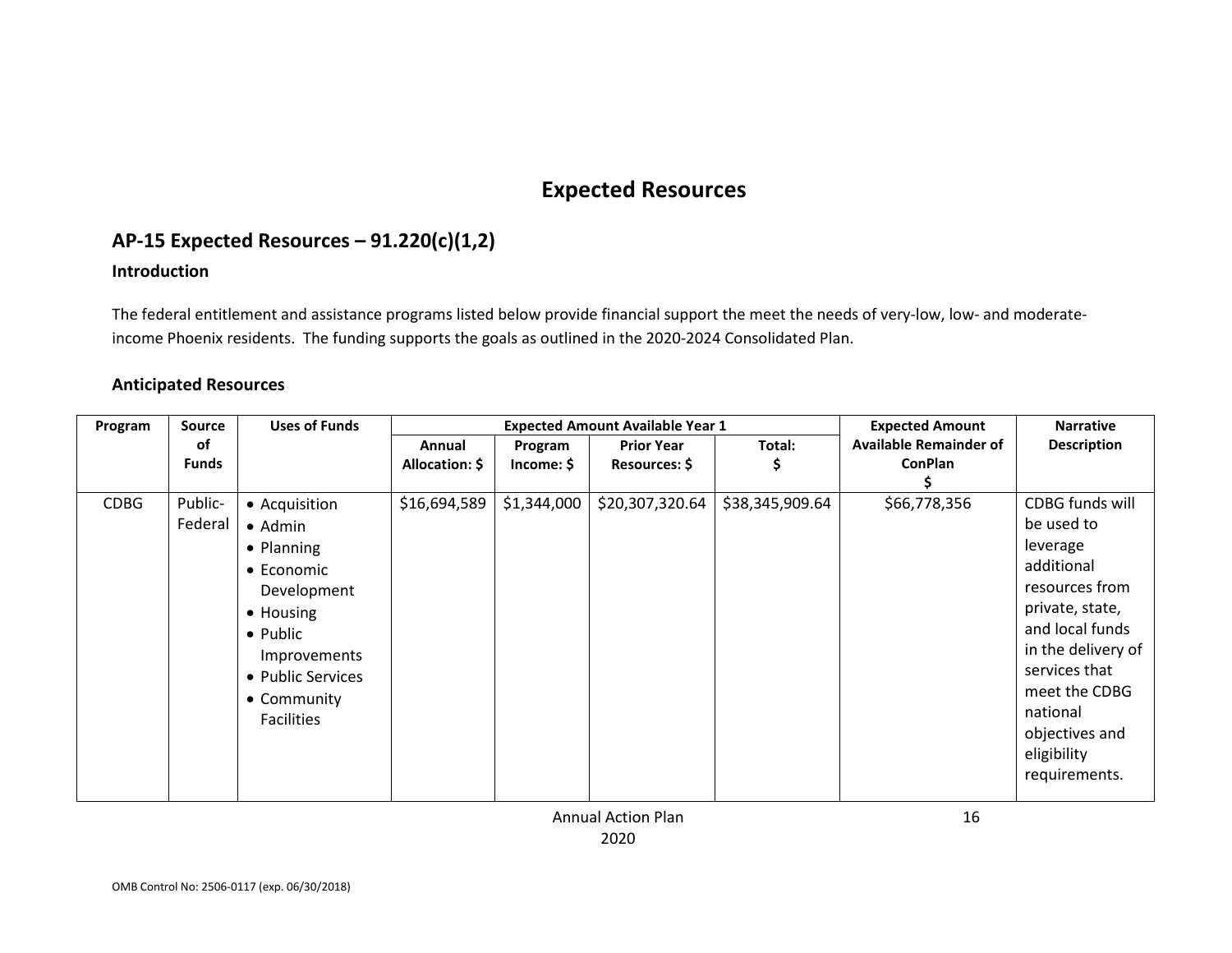| <b>HOME</b>  | Public-<br>Federal | • Admin<br>Acquisition<br>$\bullet$<br>Homebuyer<br>$\bullet$<br>assistance<br>Homeowner<br>$\bullet$<br>rehab<br>Multifamily<br>$\bullet$<br>rental new<br>construction<br>Multifamily<br>$\bullet$<br>rental rehab<br><b>New</b><br>$\bullet$<br>construction for<br>ownership<br>• TBRA                     | \$5,887,208 | \$2,200,000 | \$13,287,052.26 | \$21,374,260.26 | \$27,548,832 | Funds are<br>available from<br>current year<br>2020-21<br>allocation as well<br>prior year's<br>allocations will<br>be used to<br>increase housing<br>opportunities for<br>eligible<br>households.                                   |
|--------------|--------------------|----------------------------------------------------------------------------------------------------------------------------------------------------------------------------------------------------------------------------------------------------------------------------------------------------------------|-------------|-------------|-----------------|-----------------|--------------|--------------------------------------------------------------------------------------------------------------------------------------------------------------------------------------------------------------------------------------|
| <b>HOPWA</b> | Public-<br>Federal | • Grantee<br>Admin/Resource<br>Identification<br><b>TBRA</b><br>$\bullet$<br>Facility-Based<br>$\bullet$<br>Permanent<br><b>Housing Facility</b><br><b>Based</b><br>Transitional<br>Housing/Short-<br><b>Term Supported</b><br><b>Housing STRMU</b><br>PHP<br>$\bullet$<br>Supportive<br>$\bullet$<br>Services | \$3,026,933 | \$0         | \$2,241,347     | \$5,268,280     | \$12,107,732 | Funds are<br>available from<br>current year the<br>2020-21<br>allocation as well<br>prior year's<br>allocations will<br>be used to<br>increase housing<br>opportunities<br>and supportive<br>services for<br>eligible<br>households. |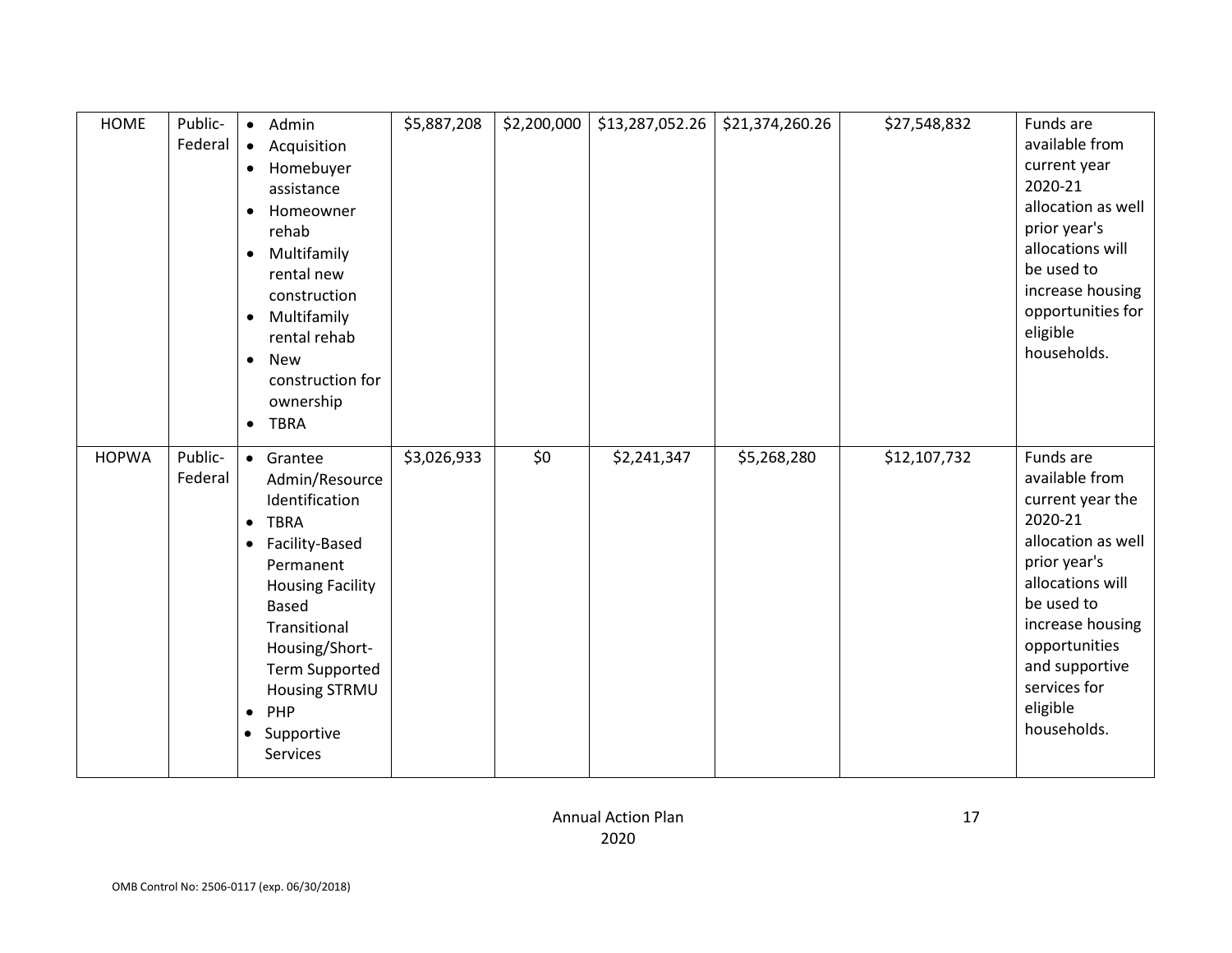| ESG                                                      | Public-<br>Federal | Conversion and<br>$\bullet$<br>rehab for<br>transitional<br>housing<br>Emergency<br>$\bullet$<br>Shelter<br>Overnight<br>$\bullet$<br>shelter<br><b>Rapid Rehousing</b><br>$\bullet$<br>(rental<br>assistance)<br>Rental<br>$\bullet$<br>Assistance<br>Financial<br>$\bullet$<br>Assistance<br>Services<br>$\bullet$<br>Rental<br>$\bullet$<br>Assistance<br>• Transitional<br>Housing | \$1,442,971 | \$0 | \$0 | \$1,442,971  | \$5,771,884   | Funds are<br>available from<br>the 2020 ESG<br>allocations.                                                                                                                                                 |
|----------------------------------------------------------|--------------------|----------------------------------------------------------------------------------------------------------------------------------------------------------------------------------------------------------------------------------------------------------------------------------------------------------------------------------------------------------------------------------------|-------------|-----|-----|--------------|---------------|-------------------------------------------------------------------------------------------------------------------------------------------------------------------------------------------------------------|
| Low<br>income<br>Housing<br><b>Tax Credit</b><br>(LIHTC) | Public -<br>State  | Acquisition<br>$\bullet$<br>Multifamily<br>$\bullet$<br>rental new<br>construction<br>Multifamily<br>$\bullet$<br>rental rehab<br>Permanent<br>$\bullet$<br>housing<br>placement                                                                                                                                                                                                       | \$42,428,27 | \$0 | \$0 | \$42,428,273 | \$169,713,092 | <b>LIHTC</b> resources<br>are available<br>from the State of<br>Arizona to<br>produce<br>affordable,<br>rental housing.<br>The amount<br>shown is the<br>estimated State<br>of Arizona<br>annual allocation |

Annual Action Plan 2020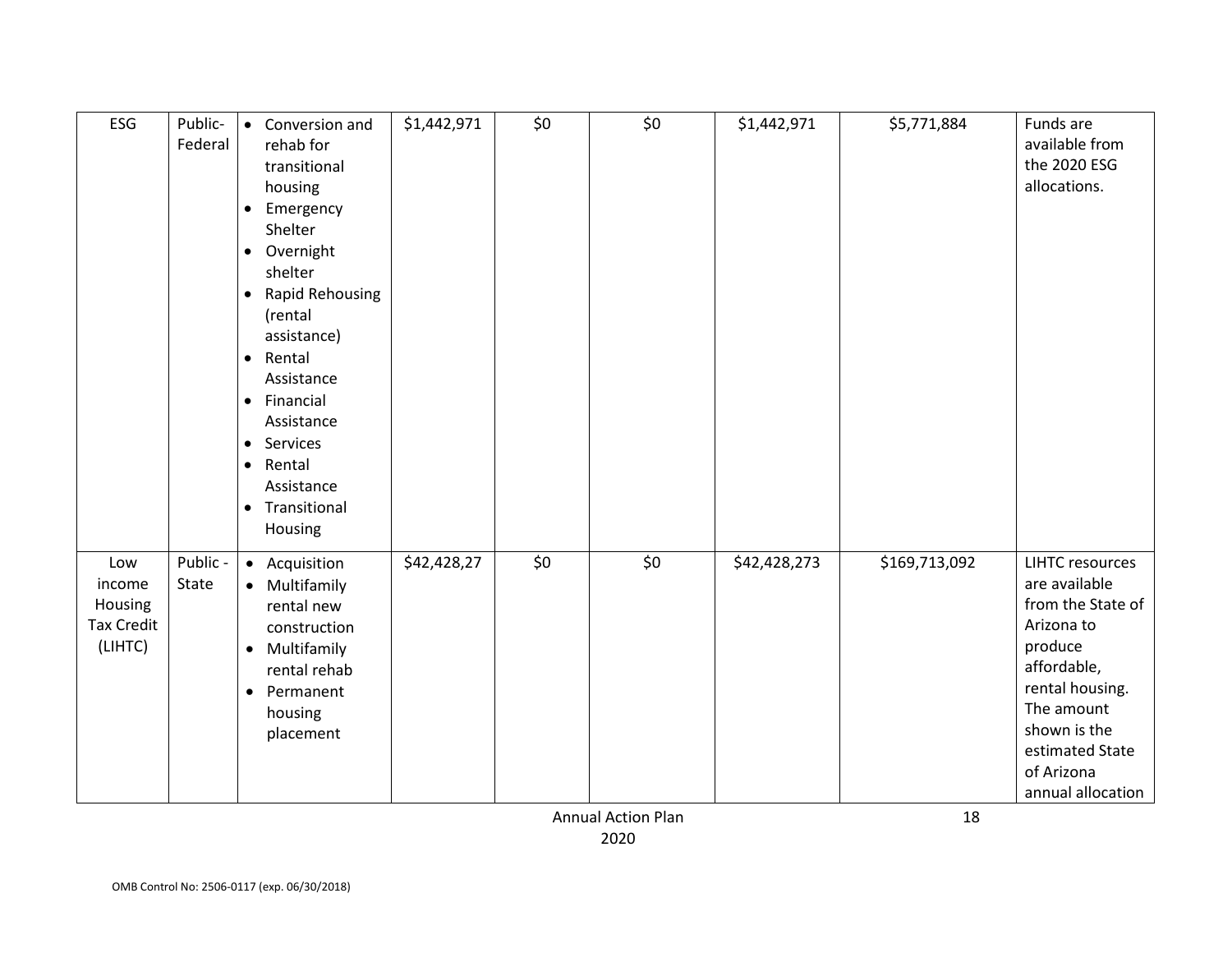|                   |         |             |             |     |                           |             |               | of credits.                           |
|-------------------|---------|-------------|-------------|-----|---------------------------|-------------|---------------|---------------------------------------|
|                   |         |             |             |     |                           |             |               | Project located<br>within the City of |
|                   |         |             |             |     |                           |             |               | Phoenix may                           |
|                   |         |             |             |     |                           |             |               | secure annual                         |
|                   |         |             |             |     |                           |             |               | allocation of                         |
|                   |         |             |             |     |                           |             |               | <b>State LIHTC</b>                    |
|                   |         |             |             |     |                           |             |               | resources based                       |
|                   |         |             |             |     |                           |             |               | on the quality,                       |
|                   |         |             |             |     |                           |             |               | location and                          |
|                   |         |             |             |     |                           |             |               | quantity of<br>application            |
|                   |         |             |             |     |                           |             |               | submitted to the                      |
|                   |         |             |             |     |                           |             |               | State of Arizona                      |
|                   |         |             |             |     |                           |             |               | in any given year.                    |
| Other-            | Private | • Homebuyer | \$400,000   | \$0 | \$0                       | \$400,000   | \$810,000,000 | <b>First Mortgages</b>                |
| First             |         | assistance  |             |     |                           |             |               | from private                          |
| Mortgages         |         |             |             |     |                           |             |               | banks and                             |
|                   |         |             |             |     |                           |             |               | lenders in                            |
|                   |         |             |             |     |                           |             |               | conjunction with                      |
|                   |         |             |             |     |                           |             |               | Open Doors                            |
|                   |         |             |             |     |                           |             |               | Homeownership                         |
|                   |         |             |             |     |                           |             |               | Assistance                            |
|                   |         |             |             |     |                           |             |               | program.                              |
| Other-            | Private | • Housing   | \$2,343,000 | \$0 | \$0                       | \$2,343,000 | \$9,372,000   | Affordable                            |
| Affordable        |         |             |             |     |                           |             |               | <b>Housing Rental</b>                 |
| Housing<br>Rental |         |             |             |     |                           |             |               | Income                                |
| Income            |         |             |             |     |                           |             |               |                                       |
|                   |         |             |             |     |                           |             |               |                                       |
| Other-            | Public  | • Admin and | \$9,030,854 | \$0 | \$0                       | \$9,030,854 | \$36,123,416  | <b>Public housing</b>                 |
|                   |         |             |             |     | <b>Annual Action Plan</b> |             | 19            |                                       |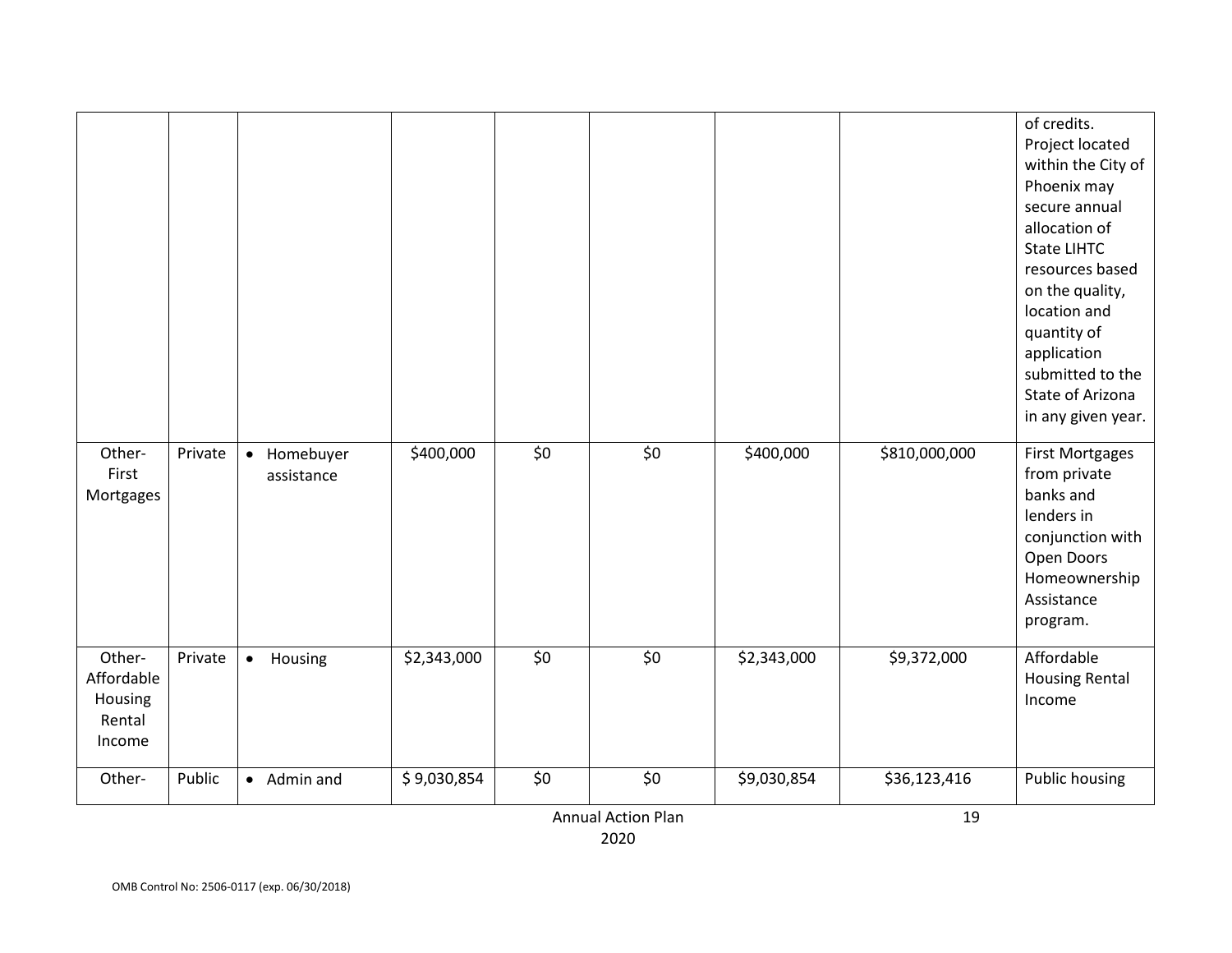| Public<br>housing<br>operating<br>funds   | Federal            | Planning                                                               |             |     |             |             |              | operating funds<br>committed to<br>fund all city<br>public housing<br>projects.<br>Resource<br>availability will<br>vary. |
|-------------------------------------------|--------------------|------------------------------------------------------------------------|-------------|-----|-------------|-------------|--------------|---------------------------------------------------------------------------------------------------------------------------|
| Other $-$<br>Rental<br>Payments<br>Income | Private            | · Housing                                                              | \$4,735,000 | \$0 | \$0         | \$4,735,000 | \$18,900,000 | Income from<br>public housing<br>rent payments.                                                                           |
| Other $-$<br><b>CV-CDBG</b>               | Public-<br>Federal | • Prevent, prepare<br>for, and/or<br>respond to<br>COVID-19 crisis.    | \$0         | \$0 | \$9,820,880 | \$0         | \$0          | Used to prevent,<br>prepare for,<br>and/or respond<br>to the COVID-19<br>crisis.                                          |
| Other-CV-<br>ESG                          | Public-<br>Federal | • Prevent, prepare<br>for, and/or<br>respond to<br>COVID-19 crisis.    | \$0         | \$0 | \$4,975,762 | \$0         | \$0          | Used to prevent,<br>prepare for,<br>and/or respond<br>to the COVID-19<br>crisis                                           |
| Other-CV-<br><b>HOPWA</b>                 | Public-<br>Federal | • Prevent,<br>prepare for,<br>and/or respond<br>to COVID-19<br>crisis. | \$0         | \$0 | \$440,505   | \$0         | \$0          | Used to prevent,<br>prepare for,<br>and/or respond<br>to the COVID-19<br>crisis                                           |

**Table 5 - Expected Resources – Priority Table**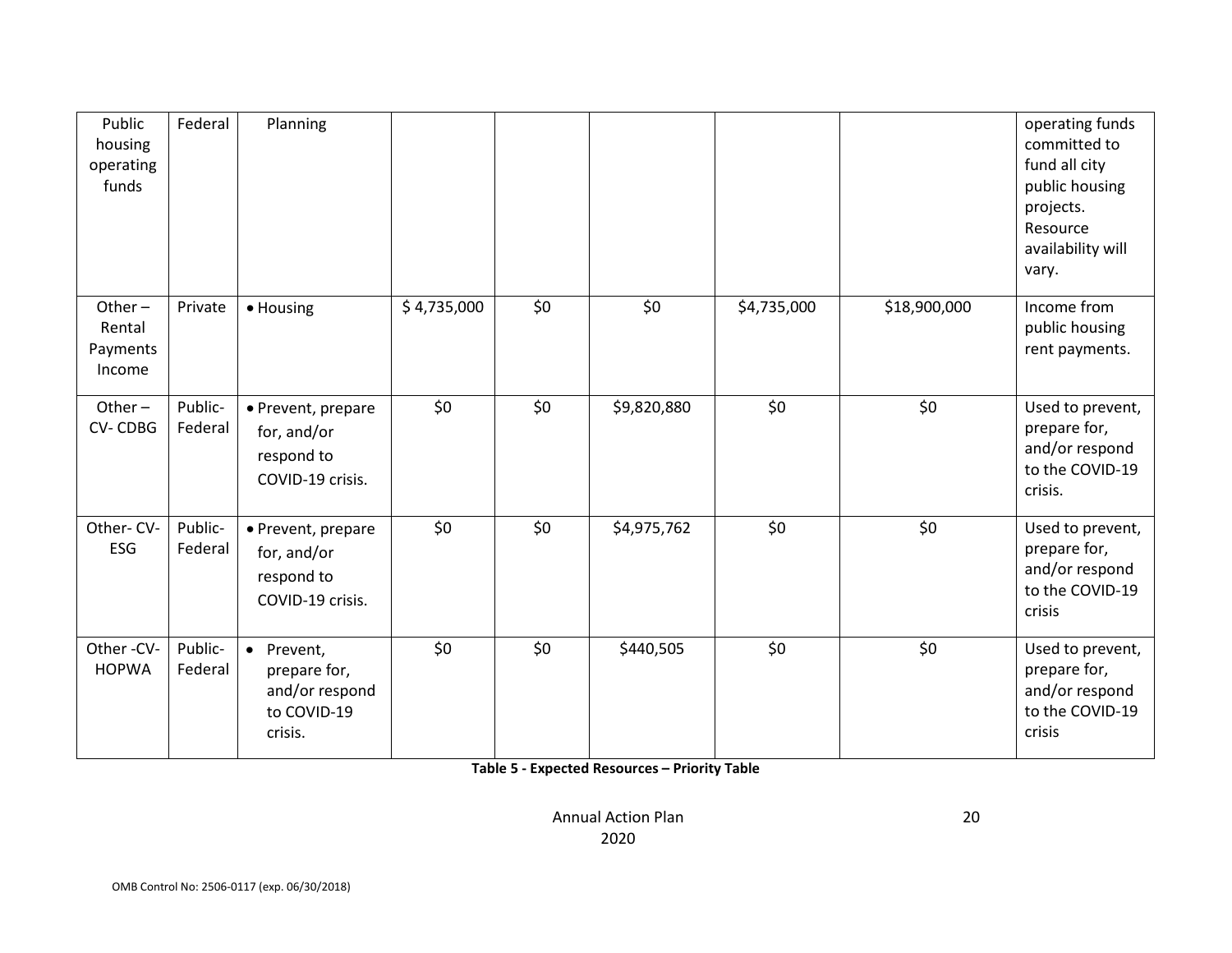## **Explain how federal funds will leverage those additional resources (private, state and local funds), including a description of how matching requirements will be satisfied**

To maximize the effectiveness of formula, grant funding, the City of Phoenix leverages program funding through forming working partnerships with various nonprofit organizations, private lending institutions, and other federal programs.

HOME will be matched with funding from qualified match funding contributed by awarded projects as required by the City's Underwriting Guidelines.

ESG funds are matched dollar for dollar with the City of Phoenix General Purpose and Community Development Block Grant funds.

The City encourages the participation of private enterprise and nonprofit entities in providing affordable and assisted housing. This is accomplished by leveraging funds made available through the National Affordable Housing Act, CDBG funds and the HOME program. The City will also continue to leverage funds through its General Obligation Bond Program, when available, to implement comprehensive revitalization strategies in neighborhoods.

The State of Arizona participates in the provision of affordable housing in Phoenix in a variety of ways. These include offering funding to applicants from the HOME Program, the Housing Trust Fund, the Homeless Trust Fund, and by administering the distribution of tax-exempt development bonds and tax credit allocations. However, the City of Phoenix will continue to encourage the State, when appropriate, to become more significantly involved in meeting the demand for affordable housing. The City will explore and encourage ways for the State to provide tax incentives, such as tax credits and property tax waivers, for lands and structures which provide affordable housing.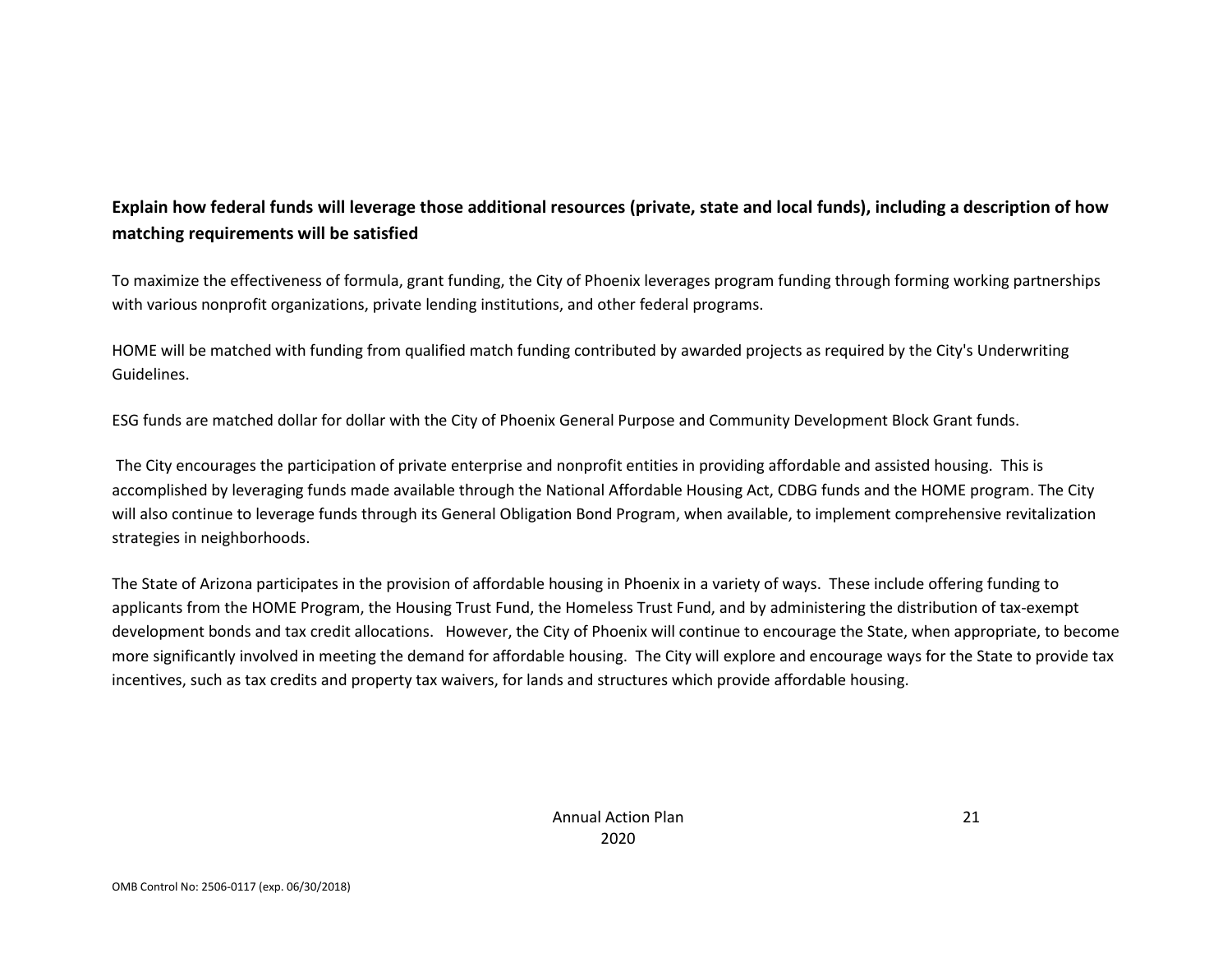## **If appropriate, describe publicly owned land or property located within the jurisdiction that may be used to address the needs identified in the plan**

The City has properties set aside for public and private partnership in direct support of activities such as the CDBG Slum and Blight Acquisition, Infill Program. This program will allow new construction of singlefamily homes on vacant lots within residential neighborhoods located in neighborhood initiative and redevelopment areas. In addition, the city will provide CDBG funds for homebuyer assistance to low and moderate-income homebuyers. The Housing Department has identified underutilized parcels within their portfolio. These parcels will be made available to non-profit and for-profit developers through a Request for Proposal process for redevelopment that would result in increased affordable housing units throughout the City of Phoenix.

#### **Discussion**

The City of Phoenix utilizes partnerships to leverage additional financial support to provide more beneficial programming and increase the number of individuals served.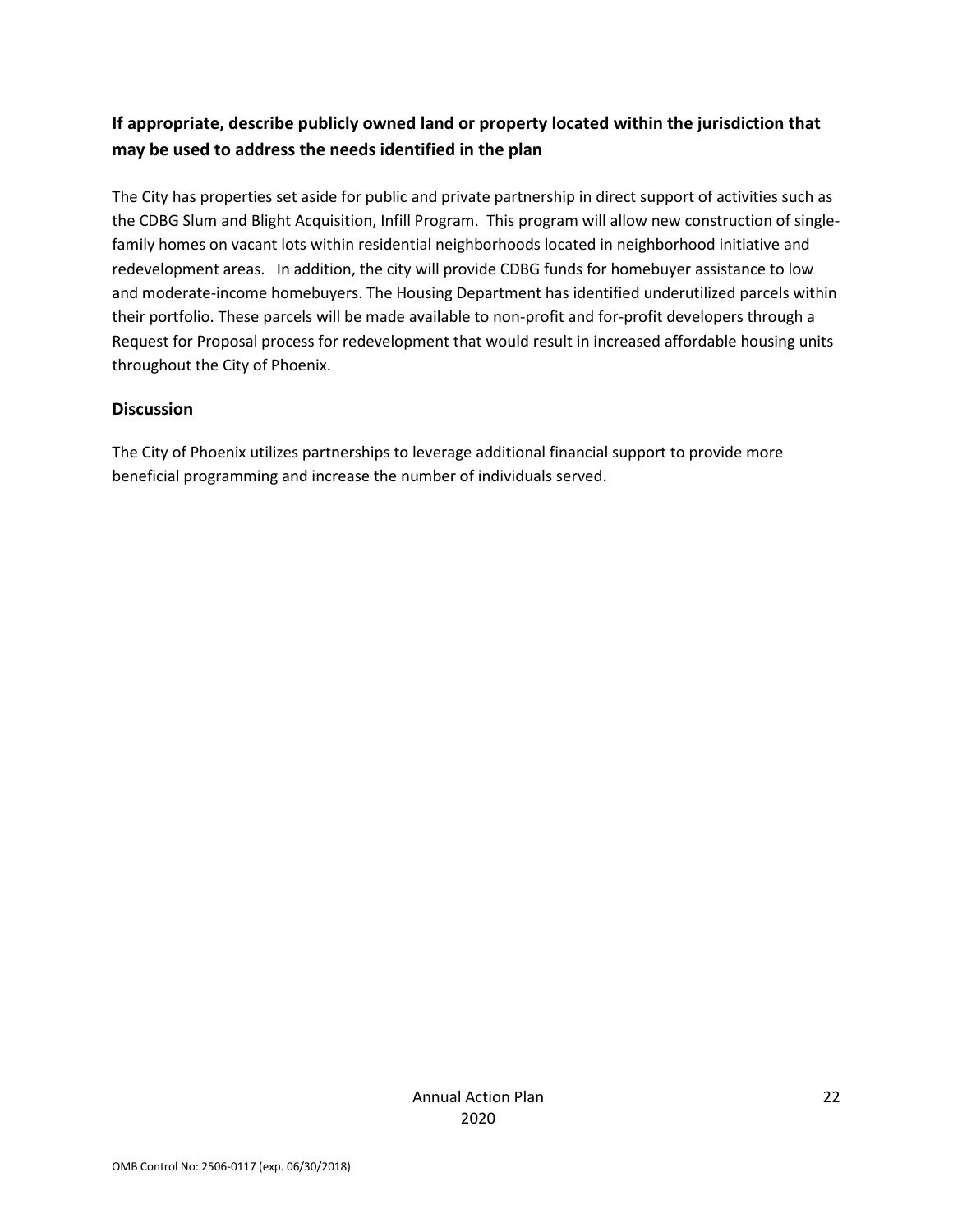## **Annual Goals and Objectives**

## **AP-20 Annual Goals and Objectives**

#### **Goals Summary Information**

<span id="page-22-0"></span>

| Sort           | <b>Goal Name</b>                                                                                                                                                                             | <b>Start</b> | End  | Category                                                                 | Geographic         | <b>Needs Addressed</b>                                           | <b>Funding</b>                                           | <b>Goal Outcome</b>          |
|----------------|----------------------------------------------------------------------------------------------------------------------------------------------------------------------------------------------|--------------|------|--------------------------------------------------------------------------|--------------------|------------------------------------------------------------------|----------------------------------------------------------|------------------------------|
| Order          |                                                                                                                                                                                              | Year         | Year |                                                                          | Area               |                                                                  |                                                          | Indicator                    |
| 1              | Increase and preserve<br>affordable rental and<br>homeowner housing<br>opportunities for low-<br>and moderate-income<br>households based on<br>community needs.                              | 2020         | 2024 | • Affordable Housing<br>• Housing Services<br>• Special Needs<br>Housing | City of<br>Phoenix | Affordable Housing and<br><b>Public Services</b>                 | <b>CDBG</b><br>\$5,873,734<br><b>HOME</b><br>\$8,087,208 | CDBG:429<br><b>HOME: 209</b> |
| $\overline{2}$ | Assist individuals and<br>families to gain stable<br>housing after<br>experiencing<br>homelessness or a<br>housing crisis by<br>providing appropriate<br>housing and supportive<br>services. | 2020         | 2024 | • Homeless Shelters<br>• Homeless<br>Prevention<br>• Homeless Services   | City of<br>Phoenix | Homeless Services.                                               | <b>ESG</b><br>\$1,442,971<br><b>CDBG</b><br>\$1,081,000  | ESG: 4,894<br>CDBG: 3,211    |
| 3              | Foster the development<br>of vibrant and thriving<br>neighborhoods by<br>investing in public<br>facilities, essential<br>infrastructure and<br>addressing blight.                            | 2020         | 2024 | • Public Facilities<br>• Infrastructure                                  | City of<br>Phoenix | Public Improvements,<br>Public Facilities, and<br>Infrastructure | <b>CDBG</b><br>\$5,255,249                               | CDBG: 32,701                 |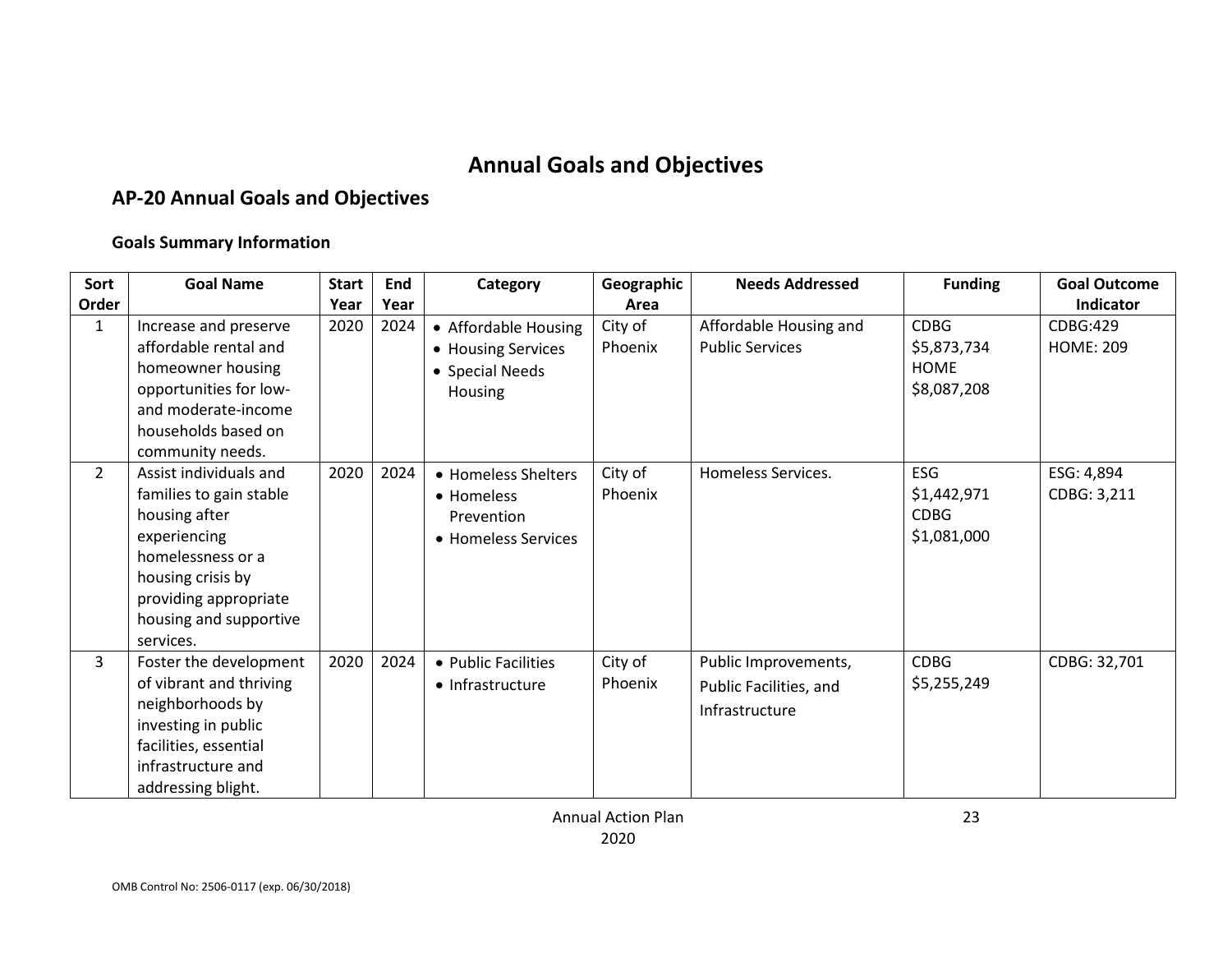| 4 | Provide public and<br>community services that<br>promote equity and<br>serve vulnerable<br>populations, including<br>for residents with special<br>needs.                                                                                          | 2020 | 2024 | <b>Public Services</b><br>$\bullet$                    | City of<br>Phoenix | <b>Public Services</b>                                                                                                                                                  | <b>CDBG</b><br>\$400,688                                                  | CDBG: 1,000       |
|---|----------------------------------------------------------------------------------------------------------------------------------------------------------------------------------------------------------------------------------------------------|------|------|--------------------------------------------------------|--------------------|-------------------------------------------------------------------------------------------------------------------------------------------------------------------------|---------------------------------------------------------------------------|-------------------|
| 5 | Enhance the City's<br>economic stability by<br>investing in inclusive<br>economic growth<br>opportunities that<br>develop and strengthen<br>small businesses, as well<br>as providing access to<br>workforce development<br>and job opportunities. | 2020 | 2024 | Economic<br>$\bullet$<br>Development                   | City of<br>Phoenix | <b>Economic Development</b>                                                                                                                                             | <b>CDBG</b><br>\$745,000                                                  | <b>CDBG: 35</b>   |
| 6 | Meet the needs of<br>persons with HIV/AIDS<br>and their families<br>through housing and<br>supportive services.                                                                                                                                    | 2020 | 2024 | • Special<br>Needs<br>Housing<br>• Supportive Services | City of<br>Phoenix | Rental Subsidy Support;<br>Homeless & Special Needs<br>Shelter & Support;<br>Homeless Prevention &<br><b>Emergency Assistance and</b><br><b>Public Services Support</b> | <b>HOPWA</b><br>\$3,026,933<br><b>HOPWA Prior</b><br>Years<br>\$2,241,347 | <b>HOPWA: 810</b> |

**Table 6 – Goals Summary**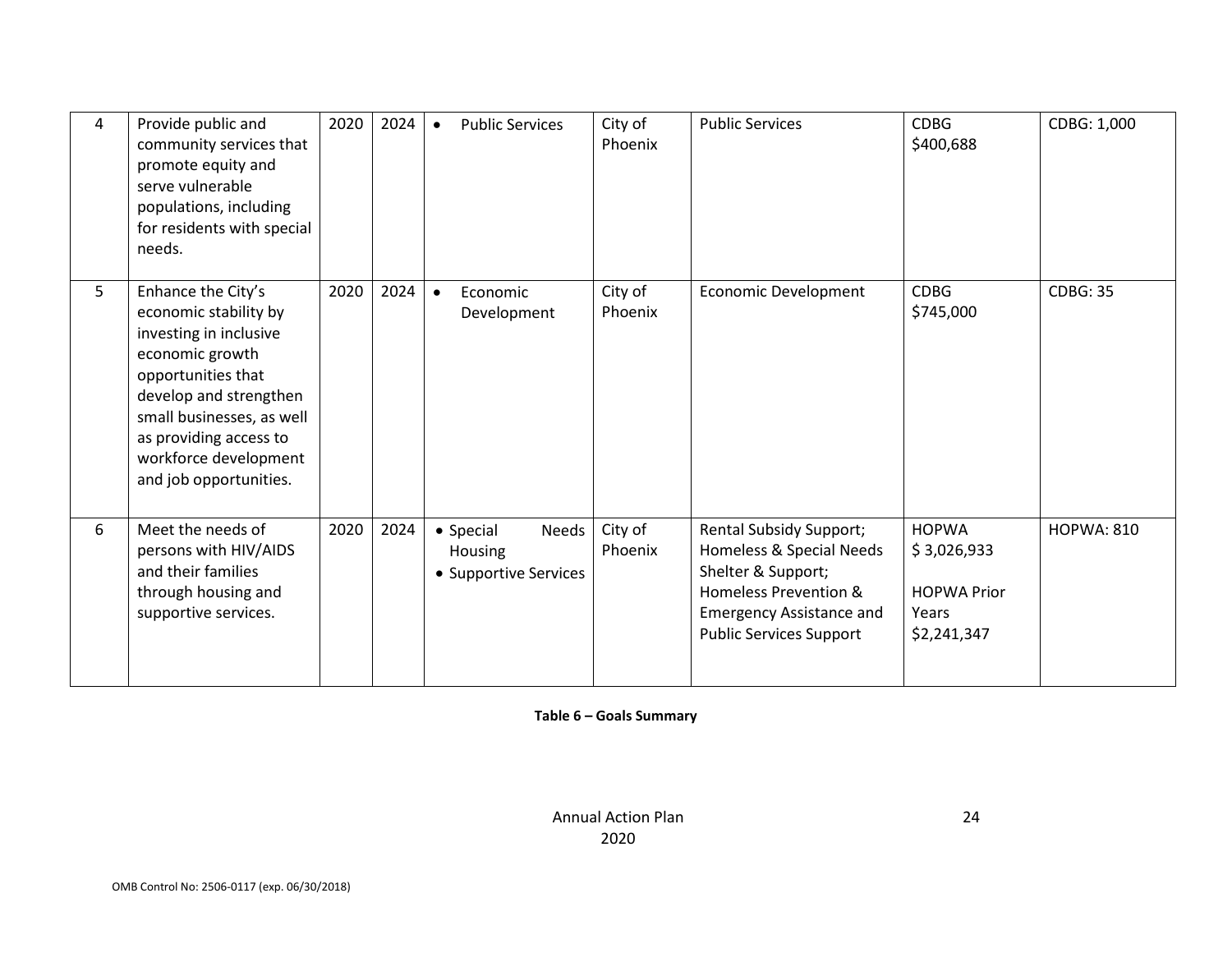#### **Goal Descriptions**

| $\mathbf{1}$   | <b>Goal Name</b>        | Increase and preserve affordable rental and homeowner housing opportunities for low-and moderate-income households based              |
|----------------|-------------------------|---------------------------------------------------------------------------------------------------------------------------------------|
|                |                         | on community needs.                                                                                                                   |
|                | <b>Goal Description</b> | Increase and preserve affordable rental and homeowner housing opportunities to improve access to housing which reflects               |
|                |                         | community needs, including but not limited to, opportunities near transit, employment, and community services. Fair Housing           |
|                |                         | testing and services.                                                                                                                 |
| $\overline{2}$ | <b>Goal Name</b>        | Assist individuals and families to gain stable housing after experiencing homelessness or a housing crisis by providing appropriate   |
|                |                         | housing and supportive services.                                                                                                      |
|                | <b>Goal Description</b> | Providing appropriate housing and service solutions grounded in best practices for individuals and families to regain stability after |
|                |                         | experiencing homelessness or a housing instability                                                                                    |
| 3              | <b>Goal Name</b>        | Foster the development of vibrant and thriving neighborhoods by investing in public facilities, essential infrastructure and          |
|                |                         | addressing blight.                                                                                                                    |
|                | <b>Goal Description</b> | Improve and expand the City's existing public infrastructure (streets, sidewalks, curb/gutters, street fixtures, drainage systems,    |
|                |                         | and sewer/water systems) and public facilities (parks and recreational facilities, community centers, public healthcare centers) in   |
|                |                         | low- and moderate-income communities.                                                                                                 |
| 4              | <b>Goal Name</b>        | Provide public and community services that promote equity and serve vulnerable populations, including for residents with special      |
|                |                         | needs.                                                                                                                                |
|                | <b>Goal Description</b> | Improve and increase facilities and services to create suitable living environments for non-homeless persons with special needs.      |
|                |                         | These include facilities and their programs that service the young, seniors, large families, and persons with disabilities.           |
| 5              | <b>Goal Name</b>        | Enhance the City's economic stability by investing in inclusive economic growth opportunities that develop and strengthen small       |
|                |                         | businesses, as well as providing access to workforce development and job opportunities.                                               |
|                | <b>Goal Description</b> | Increase economic and workforce development opportunities for LMI residents throughout the city.                                      |
| 6              | <b>Goal Name</b>        | Meet the needs of persons with HIV/AIDS and their families through housing and supportive services.                                   |
|                | <b>Goal Description</b> | Housing and services that meet the needs of persons with HIV/AIDS and their families.                                                 |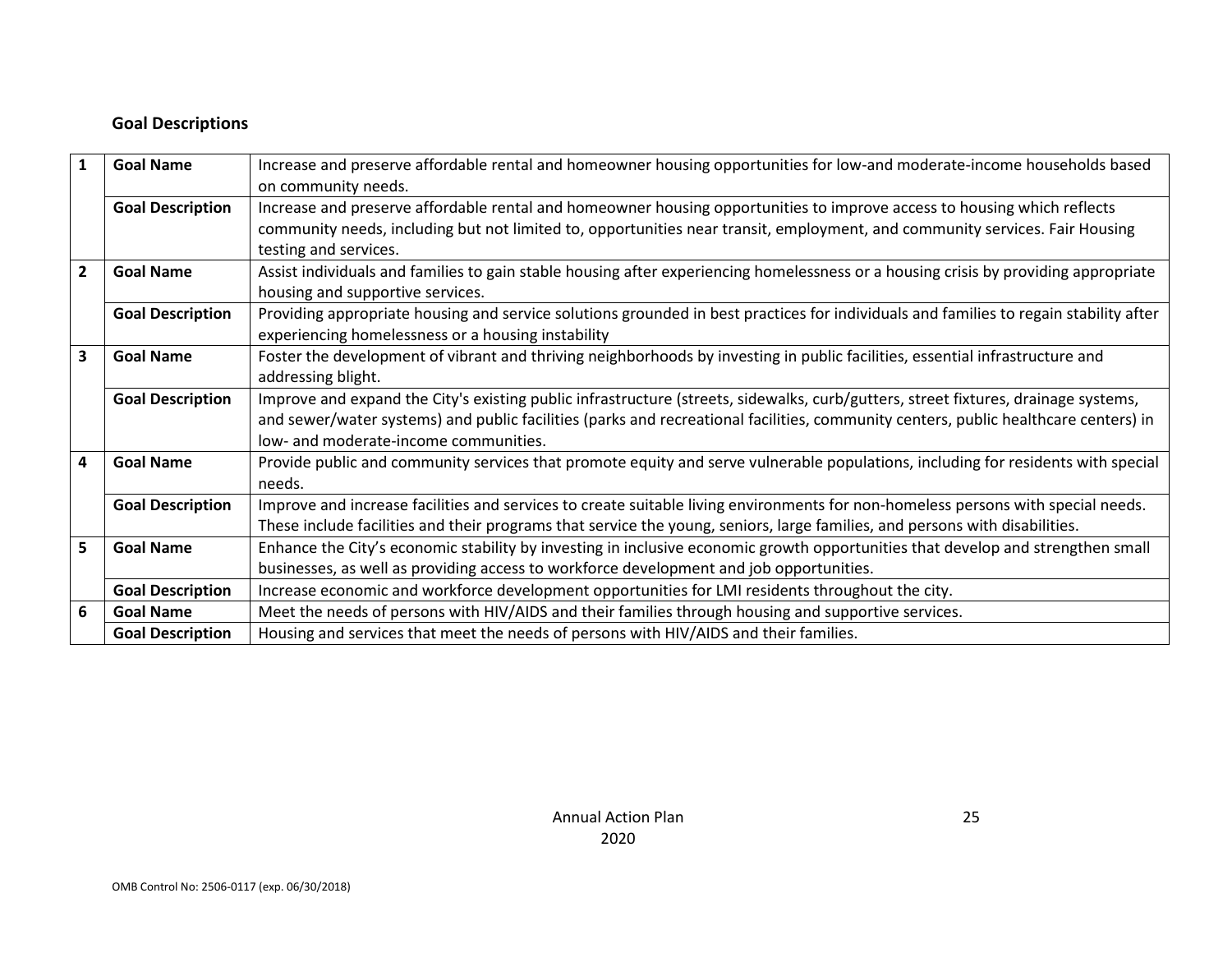## **Projects**

## <span id="page-25-1"></span><span id="page-25-0"></span>**AP-35 Projects – 91.220(d)**

#### **Introduction**

The projects included in this section are designed to address the needs of the Phoenix community as outlined in the Consolidated Plan.

#### **Projects**

| #   | <b>Project Name</b>                                                                   |
|-----|---------------------------------------------------------------------------------------|
| 1.  | <b>CDBG Admin</b>                                                                     |
| 2.  | CDBG Project Delivery, Environmental and Labor Compliance                             |
| 3.  | CDBG Neighborhood Enhancement and Infrastructure                                      |
| 4.  | <b>CDBG Public Facilities Request for Proposal</b>                                    |
| 5.  | <b>CDBG Graffiti Removal</b>                                                          |
| 6.  | <b>CDBG Code Enforcement</b>                                                          |
| 7.  | <b>CDBG Demolition</b>                                                                |
| 8.  | <b>CDBG Abatement Coordination</b>                                                    |
| 9.  | CDBG Owner Occupied Rehabilitation (OOHR) Program                                     |
| 10  | <b>CDBG Hardship Assistance Program (HAP)</b>                                         |
| 11. | <b>CDBG Rental Rehabilitation Program</b>                                             |
| 12. | CDBG Housing Rehab Request for Proposal (ADA modifications)                           |
| 13. | <b>CDBG Management Technical Assistance Program (Consultants/Operations)</b>          |
| 14. | <b>CDBG Entrepreneurial Assistance Program</b>                                        |
| 15. | <b>CDBG Infill Program (Staff and Request for Proposal)</b>                           |
| 16. | CDBG Neighborhood Economic Development/Operation Patch & Paint (OPP staff & projects) |
| 17. | <b>CDBG Strategic Acquisition</b>                                                     |
| 18. | <b>CDBG Down Payment Assistance</b>                                                   |
| 19. | CDBG Housing Development Operations, Project Delivery and Request for Proposal        |
| 20. | <b>CDBG Public Service Request for Proposal</b>                                       |
| 21. | <b>CDBG Neighborhood Engagement Coordination (Specialists)</b>                        |
| 22. | <b>CDBG Westwood Crime Prevention (PD Partnership)</b>                                |
| 23. | <b>CDBG Housing Counseling Request for Proposal</b>                                   |
| 24. | <b>CDBG Family Self Sufficiency Program (Housing Department)</b>                      |
| 25. | <b>CDBG Aeroterra Homeless Youth (Housing Department)</b>                             |
| 26. | <b>CDBG Emergency Shelter (Single Women)</b>                                          |
| 27. | CDBG Homeless Block (Justice Involved-HSD)                                            |
| 28. | <b>CDBG Phoenix Starfish Place (Housing Department)</b>                               |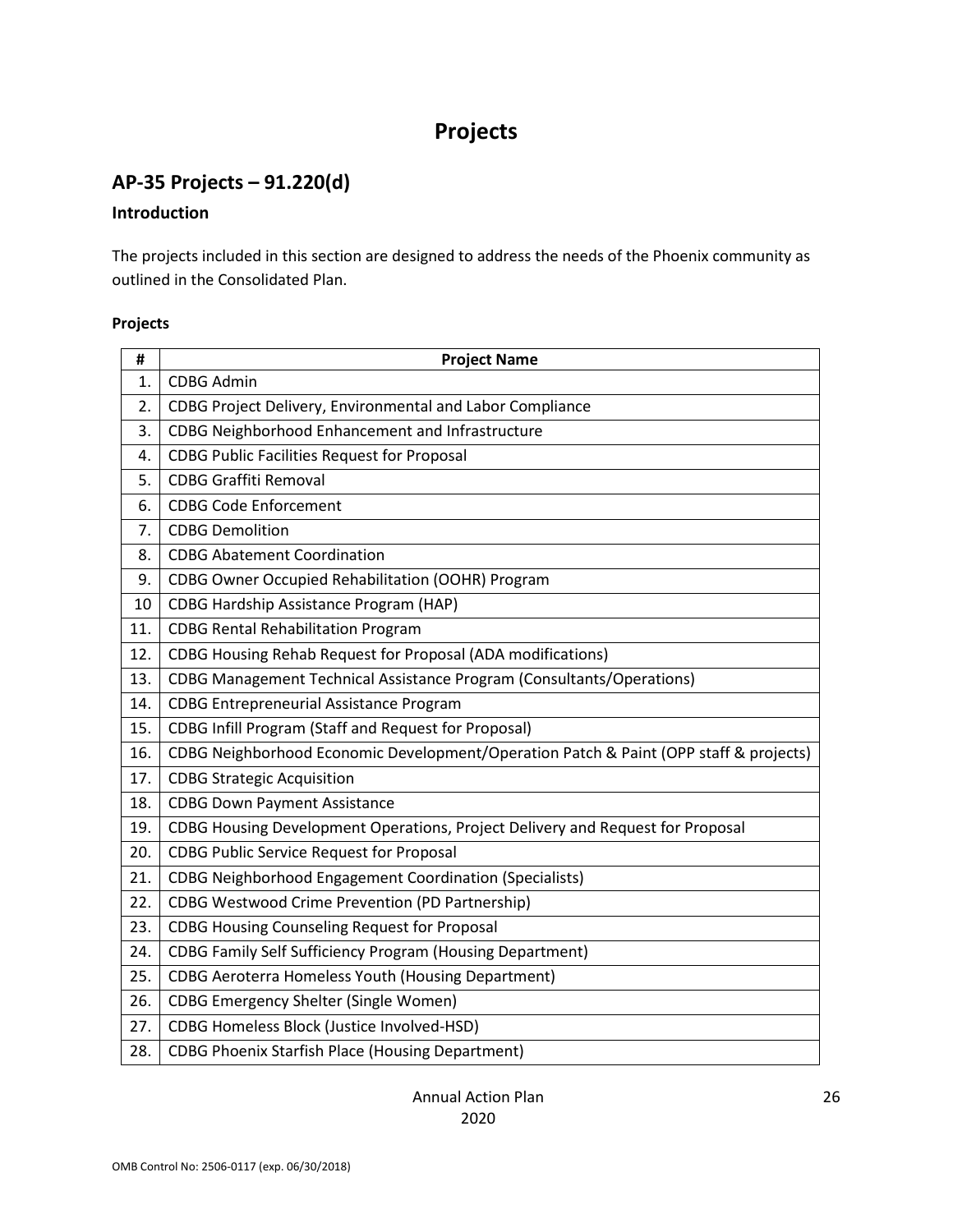| #   | <b>Project Name</b>                                               |
|-----|-------------------------------------------------------------------|
| 29. | <b>CDBG Homeless Street Outreach (Navigators-HSD)</b>             |
| 30. | <b>CDBG Landlord/Tenant Education and Mediation (Staff)</b>       |
| 31. | <b>CDBG Landlord/Tenant Emergency Assistance</b>                  |
| 32. | <b>HESG</b>                                                       |
| 33. | HOME Program Management and Coordination                          |
| 34. | <b>HOME CHDO Set Aside</b>                                        |
| 35. | <b>HOME Multifamily Rental Projects</b>                           |
| 36. | HOME Housing Rehabilitation and Reconstruction                    |
| 37. | <b>HOME Special Projects</b>                                      |
| 38. | 2020-2023 City of Phoenix AZ20F001 (COP)                          |
| 39. | 2020-2023 Southwest Behavioral and Health Services AZ20F001 (SBH) |
| 40. | 2020-2023 Area Agency on Aging AZ20F001 (AAA)                     |

**Table 7 - Project Information**

**Describe the reasons for allocation priorities and any obstacles to addressing underserved needs**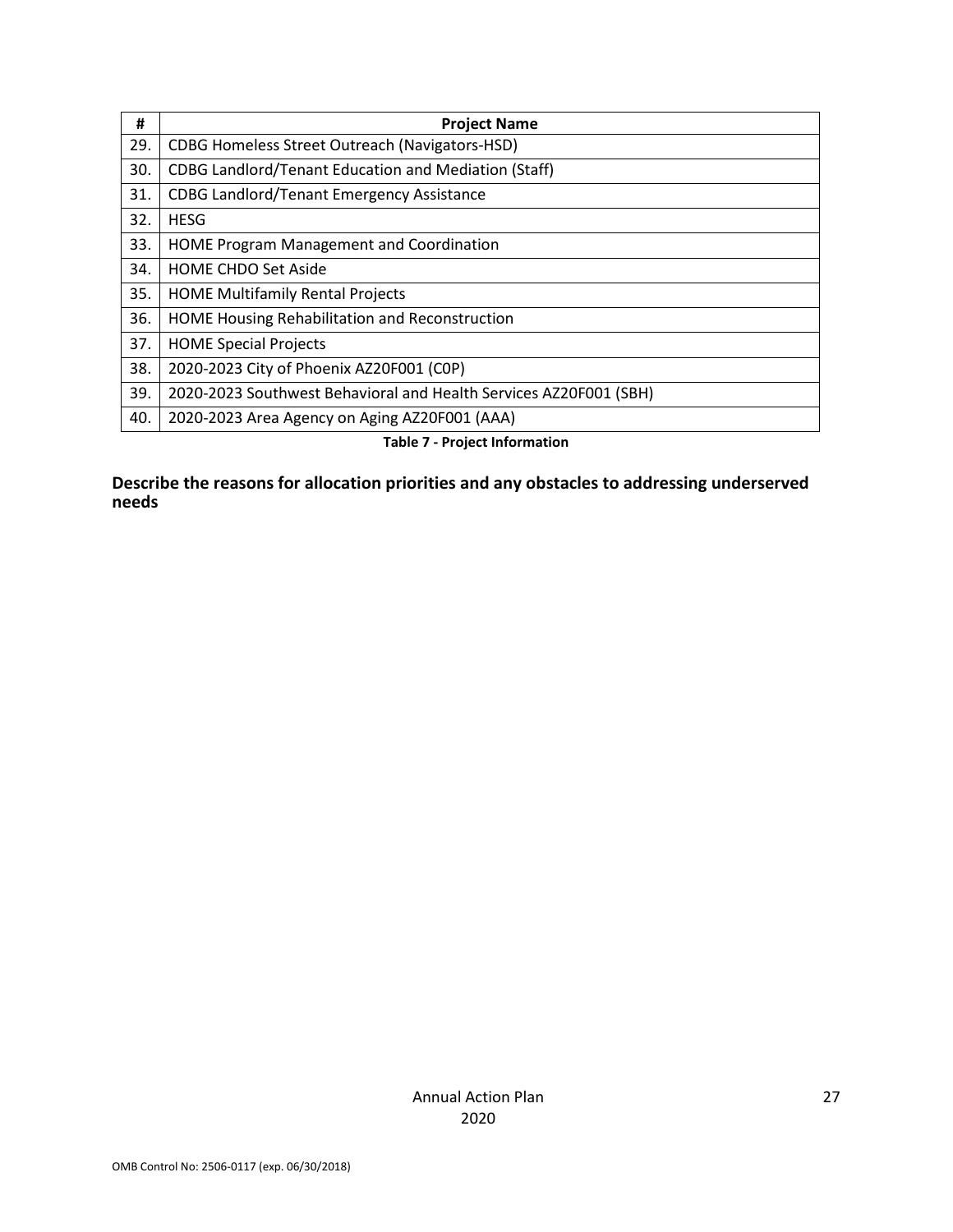## <span id="page-27-0"></span>**AP-38 Project Summary**

## **Project Summary Information**

| 1 | <b>Project Name</b>                                                                                           | <b>CDBG Admin</b>                                                                                                                                                                                                                                                                                                                                                                                    |
|---|---------------------------------------------------------------------------------------------------------------|------------------------------------------------------------------------------------------------------------------------------------------------------------------------------------------------------------------------------------------------------------------------------------------------------------------------------------------------------------------------------------------------------|
|   | <b>Target Area</b>                                                                                            |                                                                                                                                                                                                                                                                                                                                                                                                      |
|   | <b>Goals Supported</b>                                                                                        | Foster Homeownership Opportunities.<br>Rental Housing Production and/or Rehabilitation.<br>Homeowner Housing Rehabilitation Support.<br>Homeless & Special Needs Shelter/Oper. Support.<br>Neighborhood Revitalization.<br>Neighborhood Organization Support.<br>Infrastructure Support.<br>Public Facilities Support.<br>Public Services Support.<br>Economic Development Support.                  |
|   | <b>Needs Addressed</b>                                                                                        | Homeownership Opportunities.<br>Rental Housing Production.<br>Rental Subsidy Support.<br>Homeowner Housing Rehabilitation Support.<br>Homeless Prevention & Emergency Assistance.<br>Homeless & Special Needs Shelter & Support.<br>Neighborhood Revitalization Efforts.<br><b>Public Facilities Support</b><br>Infrastructure Support.<br>Public Services Support.<br>Economic Development Support. |
|   | <b>Funding</b>                                                                                                | CDBG: \$3,338,918                                                                                                                                                                                                                                                                                                                                                                                    |
|   | <b>Description</b>                                                                                            | Funds will be used to administer the CDBG program.                                                                                                                                                                                                                                                                                                                                                   |
|   | <b>Target Date</b>                                                                                            | 6/30/2021                                                                                                                                                                                                                                                                                                                                                                                            |
|   | <b>Estimate the</b><br>number and type<br>of families that<br>will benefit from<br>the proposed<br>activities |                                                                                                                                                                                                                                                                                                                                                                                                      |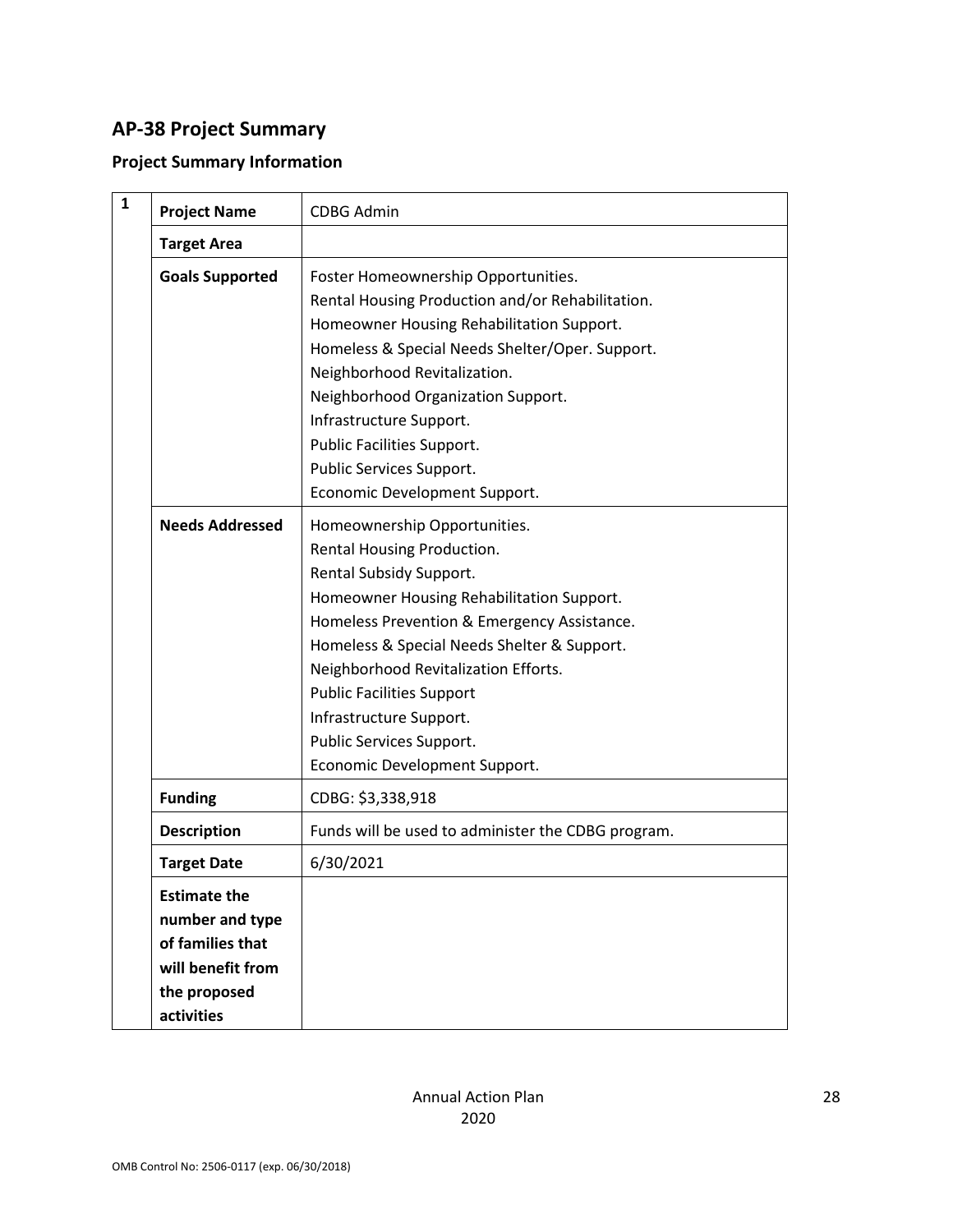|                | Location<br><b>Description</b>                                                                                | Citywide                                                                                                                                                                                                                                                                                                      |
|----------------|---------------------------------------------------------------------------------------------------------------|---------------------------------------------------------------------------------------------------------------------------------------------------------------------------------------------------------------------------------------------------------------------------------------------------------------|
|                | <b>Planned Activities</b>                                                                                     | Funds for Administration only                                                                                                                                                                                                                                                                                 |
| $\overline{2}$ | <b>Project Name</b>                                                                                           | CDBG Project Delivery, Environmental and Labor Standards                                                                                                                                                                                                                                                      |
|                | <b>Target Area</b>                                                                                            |                                                                                                                                                                                                                                                                                                               |
|                | <b>Goals Supported</b>                                                                                        | Infrastructure Support.<br>Public Facilities Support.                                                                                                                                                                                                                                                         |
|                | <b>Needs Addressed</b>                                                                                        | <b>Public Facilities Support</b><br>Infrastructure Support.                                                                                                                                                                                                                                                   |
|                | <b>Funding</b>                                                                                                | CDBG: \$901,053                                                                                                                                                                                                                                                                                               |
|                | <b>Description</b>                                                                                            | Funds for the implementation of CDBG projects including project<br>management, environmental review and labor standards.                                                                                                                                                                                      |
|                | <b>Target Date</b>                                                                                            | 6/30/2021                                                                                                                                                                                                                                                                                                     |
|                | <b>Estimate the</b><br>number and type<br>of families that<br>will benefit from<br>the proposed<br>activities | Funds will be used for the implementation of CDBG-funded<br>projects. Project Managers, Environmental Quality Specialist and<br>Labor Standards Monitor positions will ensure CBDG projects are<br>ongoing and compliant. Beneficiaries for this program are derived<br>from various Public Facility projects |
|                | Location<br><b>Description</b>                                                                                | Low- and moderate-income areas citywide.                                                                                                                                                                                                                                                                      |
|                | <b>Planned Activities</b>                                                                                     | Project implementation of CDBG-funded activities                                                                                                                                                                                                                                                              |
| 3.             | <b>Project Name</b>                                                                                           | CDBG Neighborhood Enhancement and Infrastructure                                                                                                                                                                                                                                                              |
|                | <b>Target Area</b>                                                                                            |                                                                                                                                                                                                                                                                                                               |
|                | <b>Goals Supported</b>                                                                                        | Neighborhood Revitalization.<br>Infrastructure Support.<br>Public Facilities Support.                                                                                                                                                                                                                         |
|                | <b>Needs Addressed</b>                                                                                        | Neighborhood Revitalization Efforts.<br><b>Public Facilities Support</b><br>Infrastructure Support.                                                                                                                                                                                                           |
|                | <b>Funding</b>                                                                                                | CDBG: \$625,796                                                                                                                                                                                                                                                                                               |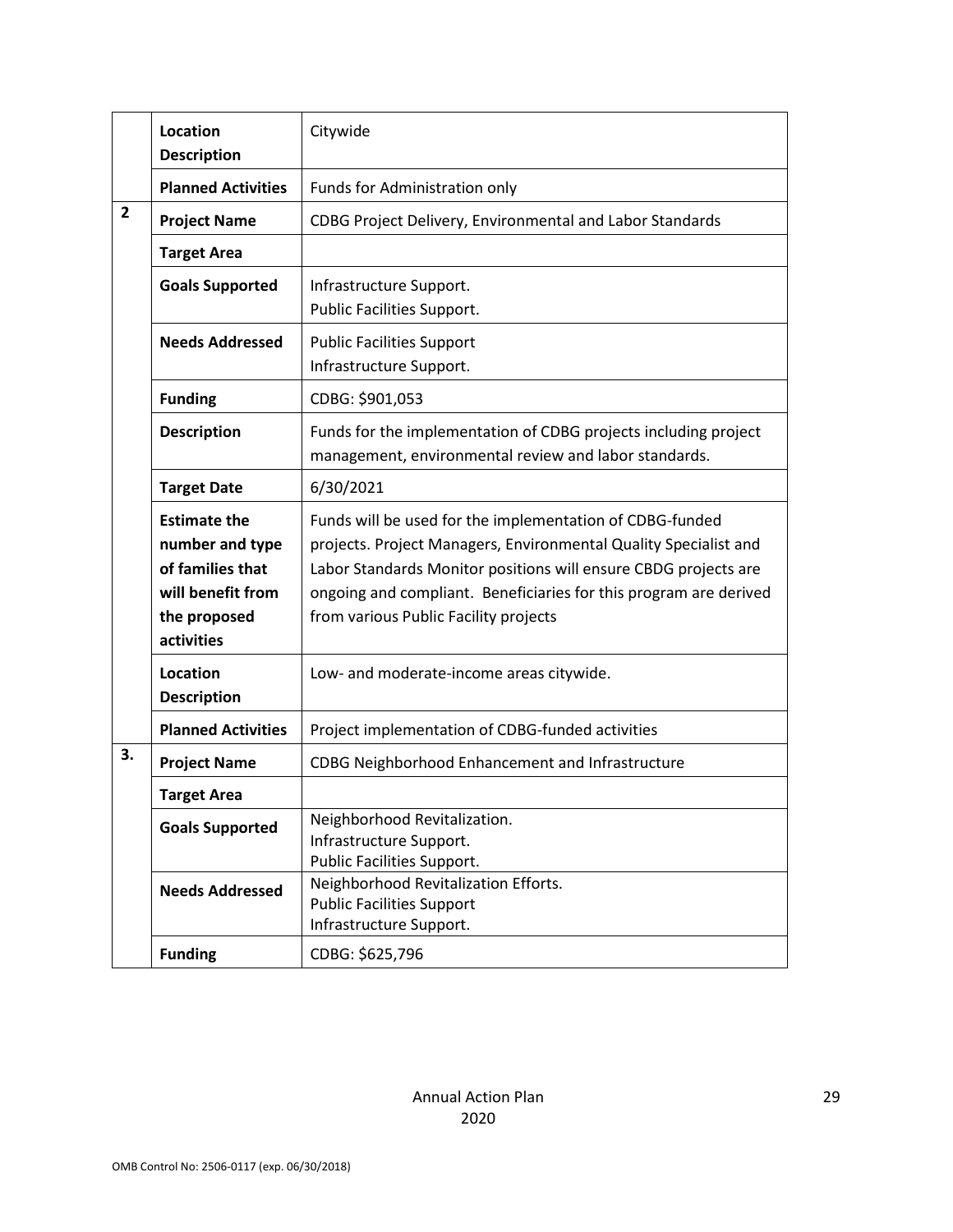|   | <b>Description</b>                                                                                            | Funds will be used for infrastructure improvements in low-income<br>neighborhoods as well as park enhancements. Eligible activities<br>include streets improvements, water, sewer lines, new streetlights,<br>park/playground improvements, streetscaping, landscaping,<br>community gardens, physical improvements related to traffic<br>mitigation, street and alley closures, and other key community<br>projects such as Choice Neighborhoods Wi-Fi. The funds will be<br>focused on neighborhoods with active community-based<br>organizations/associations and areas that have basic neighborhood<br>improvement goals and strategies in place. The estimated amount<br>of \$225,796 has been allocated to Neighborhood Infrastructure<br>activities and an estimated amount of \$400,000 has been allocated<br>to Neighborhood Enhancement activities, for an estimated total of<br>\$625,796. |
|---|---------------------------------------------------------------------------------------------------------------|-------------------------------------------------------------------------------------------------------------------------------------------------------------------------------------------------------------------------------------------------------------------------------------------------------------------------------------------------------------------------------------------------------------------------------------------------------------------------------------------------------------------------------------------------------------------------------------------------------------------------------------------------------------------------------------------------------------------------------------------------------------------------------------------------------------------------------------------------------------------------------------------------------|
|   | <b>Target Date</b>                                                                                            | 6/30/2021                                                                                                                                                                                                                                                                                                                                                                                                                                                                                                                                                                                                                                                                                                                                                                                                                                                                                             |
|   | <b>Estimate the</b><br>number and type<br>of families that<br>will benefit from<br>the proposed<br>activities | Three neighborhood infrastructure or neighborhood enhancement<br>project will benefit a low- and moderate-income neighborhood<br>through this activity.                                                                                                                                                                                                                                                                                                                                                                                                                                                                                                                                                                                                                                                                                                                                               |
|   | Location<br><b>Description</b>                                                                                | The funds will be focused on low-income neighborhoods with<br>active community-based organizations/associations that have basic<br>neighborhood improvement goals and strategies in place.                                                                                                                                                                                                                                                                                                                                                                                                                                                                                                                                                                                                                                                                                                            |
|   | <b>Planned Activities</b>                                                                                     | Funding will be used for the design, construction and project<br>management associated with the infrastructure and enhancement<br>projects in the year. Eligible activities include streets<br>improvements, water, sewer lines, new streetlights, park<br>/playground improvements, street-scaping, landscaping,<br>community gardens, physical improvements related to traffic<br>mitigation, street and alley closures, and other key community<br>projects.                                                                                                                                                                                                                                                                                                                                                                                                                                       |
| 4 | <b>Project Name</b>                                                                                           | <b>CDBG Public Facilities RFP</b>                                                                                                                                                                                                                                                                                                                                                                                                                                                                                                                                                                                                                                                                                                                                                                                                                                                                     |
|   | <b>Target Area</b>                                                                                            |                                                                                                                                                                                                                                                                                                                                                                                                                                                                                                                                                                                                                                                                                                                                                                                                                                                                                                       |
|   | <b>Goals Supported</b>                                                                                        | Public Facilities Support.                                                                                                                                                                                                                                                                                                                                                                                                                                                                                                                                                                                                                                                                                                                                                                                                                                                                            |
|   | <b>Needs Addressed</b>                                                                                        | <b>Public Facilities Support</b>                                                                                                                                                                                                                                                                                                                                                                                                                                                                                                                                                                                                                                                                                                                                                                                                                                                                      |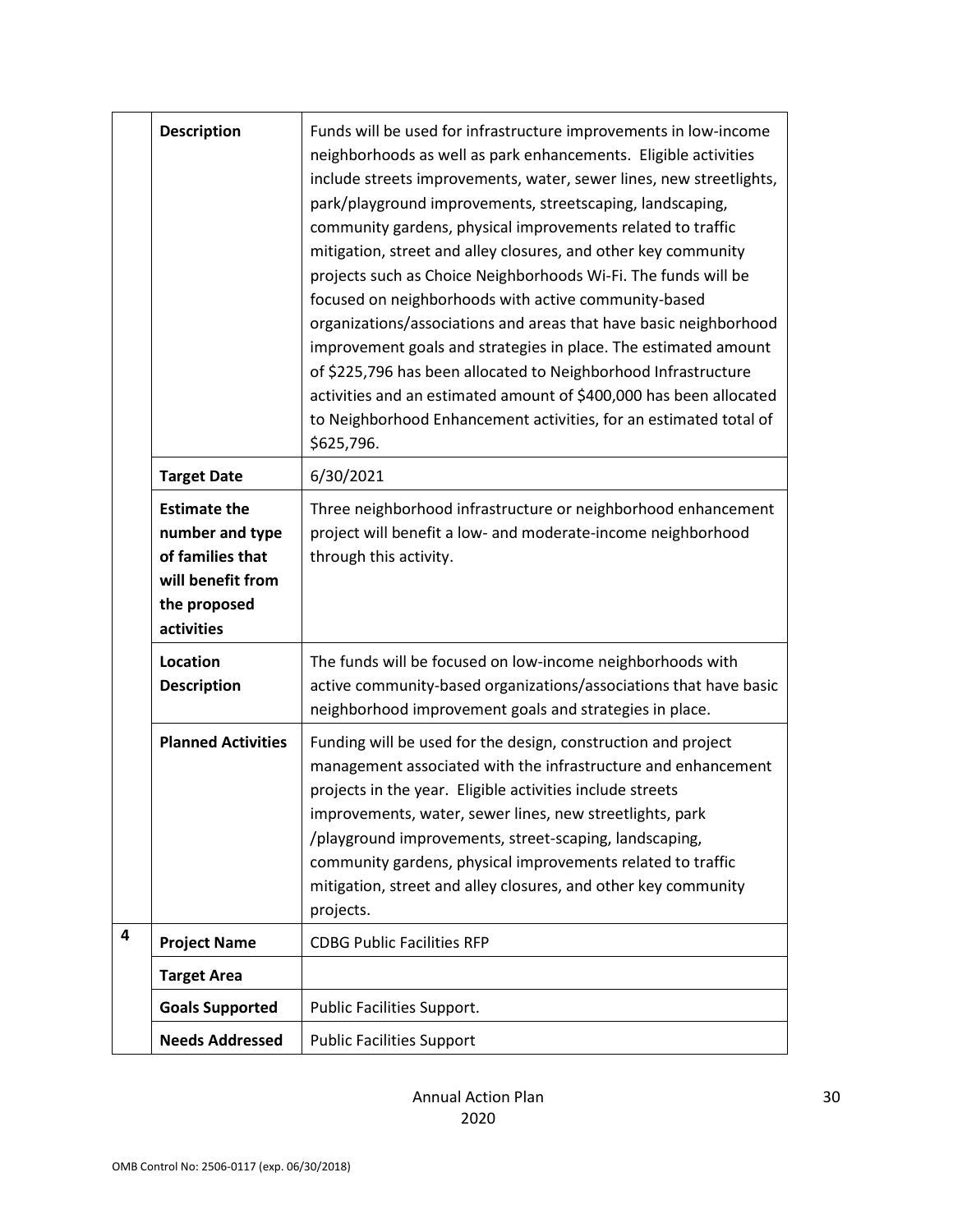|   | <b>Funding</b>                                                                                                | CDBG: \$483,273                                                                                                                                                                                                                                                                                                                                                                                                                |
|---|---------------------------------------------------------------------------------------------------------------|--------------------------------------------------------------------------------------------------------------------------------------------------------------------------------------------------------------------------------------------------------------------------------------------------------------------------------------------------------------------------------------------------------------------------------|
|   |                                                                                                               |                                                                                                                                                                                                                                                                                                                                                                                                                                |
|   | <b>Description</b>                                                                                            | A Public Facilities RFP will fund acquisition, construction, and<br>rehabilitation of senior and youth centers, neighborhood facilities,<br>childcare facilities, domestic violence shelters, and Americans with<br>Disabilities Act (ADA) projects in low-income areas. This RFP will<br>allow the City to fund projects such as acquisition, construction,<br>and rehabilitation of facilities owned by non-profit agencies. |
|   | <b>Target Date</b>                                                                                            | 6/30/2021                                                                                                                                                                                                                                                                                                                                                                                                                      |
|   | <b>Estimate the</b><br>number and type<br>of families that<br>will benefit from<br>the proposed<br>activities | 3 public facility projects, serving low- and moderate-income<br>Phoenix families, will be awarded funding.                                                                                                                                                                                                                                                                                                                     |
|   | Location<br><b>Description</b>                                                                                | Citywide                                                                                                                                                                                                                                                                                                                                                                                                                       |
|   | <b>Planned Activities</b>                                                                                     | A request for proposal process will be conducted to identify eligible<br>nonprofit organizations seeking funds.                                                                                                                                                                                                                                                                                                                |
| 5 | <b>Project Name</b>                                                                                           | <b>CDBG Graffiti Removal</b>                                                                                                                                                                                                                                                                                                                                                                                                   |
|   | <b>Target Area</b>                                                                                            |                                                                                                                                                                                                                                                                                                                                                                                                                                |
|   | <b>Goals Supported</b>                                                                                        | Neighborhood Revitalization.                                                                                                                                                                                                                                                                                                                                                                                                   |
|   | <b>Needs Addressed</b>                                                                                        | Neighborhood Revitalization Efforts.                                                                                                                                                                                                                                                                                                                                                                                           |
|   | <b>Funding</b>                                                                                                | CDBG: \$800,000                                                                                                                                                                                                                                                                                                                                                                                                                |
|   | <b>Description</b>                                                                                            | CDBG Funds are used to combat neighborhood blight and<br>deterioration in the city of Phoenix through the removal of graffiti<br>from public rights-of-way, facilities and buildings in low to<br>moderate income areas. The Graffiti Removal Program focuses on<br>the timely removal of graffiti vandalism to diminish the negative<br>economic revitalization impact that graffiti has on neighborhoods.                    |
|   | <b>Target Date</b>                                                                                            | 6/30/2021                                                                                                                                                                                                                                                                                                                                                                                                                      |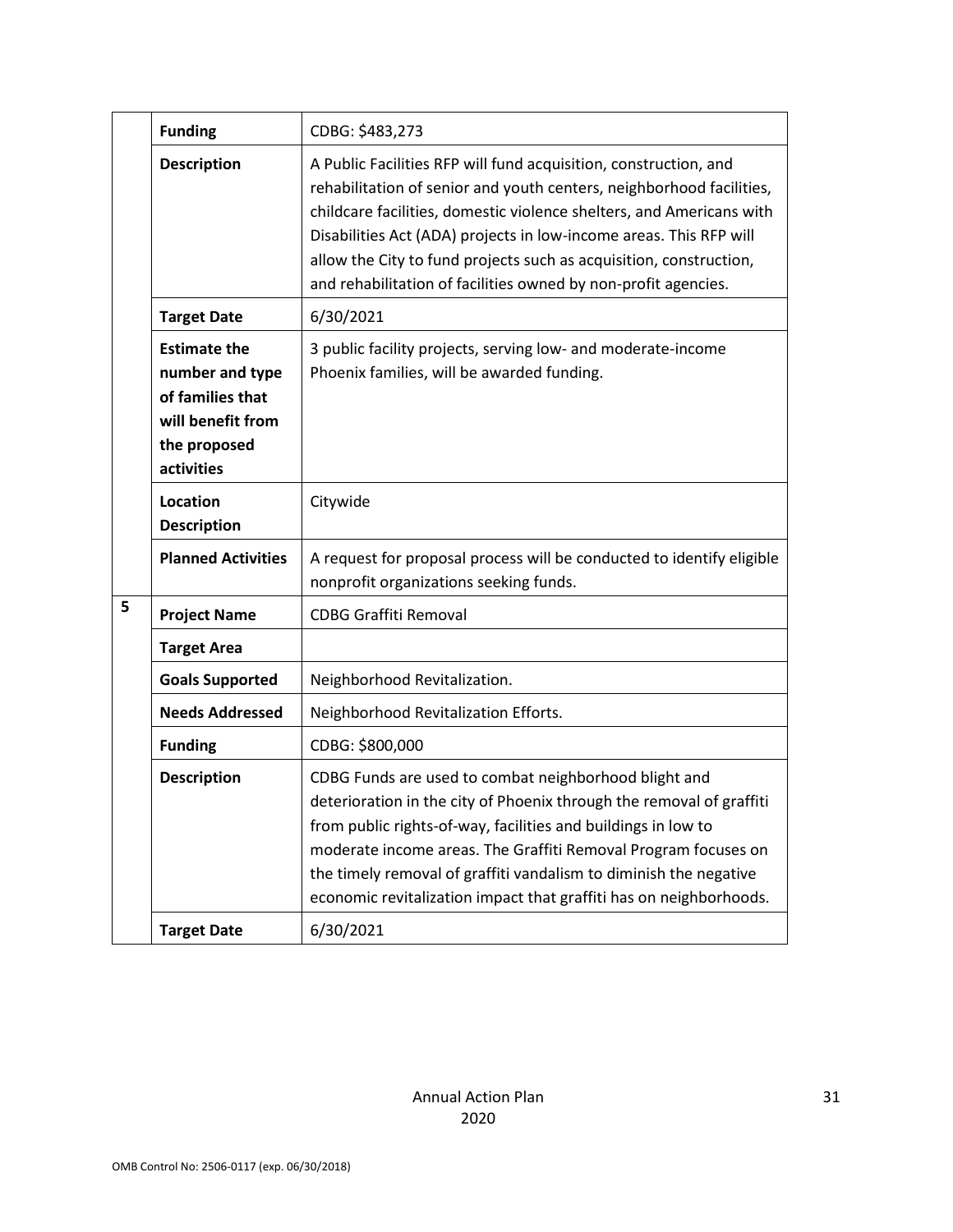|   | <b>Estimate the</b><br>number and type<br>of families that<br>will benefit from<br>the proposed<br>activities | Up to 32,000 graffiti sites in low- and moderate-income areas will<br>be removed from rights of way and other approved public<br>buildings that are open to the public.                                                                                                                                                                                                                                                                                                                                                                                                                       |
|---|---------------------------------------------------------------------------------------------------------------|-----------------------------------------------------------------------------------------------------------------------------------------------------------------------------------------------------------------------------------------------------------------------------------------------------------------------------------------------------------------------------------------------------------------------------------------------------------------------------------------------------------------------------------------------------------------------------------------------|
|   | Location<br><b>Description</b>                                                                                | Low- and moderate-income neighborhoods citywide                                                                                                                                                                                                                                                                                                                                                                                                                                                                                                                                               |
|   | <b>Planned Activities</b>                                                                                     | Graffiti will be removed from public rights-of-way and public<br>buildings in low- and moderate-income neighborhoods.                                                                                                                                                                                                                                                                                                                                                                                                                                                                         |
| 6 | <b>Project Name</b>                                                                                           | <b>CDBG Code Enforcement</b>                                                                                                                                                                                                                                                                                                                                                                                                                                                                                                                                                                  |
|   | <b>Target Area</b>                                                                                            |                                                                                                                                                                                                                                                                                                                                                                                                                                                                                                                                                                                               |
|   | <b>Goals Supported</b>                                                                                        | Neighborhood Revitalization.                                                                                                                                                                                                                                                                                                                                                                                                                                                                                                                                                                  |
|   | <b>Needs Addressed</b>                                                                                        | Neighborhood Revitalization Efforts.                                                                                                                                                                                                                                                                                                                                                                                                                                                                                                                                                          |
|   | <b>Funding</b>                                                                                                | CDBG: \$850,000                                                                                                                                                                                                                                                                                                                                                                                                                                                                                                                                                                               |
|   | <b>Description</b>                                                                                            | CDBG Funds are used in ongoing efforts to arrest physical decline<br>and deterioration of Phoenix neighborhoods through targeted<br>code enforcement strategies. The Preservation Division of the<br>Neighborhood Services Department (NSD) provides education and<br>enforcement of the Neighborhood Preservation Ordinance (NPO)<br>as a key component of strategic neighborhood revitalization efforts<br>in low to moderate income areas. The code enforcement strategy<br>is used in combination with economic development activities in<br>target areas designated by the NSD Director. |
|   | <b>Target Date</b>                                                                                            | 6/30/2021                                                                                                                                                                                                                                                                                                                                                                                                                                                                                                                                                                                     |
|   | <b>Estimate the</b><br>number and type<br>of families that<br>will benefit from<br>the proposed<br>activities | Up to 120 low- and moderate-income housing units where code<br>violations have been corrected using CDBG                                                                                                                                                                                                                                                                                                                                                                                                                                                                                      |
|   | Location<br><b>Description</b>                                                                                | Low- and moderate-income deteriorated and deteriorating areas<br>of the city as identified by the Neighborhood Services Director.                                                                                                                                                                                                                                                                                                                                                                                                                                                             |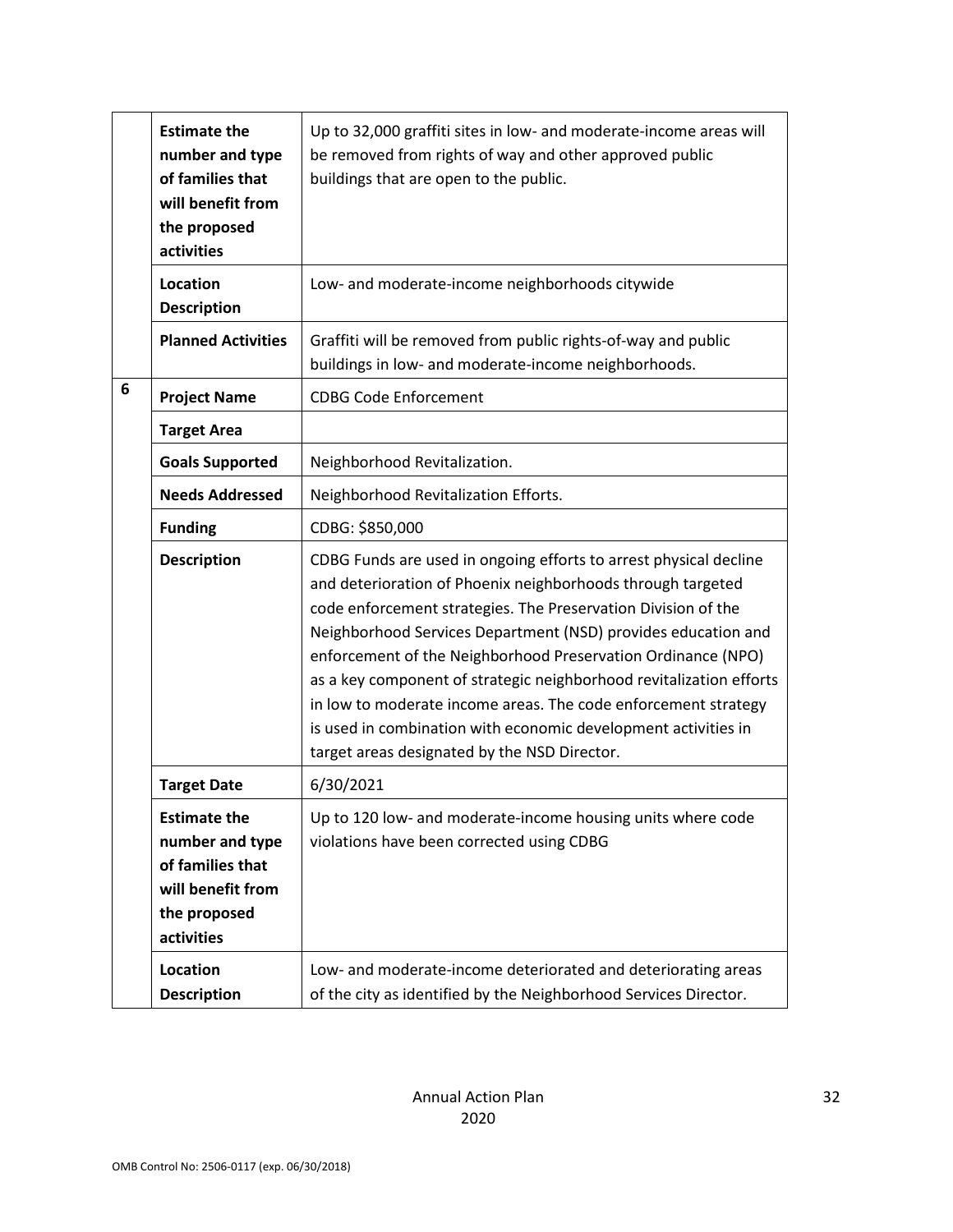|   | <b>Planned Activities</b>                                                                                     | The use of code enforcement in combination with economic<br>development activities to enforce the City of Phoenix<br>Neighborhood Preservation Ordinance in target areas by<br>addressing blight violations.                                                                                                                                                                                                                                                                                                                                                                                                                                                                                                                                                                       |
|---|---------------------------------------------------------------------------------------------------------------|------------------------------------------------------------------------------------------------------------------------------------------------------------------------------------------------------------------------------------------------------------------------------------------------------------------------------------------------------------------------------------------------------------------------------------------------------------------------------------------------------------------------------------------------------------------------------------------------------------------------------------------------------------------------------------------------------------------------------------------------------------------------------------|
| 7 | <b>Project Name</b>                                                                                           | <b>CDBG Demolition</b>                                                                                                                                                                                                                                                                                                                                                                                                                                                                                                                                                                                                                                                                                                                                                             |
|   | <b>Target Area</b>                                                                                            |                                                                                                                                                                                                                                                                                                                                                                                                                                                                                                                                                                                                                                                                                                                                                                                    |
|   | <b>Goals Supported</b>                                                                                        | Neighborhood Revitalization.                                                                                                                                                                                                                                                                                                                                                                                                                                                                                                                                                                                                                                                                                                                                                       |
|   | <b>Needs Addressed</b>                                                                                        | Neighborhood Revitalization Efforts.                                                                                                                                                                                                                                                                                                                                                                                                                                                                                                                                                                                                                                                                                                                                               |
|   | <b>Funding</b>                                                                                                | CDBG: \$351,226                                                                                                                                                                                                                                                                                                                                                                                                                                                                                                                                                                                                                                                                                                                                                                    |
|   | <b>Description</b>                                                                                            | CDBG Funds are used in ongoing efforts to arrest physical decline<br>and deterioration in Phoenix neighborhoods through targeted code<br>enforcement on abandoned, blighted and deteriorated properties.<br>The Preservation Division of the Neighborhood Services<br>Department (NSD) provides education and enforcement of the<br>Neighborhood Preservation Ordinance (NPO) as a key component<br>of neighborhood revitalization efforts. The code enforcement<br>property demolition strategy is to address vacant structures that<br>pose a threat to the health, safety and welfare of residents and<br>adjacent properties through education and enforcement of the<br>NPO, including contractual demolition of deteriorated, unsafe and<br>uninhabitable vacant structures. |
|   | <b>Target Date</b>                                                                                            | 6/30/2021                                                                                                                                                                                                                                                                                                                                                                                                                                                                                                                                                                                                                                                                                                                                                                          |
|   | <b>Estimate the</b><br>number and type<br>of families that<br>will benefit from<br>the proposed<br>activities | Three slum or blighting structure will be demolished                                                                                                                                                                                                                                                                                                                                                                                                                                                                                                                                                                                                                                                                                                                               |
|   | Location<br><b>Description</b>                                                                                | Slum and blighted properties citywide on a spot basis.                                                                                                                                                                                                                                                                                                                                                                                                                                                                                                                                                                                                                                                                                                                             |
|   | <b>Planned Activities</b>                                                                                     | Demolition of slum and blighted structures identified through the<br>code enforcement process.                                                                                                                                                                                                                                                                                                                                                                                                                                                                                                                                                                                                                                                                                     |
| 8 | <b>Project Name</b>                                                                                           | <b>CDBG Abatement Coordination</b>                                                                                                                                                                                                                                                                                                                                                                                                                                                                                                                                                                                                                                                                                                                                                 |
|   | <b>Target Area</b>                                                                                            |                                                                                                                                                                                                                                                                                                                                                                                                                                                                                                                                                                                                                                                                                                                                                                                    |
|   | <b>Goals Supported</b>                                                                                        | Neighborhood Revitalization.                                                                                                                                                                                                                                                                                                                                                                                                                                                                                                                                                                                                                                                                                                                                                       |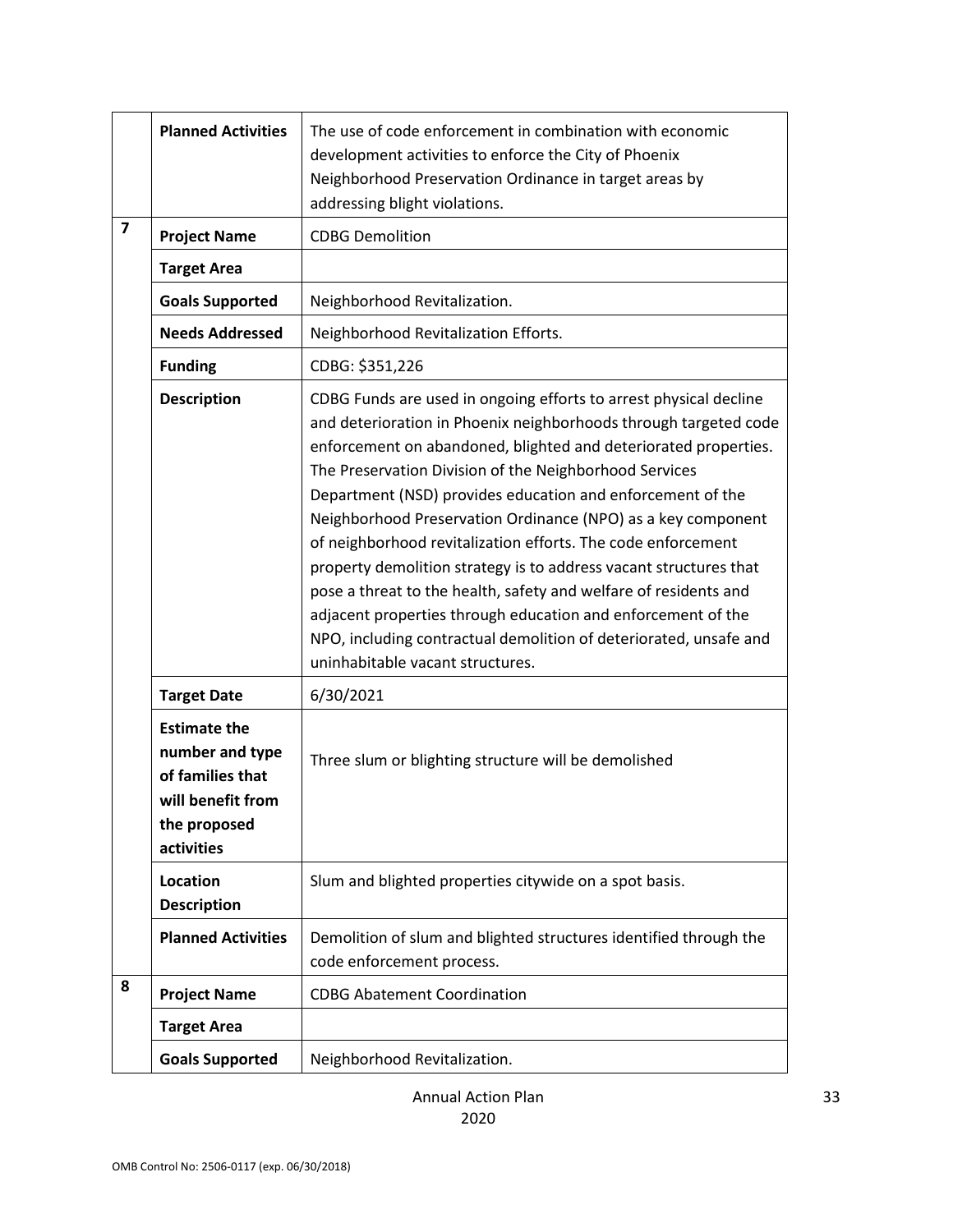|   | <b>Needs Addressed</b>                                                                                        | Neighborhood Revitalization Efforts.                                                                                                                                                                                                                                                                                                                                                                                                                                                                                                                                                                                                                                                                                                                                                       |
|---|---------------------------------------------------------------------------------------------------------------|--------------------------------------------------------------------------------------------------------------------------------------------------------------------------------------------------------------------------------------------------------------------------------------------------------------------------------------------------------------------------------------------------------------------------------------------------------------------------------------------------------------------------------------------------------------------------------------------------------------------------------------------------------------------------------------------------------------------------------------------------------------------------------------------|
|   | <b>Funding</b>                                                                                                | CDBG: \$550,000                                                                                                                                                                                                                                                                                                                                                                                                                                                                                                                                                                                                                                                                                                                                                                            |
|   | <b>Description</b>                                                                                            | CDBG Funds are used in ongoing efforts to arrest physical decline<br>and deterioration in Phoenix neighborhoods through targeted code<br>enforcement on abandoned, blighted and deteriorated properties.<br>The Preservation Division of the Neighborhood Services<br>Department (NSD) provides education and enforcement of the<br>Neighborhood Preservation Ordinance (NPO) as a key component<br>of neighborhood revitalization efforts areas. The code enforcement<br>property abatement strategy is to address open and unsecured,<br>vacant structures that pose a threat to the health, safety and<br>welfare of residents and adjacent properties through education<br>and enforcement of the NPO, including contractual board up of<br>deteriorated and unsafe vacant structures. |
|   | <b>Target Date</b>                                                                                            | 6/30/2021                                                                                                                                                                                                                                                                                                                                                                                                                                                                                                                                                                                                                                                                                                                                                                                  |
|   | <b>Estimate the</b><br>number and type<br>of families that<br>will benefit from<br>the proposed<br>activities | 60 one-time board-ups.                                                                                                                                                                                                                                                                                                                                                                                                                                                                                                                                                                                                                                                                                                                                                                     |
|   | Location<br><b>Description</b>                                                                                | Slum and blighted properties citywide on a spot basis.                                                                                                                                                                                                                                                                                                                                                                                                                                                                                                                                                                                                                                                                                                                                     |
|   | <b>Planned Activities</b>                                                                                     | Address open and unsecured, vacant structures that pose a threat<br>to the health, safety and welfare of residents and adjacent<br>properties through education and enforcement of the<br>Neighborhood Preservation Ordinance. CDBG funds will be used<br>for project delivery staff to arrest decline and deterioration in the<br>City of Phoenix.                                                                                                                                                                                                                                                                                                                                                                                                                                        |
| 9 | <b>Project Name</b>                                                                                           | <b>CDBG Owner Occupied Rehabilitation Program</b>                                                                                                                                                                                                                                                                                                                                                                                                                                                                                                                                                                                                                                                                                                                                          |
|   | <b>Target Area</b>                                                                                            |                                                                                                                                                                                                                                                                                                                                                                                                                                                                                                                                                                                                                                                                                                                                                                                            |
|   | <b>Goals Supported</b>                                                                                        | Homeowner Housing Rehabilitation Support.                                                                                                                                                                                                                                                                                                                                                                                                                                                                                                                                                                                                                                                                                                                                                  |
|   | <b>Needs Addressed</b>                                                                                        | Homeowner Housing Rehabilitation Support.                                                                                                                                                                                                                                                                                                                                                                                                                                                                                                                                                                                                                                                                                                                                                  |
|   | <b>Funding</b>                                                                                                | CDBG: \$4,173,734                                                                                                                                                                                                                                                                                                                                                                                                                                                                                                                                                                                                                                                                                                                                                                          |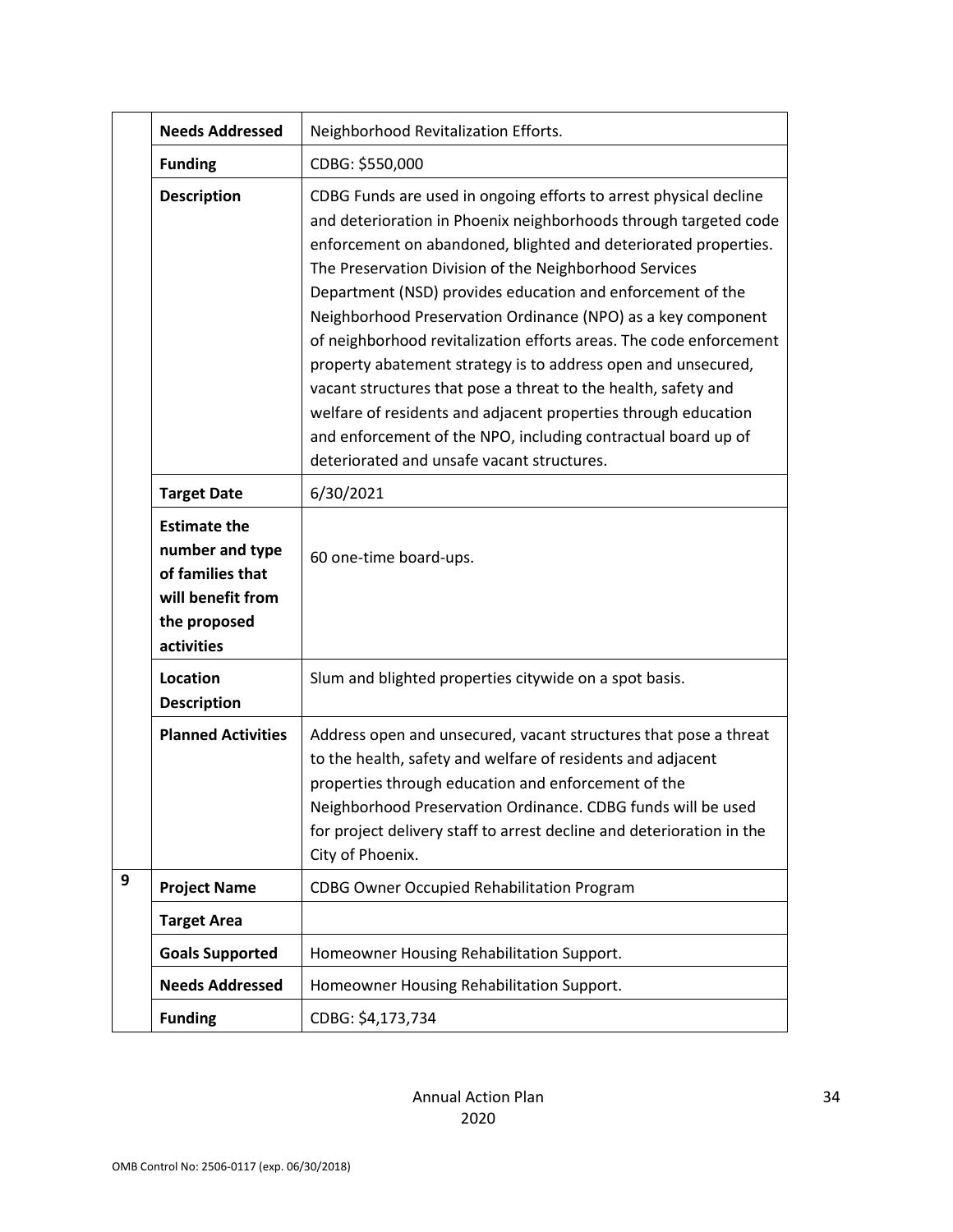| <b>Description</b>                                                                                            | Owner Occupied Housing Rehabilitation (OOHR), a citywide<br>program, provides financial assistance (in the form of grants or<br>loans) to eligible low- to moderate-income homeowners for<br>emergency home repairs that address health or safety hazards.<br>The program may also address non-emergency home repairs to<br>stabilize critical home systems (electrical, mechanical, plumbing,<br>roofing), to remediate lead hazards, to improve the home's energy<br>efficiency, and to meet healthy homes standards. Related<br>relocation expenses may be provided if funds are available.<br>Activities may include: reconstruction of dilapidated homes<br>determined to be infeasible to rehabilitate; demolition of illegal<br>structures; exterior improvements such as sidewalks, exterior<br>paint, driveways, garages, fence, minor landscaping to assure<br>exterior of the property is compliant with the Neighborhood<br>Preservation and Zoning Ordinance when paired with other<br>rehabilitation activities; and pool fill ins when paired with other<br>rehabilitation activities. Other activities may include mobile home<br>replacement program with CDBG funds. CDBG funds are also used<br>to leverage and supplement federal and private funding for the<br>Weatherization Assistance Program (WAP) and the Lead Hazard<br>Control Program. Operations account for \$1,840,000 and<br>construction/construction related expenses account for<br>\$2,333,734. |
|---------------------------------------------------------------------------------------------------------------|---------------------------------------------------------------------------------------------------------------------------------------------------------------------------------------------------------------------------------------------------------------------------------------------------------------------------------------------------------------------------------------------------------------------------------------------------------------------------------------------------------------------------------------------------------------------------------------------------------------------------------------------------------------------------------------------------------------------------------------------------------------------------------------------------------------------------------------------------------------------------------------------------------------------------------------------------------------------------------------------------------------------------------------------------------------------------------------------------------------------------------------------------------------------------------------------------------------------------------------------------------------------------------------------------------------------------------------------------------------------------------------------------------------------------------------------------------------------------------------|
| <b>Target Date</b>                                                                                            | 6/30/2021                                                                                                                                                                                                                                                                                                                                                                                                                                                                                                                                                                                                                                                                                                                                                                                                                                                                                                                                                                                                                                                                                                                                                                                                                                                                                                                                                                                                                                                                             |
| <b>Estimate the</b><br>number and type<br>of families that<br>will benefit from<br>the proposed<br>activities | 115 low- and moderate-income Phoenix residents will benefit from<br>this program during the program year. Of the 115 households<br>served, 5 households will reside in the Choice Neighborhood<br>service area (110 Phoenix households and 5 Choice Neighborhood<br>households for a total of 115 households served)                                                                                                                                                                                                                                                                                                                                                                                                                                                                                                                                                                                                                                                                                                                                                                                                                                                                                                                                                                                                                                                                                                                                                                  |
| Location<br><b>Description</b>                                                                                | Citywide                                                                                                                                                                                                                                                                                                                                                                                                                                                                                                                                                                                                                                                                                                                                                                                                                                                                                                                                                                                                                                                                                                                                                                                                                                                                                                                                                                                                                                                                              |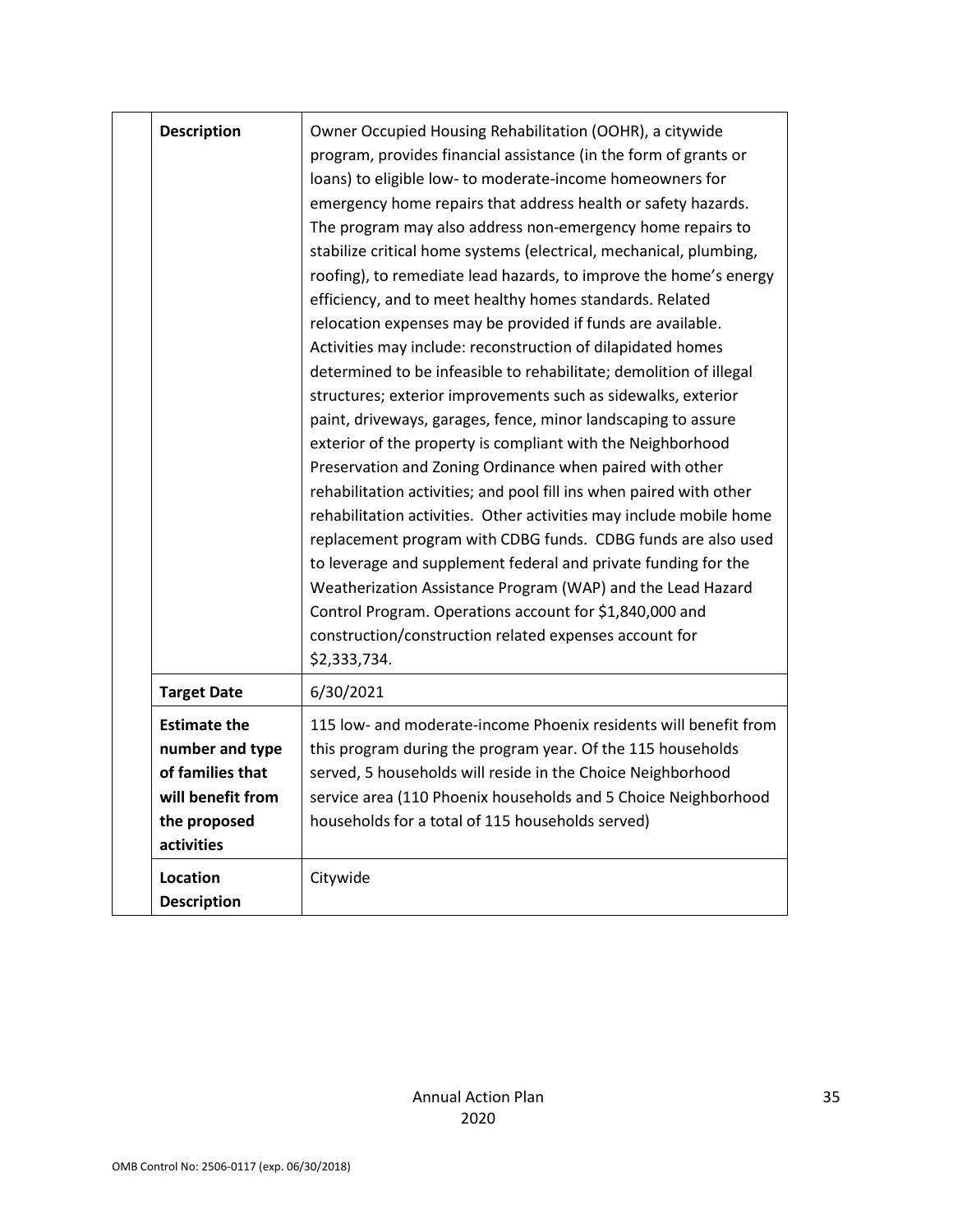|    | <b>Planned Activities</b>                                                                                     | Activities may include: reconstruction of dilapidated homes<br>determined to be infeasible to rehabilitate; demolition of illegal<br>structures; exterior improvements such as sidewalks, exterior<br>paint, driveways, garages, fence, minor landscaping to assure<br>exterior of the property is compliant with the Neighborhood<br>Preservation and Zoning Ordinance when paired with other<br>rehabilitation activities; and pool fill ins when paired with other<br>rehabilitation activities. Other activities may include mobile home<br>replacement program with CDBG funds. |
|----|---------------------------------------------------------------------------------------------------------------|--------------------------------------------------------------------------------------------------------------------------------------------------------------------------------------------------------------------------------------------------------------------------------------------------------------------------------------------------------------------------------------------------------------------------------------------------------------------------------------------------------------------------------------------------------------------------------------|
| 10 | <b>Project Name</b>                                                                                           | <b>CDBG Hardship Assistance</b>                                                                                                                                                                                                                                                                                                                                                                                                                                                                                                                                                      |
|    | <b>Target Area</b>                                                                                            |                                                                                                                                                                                                                                                                                                                                                                                                                                                                                                                                                                                      |
|    | <b>Goals Supported</b>                                                                                        | Homeowner Housing Rehabilitation Support.                                                                                                                                                                                                                                                                                                                                                                                                                                                                                                                                            |
|    | <b>Needs Addressed</b>                                                                                        | Homeowner Housing Rehabilitation Support.                                                                                                                                                                                                                                                                                                                                                                                                                                                                                                                                            |
|    | <b>Funding</b>                                                                                                | CDBG: \$401,401                                                                                                                                                                                                                                                                                                                                                                                                                                                                                                                                                                      |
|    | <b>Description</b>                                                                                            | Hardship Assistance Program (HAP), a citywide program, provides<br>assistance to low- to moderate-income eligible Phoenix<br>homeowners to correct exterior code violations (in the form of<br>grants or loans) who have received a Neighborhood Preservation<br>and Zoning Ordinance violation. Assistance shall not be provided<br>more than one time for the same violation. The goal of the<br>program is to leave the property violation free and free of slum<br>and blight.                                                                                                   |
|    | <b>Target Date</b>                                                                                            | 6/30/2021                                                                                                                                                                                                                                                                                                                                                                                                                                                                                                                                                                            |
|    | <b>Estimate the</b><br>number and type<br>of families that<br>will benefit from<br>the proposed<br>activities | Fifteen low- and moderate-income Phoenix households are<br>estimated to participate in the program during the program year.                                                                                                                                                                                                                                                                                                                                                                                                                                                          |
|    | <b>Location</b><br><b>Description</b>                                                                         | Citywide                                                                                                                                                                                                                                                                                                                                                                                                                                                                                                                                                                             |
|    | <b>Planned Activities</b>                                                                                     | Activities include fence replacement, roof replacement, removal of<br>inoperable roof mechanical system, tree removal and the use of<br>dumpsters for property clean ups provided by the homeowner or<br>volunteer groups and other activities that leave the property<br>violation free and free of slum and blight.                                                                                                                                                                                                                                                                |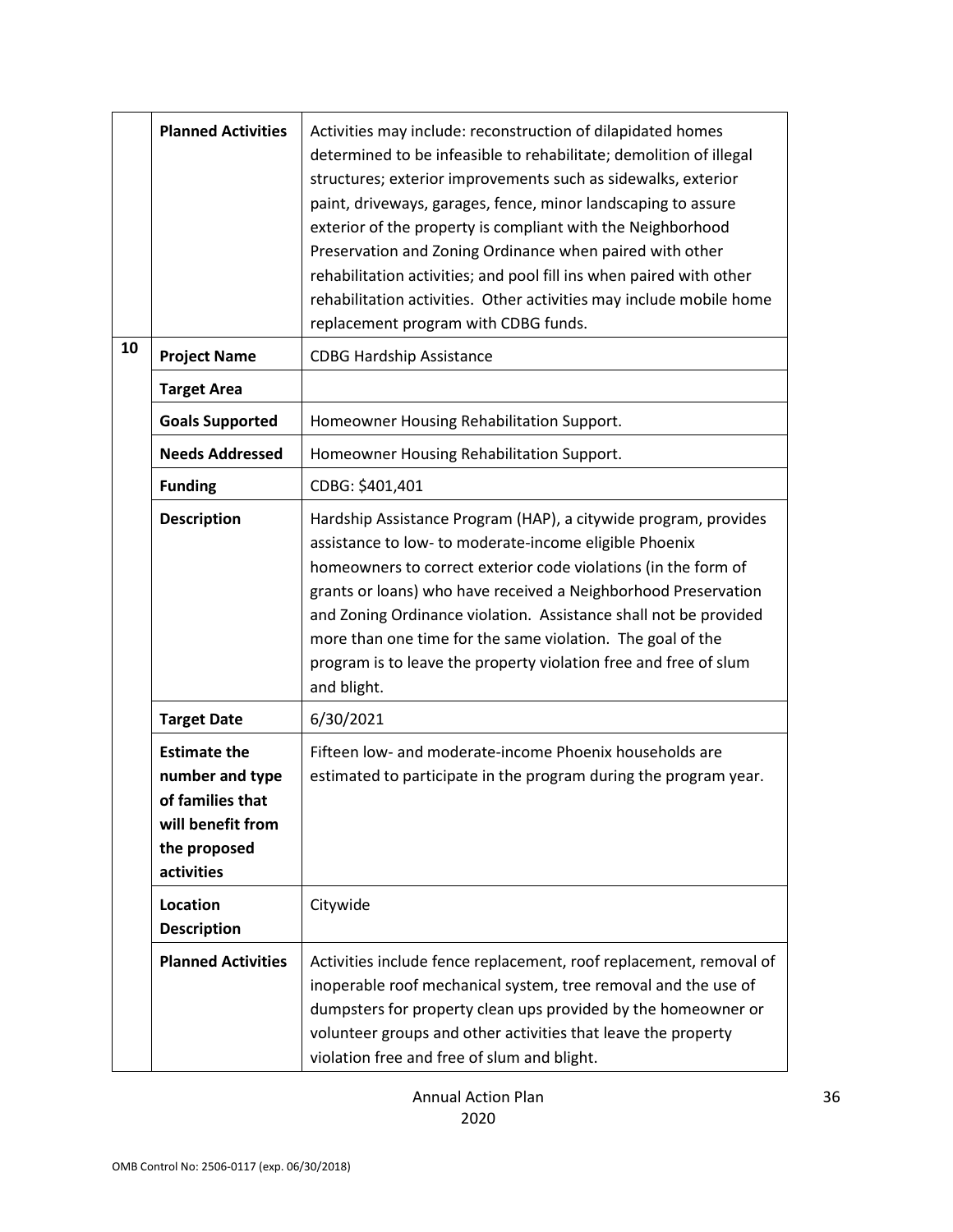| 11 | <b>Project Name</b>                                                                                           | <b>CDBG Rental Rehabilitation Program</b>                                                                                                                                                                                                                                                                                                                                                                                                                                                                                                                                 |
|----|---------------------------------------------------------------------------------------------------------------|---------------------------------------------------------------------------------------------------------------------------------------------------------------------------------------------------------------------------------------------------------------------------------------------------------------------------------------------------------------------------------------------------------------------------------------------------------------------------------------------------------------------------------------------------------------------------|
|    | <b>Target Area</b>                                                                                            |                                                                                                                                                                                                                                                                                                                                                                                                                                                                                                                                                                           |
|    | <b>Goals Supported</b>                                                                                        | Rental Housing Production and/or Rehabilitation.                                                                                                                                                                                                                                                                                                                                                                                                                                                                                                                          |
|    | <b>Needs Addressed</b>                                                                                        | Rental Housing Production.                                                                                                                                                                                                                                                                                                                                                                                                                                                                                                                                                |
|    | <b>Funding</b>                                                                                                | CDBG: \$100,000                                                                                                                                                                                                                                                                                                                                                                                                                                                                                                                                                           |
|    | <b>Description</b>                                                                                            | Rental Rehabilitation Loan Program, a citywide program, provides<br>flexible financing for the rehabilitation of single family/multi-family<br>rental units intended to be occupied by low-income tenants.<br>Priority is given in targeted areas. Owner contribution/matching<br>funds may be required. Compliance with Neighborhood<br>Preservation and Zoning Ordinance and participation in the<br>Landlord/Tenant Workshop is a requirement. Crime prevention<br>through environmental design (CPTED) measures will be<br>considered and incorporated when possible. |
|    | <b>Target Date</b>                                                                                            | 6/30/2021                                                                                                                                                                                                                                                                                                                                                                                                                                                                                                                                                                 |
|    | <b>Estimate the</b><br>number and type<br>of families that<br>will benefit from<br>the proposed<br>activities | Fifteen low- and moderate-income Phoenix households are<br>estimated to participate in the program during the program year.<br>Of the fifteen households served, three households will reside in<br>the Choice Neighborhoods service area neighborhood (12 Phoenix<br>households and 3 Choice Neighborhoods service area households<br>for a total of 15 households served) - update based on funding<br>amount \$100,000 vs. \$650,000                                                                                                                                   |
|    | Location<br><b>Description</b>                                                                                | Citywide                                                                                                                                                                                                                                                                                                                                                                                                                                                                                                                                                                  |
|    | <b>Planned Activities</b>                                                                                     | Rehabilitation of rental units may include upgrades to critical<br>systems, exterior and interior.                                                                                                                                                                                                                                                                                                                                                                                                                                                                        |
| 12 | <b>Project Name</b>                                                                                           | CDBG Housing Rehab Request for Proposal (ADA modifications)                                                                                                                                                                                                                                                                                                                                                                                                                                                                                                               |
|    | <b>Target Area</b>                                                                                            |                                                                                                                                                                                                                                                                                                                                                                                                                                                                                                                                                                           |
|    | <b>Goals Supported</b>                                                                                        | Homeowner Housing Rehabilitation Support<br>Rental Housing Production and/or Rehabilitation.                                                                                                                                                                                                                                                                                                                                                                                                                                                                              |
|    | <b>Needs Addressed</b>                                                                                        | Homeowner Housing Rehabilitation Support.                                                                                                                                                                                                                                                                                                                                                                                                                                                                                                                                 |
|    | <b>Funding</b>                                                                                                | <b>CDBG: \$0</b>                                                                                                                                                                                                                                                                                                                                                                                                                                                                                                                                                          |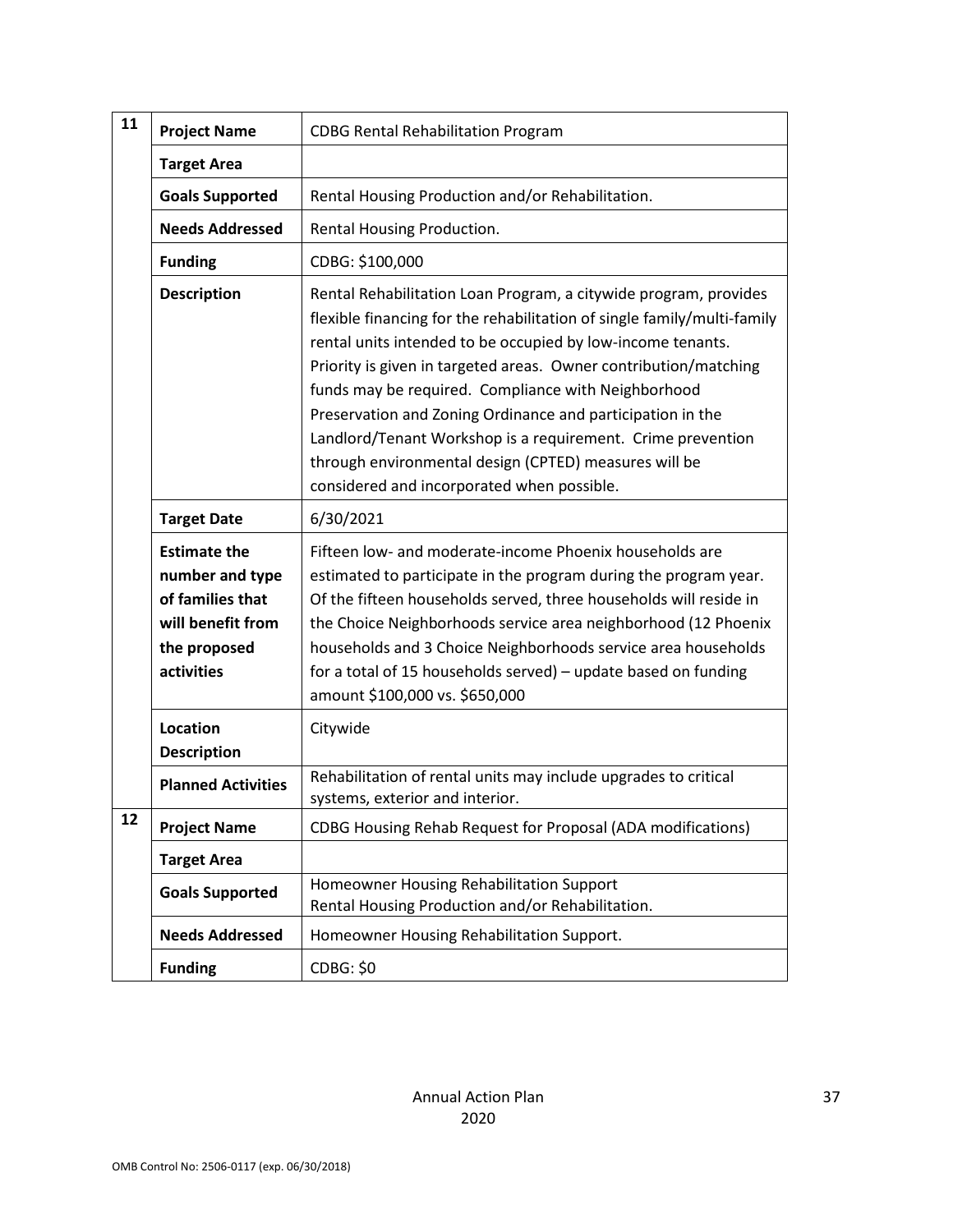|    | <b>Description</b>                                                                                            | The Neighborhood Revitalization Request for Proposal program<br>provides low- to moderate-income Phoenix residents with housing<br>rehabilitation. The program is administered by nonprofits agencies<br>that serve low- to moderate- income households, including seniors<br>and persons with disabilities.                                                                                                          |
|----|---------------------------------------------------------------------------------------------------------------|-----------------------------------------------------------------------------------------------------------------------------------------------------------------------------------------------------------------------------------------------------------------------------------------------------------------------------------------------------------------------------------------------------------------------|
|    | <b>Target Date</b>                                                                                            | 6/30/2021                                                                                                                                                                                                                                                                                                                                                                                                             |
|    | <b>Estimate the</b><br>number and type<br>of families that<br>will benefit from<br>the proposed<br>activities | The Neighborhood Revitalization Request for Proposal program<br>provides low-moderate income Phoenix residents with minor and<br>major housing rehabilitation repairs and home accessibility<br>modification services for physically-challenged individuals. The<br>program is administered by non-profit agencies that serve low-<br>moderate income households as well as seniors and persons with<br>disabilities. |
|    | Location<br><b>Description</b>                                                                                | Citywide                                                                                                                                                                                                                                                                                                                                                                                                              |
|    | <b>Planned Activities</b>                                                                                     | he Neighborhood Revitalization Request for Proposal program<br>provides low-moderate income Phoenix residents with minor and<br>major housing rehabilitation repairs and home accessibility<br>modification services for physically-challenged individuals. The<br>program is administered by non-profit agencies that serve low-<br>moderate income households as well as seniors and persons with<br>disabilities.  |
| 13 | <b>Project Name</b>                                                                                           | CDBG Management Technical Assistance (MTA) Program                                                                                                                                                                                                                                                                                                                                                                    |
|    | <b>Target Area</b>                                                                                            |                                                                                                                                                                                                                                                                                                                                                                                                                       |
|    | <b>Goals Supported</b>                                                                                        | <b>Economic Development Support</b>                                                                                                                                                                                                                                                                                                                                                                                   |
|    | <b>Needs Addressed</b>                                                                                        | <b>Economic Development Support</b>                                                                                                                                                                                                                                                                                                                                                                                   |
|    | <b>Funding</b>                                                                                                | CDBG: \$250,000                                                                                                                                                                                                                                                                                                                                                                                                       |
|    | <b>Description</b>                                                                                            | Funds will be used for the Management Technical Assistance (MTA)<br>Program, providing free consulting services to small business<br>owners.                                                                                                                                                                                                                                                                          |
|    | <b>Target Date</b>                                                                                            | 6/30/2021                                                                                                                                                                                                                                                                                                                                                                                                             |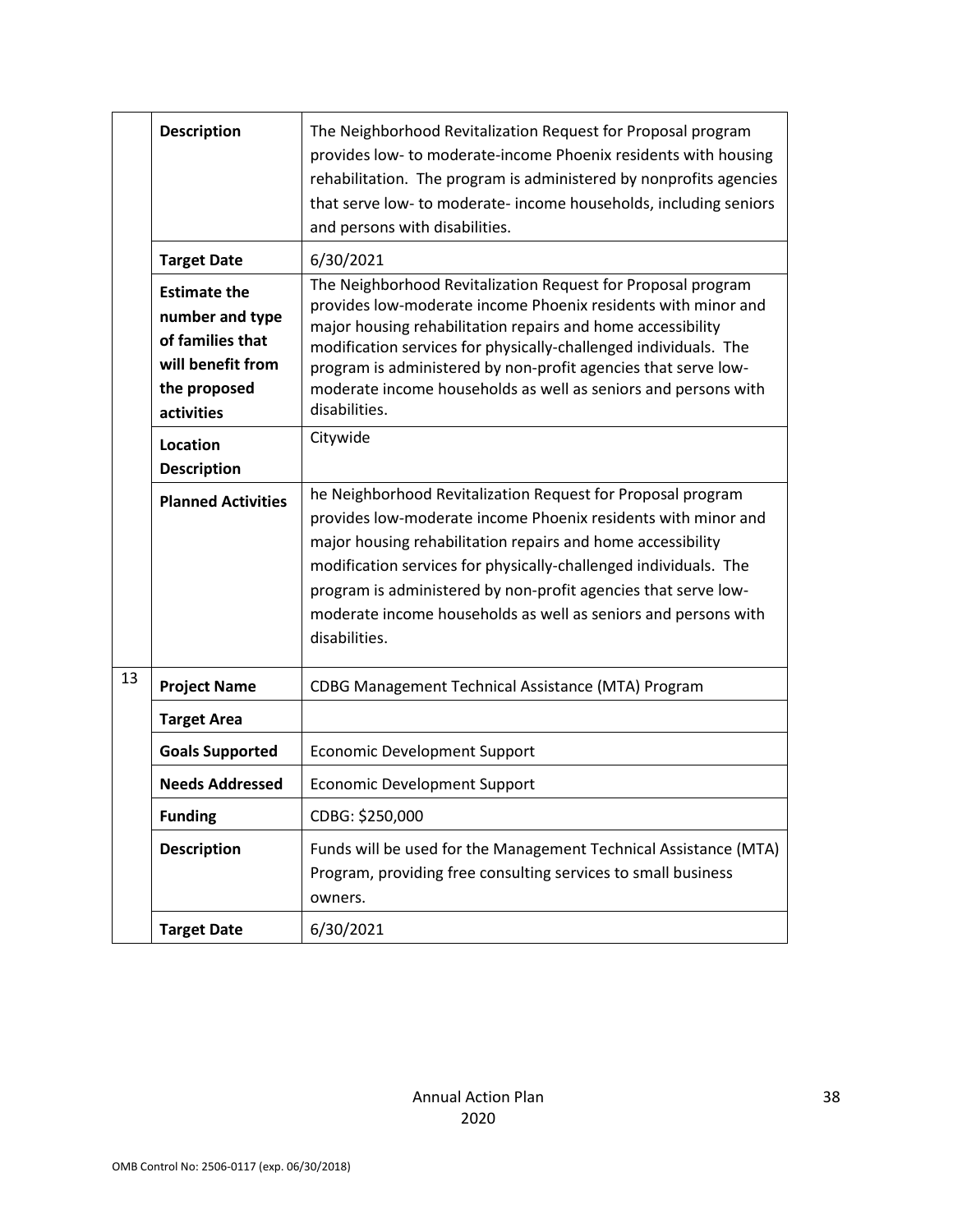|    | <b>Estimate the</b><br>number and type<br>of families that<br>will benefit from<br>the proposed<br>activities | An estimated 33 small for-profit businesses will be served.                                                                                                                                                                                                                                        |
|----|---------------------------------------------------------------------------------------------------------------|----------------------------------------------------------------------------------------------------------------------------------------------------------------------------------------------------------------------------------------------------------------------------------------------------|
|    | Location<br><b>Description</b>                                                                                | Citywide                                                                                                                                                                                                                                                                                           |
|    | <b>Planned Activities</b>                                                                                     | The Management Technical Assistance program will provide<br>general technical business assistance to for-profit businesses<br>through a one-on-one and/or workshop format. Operations costs<br>are estimated at \$120,000 with consultant costs estimated at<br>\$130,000 for a total of \$250,000 |
| 14 | <b>Project Name</b>                                                                                           | <b>CDBG Entrepreneurial Assistance Program</b>                                                                                                                                                                                                                                                     |
|    | <b>Target Area</b>                                                                                            |                                                                                                                                                                                                                                                                                                    |
|    | <b>Goals Supported</b>                                                                                        | <b>Economic Development Support</b>                                                                                                                                                                                                                                                                |
|    | <b>Needs Addressed</b>                                                                                        | <b>Economic Development Support</b>                                                                                                                                                                                                                                                                |
|    | <b>Funding</b>                                                                                                | <b>CDBG: \$0</b>                                                                                                                                                                                                                                                                                   |
|    | <b>Description</b>                                                                                            | The entrepreneurial assistance program is a request for proposal<br>process that provides grants to small business assistance<br>organizations.                                                                                                                                                    |
|    | <b>Target Date</b>                                                                                            | 6/30/2021                                                                                                                                                                                                                                                                                          |
|    | <b>Estimate the</b><br>number and type<br>of families that<br>will benefit from<br>the proposed<br>activities | The number of small for-profit businesses that will be served will<br>be determined once the project is funded.                                                                                                                                                                                    |
|    | <b>Location</b><br><b>Description</b>                                                                         | Citywide                                                                                                                                                                                                                                                                                           |
|    | <b>Planned Activities</b>                                                                                     | The Entrepreneurial Assistance Program, a request for proposal<br>process, provides grants to small business assistance<br>organizations/entities/agencies.                                                                                                                                        |
| 15 | Project Name                                                                                                  | CDBG Infill Program (Staff and Request for Proposal)                                                                                                                                                                                                                                               |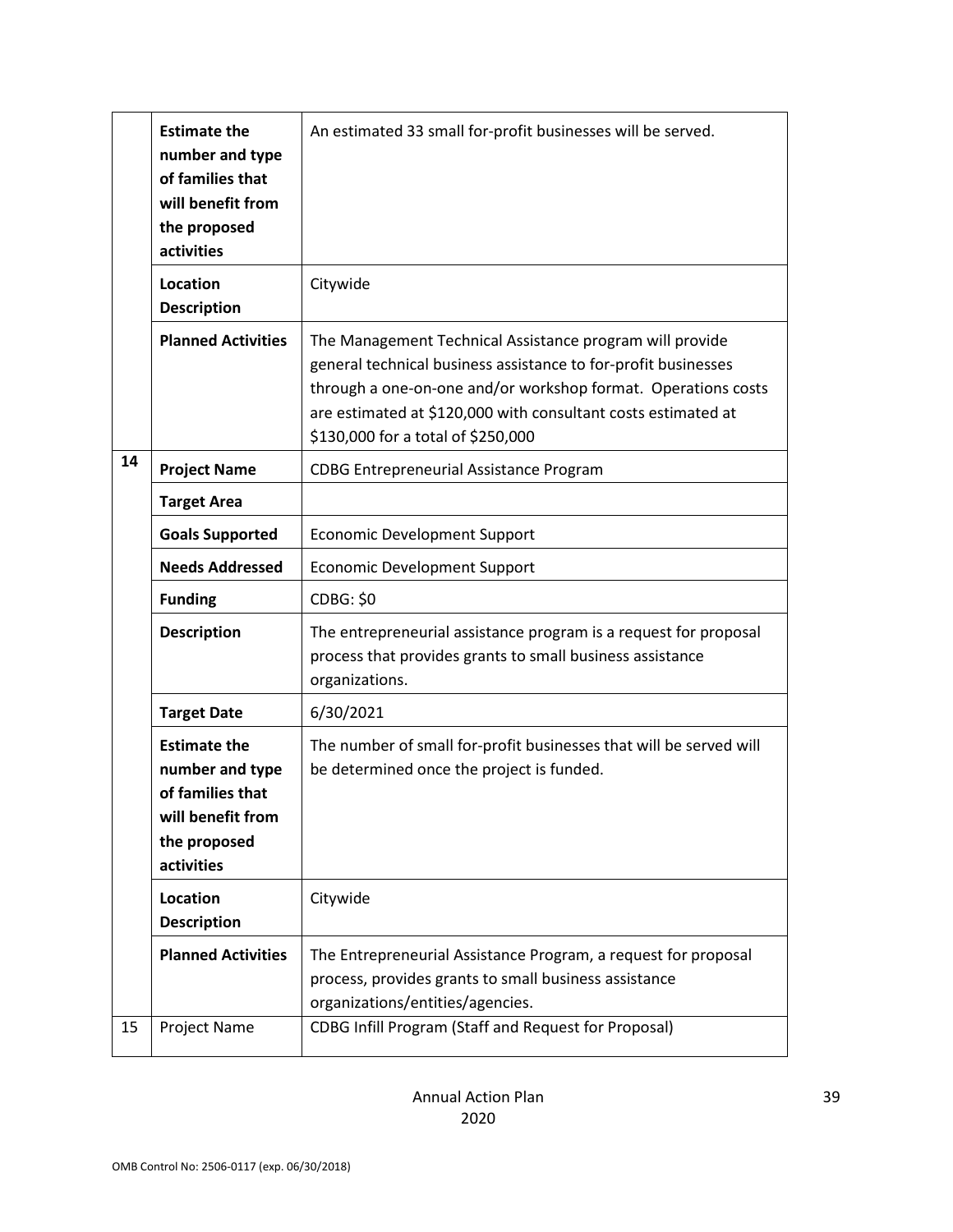|  | <b>Target Area</b>                                                                                  |                                                                                                                                                                                                                                                                                                                                                                                                                                                                                                                                                                                                                                                                                                                                                                                                                                                                                                                                                                            |
|--|-----------------------------------------------------------------------------------------------------|----------------------------------------------------------------------------------------------------------------------------------------------------------------------------------------------------------------------------------------------------------------------------------------------------------------------------------------------------------------------------------------------------------------------------------------------------------------------------------------------------------------------------------------------------------------------------------------------------------------------------------------------------------------------------------------------------------------------------------------------------------------------------------------------------------------------------------------------------------------------------------------------------------------------------------------------------------------------------|
|  | <b>Goals Supported</b>                                                                              | <b>Economic Development Support</b>                                                                                                                                                                                                                                                                                                                                                                                                                                                                                                                                                                                                                                                                                                                                                                                                                                                                                                                                        |
|  | <b>Needs Addressed</b>                                                                              | <b>Economic Development Support</b>                                                                                                                                                                                                                                                                                                                                                                                                                                                                                                                                                                                                                                                                                                                                                                                                                                                                                                                                        |
|  | Funding                                                                                             | CDBG: \$650,000                                                                                                                                                                                                                                                                                                                                                                                                                                                                                                                                                                                                                                                                                                                                                                                                                                                                                                                                                            |
|  | Description                                                                                         | The Slum and Blight Acquisition Program acquires slum and<br>blighted properties in Redevelopment (RDA) and Neighborhood<br>Initiative Areas (NIA) within the city of Phoenix. The properties are<br>acquired in accordance with strategic plans for those areas by<br>owner agreement for RDA's. Community Development Block Grant<br>(CDBG) funds are also used for related soft costs such as fencing,<br>board-ups, environmental assessments, relocation<br>assistance/benefits real estate charges in addition to the<br>acquisition costs of acquiring the property. Other real estate<br>eligible activity under this program found in §570.201(d) include:<br>•Demolition of buildings and improvements;<br>. Removal of demolition products (rubble) and other debris;<br>. Physical removal of environmental contaminants or treatment of<br>such contaminants to render them harmless; and<br>.Movement of structures to other sites.<br>• Archeology recovery |
|  | <b>Target Date</b>                                                                                  | 6/30/2021                                                                                                                                                                                                                                                                                                                                                                                                                                                                                                                                                                                                                                                                                                                                                                                                                                                                                                                                                                  |
|  | Estimate the<br>number and type<br>of families that will<br>benefit from the<br>proposed activities | Two for-profit businesses in low- to moderate-income, locally<br>targeted or redevelopment areas will receive assistance.                                                                                                                                                                                                                                                                                                                                                                                                                                                                                                                                                                                                                                                                                                                                                                                                                                                  |
|  | Location<br>Description                                                                             | Citywide                                                                                                                                                                                                                                                                                                                                                                                                                                                                                                                                                                                                                                                                                                                                                                                                                                                                                                                                                                   |
|  | <b>Planned Activities</b>                                                                           | The Housing Development Infill Program conveys previously slum<br>and blighted properties to nonprofit agencies and/or for-profit<br>developers through a competitive request for proposals (RFP)<br>process for construction and disposition of single-family homes or<br>multiple family projects. The construction is funded through<br>private financing. The vacant lots are located in Redevelopment<br>(RDA) and Neighborhood Initiative Areas (NIA) within the city of<br>Phoenix. Operating costs are estimated at \$450,000 with \$200,000<br>available for the RFP process for a total of \$650,000                                                                                                                                                                                                                                                                                                                                                             |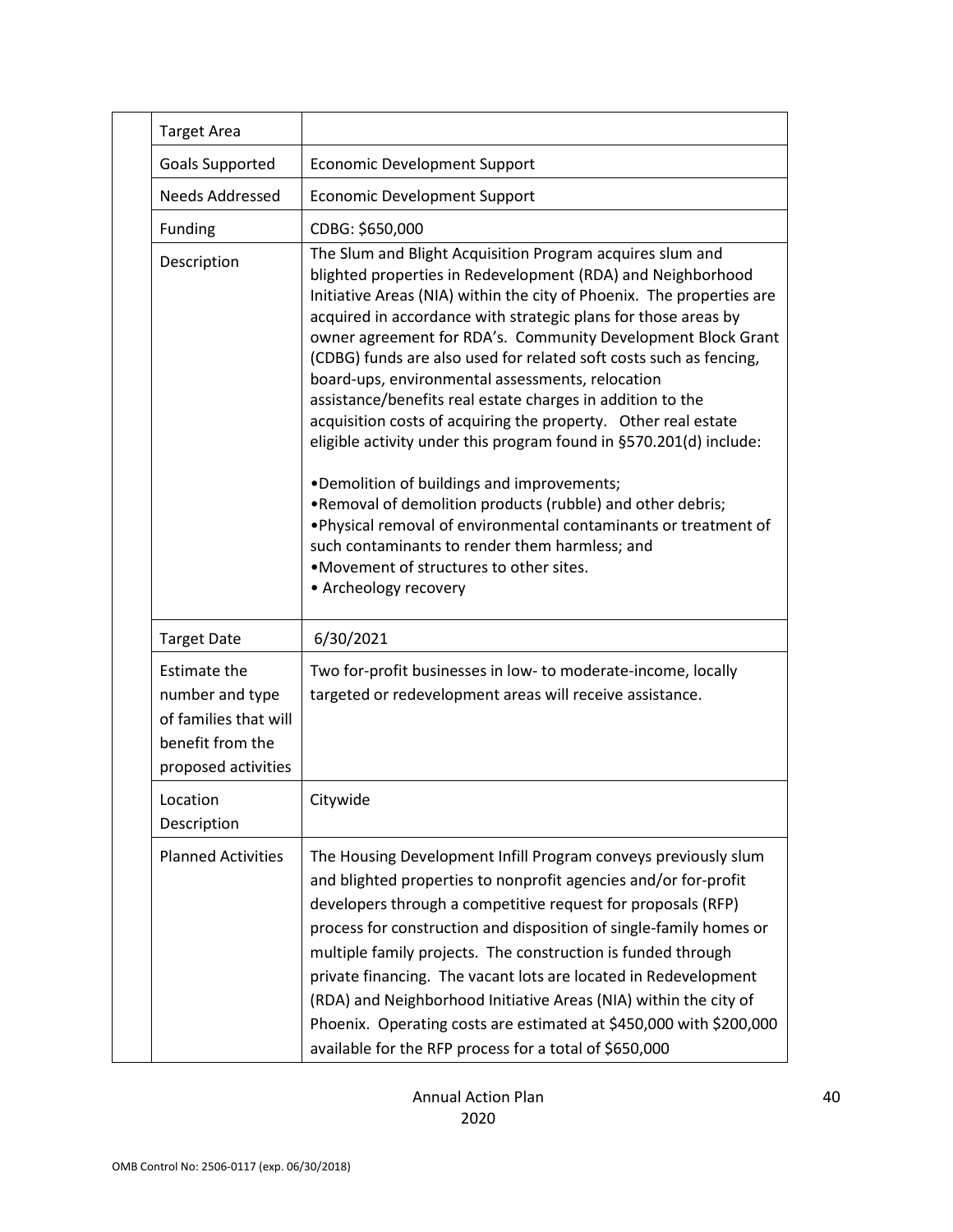| 16 | Project Name                                                                                               | CDBG Neighborhood Economic Development/Operation Patch &<br>Paint (OPP staff and projects)                                                                                                                                                                                                                                                                                                                                     |
|----|------------------------------------------------------------------------------------------------------------|--------------------------------------------------------------------------------------------------------------------------------------------------------------------------------------------------------------------------------------------------------------------------------------------------------------------------------------------------------------------------------------------------------------------------------|
|    |                                                                                                            |                                                                                                                                                                                                                                                                                                                                                                                                                                |
|    | <b>Target Area</b>                                                                                         |                                                                                                                                                                                                                                                                                                                                                                                                                                |
|    | Goals Supported                                                                                            | <b>Economic Development Support</b>                                                                                                                                                                                                                                                                                                                                                                                            |
|    | <b>Needs Addressed</b>                                                                                     | <b>Economic Development Support</b>                                                                                                                                                                                                                                                                                                                                                                                            |
|    | Funding                                                                                                    | CDBG: \$495,000                                                                                                                                                                                                                                                                                                                                                                                                                |
|    | Description                                                                                                | Economic Development Programs provide assistance to private,<br>for-profit entities for activities in alignment with the community's<br>goals and objectives. This assistance may include, but is not limited<br>to: grants, loans, loan guarantees, building rehabilitation other<br>technical assistance.                                                                                                                    |
|    | <b>Target Date</b>                                                                                         | 6/30/2021                                                                                                                                                                                                                                                                                                                                                                                                                      |
|    | <b>Estimate the</b><br>number and type<br>of families that will<br>benefit from the<br>proposed activities | It is estimated two low- to moderate-income businesses will be<br>assisted.                                                                                                                                                                                                                                                                                                                                                    |
|    | Location<br>Description                                                                                    | Citywide                                                                                                                                                                                                                                                                                                                                                                                                                       |
|    | <b>Planned Activities:</b>                                                                                 | Projects to be implemented include two storefront improvement<br>programs: Neighborhood Commercial Rehabilitation and Operation<br>Patch and Paint. Other activities include disposition and<br>development of previously acquired commercial sites and<br>implementation of area redevelopment plans. Operation costs are<br>estimated at \$370,000 and project costs are estimated at \$125,000<br>for a total of \$495,000. |
| 17 | <b>Project Name</b>                                                                                        | <b>CDBG Strategic Acquisition</b>                                                                                                                                                                                                                                                                                                                                                                                              |
|    | <b>Target Area</b>                                                                                         |                                                                                                                                                                                                                                                                                                                                                                                                                                |
|    | <b>Goals Supported</b>                                                                                     | Foster Homeownership Opportunities.                                                                                                                                                                                                                                                                                                                                                                                            |
|    | <b>Needs Addressed</b>                                                                                     | Homeownership Opportunities.                                                                                                                                                                                                                                                                                                                                                                                                   |
|    | <b>Funding</b>                                                                                             | <b>CDBG: \$0</b>                                                                                                                                                                                                                                                                                                                                                                                                               |
|    | <b>Description</b>                                                                                         | Funds to be used for acquisition of strategic properties in targeted<br>areas for infill development.                                                                                                                                                                                                                                                                                                                          |
|    | <b>Target Date</b>                                                                                         | 6/30/2021                                                                                                                                                                                                                                                                                                                                                                                                                      |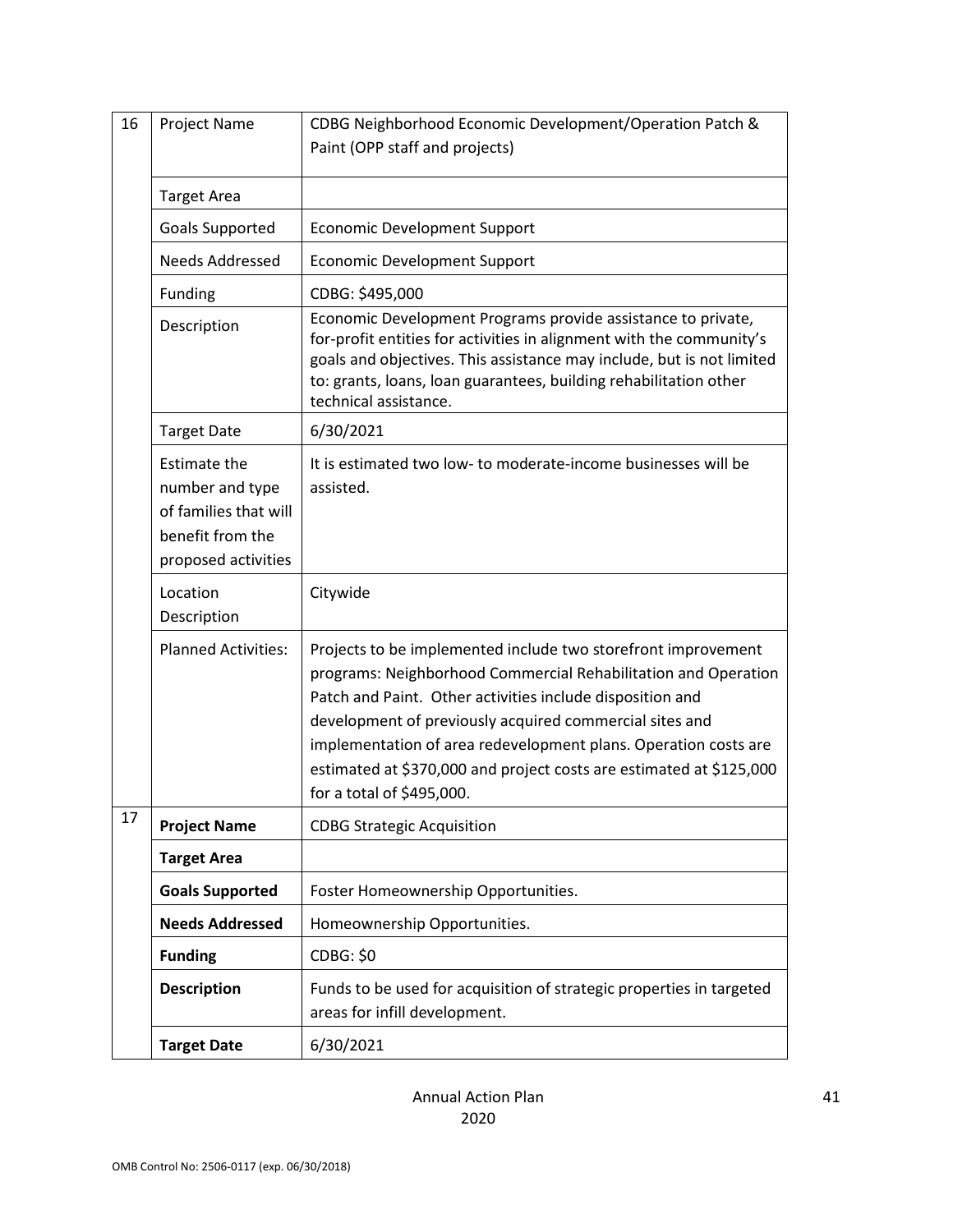|    | <b>Estimate the</b><br>number and type<br>of families that<br>will benefit from<br>the proposed<br>activities | The number of properties that will be purchased for future infill<br>development for a future family/beneficiary will be determined<br>once the project is funded.       |
|----|---------------------------------------------------------------------------------------------------------------|--------------------------------------------------------------------------------------------------------------------------------------------------------------------------|
|    | Location<br><b>Description</b>                                                                                | Citywide                                                                                                                                                                 |
|    | <b>Planned Activities</b>                                                                                     | Purchase of strategic properties for future infill development.                                                                                                          |
| 18 | <b>Project Name</b>                                                                                           | <b>CDBG Down Payment Assistance</b>                                                                                                                                      |
|    | <b>Target Area</b>                                                                                            |                                                                                                                                                                          |
|    | <b>Goals Supported</b>                                                                                        | Foster Homeownership Opportunities.                                                                                                                                      |
|    | <b>Needs Addressed</b>                                                                                        | Homeownership Opportunities.                                                                                                                                             |
|    | <b>Funding</b>                                                                                                | <b>CDBG: \$0</b>                                                                                                                                                         |
|    | <b>Description</b>                                                                                            | Funds will be used to provide up to \$15,000 in down payment<br>assistance to low-income families purchasing a home after<br>completing housing counseling requirements. |
|    | <b>Target Date</b>                                                                                            | 6/30/2021                                                                                                                                                                |
|    | <b>Estimate the</b><br>number and type<br>of families that<br>will benefit from<br>the proposed<br>activities | The number of families that will benefit from CDBG down payment<br>assistance will be determined when the project is funded.                                             |
|    | Location<br><b>Description</b>                                                                                | Down payment assistance will be provided to income-eligible<br>families purchasing homes in the City's targeted areas.                                                   |
|    | <b>Planned Activities</b>                                                                                     | Citywide                                                                                                                                                                 |
| 19 | <b>Project Name</b>                                                                                           | CDBG Housing Development Operations, Project Delivery and<br><b>Request for Proposal</b>                                                                                 |
|    | <b>Target Area</b>                                                                                            |                                                                                                                                                                          |
|    | <b>Goals Supported</b>                                                                                        | Foster Homeownership Opportunities.<br>Rental Housing Production and/or Rehabilitation.                                                                                  |
|    | <b>Needs Addressed</b>                                                                                        | Homeownership Opportunities.<br>Rental Housing Production.                                                                                                               |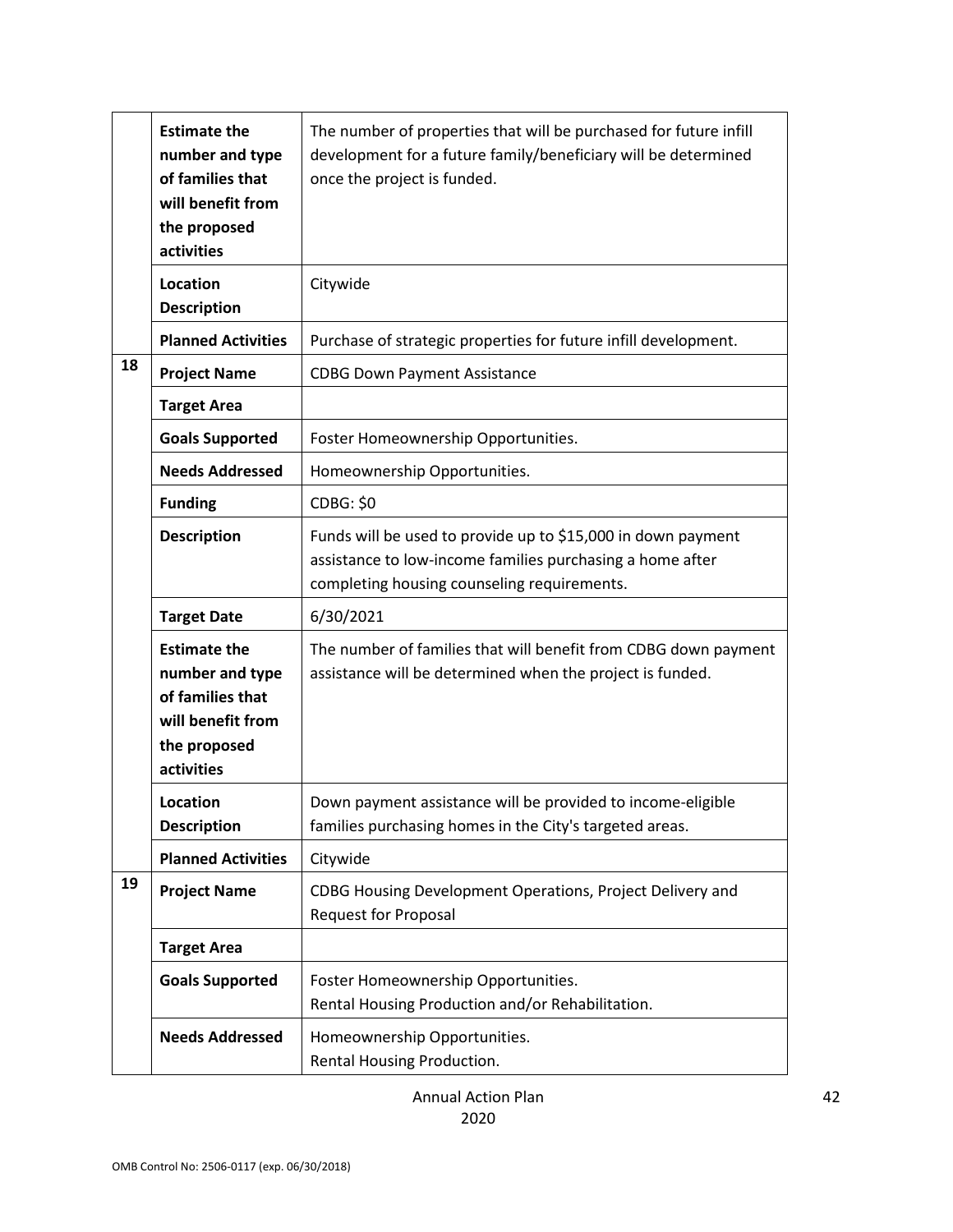|    | <b>Funding</b>                                                                                                | CDBG: \$220,000                                                                                                                                                                                                                                                                                                                                                                                                                       |
|----|---------------------------------------------------------------------------------------------------------------|---------------------------------------------------------------------------------------------------------------------------------------------------------------------------------------------------------------------------------------------------------------------------------------------------------------------------------------------------------------------------------------------------------------------------------------|
|    | <b>Description</b>                                                                                            | CDBG funds will be used for project delivery staff responsible for<br>initiating and administering diverse housing programs funded by<br>CDBG and HOME, which increase the supply of affordable rental<br>housing or home-ownership opportunities for households with<br>incomes at or below 80% of area median income.                                                                                                               |
|    | <b>Target Date</b>                                                                                            | 6/30/2021                                                                                                                                                                                                                                                                                                                                                                                                                             |
|    | <b>Estimate the</b><br>number and type<br>of families that<br>will benefit from<br>the proposed<br>activities | Funds will be used to offer a request for proposal process to assist<br>nonprofit-owned multi-family residential rehabilitation projects.                                                                                                                                                                                                                                                                                             |
|    | Location<br><b>Description</b>                                                                                | Citywide                                                                                                                                                                                                                                                                                                                                                                                                                              |
|    | <b>Planned Activities</b>                                                                                     | Funds will be used to assist nonprofit-owned multi-family<br>residential rehabilitation projects. Previous Calls for Interest<br>projects which received funds will be developed and completed<br>during the program year. The activities are 1) first-time home<br>ownership assistance and 2) the acquisition and/or rehabilitation<br>and limited construction of housing/shelter for special needs or<br>lower-income households. |
| 20 | <b>Project Name</b>                                                                                           | <b>CDBG Public Service Request for Proposal</b>                                                                                                                                                                                                                                                                                                                                                                                       |
|    | <b>Target Area</b>                                                                                            |                                                                                                                                                                                                                                                                                                                                                                                                                                       |
|    | <b>Goals Supported</b>                                                                                        | Public Services Support.                                                                                                                                                                                                                                                                                                                                                                                                              |
|    | <b>Needs Addressed</b>                                                                                        | Public Services Support.                                                                                                                                                                                                                                                                                                                                                                                                              |
|    | <b>Funding</b>                                                                                                | CDBG: \$400,688                                                                                                                                                                                                                                                                                                                                                                                                                       |
|    | <b>Description</b>                                                                                            | A public services RFP will be available to non-profit agencies for<br>public service projects. The RFP will support the needs of low- and<br>moderate-income Phoenix residents with emphasis on youth,<br>seniors, and persons with disabilities.                                                                                                                                                                                     |
|    | <b>Target Date</b>                                                                                            | 6/30/2021                                                                                                                                                                                                                                                                                                                                                                                                                             |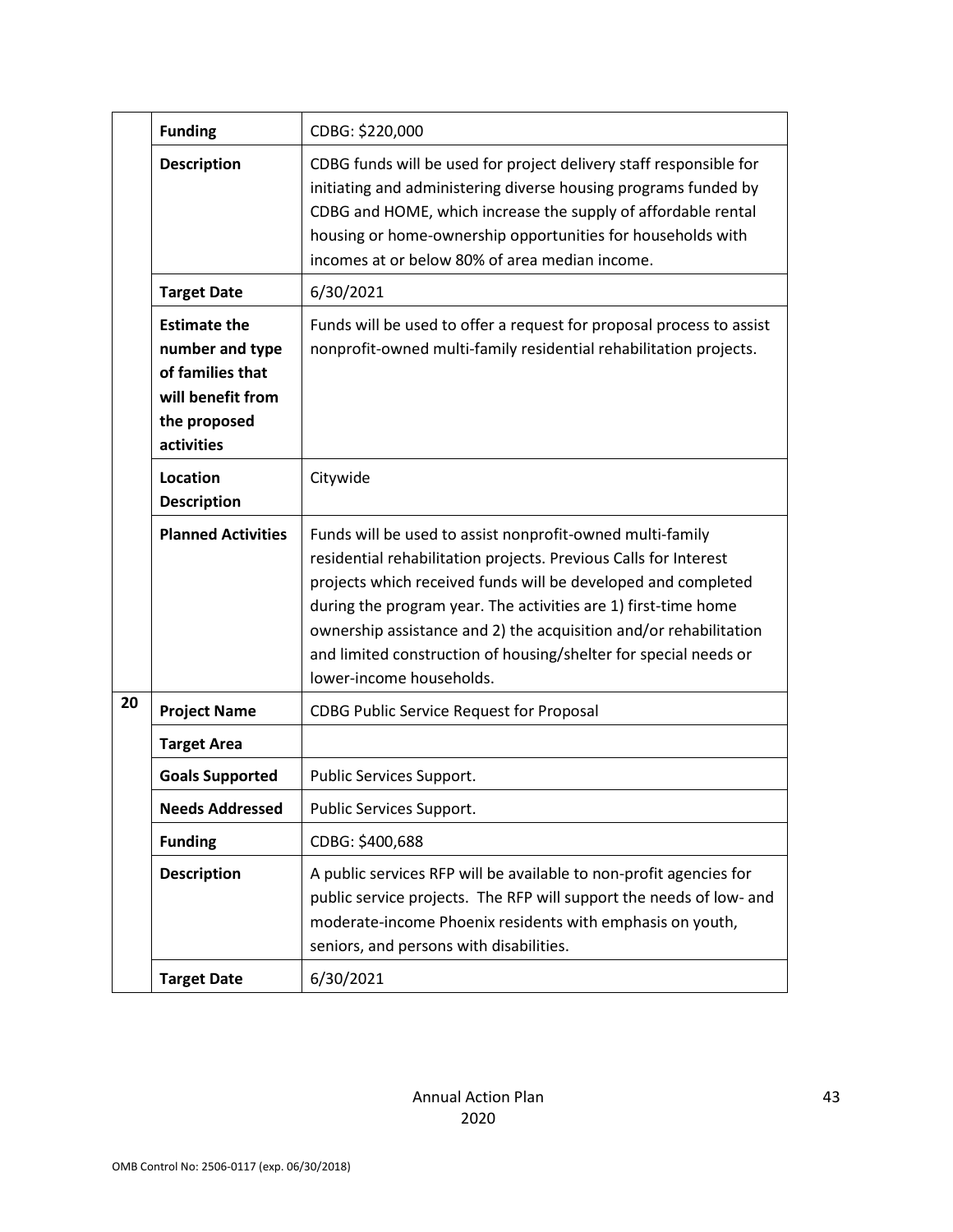|    | <b>Estimate the</b><br>number and type<br>of families that<br>will benefit from<br>the proposed<br>activities | 1,000 low- and moderate-income Phoenix families will benefit<br>from the programs.                                                                                                                                                                                                                                                                                                                                                                                                                                                                                                                                                                                                                                                                                                                                                                                                                                                                                           |
|----|---------------------------------------------------------------------------------------------------------------|------------------------------------------------------------------------------------------------------------------------------------------------------------------------------------------------------------------------------------------------------------------------------------------------------------------------------------------------------------------------------------------------------------------------------------------------------------------------------------------------------------------------------------------------------------------------------------------------------------------------------------------------------------------------------------------------------------------------------------------------------------------------------------------------------------------------------------------------------------------------------------------------------------------------------------------------------------------------------|
|    | Location<br><b>Description</b>                                                                                | Citywide                                                                                                                                                                                                                                                                                                                                                                                                                                                                                                                                                                                                                                                                                                                                                                                                                                                                                                                                                                     |
|    | <b>Planned Activities</b>                                                                                     | The total amount allocated to the RFP will fund projects for low-<br>income youth and persons with disabilities and/or seniors.                                                                                                                                                                                                                                                                                                                                                                                                                                                                                                                                                                                                                                                                                                                                                                                                                                              |
| 21 | <b>Project Name</b>                                                                                           | CDBG Neighborhood Engagement / Revitalization Coordination<br>(Specialists)                                                                                                                                                                                                                                                                                                                                                                                                                                                                                                                                                                                                                                                                                                                                                                                                                                                                                                  |
|    | <b>Target Area</b>                                                                                            |                                                                                                                                                                                                                                                                                                                                                                                                                                                                                                                                                                                                                                                                                                                                                                                                                                                                                                                                                                              |
|    | <b>Goals Supported</b>                                                                                        | Neighborhood Organization Support                                                                                                                                                                                                                                                                                                                                                                                                                                                                                                                                                                                                                                                                                                                                                                                                                                                                                                                                            |
|    | <b>Needs Addressed</b>                                                                                        | <b>Public Services Support</b>                                                                                                                                                                                                                                                                                                                                                                                                                                                                                                                                                                                                                                                                                                                                                                                                                                                                                                                                               |
|    | <b>Funding</b>                                                                                                | CDBG: \$280,000                                                                                                                                                                                                                                                                                                                                                                                                                                                                                                                                                                                                                                                                                                                                                                                                                                                                                                                                                              |
|    | <b>Description</b>                                                                                            | Funds support neighborhood engagement/revitalization<br>coordination to neighborhood organizations and residents within<br>low-to moderate-income census tracts. These services include, but<br>are not limited to:<br>technical assistance to neighborhood organizations and<br>block watch groups<br>engagement and education to create sustainable<br>٠<br>neighborhoods<br>crime and blight prevention<br>٠<br>neighborhood clean-up activities<br>community safety partnerships with Police and other city<br>departments<br>information and referral to housing, employment and<br>other community services<br>addressing issues of abandoned encampments<br>$\bullet$<br>problem solving of egregious issues impacting<br>neighborhoods<br>coordination and implementation of mini community<br>projects<br>Public Services costs include (50% Admin and 50% Project<br>Implementation) of four Neighborhood Specialists in support of the<br>program implementation. |
|    | <b>Target Date</b>                                                                                            | 6/30/2021                                                                                                                                                                                                                                                                                                                                                                                                                                                                                                                                                                                                                                                                                                                                                                                                                                                                                                                                                                    |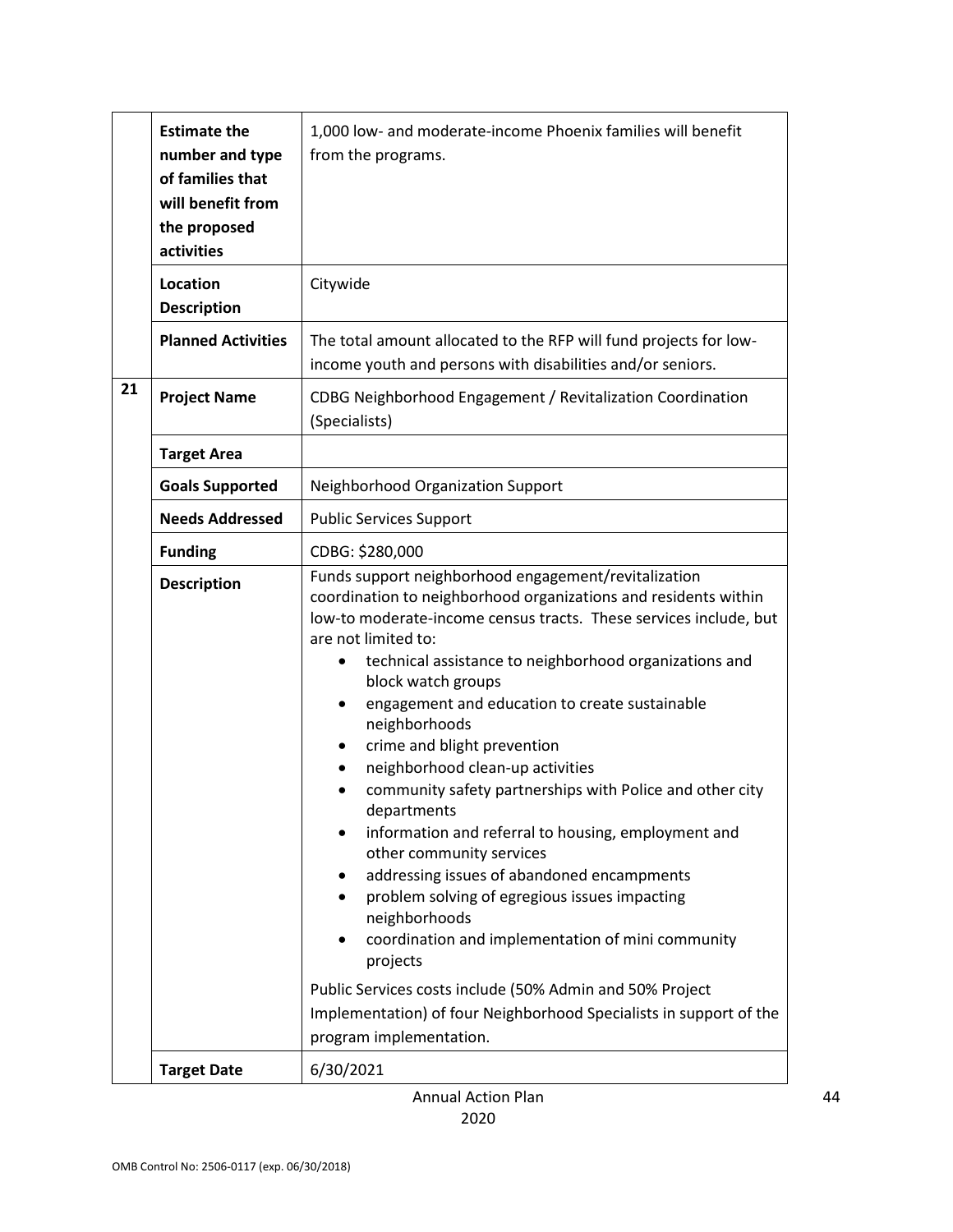|     | <b>Estimate the</b><br>number and type<br>of families that<br>will benefit from<br>the proposed<br>activities | Up 500 individuals in low- and moderate-income areas will benefit<br>from this activity.                                                                                                 |
|-----|---------------------------------------------------------------------------------------------------------------|------------------------------------------------------------------------------------------------------------------------------------------------------------------------------------------|
|     | Location<br><b>Description</b>                                                                                | Low- and Moderate-Income Phoenix neighborhoods.                                                                                                                                          |
|     | <b>Planned Activities</b>                                                                                     | Public Services costs include (50% Admin and 50% Project<br>Implementation) of four Neighborhood Specialists in support of the<br>program implementation.                                |
| 22. | <b>Project Name</b>                                                                                           | <b>CDBG Westwood Crime Prevention (PD Partnership)</b>                                                                                                                                   |
|     | <b>Target Area</b>                                                                                            |                                                                                                                                                                                          |
|     | <b>Goals Supported</b>                                                                                        | Neighborhood Revitalization.                                                                                                                                                             |
|     | <b>Needs Addressed</b>                                                                                        | Neighborhood Revitalization Efforts.                                                                                                                                                     |
|     | <b>Funding</b>                                                                                                | CDBG: \$12,500                                                                                                                                                                           |
|     | <b>Description</b>                                                                                            | Division staff will coordinate concentrated police enforcement<br>efforts in the Westwood Rental Renaissance areas to support the<br>neighborhood revitalization and engagement efforts. |
|     | <b>Target Date</b>                                                                                            | 6/30/2021                                                                                                                                                                                |
|     | <b>Estimate the</b><br>number and type<br>of families that<br>will benefit from<br>the proposed<br>activities | Westwood Neighborhood, a low-income community with a high<br>crime rate.                                                                                                                 |
|     | Location<br><b>Description</b>                                                                                | Funds will be used for police officer overtime to coordinate crime<br>prevention and suppression activities in the Westwood<br>neighborhood                                              |
|     | <b>Planned Activities</b>                                                                                     | Funds will be used for police officer overtime to coordinate crime<br>prevention and suppression activities in the Westwood<br>neighborhood.                                             |
| 23. | <b>Project Name</b>                                                                                           | <b>CDBG Housing Counseling Request for Proposal</b>                                                                                                                                      |
|     | <b>Target Area</b>                                                                                            |                                                                                                                                                                                          |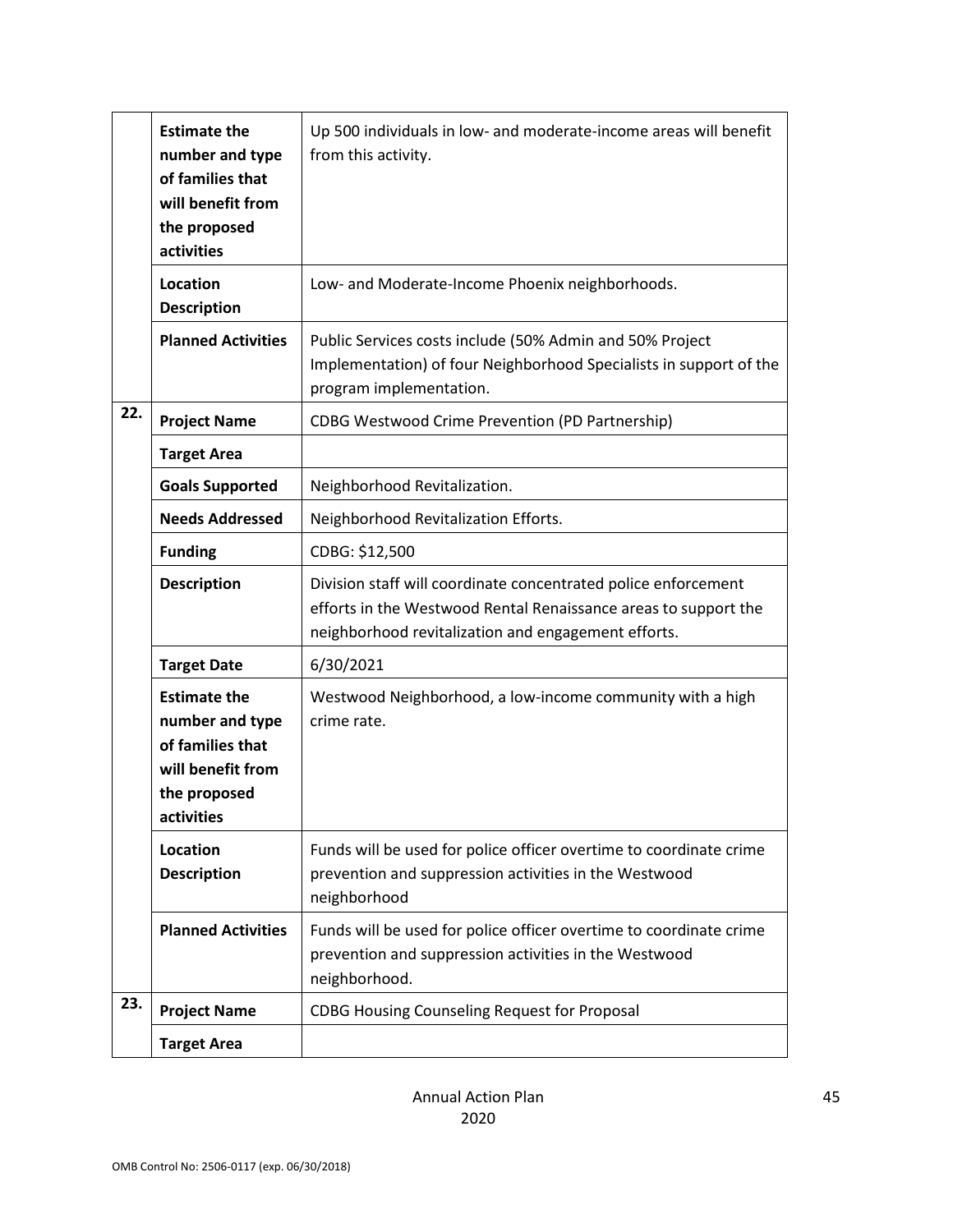|     | <b>Goals Supported</b>                                                                                        | Foster Homeownership Opportunities.                                                                                                                                                                                                                                                                                                                                                                                                                                                                                                                                                                                                                                                                                                                                                                                                                                                                                                                                                       |
|-----|---------------------------------------------------------------------------------------------------------------|-------------------------------------------------------------------------------------------------------------------------------------------------------------------------------------------------------------------------------------------------------------------------------------------------------------------------------------------------------------------------------------------------------------------------------------------------------------------------------------------------------------------------------------------------------------------------------------------------------------------------------------------------------------------------------------------------------------------------------------------------------------------------------------------------------------------------------------------------------------------------------------------------------------------------------------------------------------------------------------------|
|     | <b>Needs Addressed</b>                                                                                        | Homeownership Opportunities.                                                                                                                                                                                                                                                                                                                                                                                                                                                                                                                                                                                                                                                                                                                                                                                                                                                                                                                                                              |
|     | <b>Funding</b>                                                                                                | <b>CDBG: \$0</b>                                                                                                                                                                                                                                                                                                                                                                                                                                                                                                                                                                                                                                                                                                                                                                                                                                                                                                                                                                          |
|     | <b>Description</b>                                                                                            | Program provides comprehensive housing counseling services to<br>assist homebuyers and homeowners meeting HUD's low-moderate<br>criteria of up to 80 percent Area Median Income (AMI). HUD<br>certified Housing Counseling agencies will provide housing<br>counseling to increase awareness of homeownership opportunities<br>including access to mortgage credit and down payment and closing<br>cost assistance programs; default counseling services to intervene<br>in and prevent foreclosure; and that provide effective outreach,<br>intervention and resolution to homeowners that have been victims<br>of deceptive lending practices. Housing services include: Pre-<br>Purchase Housing Counseling and Homebuyer Education,<br>Homebuyer Re-entry, Credit Improvement, Debt Reduction<br>Strategies, Mortgage Default, Foreclosure Prevention and<br>Predatory Lending Mitigation Counseling, and Non-Delinquency,<br>Post-Post Purchase Counseling and Financial Management. |
|     | <b>Target Date</b>                                                                                            | 6/30/2021                                                                                                                                                                                                                                                                                                                                                                                                                                                                                                                                                                                                                                                                                                                                                                                                                                                                                                                                                                                 |
|     | <b>Estimate the</b><br>number and type<br>of families that<br>will benefit from<br>the proposed<br>activities | The number of 5 low- to moderate-income Phoenix families that<br>will benefit from this activity will be determined once this activity<br>is funded.                                                                                                                                                                                                                                                                                                                                                                                                                                                                                                                                                                                                                                                                                                                                                                                                                                      |
|     | Location<br><b>Description</b>                                                                                | Citywide                                                                                                                                                                                                                                                                                                                                                                                                                                                                                                                                                                                                                                                                                                                                                                                                                                                                                                                                                                                  |
|     | <b>Planned Activities</b>                                                                                     | A request for proposal process will be issued for nonprofit housing<br>counseling agencies to provide budget/credit counseling, pre-<br>purchase counseling, and foreclosure intervention/delinquency<br>counseling for low-income families.                                                                                                                                                                                                                                                                                                                                                                                                                                                                                                                                                                                                                                                                                                                                              |
| 24. | <b>Project Name</b>                                                                                           | <b>CDBG Family Self Sufficiency</b>                                                                                                                                                                                                                                                                                                                                                                                                                                                                                                                                                                                                                                                                                                                                                                                                                                                                                                                                                       |
|     | <b>Target Area</b>                                                                                            |                                                                                                                                                                                                                                                                                                                                                                                                                                                                                                                                                                                                                                                                                                                                                                                                                                                                                                                                                                                           |
|     | <b>Goals Supported</b>                                                                                        | Public Services Support.                                                                                                                                                                                                                                                                                                                                                                                                                                                                                                                                                                                                                                                                                                                                                                                                                                                                                                                                                                  |
|     |                                                                                                               |                                                                                                                                                                                                                                                                                                                                                                                                                                                                                                                                                                                                                                                                                                                                                                                                                                                                                                                                                                                           |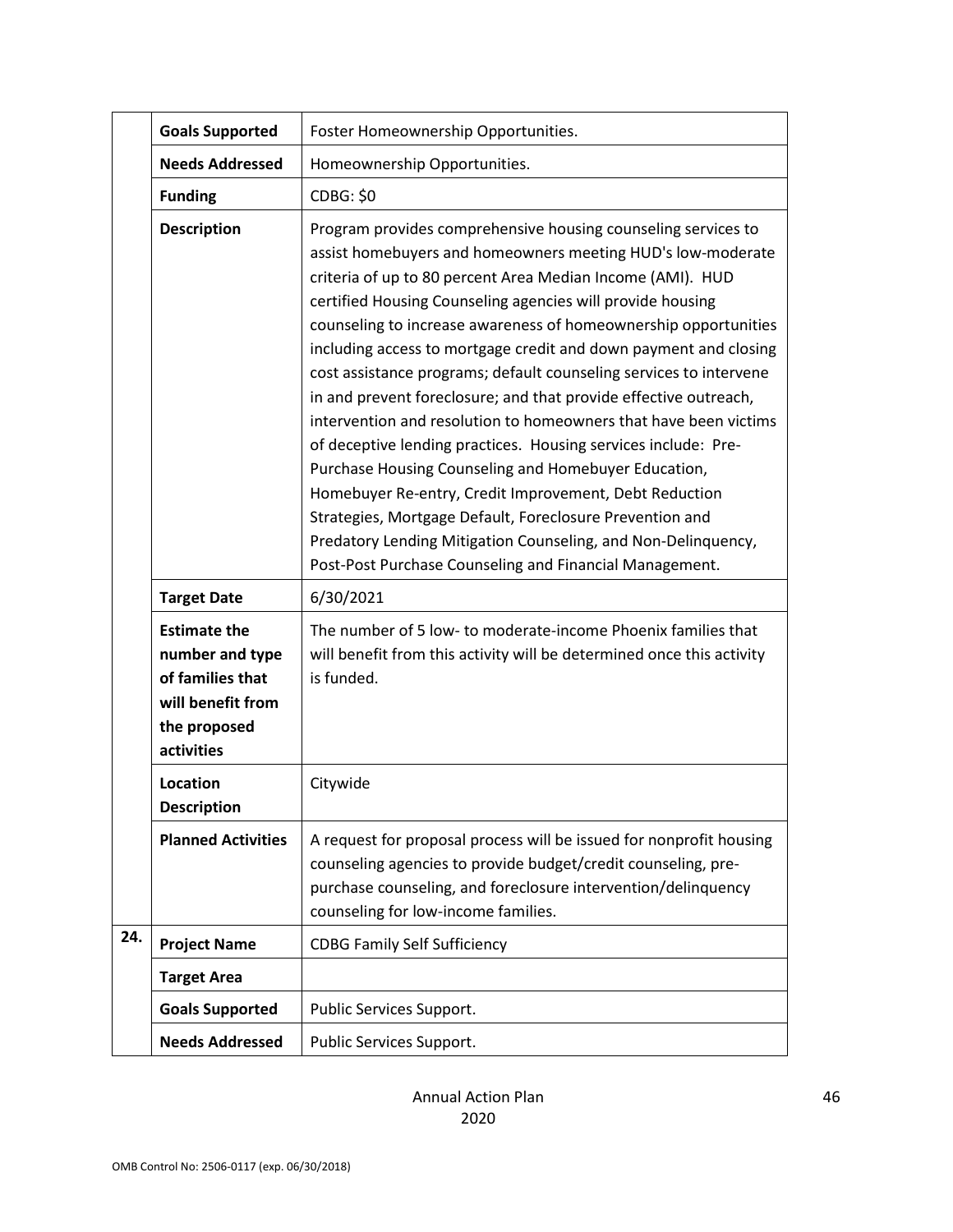|     | <b>Funding</b>                                                                                                | CDBG: \$455,000                                                                                                                                                                                                                                                                   |
|-----|---------------------------------------------------------------------------------------------------------------|-----------------------------------------------------------------------------------------------------------------------------------------------------------------------------------------------------------------------------------------------------------------------------------|
|     | <b>Description</b>                                                                                            | The Family Self Sufficiency program supports residents of public<br>housing with programming to help them become economically<br>independent, further their education, establish or repair their<br>credit, find better employment, start savings accounts or purchase<br>a home. |
|     | <b>Target Date</b>                                                                                            | 6/30/2021                                                                                                                                                                                                                                                                         |
|     | <b>Estimate the</b><br>number and type<br>of families that<br>will benefit from<br>the proposed<br>activities | At least 225 residents of public housing will be assisted.                                                                                                                                                                                                                        |
|     | Location<br><b>Description</b>                                                                                | City of Phoenix public housing sites.                                                                                                                                                                                                                                             |
|     | <b>Planned Activities</b>                                                                                     | The Family Self Sufficiency program supports residents of public<br>housing with programming to help them become economically<br>independent, further their education, establish or repair their<br>credit, find better employment, start savings accounts or purchase<br>a home. |
| 25. | <b>Project Name</b>                                                                                           | CDBG Aeroterra Homeless Youth Program                                                                                                                                                                                                                                             |
|     | <b>Target Area</b>                                                                                            |                                                                                                                                                                                                                                                                                   |
|     | <b>Goals Supported</b>                                                                                        | <b>Public Services Support</b>                                                                                                                                                                                                                                                    |
|     | <b>Needs Addressed</b>                                                                                        | Homeless Prevention & Emergency Assistance.                                                                                                                                                                                                                                       |
|     | <b>Funding</b>                                                                                                | CDBG: \$125,000                                                                                                                                                                                                                                                                   |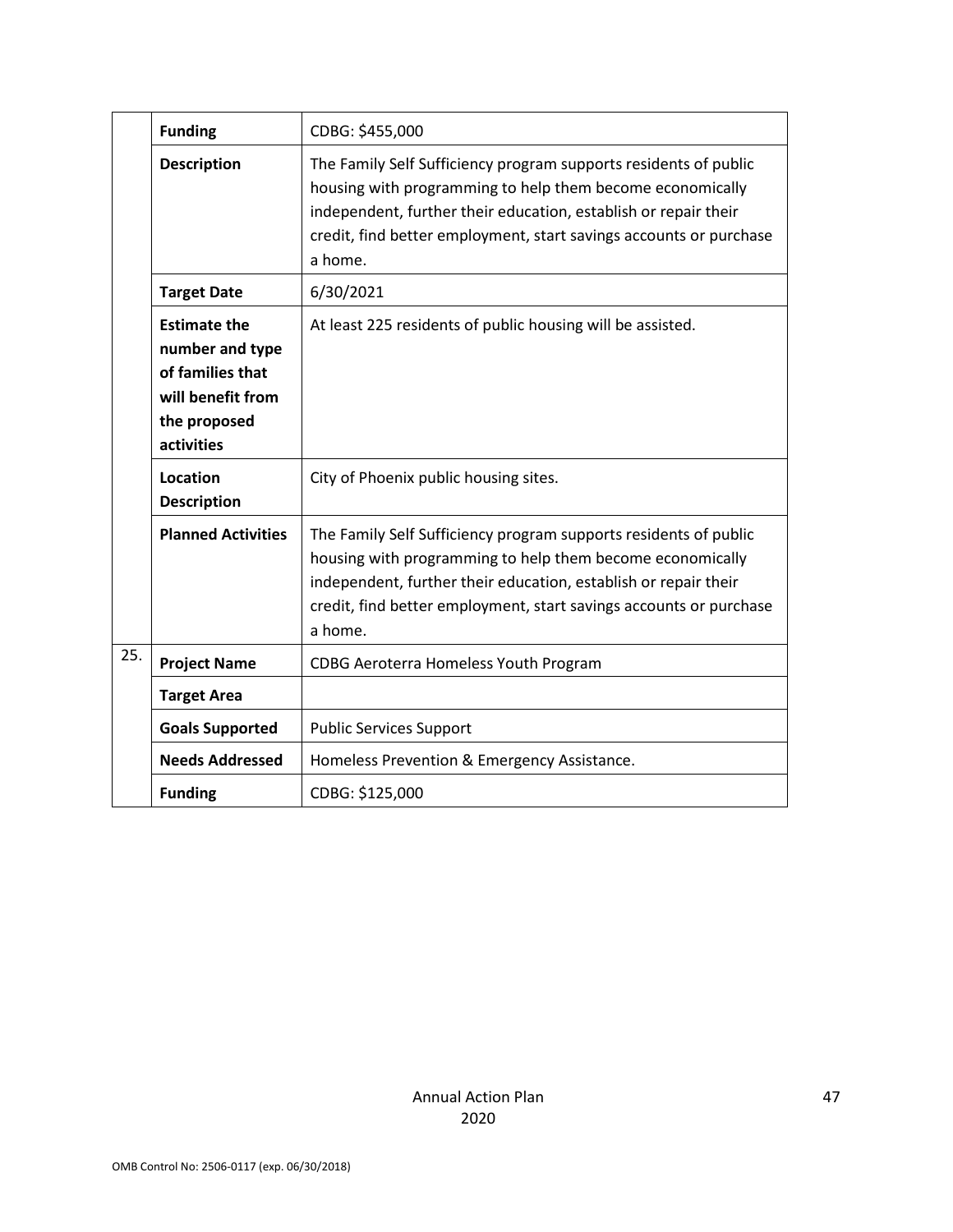|     | <b>Description</b>                                                                                            | CDBG funds will provide counseling services for the approximately<br>67 children living in the 33 housing units at Aeroterra. These units<br>are set aside for persons experiencing homelessness. The Human<br>Services Department currently provides case management for<br>those households that is primarily directed toward adults to assist<br>with life skills, job attainment, educational opportunities and<br>medical/mental health services. Over the past year, the Housing<br>Department has experienced issues with many of the children<br>having issues adjusting to the new living conditions, resulting in<br>property damage and aggressive behavior toward other children<br>which has, in turn, resulted in some families facing eviction.<br>Providing targeted on-site counseling services for youth<br>experiencing difficulty adjusting to permanent housing and<br>expectations would aid in the successful long-term housing of<br>these families. |
|-----|---------------------------------------------------------------------------------------------------------------|------------------------------------------------------------------------------------------------------------------------------------------------------------------------------------------------------------------------------------------------------------------------------------------------------------------------------------------------------------------------------------------------------------------------------------------------------------------------------------------------------------------------------------------------------------------------------------------------------------------------------------------------------------------------------------------------------------------------------------------------------------------------------------------------------------------------------------------------------------------------------------------------------------------------------------------------------------------------------|
|     | <b>Target Date</b>                                                                                            | 6/30/2021                                                                                                                                                                                                                                                                                                                                                                                                                                                                                                                                                                                                                                                                                                                                                                                                                                                                                                                                                                    |
|     | <b>Estimate the</b><br>number and type<br>of families that<br>will benefit from<br>the proposed<br>activities | It is estimated that 67 individuals/homeless families will benefit<br>from the case management/wrap around services during the<br>program year.                                                                                                                                                                                                                                                                                                                                                                                                                                                                                                                                                                                                                                                                                                                                                                                                                              |
|     | <b>Location</b><br><b>Description</b>                                                                         | The services will be provided to residents who live at the Aeroterra<br>public housing community.                                                                                                                                                                                                                                                                                                                                                                                                                                                                                                                                                                                                                                                                                                                                                                                                                                                                            |
|     | <b>Planned Activities</b>                                                                                     | The services to be provided include case management, emergency<br>assistance, employment assistance services, and wrap-around<br>services.                                                                                                                                                                                                                                                                                                                                                                                                                                                                                                                                                                                                                                                                                                                                                                                                                                   |
| 26. | <b>Project Name</b>                                                                                           | CDBG Emergency Shelter Program for Single Women                                                                                                                                                                                                                                                                                                                                                                                                                                                                                                                                                                                                                                                                                                                                                                                                                                                                                                                              |
|     | <b>Target Area</b>                                                                                            |                                                                                                                                                                                                                                                                                                                                                                                                                                                                                                                                                                                                                                                                                                                                                                                                                                                                                                                                                                              |
|     | <b>Goals Supported</b>                                                                                        | Homeless & Special Needs Shelter/Oper. Support.                                                                                                                                                                                                                                                                                                                                                                                                                                                                                                                                                                                                                                                                                                                                                                                                                                                                                                                              |
|     | <b>Needs Addressed</b>                                                                                        | Homeless Prevention & Emergency Assistance.<br>Homeless & Special Needs Shelter & Support.                                                                                                                                                                                                                                                                                                                                                                                                                                                                                                                                                                                                                                                                                                                                                                                                                                                                                   |
|     | <b>Funding</b>                                                                                                | CDBG: \$394,000                                                                                                                                                                                                                                                                                                                                                                                                                                                                                                                                                                                                                                                                                                                                                                                                                                                                                                                                                              |
|     | <b>Description</b>                                                                                            | Funds support emergency shelter operations at the UMOM Halle<br>Center Emergency Shelter for Single Women.                                                                                                                                                                                                                                                                                                                                                                                                                                                                                                                                                                                                                                                                                                                                                                                                                                                                   |
|     | <b>Target Date</b>                                                                                            | 6/30/2021                                                                                                                                                                                                                                                                                                                                                                                                                                                                                                                                                                                                                                                                                                                                                                                                                                                                                                                                                                    |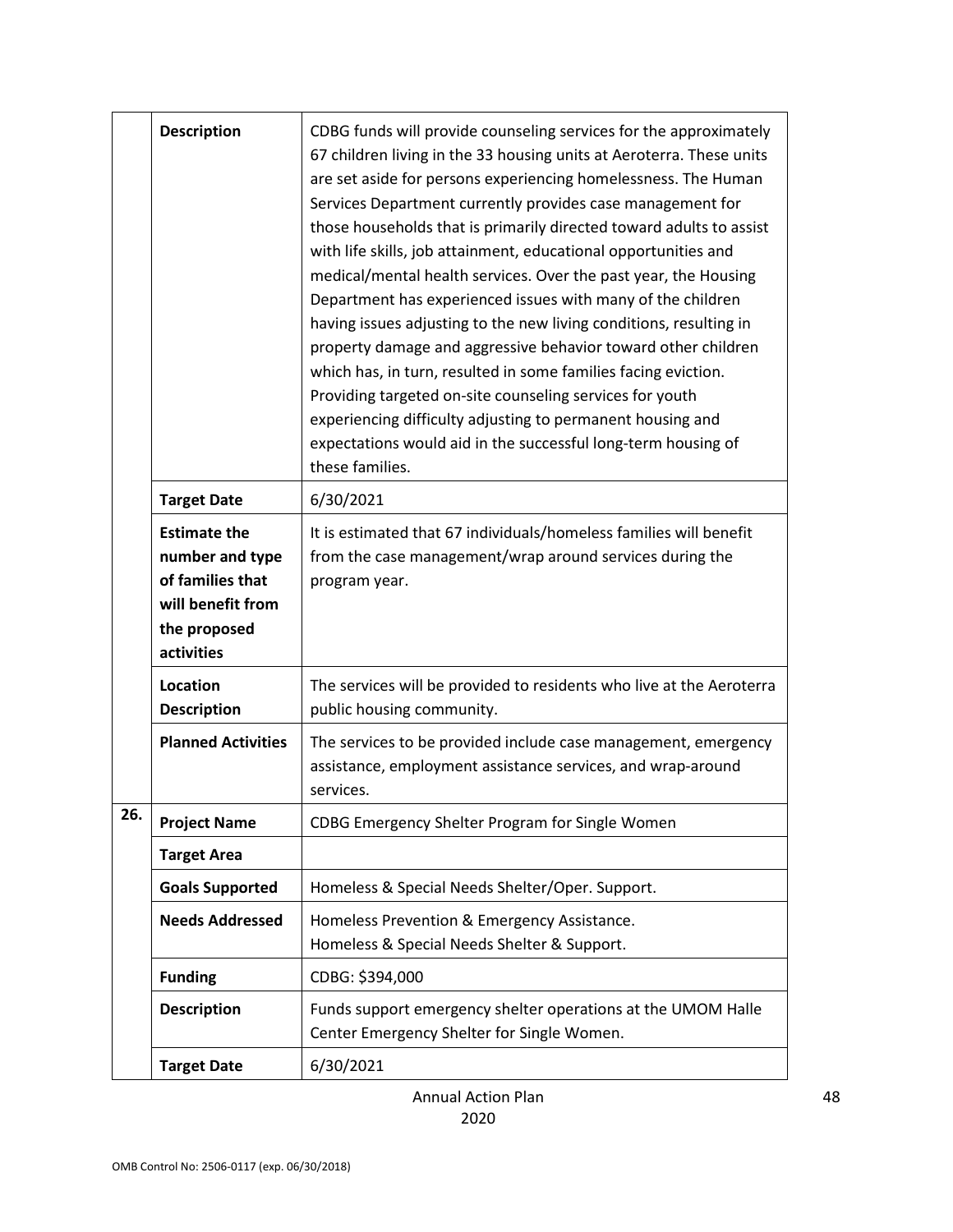|     | <b>Estimate the</b><br>number and type<br>of families that<br>will benefit from<br>the proposed<br>activities | An estimated 350 single women will receive CDBG funded<br>emergency shelter services. (In addition, an estimated 66 single<br>women will receive General Fund funded emergency shelter<br>services and an estimated 542 single women will receive ESG<br>funded emergency shelter services for a total of 958 single women<br>served. The 542 number is captures in project #29 HESG) |
|-----|---------------------------------------------------------------------------------------------------------------|---------------------------------------------------------------------------------------------------------------------------------------------------------------------------------------------------------------------------------------------------------------------------------------------------------------------------------------------------------------------------------------|
|     | <b>Location</b><br><b>Description</b>                                                                         | Citywide                                                                                                                                                                                                                                                                                                                                                                              |
|     | <b>Planned Activities</b>                                                                                     | Funds to operate and provide supportive services at the UMOM<br>Halle Center Emergency Shelter for Single Women.                                                                                                                                                                                                                                                                      |
| 27. | <b>Project Name</b>                                                                                           | CDBG Homeless Block (Justice Involved-HSD)                                                                                                                                                                                                                                                                                                                                            |
|     | <b>Target Area</b>                                                                                            |                                                                                                                                                                                                                                                                                                                                                                                       |
|     | <b>Goals Supported</b>                                                                                        | Homeless & Special Needs Shelter/Oper. Support.                                                                                                                                                                                                                                                                                                                                       |
|     | <b>Needs Addressed</b>                                                                                        | Homeless & Special Needs Shelter & Support.                                                                                                                                                                                                                                                                                                                                           |
|     | <b>Funding</b>                                                                                                | CDBG: \$152,000                                                                                                                                                                                                                                                                                                                                                                       |
|     | <b>Description</b>                                                                                            | Funds will be used by Southwest Behavioral Health to provide<br>navigation and supportive services to justice involved homeless<br>individuals with repeat misdemeanor offenses related to<br>homelessness.                                                                                                                                                                           |
|     | <b>Target Date</b>                                                                                            | 6/30/2021                                                                                                                                                                                                                                                                                                                                                                             |
|     | <b>Estimate the</b><br>number and type<br>of families that<br>will benefit from<br>the proposed<br>activities | An estimated 154 homeless individuals, who are justice involved,<br>will benefit from this CDBG funded. (In addition, an estimated 76<br>homeless individuals, who are justice involved, will receive General<br>Fund funded services for a total of 230 individuals served.)                                                                                                         |
|     | <b>Location</b><br><b>Description</b>                                                                         | Citywide                                                                                                                                                                                                                                                                                                                                                                              |
|     | <b>Planned Activities</b>                                                                                     | Funds for Southwest Behavioral Health to provide navigation and<br>supportive services to justice involved homeless individuals with<br>repeat misdemeanor offenses related to homelessness.                                                                                                                                                                                          |
| 28. | <b>Project Name</b>                                                                                           | <b>CDBG Phoenix Starfish Place (Housing Department)</b>                                                                                                                                                                                                                                                                                                                               |
|     | <b>Target Area</b>                                                                                            |                                                                                                                                                                                                                                                                                                                                                                                       |
|     | <b>Goals Supported</b>                                                                                        | Public Services Support.                                                                                                                                                                                                                                                                                                                                                              |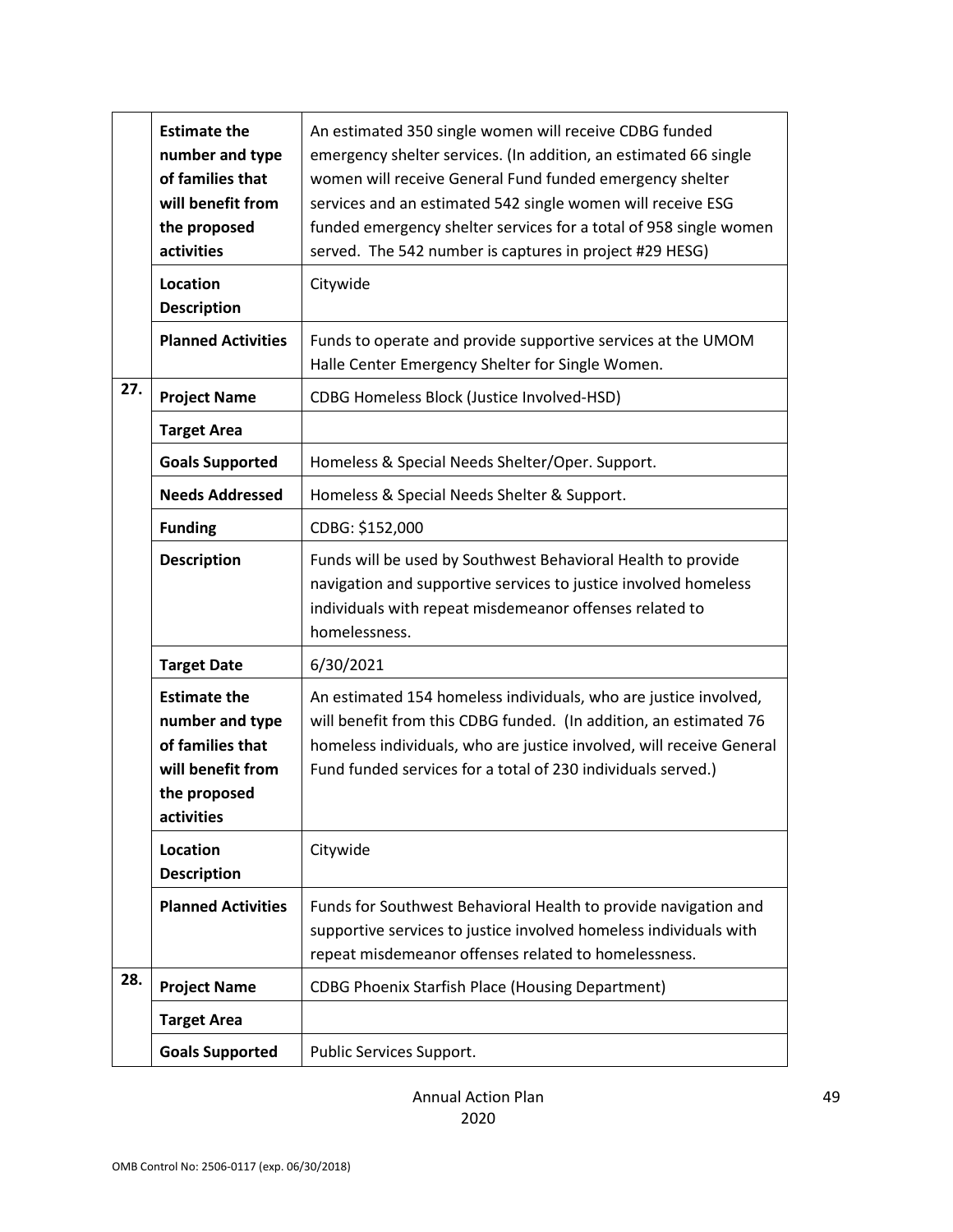|                                      | <b>Needs Addressed</b><br><b>Public Services Support</b>                                                      |                                                                                                                                                                                                                                                                                                                                                                                                                            |
|--------------------------------------|---------------------------------------------------------------------------------------------------------------|----------------------------------------------------------------------------------------------------------------------------------------------------------------------------------------------------------------------------------------------------------------------------------------------------------------------------------------------------------------------------------------------------------------------------|
| <b>Funding</b><br><b>Description</b> |                                                                                                               | CDBG: \$150,000                                                                                                                                                                                                                                                                                                                                                                                                            |
|                                      |                                                                                                               | Phoenix Starfish Place is a facility with supportive services for<br>individuals and their families seeking to leave a human trafficking<br>or sex trafficking situation. CDBG funds will be used to provide<br>supportive services including on-site and outreach staff.                                                                                                                                                  |
|                                      | <b>Target Date</b>                                                                                            | 6/30/2021                                                                                                                                                                                                                                                                                                                                                                                                                  |
|                                      | <b>Estimate the</b><br>number and type<br>of families that<br>will benefit from<br>the proposed<br>activities | It is estimated that seven individuals and their families will be<br>served during the fiscal year                                                                                                                                                                                                                                                                                                                         |
| Location<br><b>Description</b>       |                                                                                                               | The facility is a confidential location in the city of Phoenix.                                                                                                                                                                                                                                                                                                                                                            |
|                                      | <b>Planned Activities</b>                                                                                     | Phoenix Starfish Place will provide permanent supportive housing<br>for victims of sex trafficking. Two full-time case managers will<br>provide trauma informed case management and support services<br>onsite to resident households. Additional services coordinated by<br>Arizona State University and provided by a variety of community-<br>based provider agencies will also be available to resident<br>households. |
| 29.                                  | <b>Project Name</b>                                                                                           | CDBG Homeless Street Outreach (Navigators - HSD)                                                                                                                                                                                                                                                                                                                                                                           |
|                                      | <b>Target Area</b>                                                                                            |                                                                                                                                                                                                                                                                                                                                                                                                                            |
|                                      | <b>Goals Supported</b>                                                                                        | Public Services Support.                                                                                                                                                                                                                                                                                                                                                                                                   |
|                                      | <b>Needs Addressed</b>                                                                                        | Homeless Prevention & Emergency Assistance.                                                                                                                                                                                                                                                                                                                                                                                |
|                                      | <b>Funding</b>                                                                                                | CDBG: \$325,000                                                                                                                                                                                                                                                                                                                                                                                                            |
|                                      | <b>Description</b>                                                                                            | The Homeless Navigators Program operates through a non-profit<br>organization to locate, identify and engage persons experiencing<br>homelessness in prioritized locations to establish rapport, gather<br>information and conduct assessments. This includes providing<br>outreach and engagement, case management and emergency<br>medical and behavioral health services                                                |
|                                      | <b>Target Date</b>                                                                                            | 6/30/2021                                                                                                                                                                                                                                                                                                                                                                                                                  |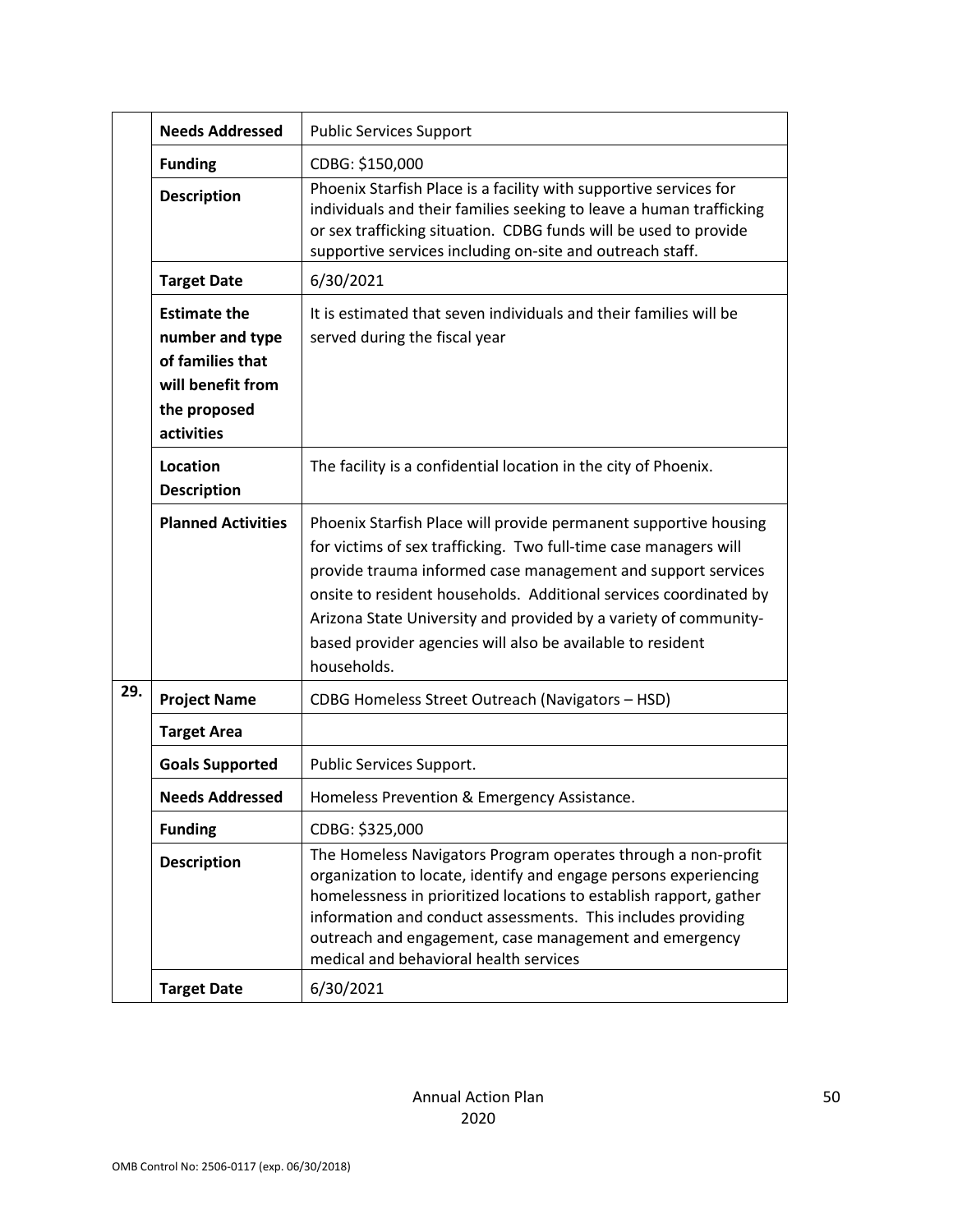|     | <b>Estimate the</b><br>number and type<br>of families that<br>will benefit from<br>the proposed<br>activities | It is estimated that 880 homeless individuals will receive CDBG<br>funded outreach and referral services during the fiscal year. (In<br>addition, an estimated 1,966 homeless individuals will receive<br>General Fund funded services and 338 individuals will receive<br>Transit funded services for a total of 3,184 individuals served.) |
|-----|---------------------------------------------------------------------------------------------------------------|----------------------------------------------------------------------------------------------------------------------------------------------------------------------------------------------------------------------------------------------------------------------------------------------------------------------------------------------|
|     | Location<br><b>Description</b>                                                                                | Citywide                                                                                                                                                                                                                                                                                                                                     |
|     | <b>Planned Activities</b>                                                                                     | Community Bridges will provide outreach and engagement, case<br>management and emergency medical and behavioral health<br>services                                                                                                                                                                                                           |
| 30. | <b>Project Name</b>                                                                                           | <b>CDBG Landlord Tenant Education and Mediation (staff)</b>                                                                                                                                                                                                                                                                                  |
|     | <b>Target Area</b>                                                                                            |                                                                                                                                                                                                                                                                                                                                              |
|     | <b>Goals Supported</b>                                                                                        | Public Services Support.                                                                                                                                                                                                                                                                                                                     |
|     | <b>Needs Addressed</b>                                                                                        | Public Services Support.                                                                                                                                                                                                                                                                                                                     |
|     | <b>Funding</b>                                                                                                | CDBG: \$180,000                                                                                                                                                                                                                                                                                                                              |
|     | <b>Description</b>                                                                                            | CDGB funds will be used to provide counseling services and                                                                                                                                                                                                                                                                                   |
|     |                                                                                                               | technical assistance to low-to-moderate income tenants and<br>landlords to assist in resolving disputes in accordance with the AZ<br>Residential Landlord and Tenant Act and the AZ Residential Mobile<br>Home Act.                                                                                                                          |
|     | <b>Target Date</b>                                                                                            | 6/30/2021                                                                                                                                                                                                                                                                                                                                    |
|     | <b>Estimate the</b><br>number and type<br>of families that<br>will benefit from<br>the proposed<br>activities | Up to 3,500 low- and moderate-income tenants, landlords and<br>homeowners will benefit from this activity in the grant year.                                                                                                                                                                                                                 |
|     | Location<br><b>Description</b>                                                                                | Citywide                                                                                                                                                                                                                                                                                                                                     |
|     | <b>Planned Activities</b>                                                                                     | Counseling and education services are delivered through one-on-<br>one counseling sessions, phone consultations, emails, and group<br>education workshops conducted in the community.                                                                                                                                                        |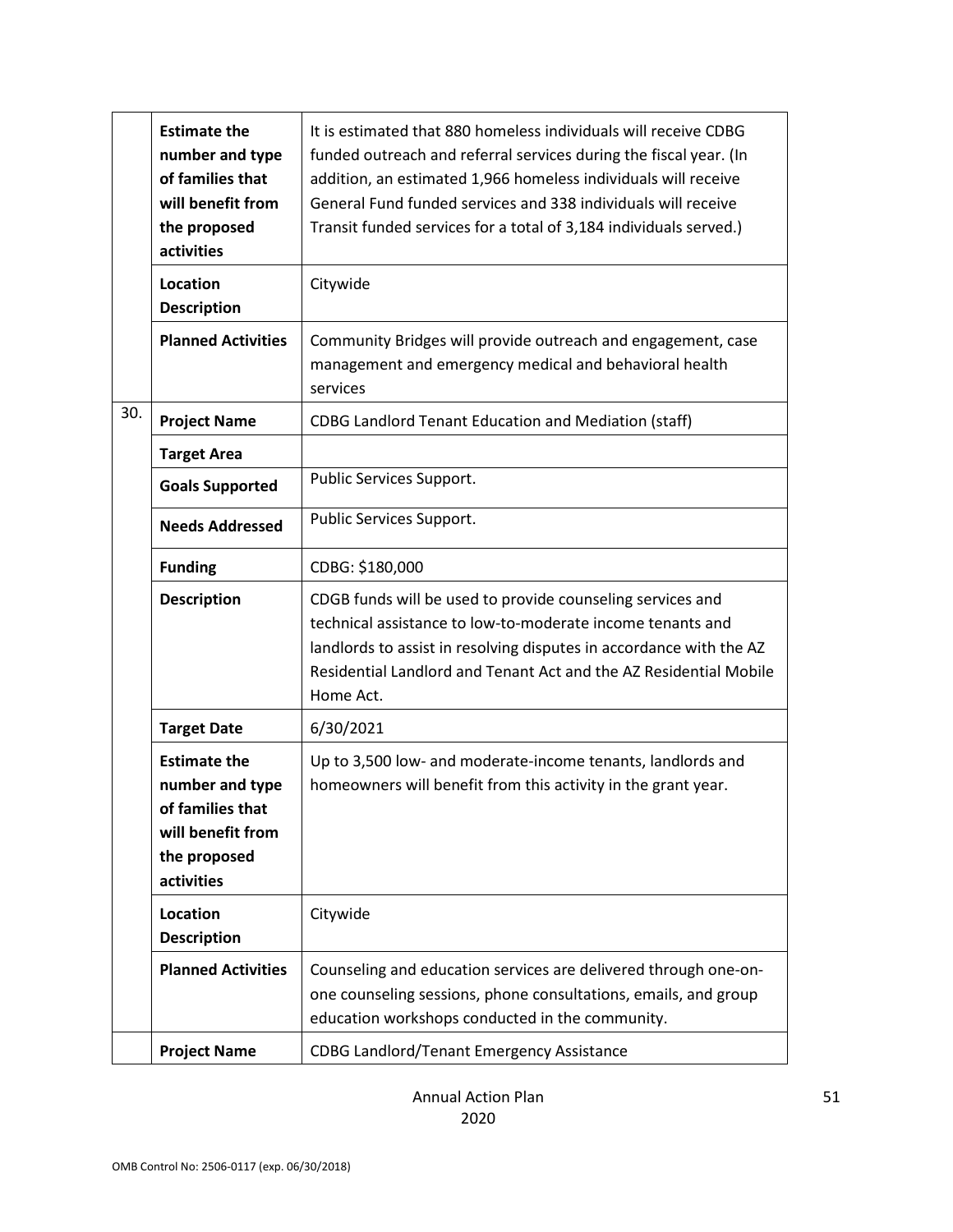| 31. | <b>Target Area</b>                                                                                            |                                                                                                                                                                                                                                                                                                                                                       |
|-----|---------------------------------------------------------------------------------------------------------------|-------------------------------------------------------------------------------------------------------------------------------------------------------------------------------------------------------------------------------------------------------------------------------------------------------------------------------------------------------|
|     | <b>Goals Supported</b>                                                                                        | Public Services Support.                                                                                                                                                                                                                                                                                                                              |
|     | <b>Needs Addressed</b>                                                                                        | Public Services Support.                                                                                                                                                                                                                                                                                                                              |
|     | <b>Funding</b>                                                                                                | CDBG: \$30,000                                                                                                                                                                                                                                                                                                                                        |
|     | <b>Description</b>                                                                                            | CDGB funds will provide emergency, one-time assistance to low-<br>tomoderate income tenants in the form of temporary substitute<br>housing. Landlord and Tenant counselors provide one-on-one<br>counseling and education services to tenants facing homelessness<br>as a direct result of code enforcement for imminent hazards or<br>other actions. |
|     | <b>Target Date</b>                                                                                            | 6/30/2021                                                                                                                                                                                                                                                                                                                                             |
|     | <b>Estimate the</b><br>number and type<br>of families that<br>will benefit from<br>the proposed<br>activities | An estimated ten (10) low-income families may receive assistance<br>with this allocation. Funds are available from previous allocations<br>should a greater need arise.                                                                                                                                                                               |
|     | Location<br><b>Description</b>                                                                                | Citywide                                                                                                                                                                                                                                                                                                                                              |
|     | <b>Planned Activities</b>                                                                                     | This program assists tenants with finding affordable replacement<br>housing or emergency assistance. The funds are used to provide<br>victims forced to evacuate unsafe and unsanitary housing units<br>with financial assistance for initial rent deposits and first months'<br>rent.                                                                |
| 32. | <b>Project Name</b>                                                                                           | <b>HESG</b>                                                                                                                                                                                                                                                                                                                                           |
|     | <b>Target Area</b>                                                                                            |                                                                                                                                                                                                                                                                                                                                                       |
|     | <b>Goals Supported</b>                                                                                        | Rental Subsidy Support.<br>Homeless & Special Needs Shelter/Oper. Support.                                                                                                                                                                                                                                                                            |
|     | <b>Needs Addressed</b>                                                                                        | Rental Subsidy Support.<br>Homeless & Special Needs Shelter & Support.                                                                                                                                                                                                                                                                                |
|     | <b>Funding</b>                                                                                                | ESG: \$1,442,971                                                                                                                                                                                                                                                                                                                                      |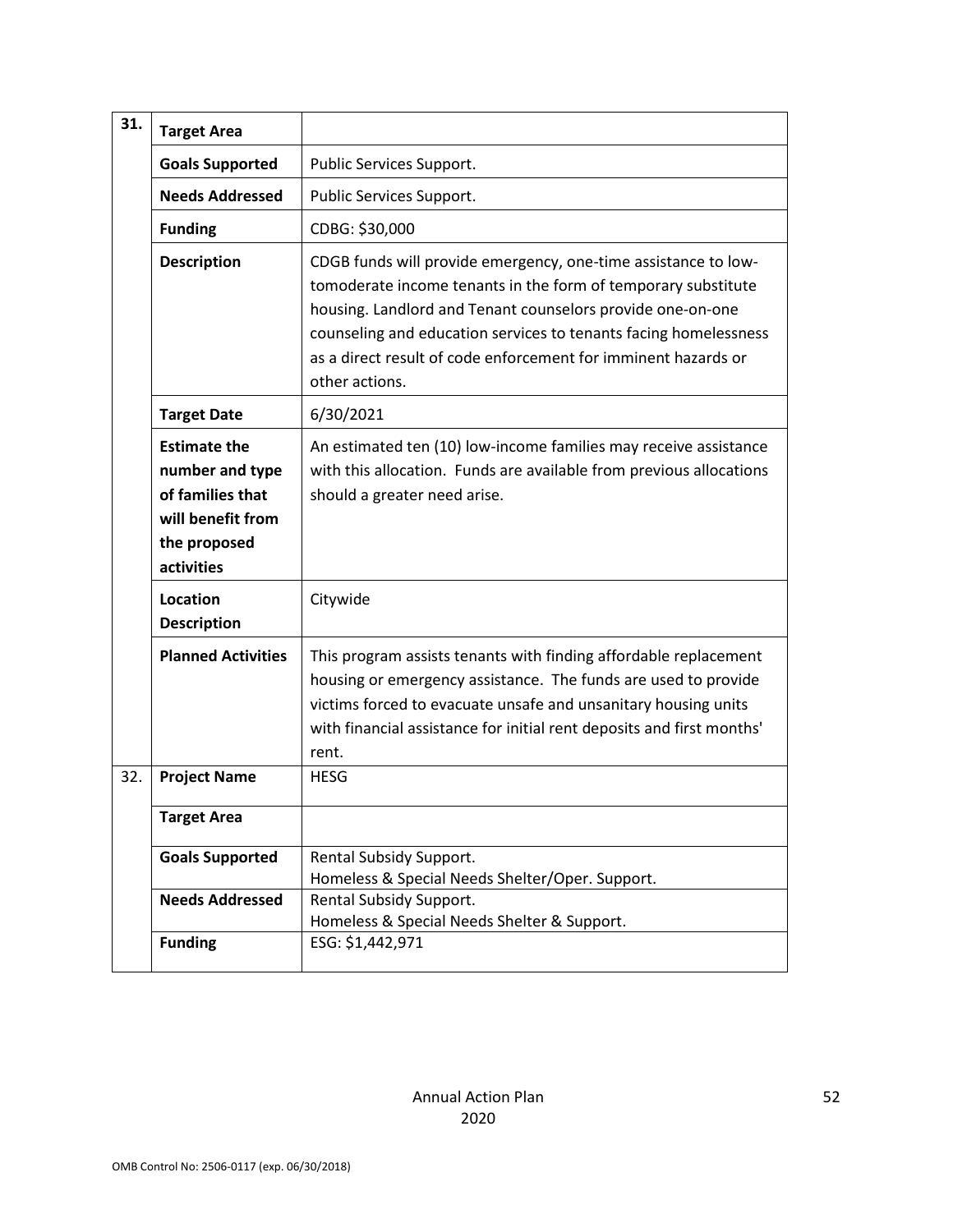|     | <b>Description</b>        | The 2020 Federal Fiscal Year allocation of ESG funds for the City of |
|-----|---------------------------|----------------------------------------------------------------------|
|     |                           | Phoenix are planned to provide outreach to persons living on the     |
|     |                           | streets; operate emergency shelter for families with children,       |
|     |                           | single women and unaccompanied youth experiencing                    |
|     |                           | homelessness; homeless/eviction prevention; rapid rehousing; and     |
|     |                           | for program administration and data collection through HMIS.         |
|     |                           |                                                                      |
|     | <b>Target Date</b>        | 6/30/2021                                                            |
|     | <b>Estimate the</b>       | It is estimated that approximately 4,500individuals will be provided |
|     | number and type           | services.                                                            |
|     | of families that          |                                                                      |
|     | will benefit from         |                                                                      |
|     | the proposed              |                                                                      |
|     | activities                |                                                                      |
|     |                           |                                                                      |
|     | Location                  | Citywide                                                             |
|     | <b>Description</b>        |                                                                      |
|     | <b>Planned Activities</b> | Outreach to persons living on the streets; operate emergency         |
|     |                           | shelter for families with children, single women and                 |
|     |                           | unaccompanied youth experiencing homelessness;                       |
|     |                           | homeless/eviction prevention; rapid rehousing; and for program       |
|     |                           | administration and data collection through HMIS.                     |
| 33. | <b>Project Name</b>       | HOME Program Management and Coordination                             |
|     | <b>Target Area</b>        |                                                                      |
|     | <b>Goals Supported</b>    | Foster Homeownership Opportunities.                                  |
|     |                           | Rental Housing Production and/or Rehabilitation.                     |
|     |                           | Homeowner Housing Rehabilitation Support.                            |
|     | <b>Needs Addressed</b>    | Foster Homeownership Opportunities.                                  |
|     |                           | Rental Housing Production and/or Rehabilitation.                     |
|     |                           | Homeowner Housing Rehabilitation Support.                            |
|     |                           | Rental Subsidy Support.                                              |
|     | <b>Funding</b>            | HOME: \$1,471,802                                                    |
|     | <b>Description</b>        | <b>HOME Program Administration</b>                                   |
|     | <b>Target Date</b>        | 6/30/2021                                                            |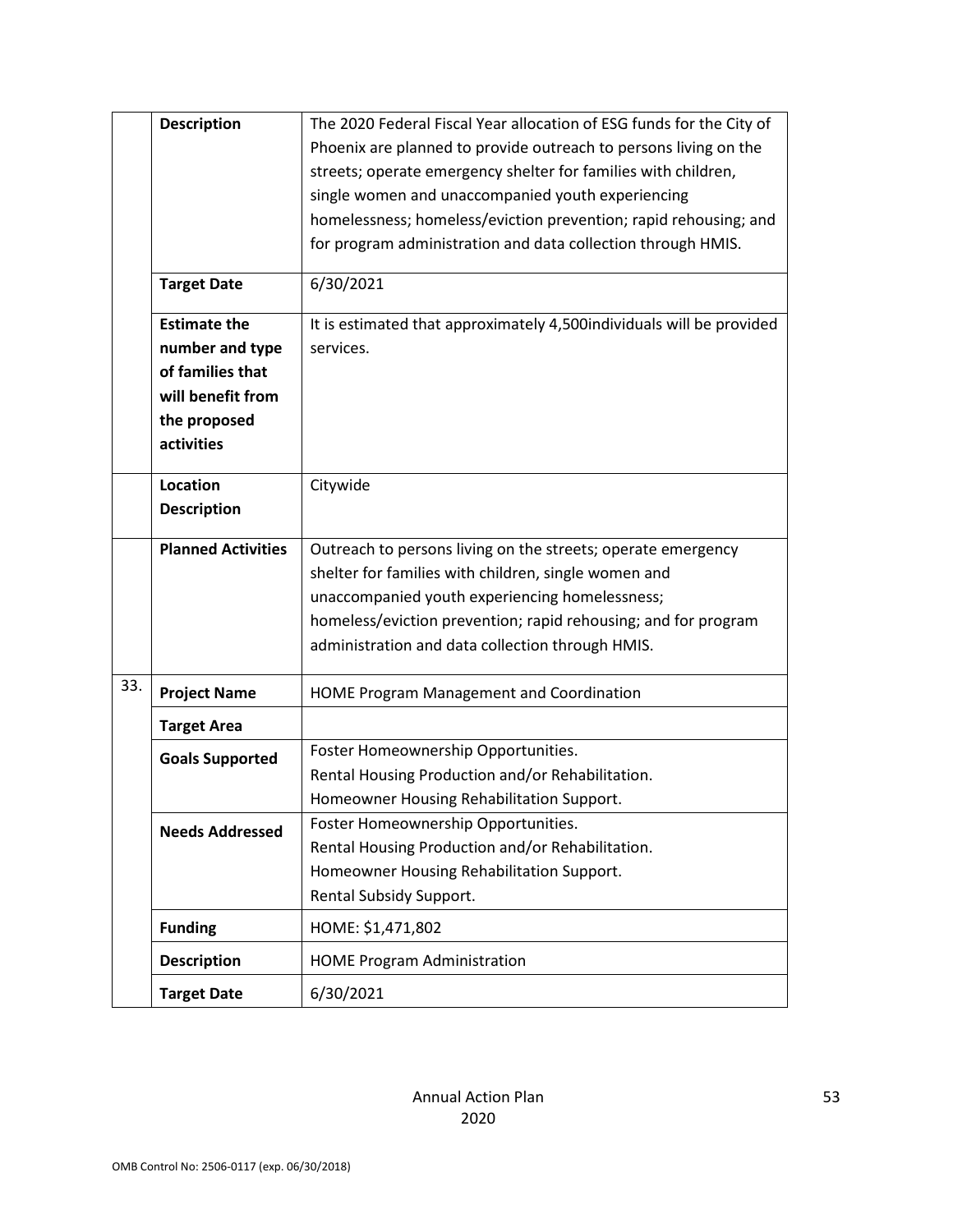|     | <b>Estimate the</b><br>number and type<br>of families that<br>will benefit from<br>the proposed<br>activities |                                                                                                                                                                                                                                                                                                                                    |
|-----|---------------------------------------------------------------------------------------------------------------|------------------------------------------------------------------------------------------------------------------------------------------------------------------------------------------------------------------------------------------------------------------------------------------------------------------------------------|
|     | <b>Location</b><br><b>Description</b>                                                                         | Citywide                                                                                                                                                                                                                                                                                                                           |
|     | <b>Planned Activities</b>                                                                                     | Administration of the HOME Program                                                                                                                                                                                                                                                                                                 |
| 34. | <b>Project Name</b>                                                                                           | <b>HOME CHDO Set Aside</b>                                                                                                                                                                                                                                                                                                         |
|     | <b>Target Area</b>                                                                                            |                                                                                                                                                                                                                                                                                                                                    |
|     | <b>Goals Supported</b>                                                                                        | Rental Housing Production and/or Rehabilitation.                                                                                                                                                                                                                                                                                   |
|     | <b>Needs Addressed</b>                                                                                        | Rental Housing Production.                                                                                                                                                                                                                                                                                                         |
|     | <b>Funding</b>                                                                                                | HOME: \$883,082                                                                                                                                                                                                                                                                                                                    |
|     | <b>Description</b>                                                                                            | HOME CHDO Set Aside. Funding provided to certified eligible<br>CHDO's completing CHDO eligible activities. Rehabilitate or<br>construct 24 affordable rental units for very-low income individuals<br>and/or family households.                                                                                                    |
|     | <b>Target Date</b>                                                                                            | 6/30/2021                                                                                                                                                                                                                                                                                                                          |
|     | <b>Estimate the</b><br>number and type<br>of families that<br>will benefit from<br>the proposed<br>activities | Approximately 24 affordable rental housing units for very-low<br>income individuals and/or family households at or below 50% and<br>60% of the Area Median Income.                                                                                                                                                                 |
|     | Location<br><b>Description</b>                                                                                | Citywide                                                                                                                                                                                                                                                                                                                           |
|     | <b>Planned Activities</b>                                                                                     | Acquisition and/or rehabilitation of rental housing. New<br>construction of rental housing. Acquisition and/or rehabilitation of<br>homebuyer properties. New construction of homebuyer<br>properties. Direct financial assistance to purchasers of HOME<br>financial housing sponsored or developed by a CHDO with HOME<br>funds. |
| 35. | <b>Project Name</b>                                                                                           | <b>HOME Multifamily Rental Projects</b>                                                                                                                                                                                                                                                                                            |
|     | <b>Target Area</b>                                                                                            |                                                                                                                                                                                                                                                                                                                                    |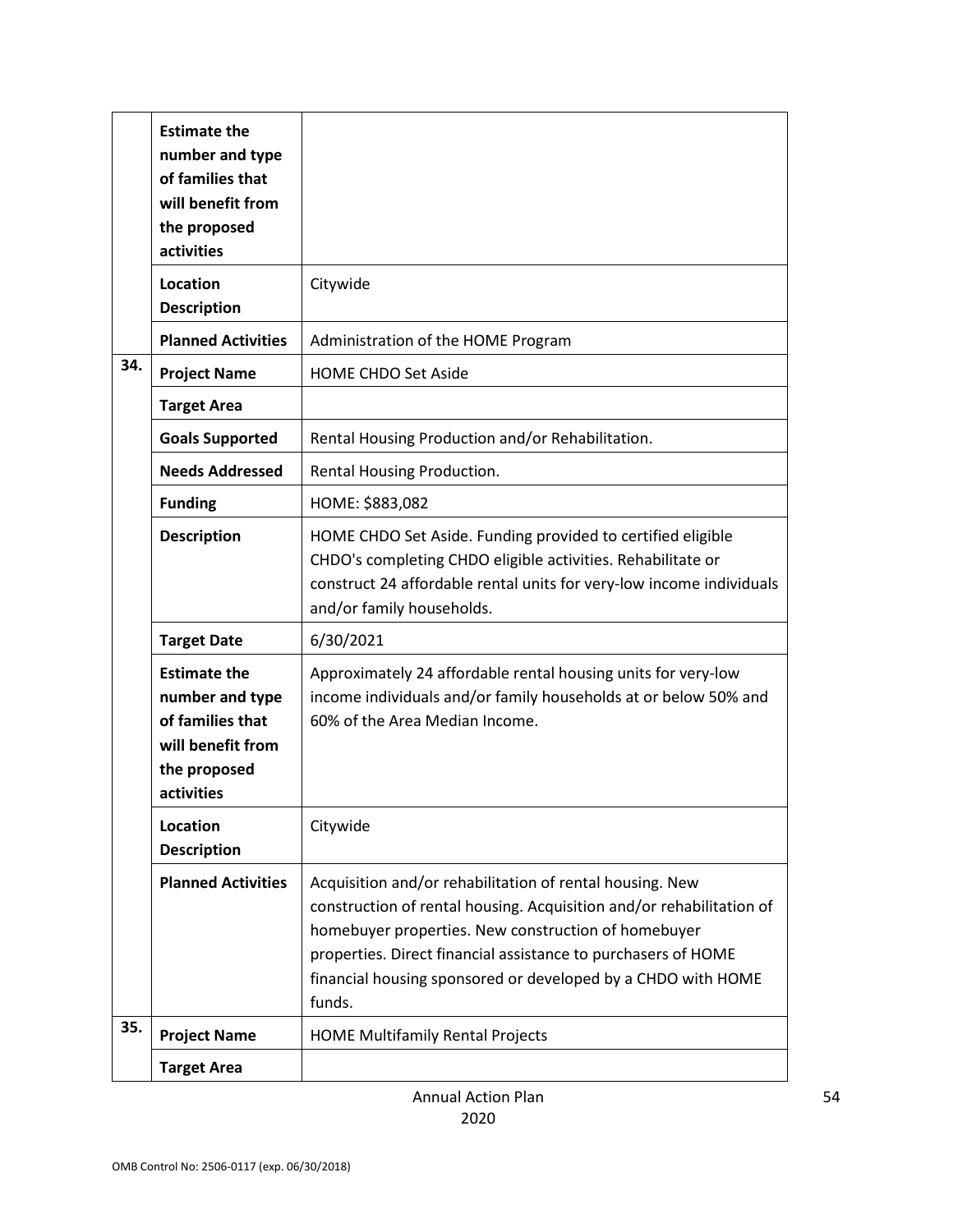|                                            | <b>Goals Supported</b>                                                                                        | Rental Housing Production and/or Rehabilitation.                                                                                                                                                                                                                                                                                                                                                                                                            |  |
|--------------------------------------------|---------------------------------------------------------------------------------------------------------------|-------------------------------------------------------------------------------------------------------------------------------------------------------------------------------------------------------------------------------------------------------------------------------------------------------------------------------------------------------------------------------------------------------------------------------------------------------------|--|
|                                            | <b>Needs Addressed</b>                                                                                        | Rental Housing Production.                                                                                                                                                                                                                                                                                                                                                                                                                                  |  |
|                                            | <b>Funding</b>                                                                                                | HOME: \$2,457,324<br>LIHTC: \$42,428,273<br>HOME Program Income: \$2,200,000                                                                                                                                                                                                                                                                                                                                                                                |  |
|                                            | <b>Description</b>                                                                                            | HOME Multifamily Rental Projects including Special Needs projects.                                                                                                                                                                                                                                                                                                                                                                                          |  |
|                                            | <b>Target Date</b>                                                                                            | 6/30/2021                                                                                                                                                                                                                                                                                                                                                                                                                                                   |  |
|                                            | <b>Estimate the</b><br>number and type<br>of families that<br>will benefit from<br>the proposed<br>activities | 173 rental housing units for very-low income individuals and/or<br>family households at or below 50% and 60% of the Area Median<br>Income. HOME units may also serve homeless and non-homeless<br>special needs populations.                                                                                                                                                                                                                                |  |
| Citywide<br>Location<br><b>Description</b> |                                                                                                               |                                                                                                                                                                                                                                                                                                                                                                                                                                                             |  |
|                                            | <b>Planned Activities</b>                                                                                     | Acquisition and/or rehabilitation of multifamily properties. New<br>construction of multifamily properties. Special needs multifamily<br>rental housing with supportive services. Refinancing of existing<br>rental projects.                                                                                                                                                                                                                               |  |
| 36.                                        | <b>Project Name</b>                                                                                           | HOME Housing Rehabilitation and Reconstruction                                                                                                                                                                                                                                                                                                                                                                                                              |  |
|                                            | <b>Target Area</b>                                                                                            |                                                                                                                                                                                                                                                                                                                                                                                                                                                             |  |
|                                            | <b>Goals Supported</b>                                                                                        | Homeowner Housing Rehabilitation Support.                                                                                                                                                                                                                                                                                                                                                                                                                   |  |
|                                            | <b>Needs Addressed</b>                                                                                        | Homeowner Housing Rehabilitation Support.<br>Neighborhood Revitalization Efforts.                                                                                                                                                                                                                                                                                                                                                                           |  |
|                                            | <b>Funding</b>                                                                                                | HOME: \$700,000                                                                                                                                                                                                                                                                                                                                                                                                                                             |  |
|                                            | <b>Description</b>                                                                                            | Citywide program to provide financial assistance (in the form of<br>grants/loans, or other) to eligible low to moderate income<br>homeowners. The program addresses non-emergency home<br>repairs to stabilize critical home systems (electrical, mechanical,<br>plumbing, roofing) to remediate lead hazards, to improve energy<br>efficiency, and to meet healthy homes standards. Related<br>relocation expenses may be provided if funds are available. |  |
|                                            | <b>Target Date</b>                                                                                            | 6/30/2021                                                                                                                                                                                                                                                                                                                                                                                                                                                   |  |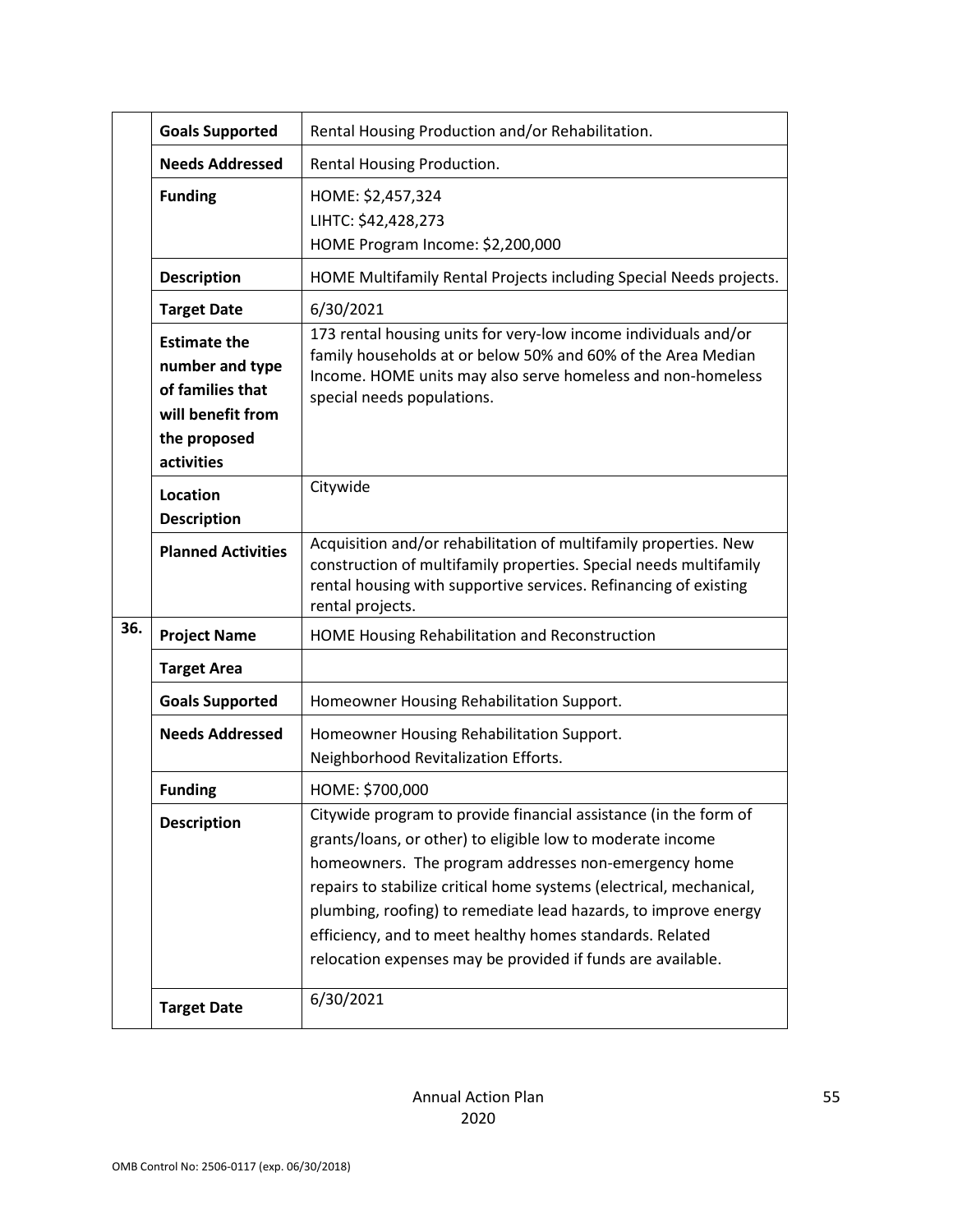|     | <b>Estimate the</b>       | At least 7 owner-occupied homes will be rehabilitated with this     |
|-----|---------------------------|---------------------------------------------------------------------|
|     |                           | HOME allocation, assisting at least 7 low-income families.          |
|     | number and type           |                                                                     |
|     | of families that          |                                                                     |
|     | will benefit from         |                                                                     |
|     | the proposed              |                                                                     |
|     | activities                |                                                                     |
|     | Location                  | Citywide, priority may be provided in city-designated target areas. |
|     | <b>Description</b>        |                                                                     |
|     | <b>Planned Activities</b> | Owner-occupied housing rehabilitation and/or reconstruction.        |
|     |                           | Activities may include: reconstruction of dilapidated homes         |
|     |                           | determined to be infeasible to rehab; demolition of illegal         |
|     |                           | structures/ stand-alone structures; exterior improvements such as   |
|     |                           | sidewalks, exterior paint, driveways, garages, fence, minor         |
|     |                           | landscaping to assure exterior of property is compliant with the    |
|     |                           | Neighborhood Preservation and Zoning Ordinance etc. HOME            |
|     |                           | funds may be leveraged with CDBG funds to supplement federal        |
|     |                           | and private funding from the Weatherization Assistance Program.     |
|     |                           |                                                                     |
| 37. | <b>Project Name</b>       | <b>HOME Special Projects</b>                                        |
|     | <b>Target Area</b>        |                                                                     |
|     | <b>Goals Supported</b>    | Foster Homeownership Opportunities.                                 |
|     |                           | Rental Housing Production and/or Rehabilitation.                    |
|     |                           |                                                                     |
|     |                           | Rental Subsidy Support.                                             |
|     | <b>Needs Addressed</b>    | Homeownership Opportunities.                                        |
|     |                           | Rental Housing Production.                                          |
|     |                           | Rental Subsidy Support.                                             |
|     | <b>Funding</b>            | HOME: \$375,000                                                     |
|     | <b>Description</b>        | HOME Special Projects including Homeownership Assistance and        |
|     |                           | <b>Tenant Based Rental Assistance</b>                               |
|     | <b>Target Date</b>        |                                                                     |
|     |                           | Two (2) individuals and/or family households assisted with          |
|     | <b>Estimate the</b>       | homeownership assistance funding. Eight (8) individuals or          |
|     | number and type           | households assisted through Tenant Based Rental Assistance          |
|     | of families that          |                                                                     |
|     | will benefit from         | funding.                                                            |
|     | the proposed              |                                                                     |
|     | activities                |                                                                     |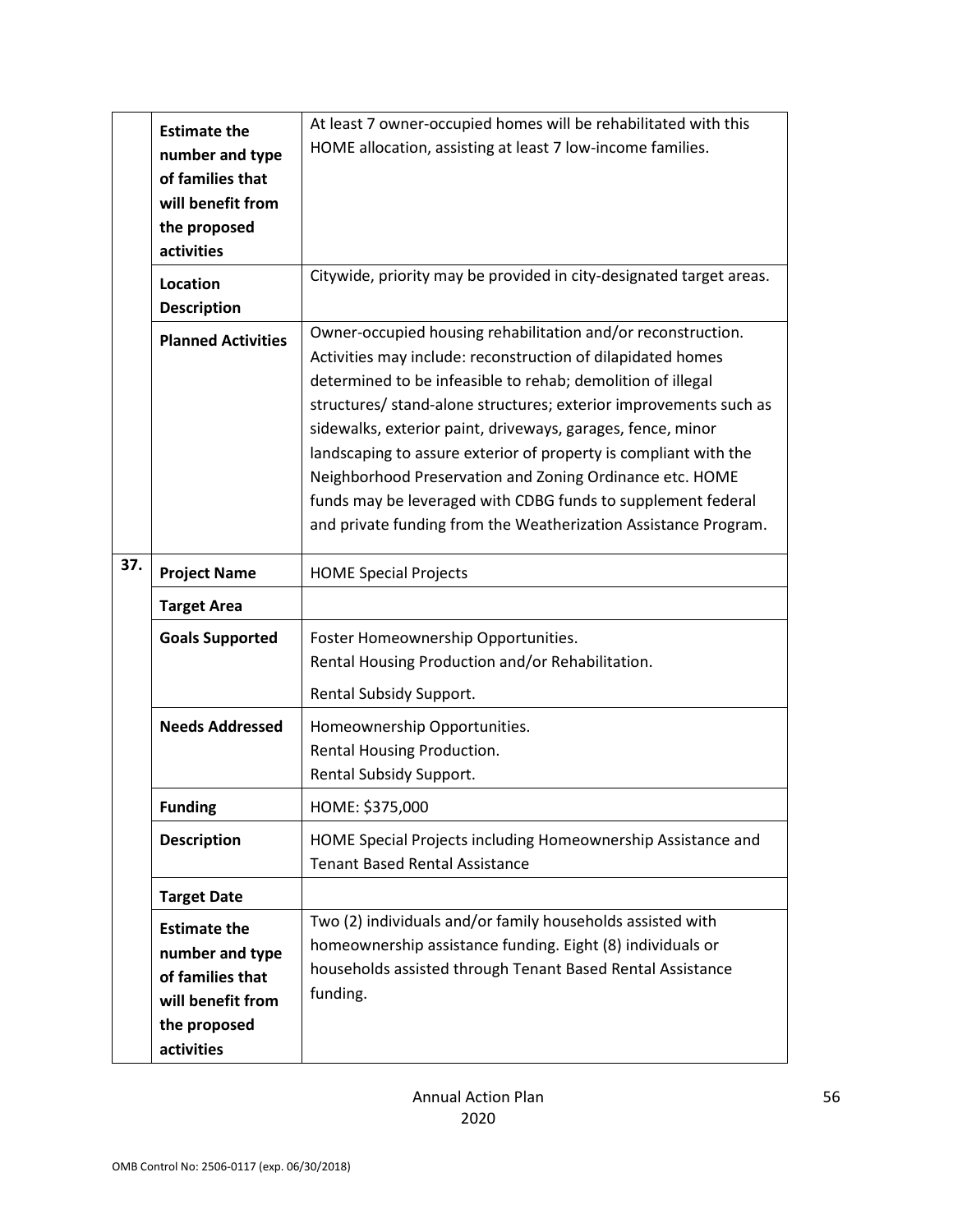|     | <b>Location</b>           | Citywide                                                        |  |
|-----|---------------------------|-----------------------------------------------------------------|--|
|     | <b>Description</b>        |                                                                 |  |
|     | <b>Planned Activities</b> | Homeownership Assistance such as down payment and closing       |  |
|     |                           | cost assistance. Acquisition and/or rehabilitation of homebuyer |  |
|     |                           | properties. New construction of homebuyer properties. Tenant    |  |
|     |                           | based rental assistance.                                        |  |
|     |                           |                                                                 |  |
| 38. | <b>Project Name</b>       | 2020-2023 City of Phoenix AZ20F001 (COP)                        |  |
|     | <b>Target Area</b>        |                                                                 |  |
|     | <b>Goals Supported</b>    | Services for Persons with HIV/AIDS.                             |  |
|     | <b>Needs Addressed</b>    | Rental Subsidy Support. Homeless Prevention & Emergency         |  |
|     |                           | Assistance.                                                     |  |
|     |                           | Homeless & Special Needs Shelter & Support.                     |  |
|     |                           | HOPWA TBRA: \$1,164,382 / HOPWA TBRA Prior Years: \$1,234,040   |  |
|     | <b>Funding</b>            |                                                                 |  |
|     |                           | HOPWA Grantee Admin: \$90,808                                   |  |
|     |                           | HOPWA Resource ID: \$40,000 /HOPWA Resource ID Prior Years:     |  |
|     |                           |                                                                 |  |
|     |                           | \$22,724                                                        |  |
|     |                           | HOPWA Tenant-Based Rental Assistance, Administration funds to   |  |
|     | <b>Description</b>        | assist in coordination and program management. Resource         |  |
|     |                           | identification for planning and collaboration.                  |  |
|     |                           |                                                                 |  |
|     | <b>Target Date</b>        | 6/30/2021                                                       |  |
|     |                           |                                                                 |  |
|     | <b>Estimate the</b>       | TBRA-100 individual and/or family households assisted.          |  |
|     | number and type           |                                                                 |  |
|     | of families that          |                                                                 |  |
|     | will benefit from         |                                                                 |  |
|     | the proposed              |                                                                 |  |
|     | activities                |                                                                 |  |
|     | Location                  | Maricopa and Pinal Counties                                     |  |
|     | <b>Description</b>        |                                                                 |  |
|     |                           |                                                                 |  |
|     |                           | Tenant-Based Rental Assistance (TBRA)                           |  |
|     | <b>Planned Activities</b> | <b>Grantee Administration</b>                                   |  |
|     |                           | Resource Identification                                         |  |
|     |                           |                                                                 |  |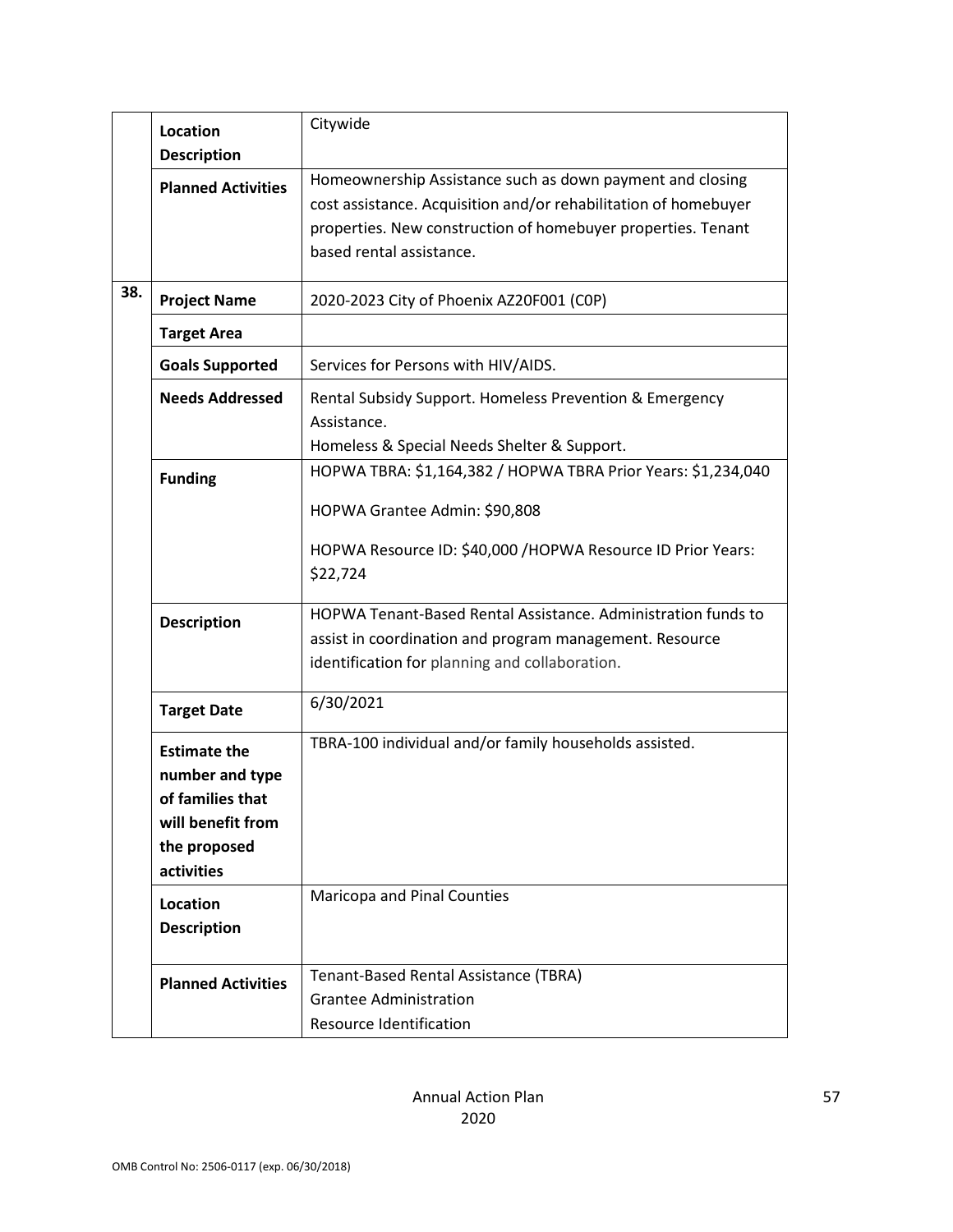| 39. | <b>Project Name</b>                                                                                           | 2020-2023 Southwest Behavioral and Health Services AZ20F001<br>(SBH)                                                                                                                                                                                                                                                                                                                                                                                                                                                                                                                  |
|-----|---------------------------------------------------------------------------------------------------------------|---------------------------------------------------------------------------------------------------------------------------------------------------------------------------------------------------------------------------------------------------------------------------------------------------------------------------------------------------------------------------------------------------------------------------------------------------------------------------------------------------------------------------------------------------------------------------------------|
|     | <b>Target Area</b>                                                                                            |                                                                                                                                                                                                                                                                                                                                                                                                                                                                                                                                                                                       |
|     | <b>Goals Supported</b>                                                                                        | Services for Persons with HIV/AIDS.                                                                                                                                                                                                                                                                                                                                                                                                                                                                                                                                                   |
|     | <b>Needs Addressed</b>                                                                                        | Rental Subsidy Support.<br>Homeless Prevention & Emergency Assistance. Homeless & Special<br>Needs Shelter & Support.                                                                                                                                                                                                                                                                                                                                                                                                                                                                 |
|     | <b>Funding</b>                                                                                                | HOPWA: \$1,611,800<br>HOPWA Prior Year Funding: \$946,819                                                                                                                                                                                                                                                                                                                                                                                                                                                                                                                             |
|     | <b>Description</b>                                                                                            | Supportive housing programs assists non-profit organizations in<br>providing short-term, transitional and permanent housing for<br>homeless and low-income persons with HIV/AIDS. Short-Term,<br>Rent, Mortgage and Utility (STRMU) assistance offers immediate<br>assistance in maintaining persons and families in their current<br>living environment. Permanent Housing Placement (PHP) assists<br>clients with move-in costs such as utility and security deposits.<br>Employment Services supports funding assists HOPWA clients with<br>preparing for and securing employment. |
|     | <b>Target Date</b>                                                                                            | 6/30/2021                                                                                                                                                                                                                                                                                                                                                                                                                                                                                                                                                                             |
|     | <b>Estimate the</b><br>number and type<br>of families that<br>will benefit from<br>the proposed<br>activities | Transitional Housing/Short-Term Supported Housing -75 individual<br>and/or family households<br>Permanent Supportive/Independent Housing - 25 individual<br>and/or family households<br>STRMU - 75 individual and/or family households<br>PHP-35 individual and/or family households<br>Employment Services - 100 individual and/or family households                                                                                                                                                                                                                                 |
|     | <b>Location</b><br><b>Description</b>                                                                         | Maricopa and Pinal Counties                                                                                                                                                                                                                                                                                                                                                                                                                                                                                                                                                           |
|     | <b>Planned Activities</b>                                                                                     | <b>Tenant-Based Rental Assistance</b>                                                                                                                                                                                                                                                                                                                                                                                                                                                                                                                                                 |
| 40. | <b>Project Name</b>                                                                                           | 2020-2023 Area Agency on Aging AZ20F001 (AAA)                                                                                                                                                                                                                                                                                                                                                                                                                                                                                                                                         |
|     | <b>Target Area</b>                                                                                            |                                                                                                                                                                                                                                                                                                                                                                                                                                                                                                                                                                                       |
|     | <b>Goals Supported</b>                                                                                        | Services for Persons with HIV/AIDS.                                                                                                                                                                                                                                                                                                                                                                                                                                                                                                                                                   |
|     | <b>Needs Addressed</b>                                                                                        | Homeless & Special Needs Shelter & Support.                                                                                                                                                                                                                                                                                                                                                                                                                                                                                                                                           |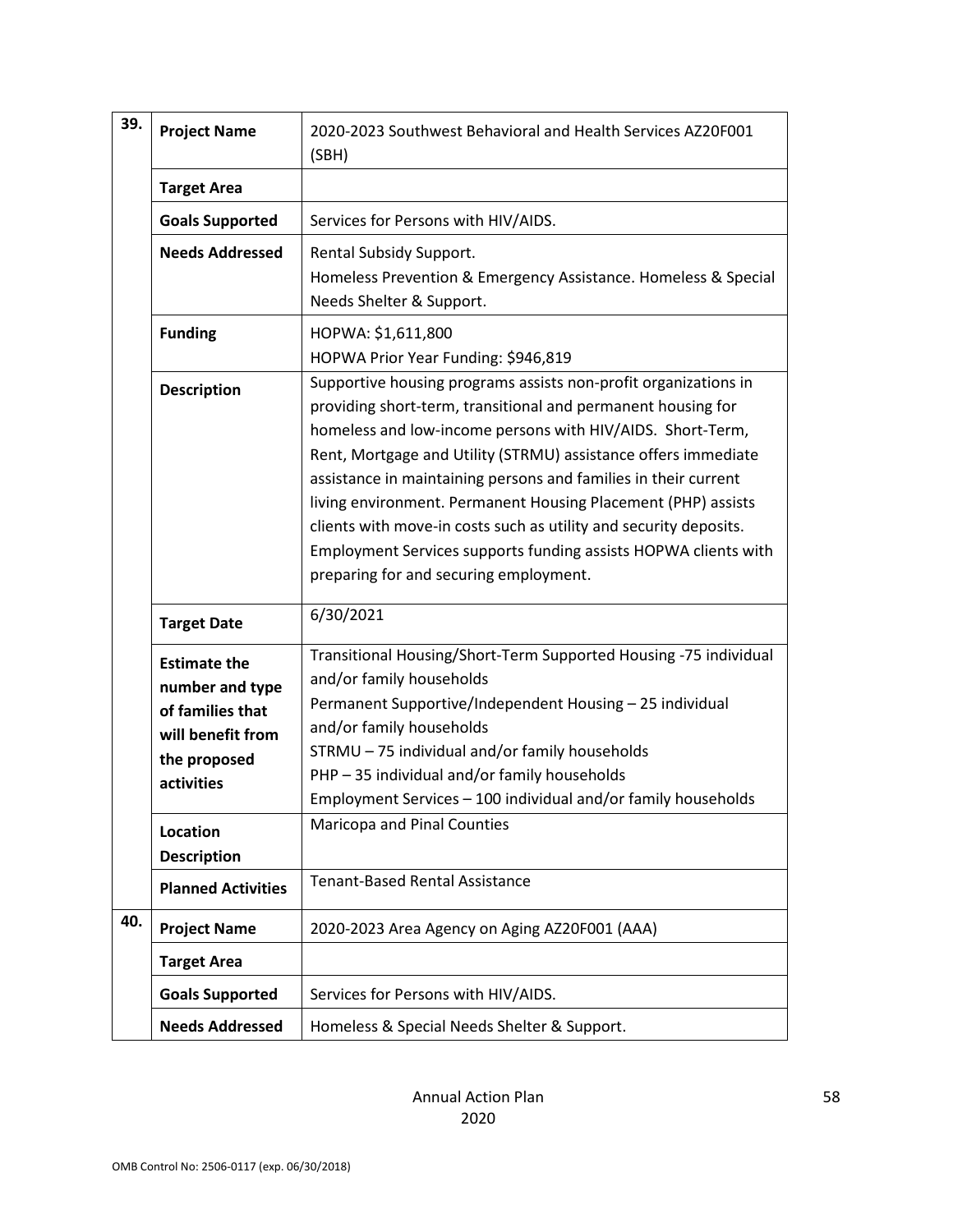| <b>Funding</b>                                                                                                | HOPWA: \$119,943<br>HOPWA Prior Year Funding: \$37,764                                                                                                                                                                                                                                                                                                                                                                                                                                                                                                                       |
|---------------------------------------------------------------------------------------------------------------|------------------------------------------------------------------------------------------------------------------------------------------------------------------------------------------------------------------------------------------------------------------------------------------------------------------------------------------------------------------------------------------------------------------------------------------------------------------------------------------------------------------------------------------------------------------------------|
| <b>Description</b>                                                                                            | HOPWA Housing Information Services and Housing Advocacy<br>provides funds to employ a Housing Information Specialist and a<br>Housing Advocate. The Housing Information Services program<br>assists people living with HIV/AIDS to match housing needs with<br>appropriate housing providers in Maricopa and Pinal Counties. The<br>Housing Advocate assists eligible HIV/AIDS clients and TBRA<br>tenants and their families with maintaining housing stability by<br>helping resolve landlord/tenant issues and providing additional<br>supportive services and referrals. |
| <b>Target Date</b>                                                                                            | 6/30/2021                                                                                                                                                                                                                                                                                                                                                                                                                                                                                                                                                                    |
| <b>Estimate the</b><br>number and type<br>of families that<br>will benefit from<br>the proposed<br>activities | Housing Information Services & Housing Advocacy-400 individual<br>and/or family households                                                                                                                                                                                                                                                                                                                                                                                                                                                                                   |
| Location<br><b>Description</b>                                                                                | <b>Maricopa and Pinal Counties</b>                                                                                                                                                                                                                                                                                                                                                                                                                                                                                                                                           |
| <b>Planned Activities</b>                                                                                     | Housing Information Services Housing Advocacy                                                                                                                                                                                                                                                                                                                                                                                                                                                                                                                                |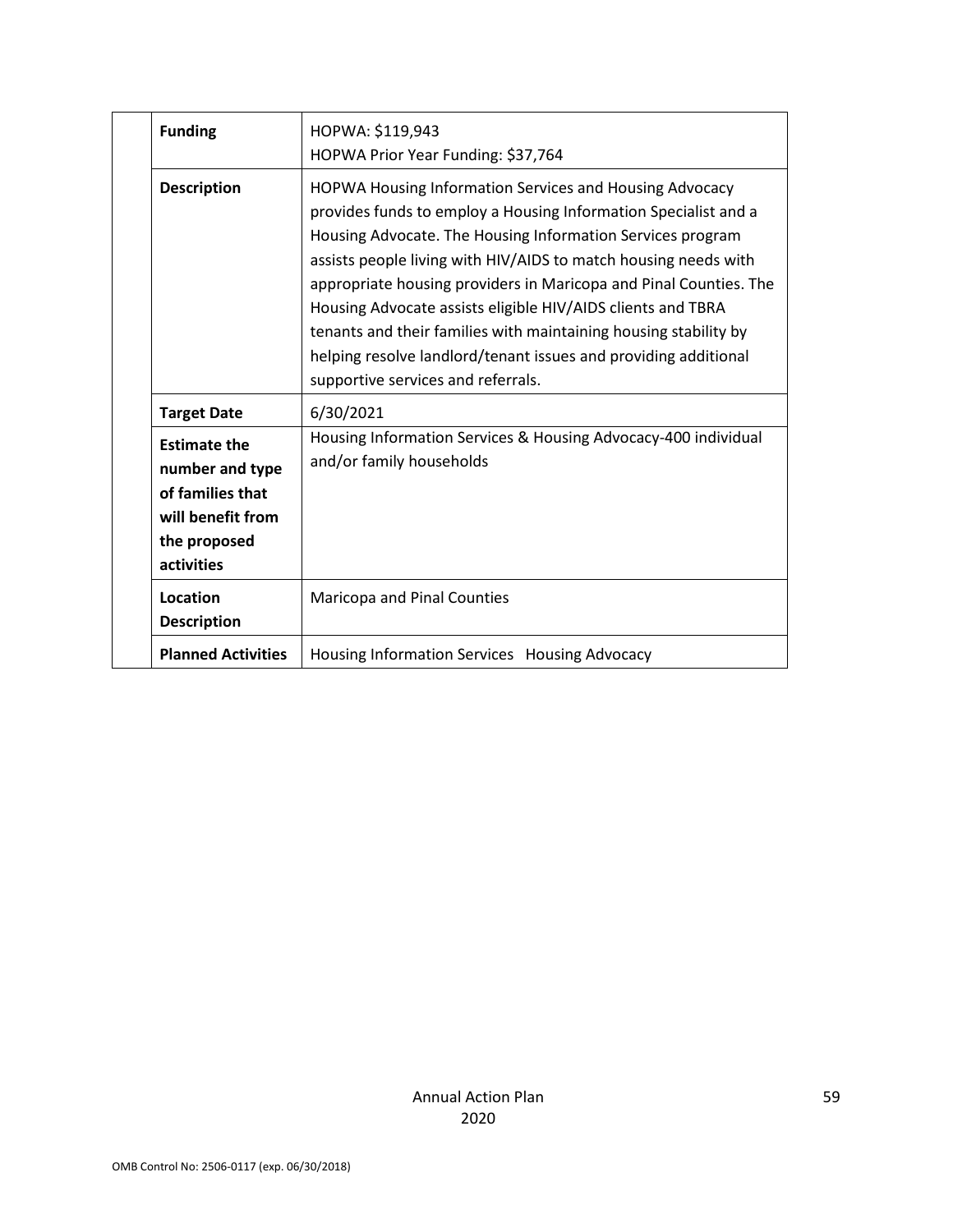# **AP-50 Geographic Distribution – 91.220(f)**

# **Description of the geographic areas of the entitlement (including areas of low-income and minority concentration) where assistance will be directed**

In keeping with HUD entitlement program rules, the City will fund activities in predominately LMI areas or activities that will predominately benefit LMI residents and those with special needs, including programs committed in the Phoenix Choice Neighborhoods, a Neighborhood Revitalization Strategy Areas (NSRA)

#### **Rationale for the priorities for allocating investments geographically**

Funding is generally used throughout the City of Phoenix in low-income areas, however funding may be prioritized for specific targeted areas, such as deteriorated and deteriorating areas for Code Enforcement activities, or as leverage for other funding opportunities, such as the designated area in the Phoenix Choice Neighborhoods Grant.

#### **Discussion**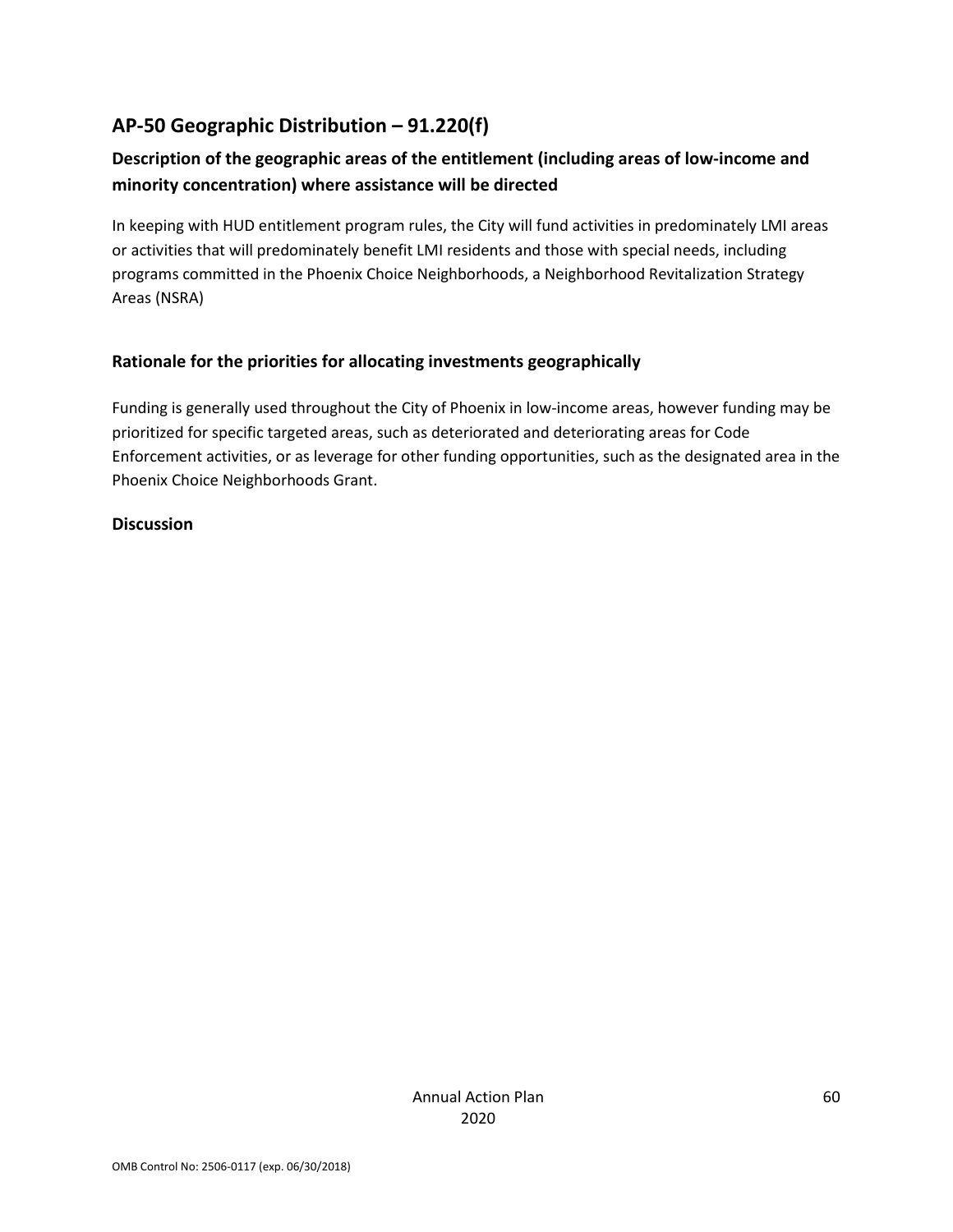# **Affordable Housing**

# **AP-55 Affordable Housing – 91.220(g)**

### **Introduction**

The need for affordable housing in Phoenix for lower-income persons with a broad range of needs is well documented. The activities proposed to be supported with CDBG, HOME and HOPWA funds are all housing priority activities as described in the 2020-2025 Consolidated Plan

| One Year Goals for the Number of Households to be Supported |     |  |
|-------------------------------------------------------------|-----|--|
| <b>Homeless</b>                                             | 119 |  |
| Non-Homeless                                                | 24  |  |
| Special-Needs                                               | 346 |  |
| Total                                                       | 489 |  |

**Table 8 - One Year Goals for Affordable Housing by Support Requirement**

| One Year Goals for the Number of Households Supported Through |     |
|---------------------------------------------------------------|-----|
| <b>Rental Assistance</b>                                      | 133 |
| The Production of New Units                                   | 219 |
| Rehab of Existing Units                                       |     |
| <b>Acquisition of Existing Units</b>                          |     |
| Total                                                         | 354 |

**Table 9 - One Year Goals for Affordable Housing by Support Type**

### **Discussion**

HOPWA funds for affordable housing will support 260 special needs households with 185 of those households supported through either tenant-based permanent housing, permanent housing facilities, or Permanent Housing Placement (PHP) rental assistance. The remaining 75 households are supported through transitional and/or short-term supported housing.

HOME funds for affordable housing will support 119 homeless households, 9 non-homeless households and 86 special needs households, for a total of 209 households. Of the 209 households, 8 will be supported through tenant based rental assistance, 197 through production of new units, 2 through rehab of existing units, and 2 through direct closing cost/down payment assistance to homebuyers.

The Section 32 and Section 18 programs will assist 20 first-time homebuyers through the purchase of their first home.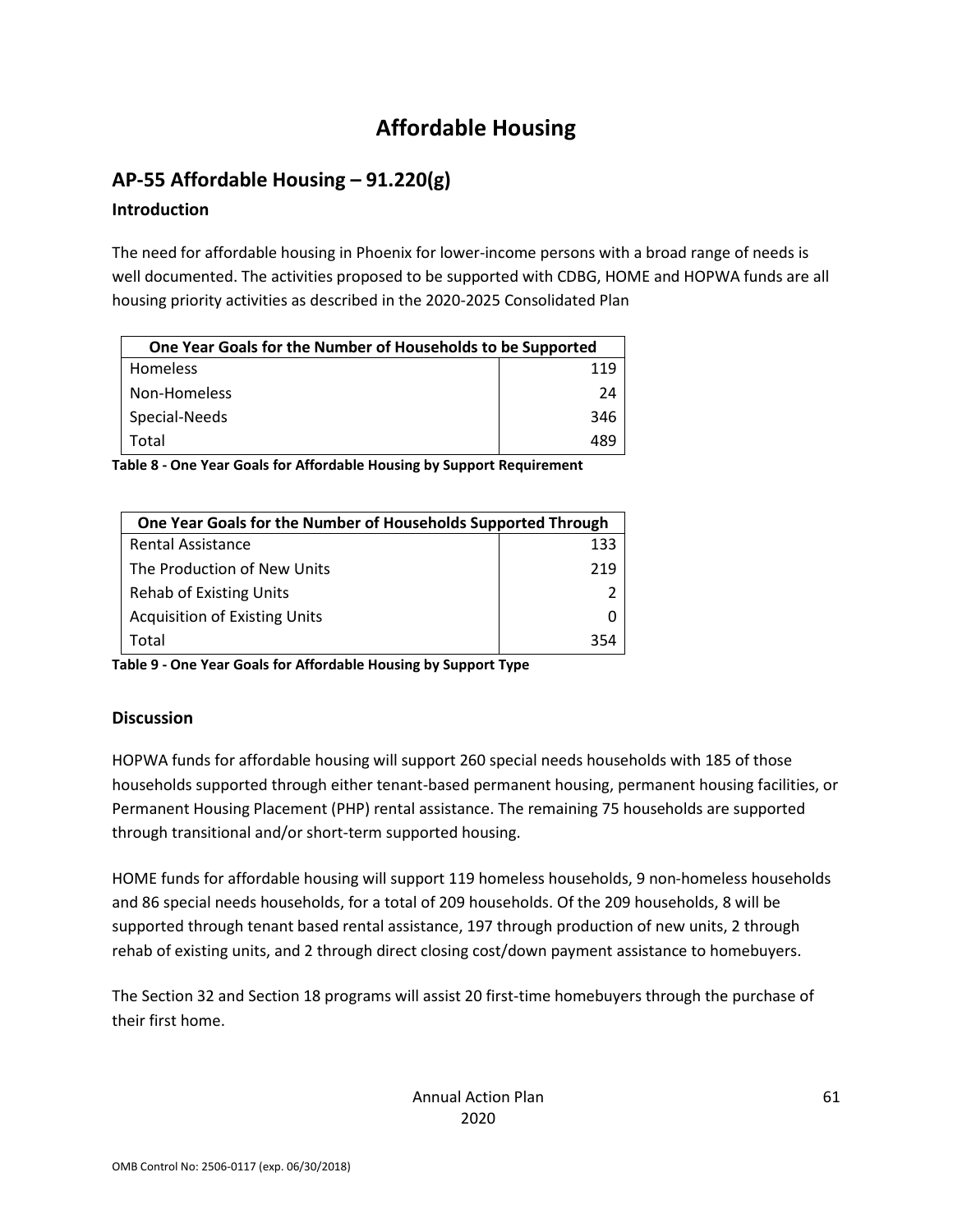# **AP-60 Public Housing** *–* **91.220(h)**

### **Introduction**

Unlike most areas in the country, Phoenix's Public Housing Authority (PHA) is contained within the governmental structure of the City of Phoenix as its Housing Department. The majority of the Housing Department's activities are those of a traditional PHA. The Housing Department Director reports to an executive in the City Manager's Office who then reports to the City Manager. All Housing Department employees, including those who provide public housing services, are hired in accordance with the City's civil service rules and regulations.

Contracting and procurement by the Housing Department is also accomplished through the City's Administrative Rules. Any federal considerations are incorporated into the contracting and procurement processes. Services benefitting the Housing Department and its tenants that are funded by the City of Phoenix include various recreation programs through the Parks and Recreation and Library departments and case management services from the Human Services Department.

Any proposed development sites, which are selected in accordance with the relevant policies in the Consolidated Plan, must be approved by the City Council before they are purchased. The City's Five-Year and Annual Public Housing Authority (PHA) Plan is also approved by the City Council.

#### **Actions planned during the next year to address the needs to public housing**

For the 2020-21 Fiscal Year, the City of Phoenix Housing Department will submit an Annual Statement allocation plan to HUD for the Capital Fund Program (CFP) formula grant for \$4,239,675. This funding will mainly support the City's move toward Resident Assistant Demonstration (RAD) conversions. The activities supported by CFP will include administration, operations and the conversion of Maryvale Parkway and Pine Towers from public housing to section 8 utilizing the RAD process. Both Maryvale Parkway (108 units) and Pine Towers (156 units) are senior public housing properties needing substantial rehabilitation.

#### **Choice Neighborhoods**

The Housing Department was awarded \$30 million through the Choice Neighborhoods (CN) Implementation Grant from the U.S. Department of Housing and Urban Development (HUD) to revitalize and stimulate affordable housing and economic growth in the Edison-Eastlake Community (EEC). The grant involves a six-year comprehensive implementation process with Edison-Eastlake residents, City departments, private partners and community stakeholders. Within this community, there are three public housing developments – Sidney P. Osborn Homes, A.L. Krohn Homes, and Frank Luke Homes totaling 577 units suffering from aged infrastructure, failing systems, and an isolating design. Using the neighborhood's b transformation plan, known as the EEC One Vision Plan, Phoenix will leverage and

> Annual Action Plan 2020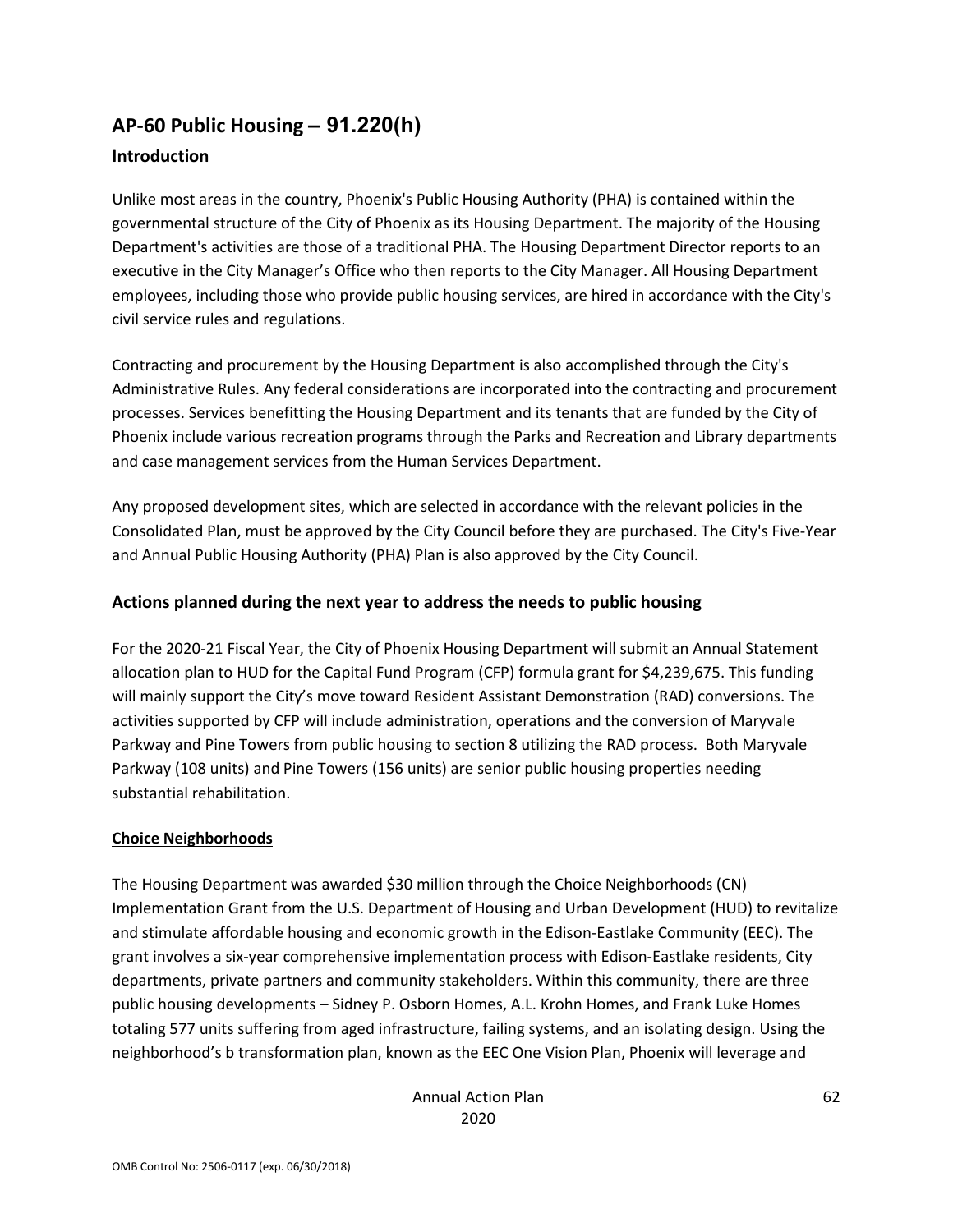finance development activities that will initiate neighborhood change. The three community components being addressed in the One Vision Plan are Housing, People and Neighborhood.

Housing: Redevelop three aged, obsolete public housing sites (577 units) into high quality, mixedincome communities with modern amenities. During FY 2020 and 2021 the following housing phases will be underway. Soluna, located at 950 N. 19<sup>th</sup> Street, will be the first phase of the redevelopment and will include two sub-phases, Soluna I and Soluna II. Soluna I will include 111 mixed income units and is scheduled to be completed in July 2021. Soluna II will include 66 mixed income units and is scheduled to be completed in November 2021.

Neighborhood: Planned improvements include new parks and open space; Complete Streets features; GR:D bike stations and bike lanes; traffic calming and pedestrian safety upgrades; neighborhood beautification; public art; neighborhood Wi-Fi; and economic growth.

People: Services to be offered include case management; relocation assistance; focus on health, employment, healthy living and educational needs; youth services; resident and community engagement.

The Aeroterra Community Center, located within the EEC, is the first HUD-approved EnVision Center in Arizona. The EnVision Center will utilize public-private partnerships to provide services designed to assist residents in achieving self-sufficiency.

#### **Rental Assistance Demonstration (RAD)**

For the 2020-21 Fiscal Year, the City of Phoenix Housing Department will submit an Annual Statement allocation plan to HUD for the Capital Fund Program (CFP) formula grant for \$4,239,675. This funding will mainly support the City's move toward Rental Assistance Demonstration (RAD) conversions. The activities supported by CFP will include administration, operations and the conversion of Maryvale Parkway and Pine Towers from public housing to section 8 utilizing the RAD process. Both Maryvale Parkway (108 units) and Pine Towers (156 units) are senior public housing properties needing substantial rehabilitation. CFP will also assist in the new construction of housing units in the Choice Neighborhoods target area.

The City of Phoenix Housing Department has been allocated Low Income Housing Tax Credits (LIHTC) for Monroe Gardens and Foothills Village. Monroe Gardens was a 38-unit public housing property that has been demolished and under construction to replace all 38 public housing units and add an additional 40 PBV units for a total of 78 units. Construction is scheduled to be completed December 2020. Foothills Village is a 200 units property that will be substantially rehabilitated starting in 2020. Pine Towers is a 156-unit property that will under substantial rehabilitation on the remaining 64 units that have not been previously remodeled. Construction is estimated to start early 2021.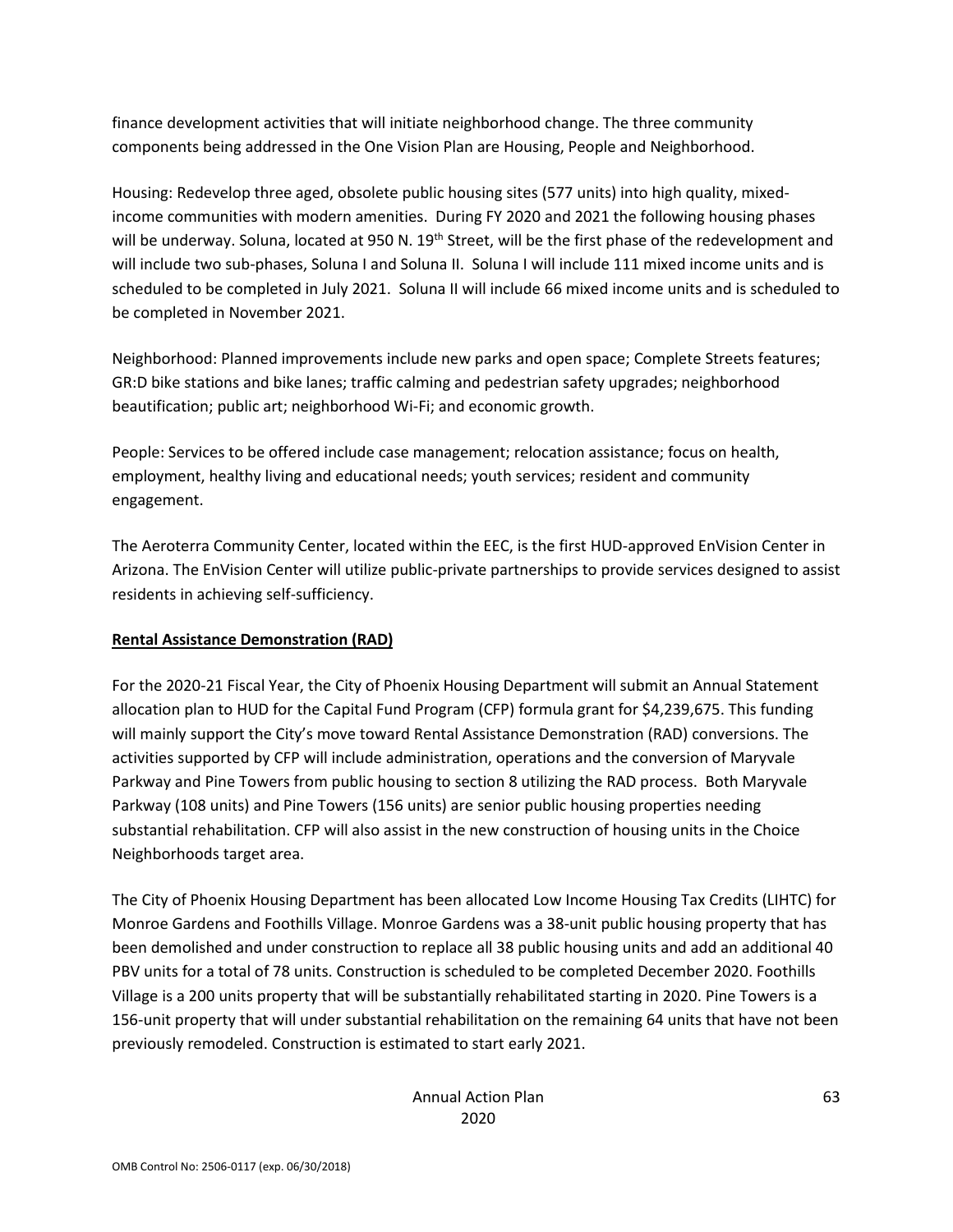McCarty on Monroe, Aeroterra Phases II, III and Senior will convert through the RAD process without any rehabilitation or re-development. McCarty on Monroe is a 69 units senior designated property with a conversion date of June 2020. Aeroterra phases consist of 130 units and will pursue conversion in FY2020-2021.

## **Actions to encourage public housing residents to become more involved in management and participate in homeownership**

The Housing Department has been approved to sell two hundred ninety-nine homes from the City of Phoenix public housing portfolio to low-income first-time homebuyers. Families must maintain the home as their permanent residence for ten years to receive a forgivable down payment assistance loan equal to a 20% discount off the home's appraised value. The Housing Department is projecting to sell more than twenty (20) homes during FY 2020-2021.

# **If the PHA is designated as troubled, describe the manner in which financial assistance will be provided or other assistance**

The PHA is not designated as troubled.

#### **Discussion**

The Housing Department's Supportive Service (HSS) Program is fully committed to programs that promote economic opportunity and social integration for residents of public and assisted housing. The Housing Department started its resident development programs in 1989 and now has more than 1,000 residents participating in one or more activities. HSS has a Coalition of Service Providers (CSP) that consists of over 60 social service, education, employment and health care providers who partner to assist residents to become self-sufficient and/or enhance their quality of life.

HSS provides the following programs:

- Family Self Sufficiency (FSS) Program with dedicated case management staff, link assistedhousing families to social services that promote economic growth and financial independence. Since 1998, over 100 participants have become homeowners. In 2019 the FSS program had a successful graduation rate of 40% which translates into \$110,036.82 in escrows. These families showed a beginning income of \$13,405 average when their contract was signed and upon graduation there was an average income of \$41,677.14 which is a 32% increase of the course of the program. A total of six residents purchased homes last year.
- Neighborhood Network Centers are located at family and senior public housing communities. These centers offer technology enrichment and resources for households who do not have personal access to a computer or the internet. Open lab, tutoring, employment related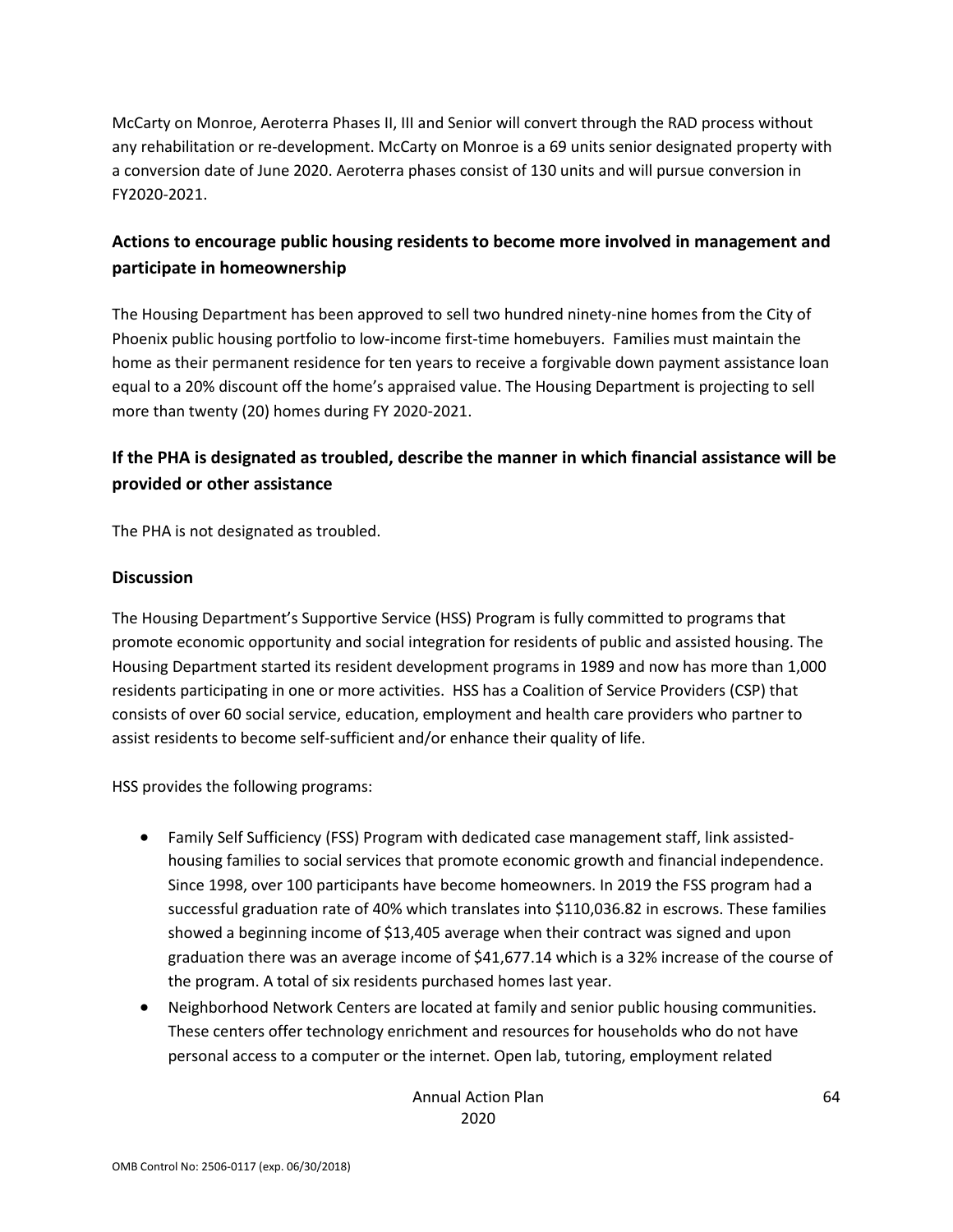assistance and other directed activities are available.

- On-site, Senior Service Coordinators are placed at each Senior Housing site dedicated to assisting elderly and disabled residents in maintaining independent living. The coordinators provide or coordinate with local resources assistance for residents with business and/or medical correspondence, meals, emergency food boxes, counseling, transportation, nutrition, employment, financial and medical assistance, housekeeping, etc.
- The Community and Supportive Services (CSS) Program embraces a holistic revitalization process at HOPE VI properties in partnership with the developer and property management team by furnishing the social services that improve the quality of life within the new homes. This is done through case management and CSP partner services. The program has multiple community centers that include: the Emmett Mcloughlin Community Training and Education Center, Aeroterra Community Center and Phoenix Families First at Aeroterra. At these sites, participants can get employment assistance, attain a GED or take other classes that are offered. Through the Early Childhood Education initiative parents of children ages 0 -5 are encouraged to enroll their children in a best-practice early childhood education program. The Health Initiative Program is an interactive program that promotes behavior and lifestyle changes including cooking healthier and exercising.
- The ROSS for Education Demonstration Program provided grant funding to public housing authorities to deploy education navigators to provide individualized assistance to public housing youth between the ages of 15-20 and their families in FAFSA completion, financial literacy and college readiness, post-secondary program applications and post-acceptance assistance. This program ended in December 2019, however, staff continues to provide these services at Marcos de Niza Jobs Plus community and the Choice Neighborhood Community
- The Jobs Plus/ iWORK Initiative develops locally-based, job driven approaches to increase earrings and advance employment outcomes through work readiness, employer linkages, job placement, educational advancement technology skills, and financial literacy for residents of Marcos de Niza.
- The Choice Neighborhoods grant will revitalize the Edison-Eastlake Community (EEC) with a focus on three areas: Neighborhood, People, and Housing. The HSS team will support the goals of the grant by providing high quality comprehensive services to improve the economic, education and health outcomes for the residents living in the EEC. An integrated system of services will be provided to residents to address these areas including: Case Management/Service Coordination; School Based Case management; access to early childhood education including Head Start and Early Head Start; partnership with a Federally Qualified Health Center through Valle del Sol; an onsite affiliate ARIZONA@WORK Phoenix Center; Exercise and Nutrition classes; afterschool programs for youth and adolescent;, high school diploma/GED attainment services; work readiness and training opportunities; partnerships with Parks and Recreation and Law Enforcement agencies; four community centers; on-site space for medical clinic hours; Head Start Classroom, and other services.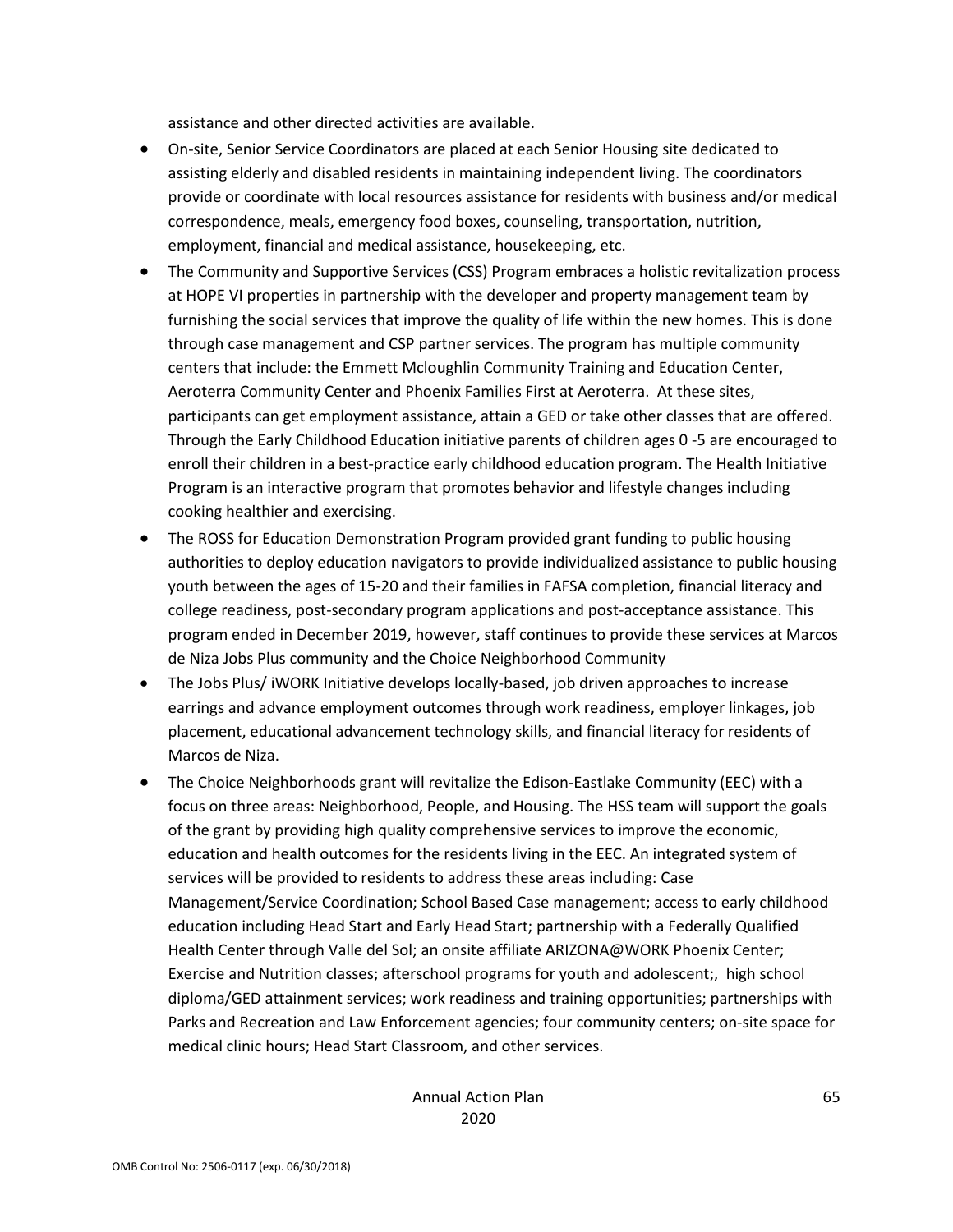# **AP-65 Homeless and Other Special Needs Activities – 91.220(i) Introduction**

The City of Phoenix is highly engaged in local and regional planning efforts and activities to reduce and end homelessness. Outcomes are achieved through collaborations and partnerships with internal and external partners from diverse fields and organizations. Internally, City departments including Housing, Human Services; Neighborhood Services, Police, Fire, Parks and Recreation, Libraries, Courts, and others work together to coordinate services and leverage resources. Similarly, the City is an active participant in the regional Continuum of Care facilitated by the Maricopa Association of Governments and works with a multitude of external organizations including state and county government; private and non-profit organizations; and the faith community to achieve collective impact. Services and support to end homelessness are provided directly through City staff and through contracts and agreements with sub recipient organizations.

**Describe the jurisdictions one-year goals and actions for reducing and ending homelessness including:**

## **Reaching out to homeless persons (especially unsheltered persons) and assessing their individual needs**

The City supports the delivery of outreach services utilizing ESG funds through sub recipient contracts established in July 2018 through June 2021. The partnership between the Human Services and Housing departments connects unsheltered homeless individuals to permanent housing through outreach, housing stabilization and support services, and rent/utility deposits and rent subsidies.

In addition, City staff provides direct outreach and engagement services through an innovative partnership between the Human Services, Police, Neighborhood Services, and Public Works departments called Phoenix C.A.R.E.S., which joined forces to address significantly increased numbers of homeless encampments throughout the city. The newly formed City team, in partnership with community-based crisis intervention and outreach providers work in coordination to eliminate homeless encampments and reconnect individuals to housing and services through a combination of support, enforcement and abatement strategies.

In January of 2019, the City partnered with the Burton Barr Central Library on a joint project designed to offer an accessible and centrally located drop in-style service center for vulnerable and individuals experiencing homelessness who are seeking case management and community-based services. This was a one-year pilot program and based its success, the program has been implemented as an ongoing service available at the Burton Barr Central Library through June 30, 2021.

Finally, the City participates in the Maricopa County Outreach Collaborative which develops and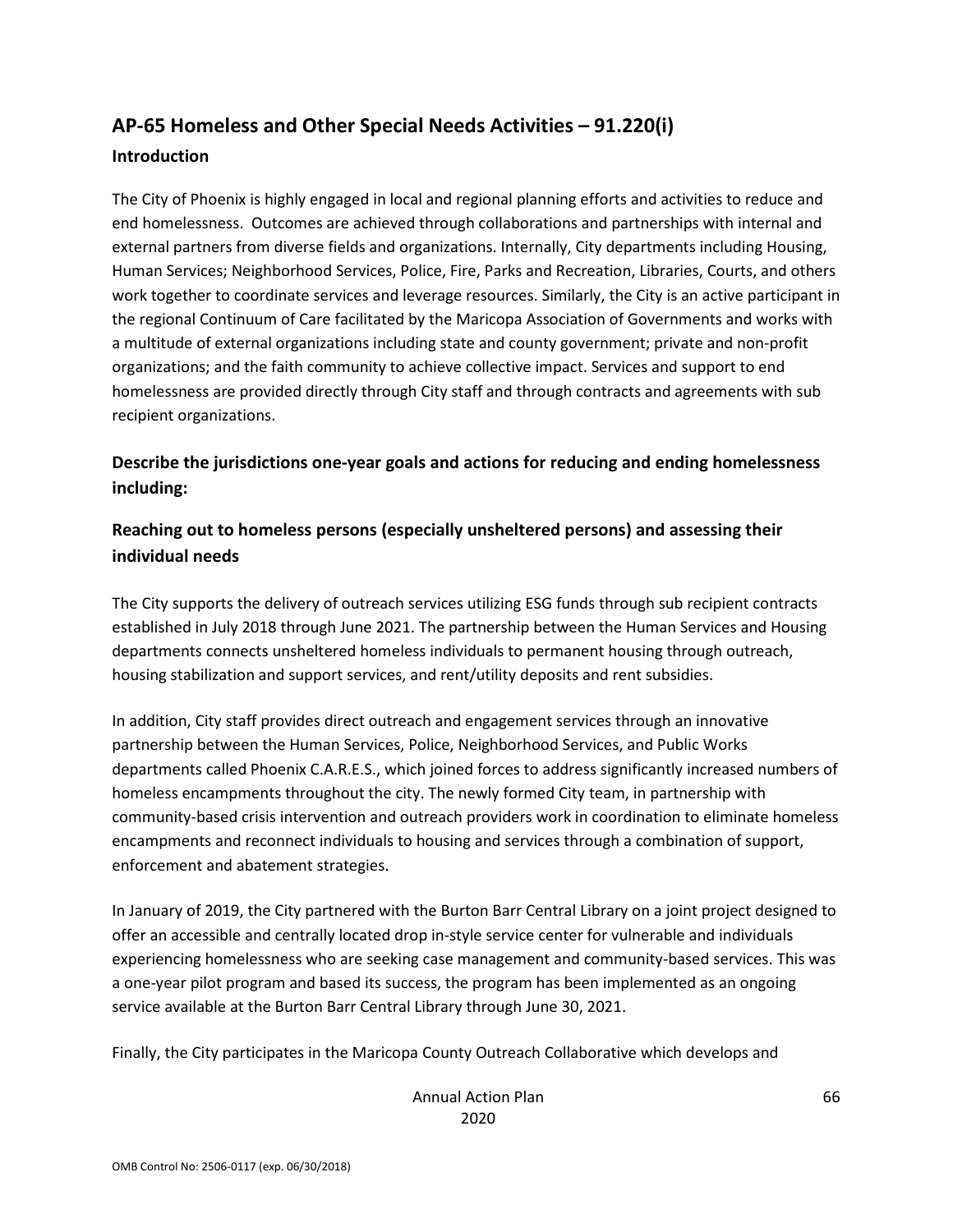supports implementation of the regional Standards of Excellence for street outreach services and coordinates regional outreach activities and initiatives. The city also supports and participates in Project Connect events coordinated by the Valley of the Sun United Way to connect or reconnect persons experiencing homelessness with services.

#### **Addressing the emergency shelter and transitional housing needs of homeless persons**

The City continues to support emergency shelter for 180 families with ESG and General Funds and 800 single women experiencing homelessness utilizing ESG, General Fund and CDBG funds at United Methodist Outreach Ministries Halle Women's Center (single women) and their New Day Center (families). The City also supports emergency shelter services for individuals and families through multiple sub recipient contracts with non-profit providers including Central Arizona Shelter Services (single adults) and Chicanos Por La Causa (families).

In alignment with the Maricopa Continuum of Care, the City supports regional efforts to minimize the length of time homeless through a Housing First approach. To achieve this goal, the City is prioritizing resources to rapid rehousing interventions, which tend to be more flexible and efficient than traditional transitional housing models, which can be time and resource intensive.

**Helping homeless persons (especially chronically homeless individuals and families, families with children, veterans and their families, and unaccompanied youth) make the transition to permanent housing and independent living, including shortening the period of time that individuals and families experience homelessness, facilitating access for homeless individuals and families to affordable housing units, and preventing individuals and families who were recently homeless from becoming homeless again**

The Maricopa County region has implemented a Coordinated Entry System with the goal of prioritizing resources to those who are most vulnerable and minimizing length of time in homelessness. The Maricopa County System includes five primary points of entry: 1) The Family Hub for families with children; 2) the Welcome Center for single men and women; 3) Centralized Screening for victims of domestic violence; 4) an entry point for unaccompanied youth; and 5) US military veterans. The Continuum of Care has adopted the Service Prioritization Decision Assessment Tool (SPDAT) as the regional housing needs assessment tool. Individuals, families and unaccompanied youth are being prioritized for housing and services based on acuity, chronicity, and length of time experiencing homelessness.

The City of Phoenix Human Services and Housing Departments have partnered to provide permanent supportive housing to 33 chronically homeless singles and families with a preference for veterans at the Housing Department's new public housing site called Aeroterra. Aeroterra, formerly known as Luke Krohn, is a unique, affordable master-planned housing development that offers housing to mixed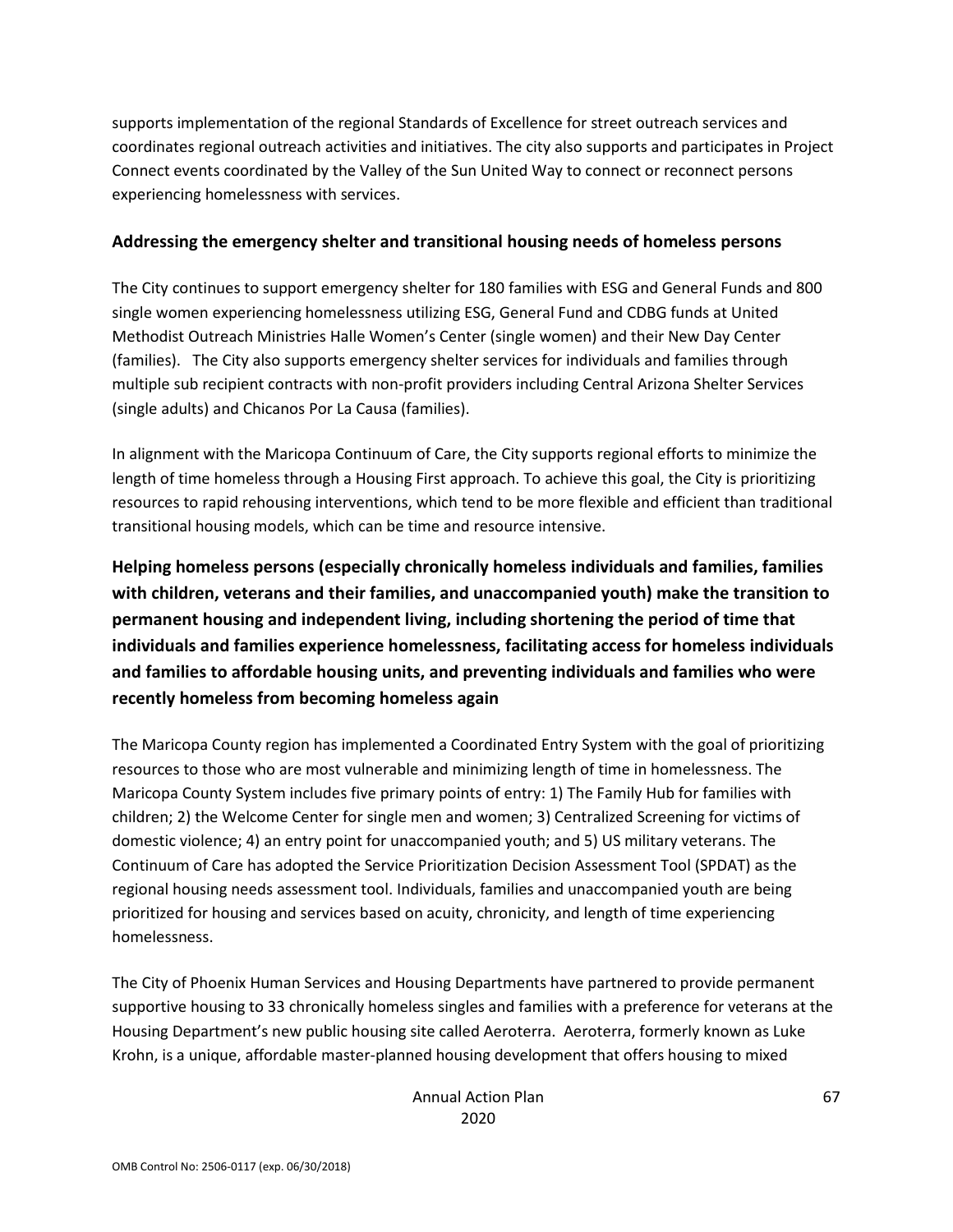income individuals, families, and seniors. The 33 chronically homeless singles and families are identified and referred through the regional Coordinated Entry System as established by the Maricopa Association of Government Regional Continuum of Care. In addition to providing permanent supportive housing, intensive case management services are offered on-site at Aeroterra to ensure the 33 chronically homeless singles and families receive the support and resources needed to transition from homelessness to housed and thriving.

The Human Services and Housing Departments will continue their partnership with the Veterans Administration (VA) in the coming year to support move-in assistance and rent/utility deposits for Veterans receiving VASH vouchers. Through this partnership, the lease-up process has decreased to as little as 30-days from identification to housing. The City will also continue leadership of the 25 Cities Initiative to end homelessness for all veterans.

**Helping low-income individuals and families avoid becoming homeless, especially extremely low-income individuals and families and those who are: being discharged from publicly funded institutions and systems of care (such as health care facilities, mental health facilities, foster care and other youth facilities, and corrections programs and institutions); or, receiving assistance from public or private agencies that address housing, health, social services, employment, education, or youth needs.**

The Human Services Department addresses housing and service needs through various services and programs. The three Phoenix Family Services Centers maintain year-round capacity for providing financial assistance to clients through direct service, by utilizing a broad base of funding resources. Through this direct service system, Family Services Center staff are able to assist clients with eviction and foreclosure prevention services, as well as assist families move into more affordable or adequate living environments by assisting with move-in deposits and rental assistance. The department also partners closely with the organizations that provide behavioral health and detox services to individuals and families in crisis.

### **Discussion**

The focus of the 2020-21 year for the City of Phoenix is the impact of innovative collaboration and partnerships focused on regional impact. Through work with the Continuum of Care, the region is aligning contracted services for Emergency Shelter, Outreach and Rapid Re-Housing through the ESG Collaborative. This alignment will improve regional reporting and will enable providers to utilize consistent measurements and report the same outcomes regardless of the funding source. This alignment will ultimately lead to the ability to "right size" interventions and ensure resources are utilized where they are needed most.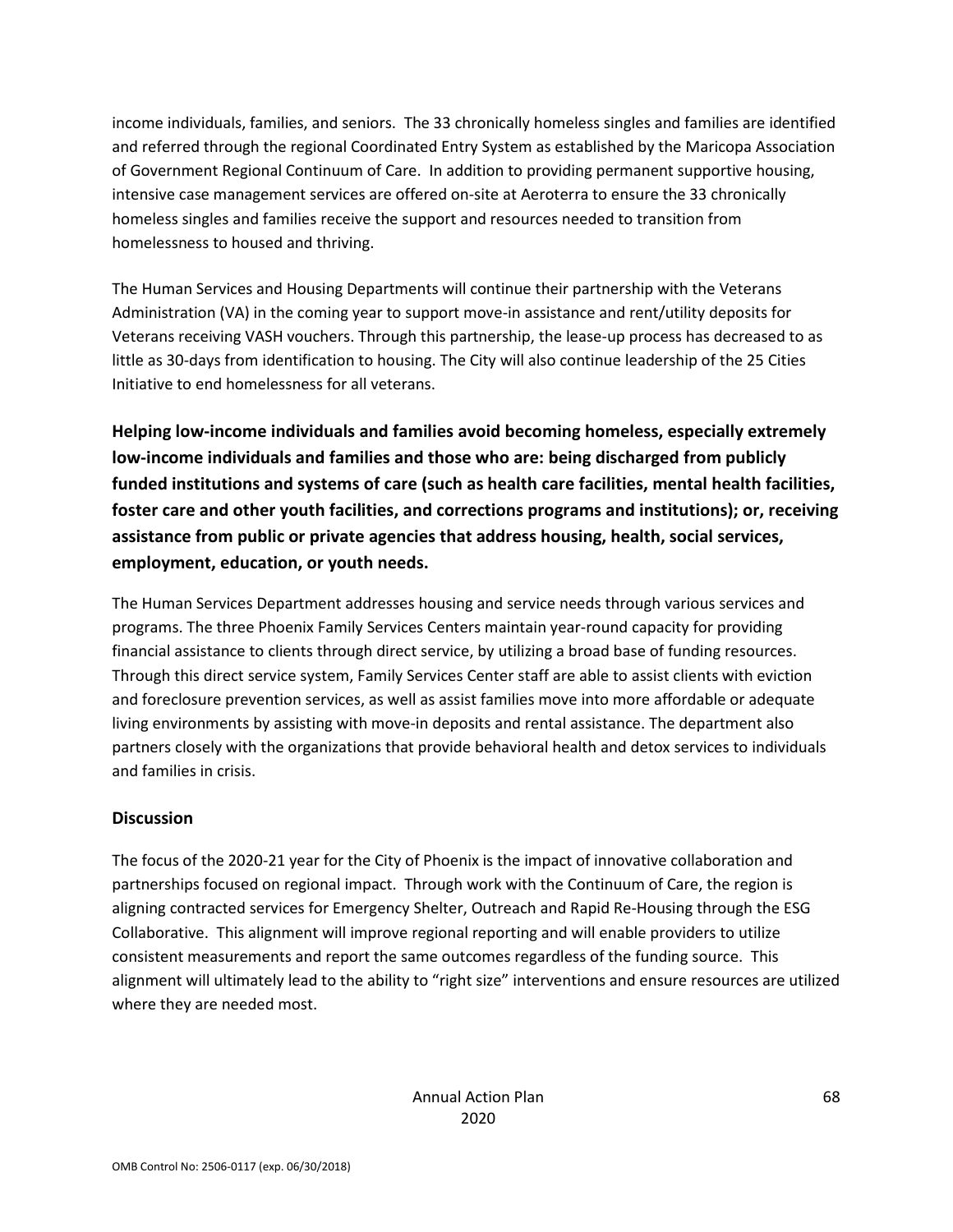# **AP-70 HOPWA Goals***–* **91.220 (l)(3)**

| One year goals for the number of households to be provided housing through the use of HOPWA<br>for: |     |  |
|-----------------------------------------------------------------------------------------------------|-----|--|
|                                                                                                     |     |  |
| Short-term rent, mortgage, and utility assistance to prevent homelessness of the individual or      |     |  |
| family                                                                                              | 100 |  |
| Tenant-based rental assistance                                                                      | 125 |  |
| Units provided in permanent housing facilities developed, leased, or operated with HOPWA            |     |  |
| funds                                                                                               | 60  |  |
| Units provided in transitional short-term housing facilities developed, leased, or operated with    |     |  |
| <b>HOPWA</b> funds                                                                                  | 75  |  |
| Total                                                                                               | 360 |  |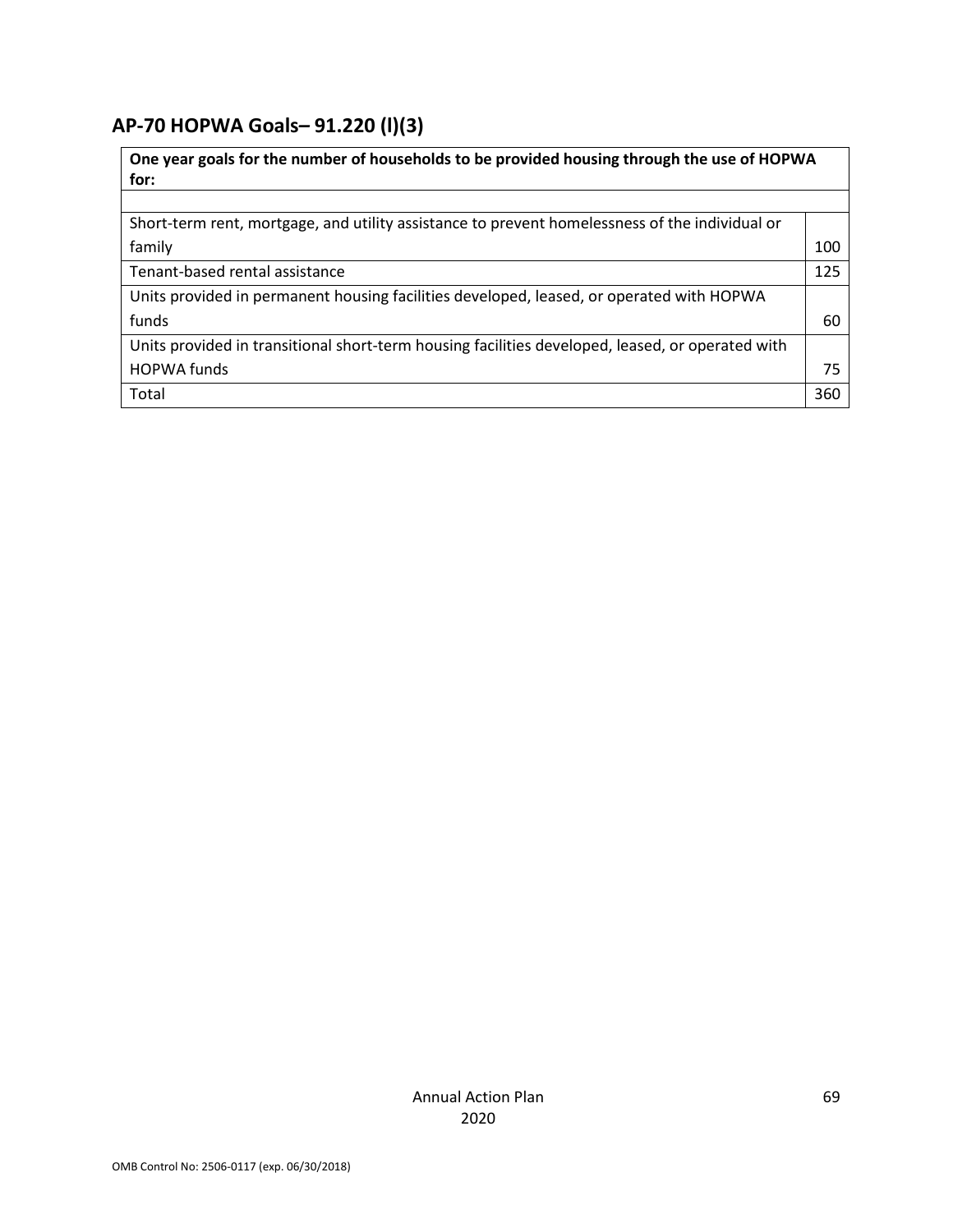# **AP-75 Barriers to affordable housing – 91.220(j)**

### **Introduction:**

This narrative explains the degree to which the cost of housing incentives to develop and maintain affordable housing are impacted by public policies that could include, but are not limited to, tax policies, land use, zoning ordinances, building codes, fees, growth limits and other policies.

However, the public policies stated above serve as an important function in controlling the type and quality of growth in Phoenix. The City has knowingly chosen to require that housing developments within Phoenix adhere to specific policies governing overall City quality of life as well as high quality housing products.

**Actions it planned to remove or ameliorate the negative effects of public policies that serve as barriers to affordable housing such as land use controls, tax policies affecting land, zoning ordinances, building codes, fees and charges, growth limitations, and policies affecting the return on residential investment**

The City may undertake any of the following actions to help foster the removal of barriers for affordable housing production. Actions to implement the strategies may vary during this reporting year:

- Ongoing availability of down payment and closing cost assistance for first-time homebuyers at or below 80% area median income
- Ensure housing needs of special needs populations are met by setting aside funding for specialized projects
- Competition for Low-income Housing Tax Credits (LIHTC) for the purpose of replacing aging public housing units with new, energy efficient units
- Acquisition of properties by the City through its non-profit organization, Phoenix Residential Investment Development Effort (PRIDE)
- Inclusion of a refinancing option using HOME funds for non-profit developers/owners of affordable housing who include major rehabilitation to the property
- Willingness to provide loan modifications for City loans when cash flow problems are not caused by poor financial or property management
- Provide HOME and CDBG funds for aging properties with rent restricted units which need major rehabilitation
- Participation in Choice Neighborhoods Program by which public housing units can be increased and replaced with updated units
- Utilize the RAD program to redevelop Public Housing units
- Identification of underutilized Public Land for housing redeveloped by non-profit and for-profit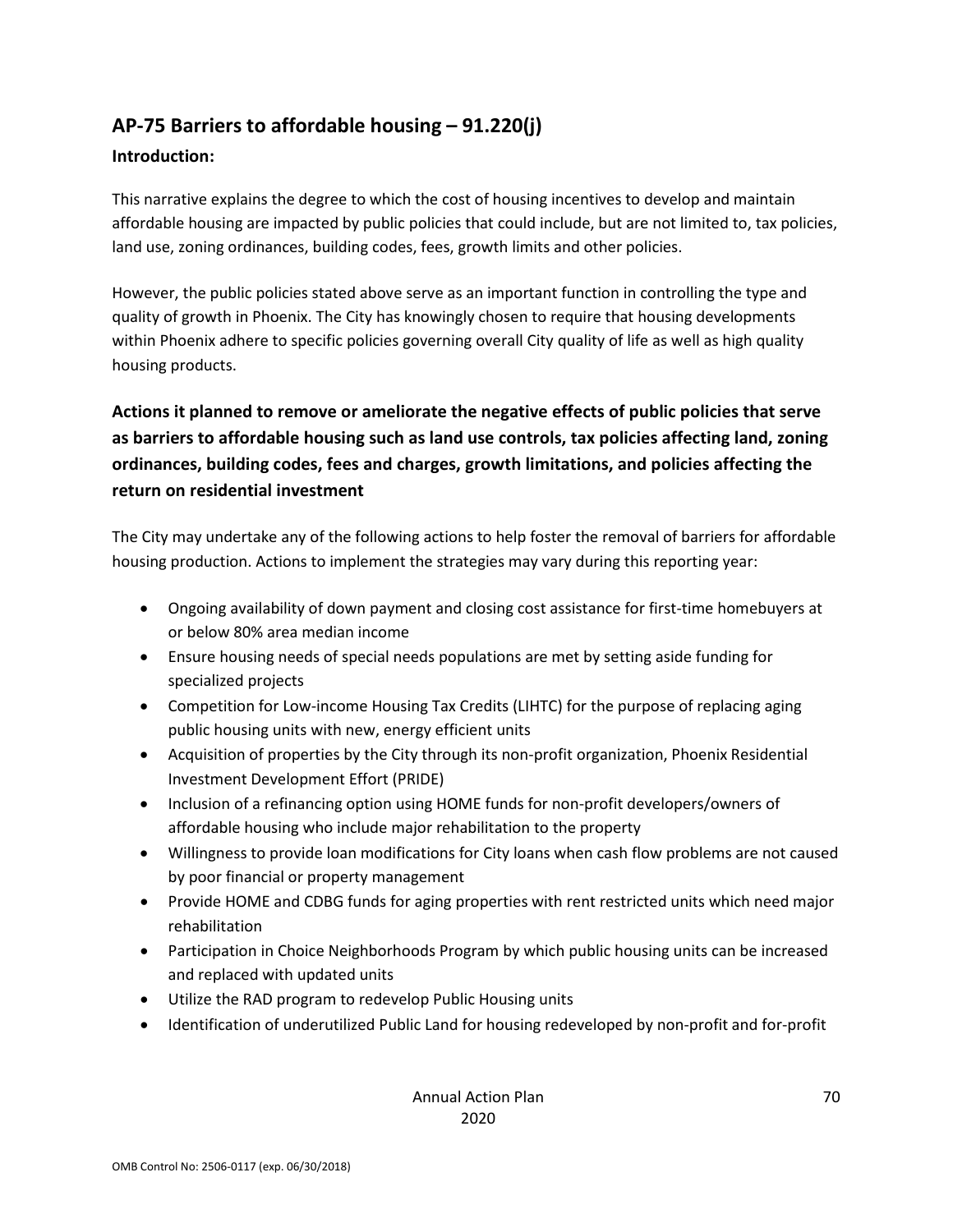developers

- Project-based Section 8 Housing Choice Vouchers and public housing units
- Utilization of VASH Vouchers

#### **Discussion:**

In order to overcome the barriers individual lower-income homebuyers face trying to accumulate sufficient funds to purchase housing, the Housing Department provides funding for down-payment and closing costs in the form of soft second loans. The City assists lower-income homebuyers to overcome these barriers by developing homeownership programs that are effective in assisting families to purchase homes.

The City of Phoenix Housing Department was awarded the Choice Neighborhoods (CN) Grant in July 2018. The CN Planning Grant will execute the Transformation Plan targeting the Edison-Eastlake Choice Neighborhoods Community, which includes three public housing target properties: Sidney P. Osborn, Frank Luke Homes and A.L. Krohn Homes. The City intends to continue focusing on redevelopment of its aged, obsolete public housing communities including the three in the CN target area. The City will also apply to the HUD Rental Assistance Demonstration (RAD) Program to further enhance and sustain properties within its portfolio.

The Open Doors Initiative Loan Program is a City-wide program targeting first-time homebuyers. Eligible families receive down payment assistance through zero percent interest loan and must use the home as their primary residence during the period of affordability. The Housing Department will contract with HUD-approved counseling agencies to provide pre- and post-purchase counseling; assist the family in obtaining a mortgage and work with lenders and title agencies to help families through the escrow closing.

The City has also increased affordable units by overcoming barriers that limited the City from certain acquisition opportunities through the creation of the Phoenix Residential Investment Development Effort (PRIDE) Board, a 501c3 nonprofit agency. PRIDE was created by the City to pursue development or acquisition opportunities to increase the supply of affordable housing for low- and moderate-income families. As a non-profit entity, PRIDE is able to access various funding sources not directly available to the City or to acquire/construct single- and multi-family housing.

The Housing Department may consider refinancing as an investment strategy for acquisition and/or rehabilitation of affordable rental projects sponsored by nonprofit housing developers. Priority will be given to projects already supported by City funds. While refinancing may be an eligible activity in the preservation of affordable rental housing, it will not be eligible as the primary purpose of the Department's refinancing investment strategy. "Taking out" or "cashing out" by developer/borrower of capital equity will not be permitted under the Department's refinancing investment strategy.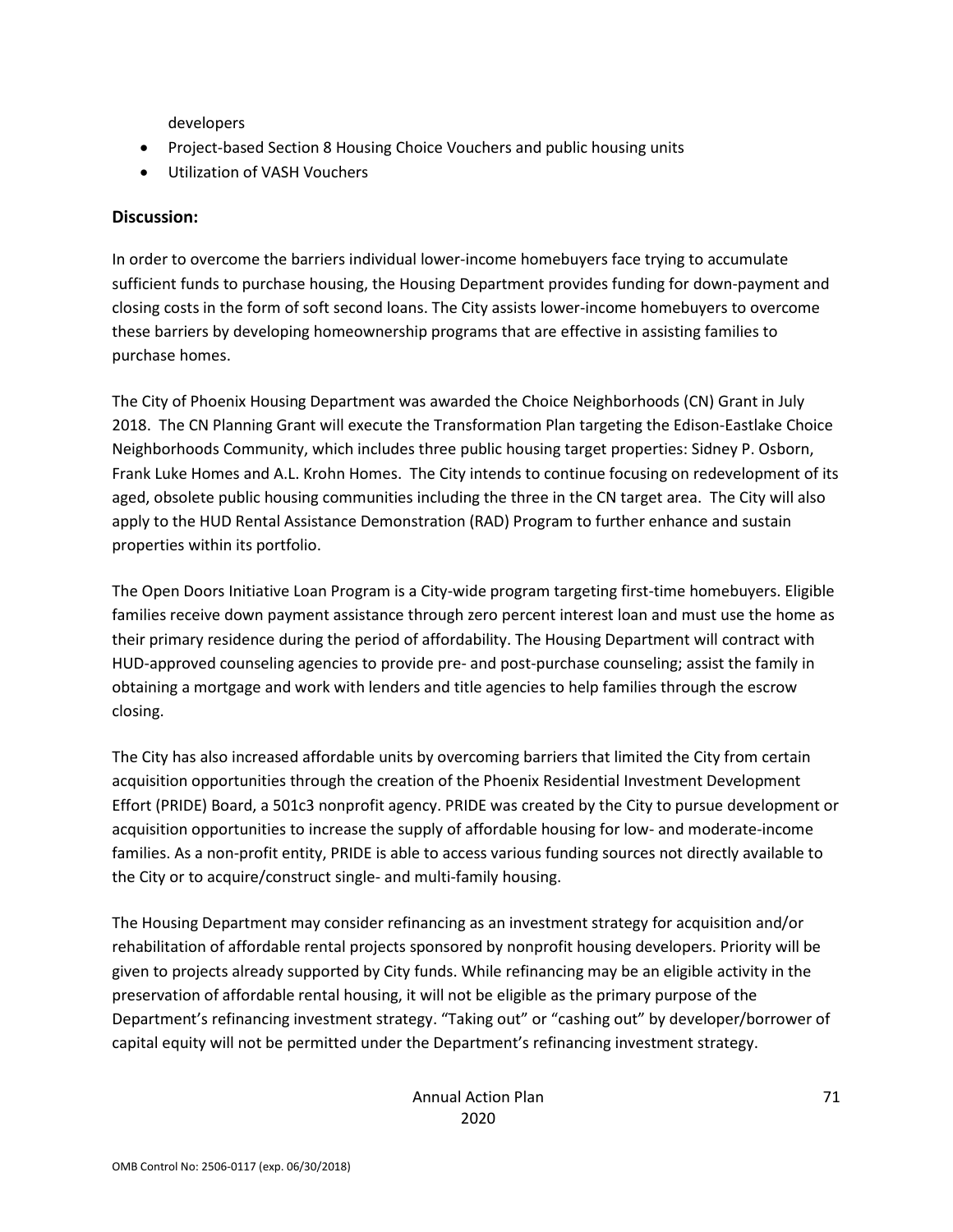# **AP-85 Other Actions – 91.220(k)**

### **Introduction:**

This narrative provides details on how the City of Phoenix is addressing community's needs through other actions not previously identified in the Annual Action Plan.

### **Actions planned to address obstacles to meeting underserved needs**

The City of Phoenix Housing Department is facing a great challenge in serving families at 0% to 50% of median income. The City's wait lists for all its assisted housing programs – public housing, senior housing, and the Housing Choice Voucher program – have many more families than can be served in a reasonable length of time. After the purging of the Housing Choice Voucher Program Wait List, that the Housing Department opened in August of 2016. As of December 2019, there were 62,2576 households on the Section 8 Housing Choice Voucher Waitlist, public housing waitlist and the Housing Department's affordable housing portfolio waitlist. According to the 2020-2024 Consolidated Plan, virtually every agency serving persons with special needs (i.e., frail elderly, homeless, victims of domestic violence, persons with disabilities, persons living with HIV/AIDS, etc.) consistently report a high unmet need for affordable housing. These agencies receive numerous calls every month from family members, caseworkers and clients seeking affordable housing.

Another indication of the housing affordability problem is found in a 2020 report by the National Lowincome Housing Coalition. In the report it was stated Arizona has only 26 affordable units available for every 100 households earning below 30% median income (Extremely Low-Income). Over 87% of Arizona's Extremely Low-Income renters face severe housing cost burden. For example, a family of four earning \$21,850 will spend over half of their earnings toward housing, leaving little to meet other critical needs such as food, clothing, utilities, and transportation costs.

Additionally, in the Annual Report on Homelessness 2019 by the Arizona Department of Economic Security, 62,565 individuals who experienced homelessness in Arizona during the 2019 State Fiscal Year (SFY). The largest population of individuals experiencing homelessness is in Maricopa County which accounts for slightly over 68% of the state's homeless population.

The availability of affordable housing for very-low-income individuals on minimum wage or living on SSI payments is quickly diminishing. This unavailability of affordable housing at the very-low-income level can only exacerbate the problem of homelessness.

In order to strengthen the delivery system or fill gaps in services currently being provided, the City will encourage private participation in the form of nonprofit entities and additional leveraged funds. The City will also continue to build partnerships with other governmental agencies and municipalities facing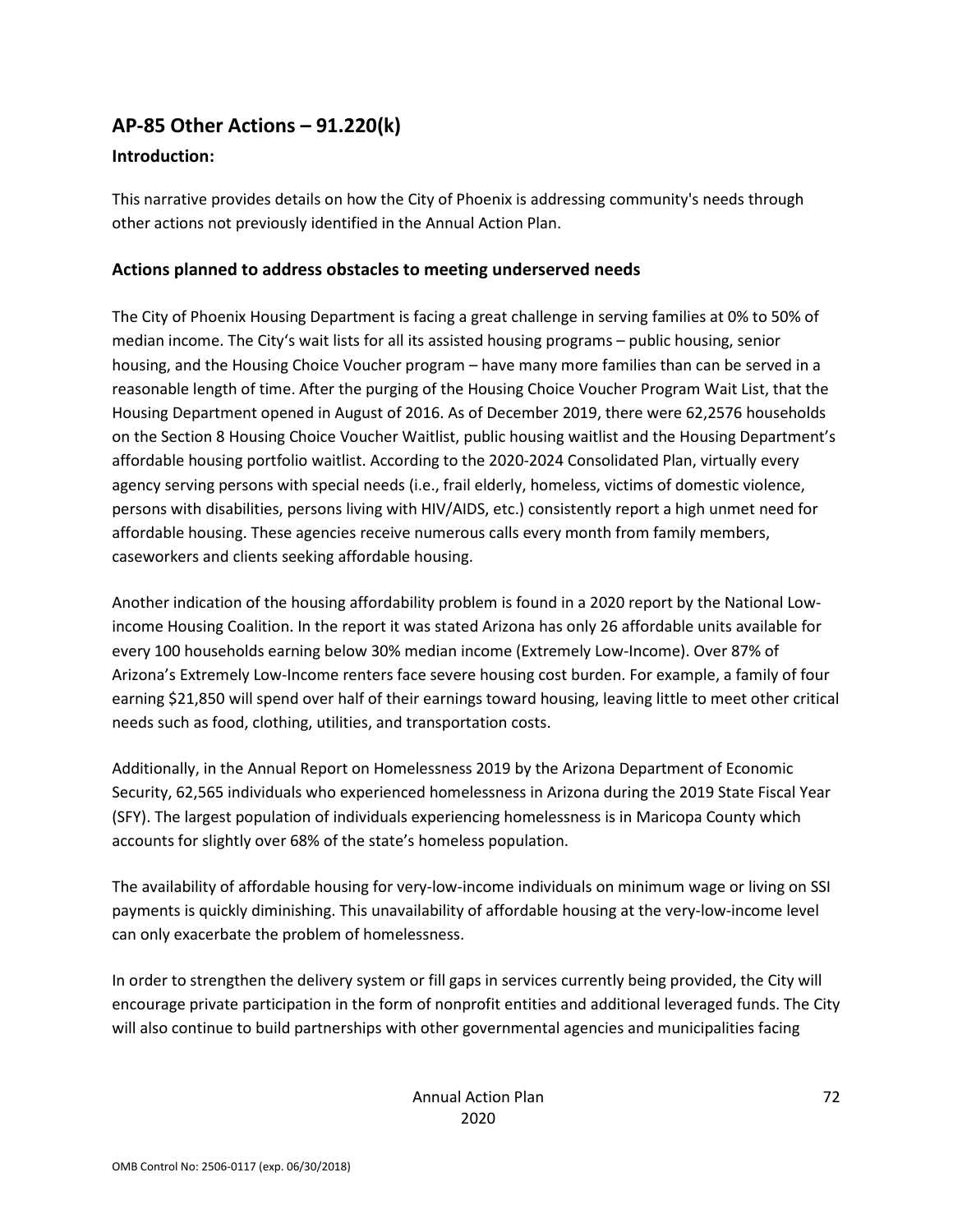these regional problems.

### **Actions planned to foster and maintain affordable housing**

The City uses HOME and CDBG funds for the acquisition, construction and/or rehabilitation of affordable rental housing units. A public Call for Interest is released annually to invite the affordable housing development community to request funding. The City also works with the Phoenix Industrial Development Authority who provides tax-exempt bond funding and the State of Arizona Department of Housing which provides Low-income Housing Tax Credits to create affordable housing opportunities in Phoenix.

The resulting affordable housing units compliment the continuum of housing bridging the availability of affordable housing choices between market rate and public housing. Affordable Housing program goals include: Preservation of Housing Department investments (and avoid HUD repayment requirements) and achieve continued affordability; Improvement of distressed (crime or blight), foreclosed properties; Creation and expansion of long term affordability; Investment in location-critical properties, such as those near employment centers and transportation as well as in areas lacking affordable rental units; Leveraging of federal funding with private equity and investment.

The Housing Department administers a down payment assistance program for first-time homebuyers, the Open Doors Initiative Loan Program. Eligible families can receive down payment assistance in the form of a zero-interest due on sale loan as long as the home remains the family's principal residence during the affordability period. The Housing Department contracts with housing counseling agencies to provide pre- and post-purchase counseling; assist the family in obtaining a mortgage, and work with lenders and title agencies to help families through the closing.

Persons in the low- and moderate-income ranges face barriers such as: a) the inability to accumulate enough funds for down payment and closing costs; b) lack of knowledge on how to purchase a home, and c) inadequate credit histories or difficulty meeting qualifying criteria.

The City funds homeownership assistance programs that: provide down payment/closing cost assistance as 0% interest soft-second loans; construct new homes in neighborhoods undergoing revitalization as part of comprehensive efforts; utilize mortgage financing as a vehicle to lower interest rates; and increase overall community participation in developing homeownership opportunities.

The Housing Department's homeownership programs help assisted-housing residents and the general public become first-time homeowners by providing the following:

• Pre-purchase Home Buyers' Education: This eight-hour class provides families with the basics of buying and owning a home including renting versus owning; predatory lending; mortgage terms,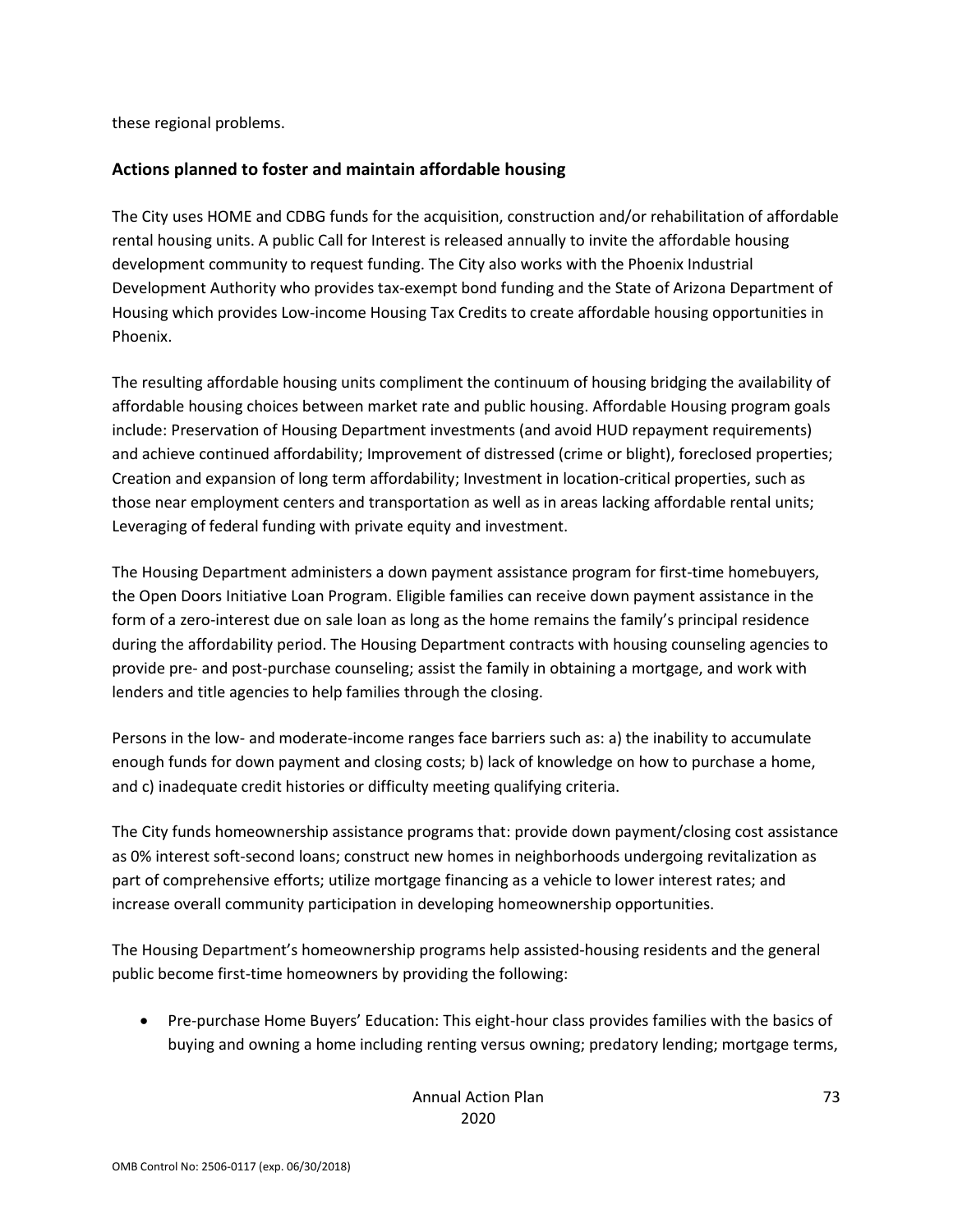and the importance of credit and basic credit repair.

- Financial literacy: Families may choose a financial literacy program that meets their needs; however, families must establish a budget upon completion of training.
- One-on-One pre-purchase homeownership counseling: A HUD-approved counseling agency reviews family credit, debts, and income, and helps prepares families to successfully obtain a mortgage and guide them through the purchasing process.

### **Actions planned to reduce lead-based paint hazards**

The reduction of Lead Based Paint (LBP) hazards is a continuing priority and objective in Phoenix. Phoenix housing rehabilitation programs funded with HUD resources provide assistance to homeowners and landlords to protect children and their families from the hazards of lead-based paint and other home health and safety hazards. Initial home rehabilitation procedures have EPA certified Lead Based Paint (LBP) inspectors perform inspections/assessments to test for lead hazards on properties built prior to January 1st, 1978. As needed, EPA certified lead abatement contractors provide remediation and abatement of lead hazards while residents are temporarily relocated until the unit has passed clearance. EPA certified housing rehabilitation specialists prepare scopes of work and monitors all work performed. Lead-safe housing units are listed in a publicly accessible rental registry website.

The City conducts a bi-level educational program with its partners for parents of high-risk children and leaders in communities at high-risk for lead poisoning and a professional level educational process for physicians, nurses, housing staff, teachers, landlords and other key persons. The objective is to reduce the exposure of children to lead hazards through interventions that can be accomplished by parents and to encourage safe maintenance of lead paint in older housing.

The City collaborates with County and State health service departments to provide parent/caregiver education for any child with an elevated blood lead level, deliver a comprehensive environmental investigation for any child identified to have a moderate to severe blood lead level, and sharing data with the City, such as information about blood lead level results, unusual lead sources, or areas with high lead poisoning rates. These partnerships serve to advance policies and programs that will reduce lead exposures and fully eliminate environmental lead hazards in Arizona.

#### **Actions planned to reduce the number of poverty-level families**

Annual Action Plan The Volunteer Income Tax Assistance (VITA) Program - The City of Phoenix Human Services Department continues to administer a Volunteer Income Tax Assistance (VITA) program focusing on assuring low-tolimited income households receive free tax preparation services including filing for the Earned Income Tax Credit (EITC). EITC has been proven to be the largest and most effective anti-poverty program in our nation. In 2018-2019, reports indicate 266 volunteers prepared returns for 5,426 households with over \$7.1 million in federal and state returns. The refunds not only provide financial relief to recipients but are an economic benefit to the entire community. Additionally, volunteers also provide financial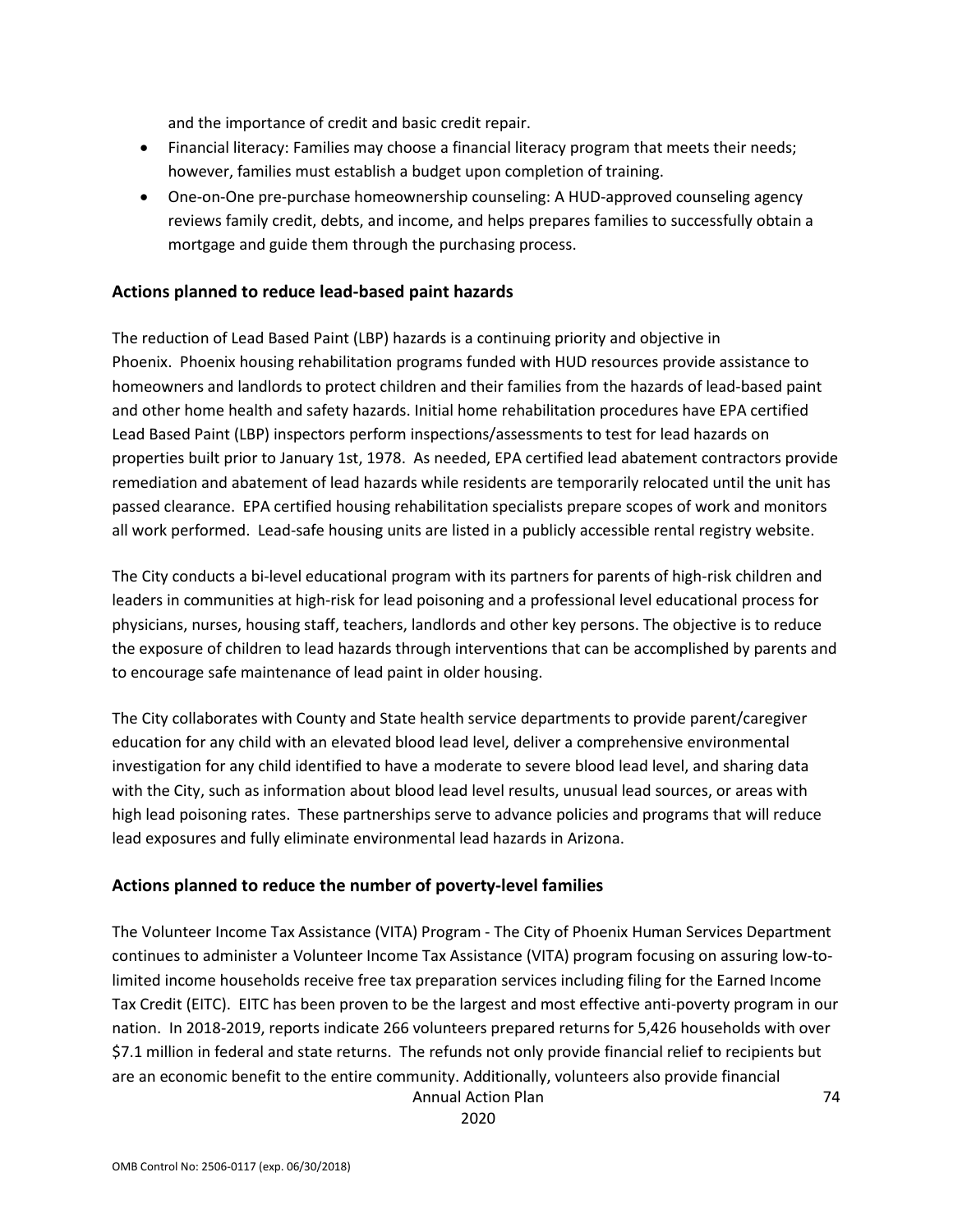education related to filing income tax returns with the intent of creating greater awareness on the income tax preparation process.

Family Services Centers- The City of Phoenix Human Services Department offers a variety of social services to low-income households, experiencing crisis. Services are provided through three family services centers, geographically dispersed throughout the city. The Human Services Department offers a variety of social services to low income households experiencing crisis. Each center provides a broad range of assistance to City of Phoenix residents with urgent needs including utility, eviction prevention, rent/mortgage payment, as well move-in costs. Caseworkers also provide employment, budgeting, and social and life skills development through case management. These services assist families and individuals identify and resolve current barriers and ultimately achieve self-sufficiency.

**Rapid Re-Housing** – City of Phoenix will provide Rapid Re-housing Services to those clients who meet the Category 1 definition of Homeless by targeting chronically homeless, VASH eligible Veterans, as well as other homeless individuals and families.

### **Actions planned to develop institutional structure**

The City of Phoenix works closely with its public nonprofit and private partners in order to develop institutional structure. The opportunities described below will be explored to further develop the institutional structure:

Explore alternative funding sources to tackle priorities set out in the Consolidated Plan. Deliver focused technical assistance to encourage affordable housing for lower income persons in addition to special needs and homeless persons as well as priority community development needs. Continue to foster the participation of an increasing number of private and non-profit entities to deliver affordable and special needs housing. Increase and fortify partnerships with the development community to focus and innovatively attend to affordable housing needs and issues. Utilize public funds with other private, non-profit, foundation and other alternative sources to stimulate affordable housing, homeless and special needs housing production as well as neighborhood revitalization and stabilization. Work cooperatively on homeless and supportive housing issues through the 'continuum of care' process. Pursue local sources of financing for priority affordable and special needs housing production, neighborhood preservation and community development.

# **Actions planned to enhance coordination between public and private housing and social service agencies**

Annual Action Plan The City's Housing Department conducts regular public forums to receive input from private and nonprofit housing developers. A List-Serve has been established to communicate with the housing community any updates, regulatory changes, available funding for housing development and public meetings related to housing development or services. Additionally, the Resident Services Section (RSS)

2020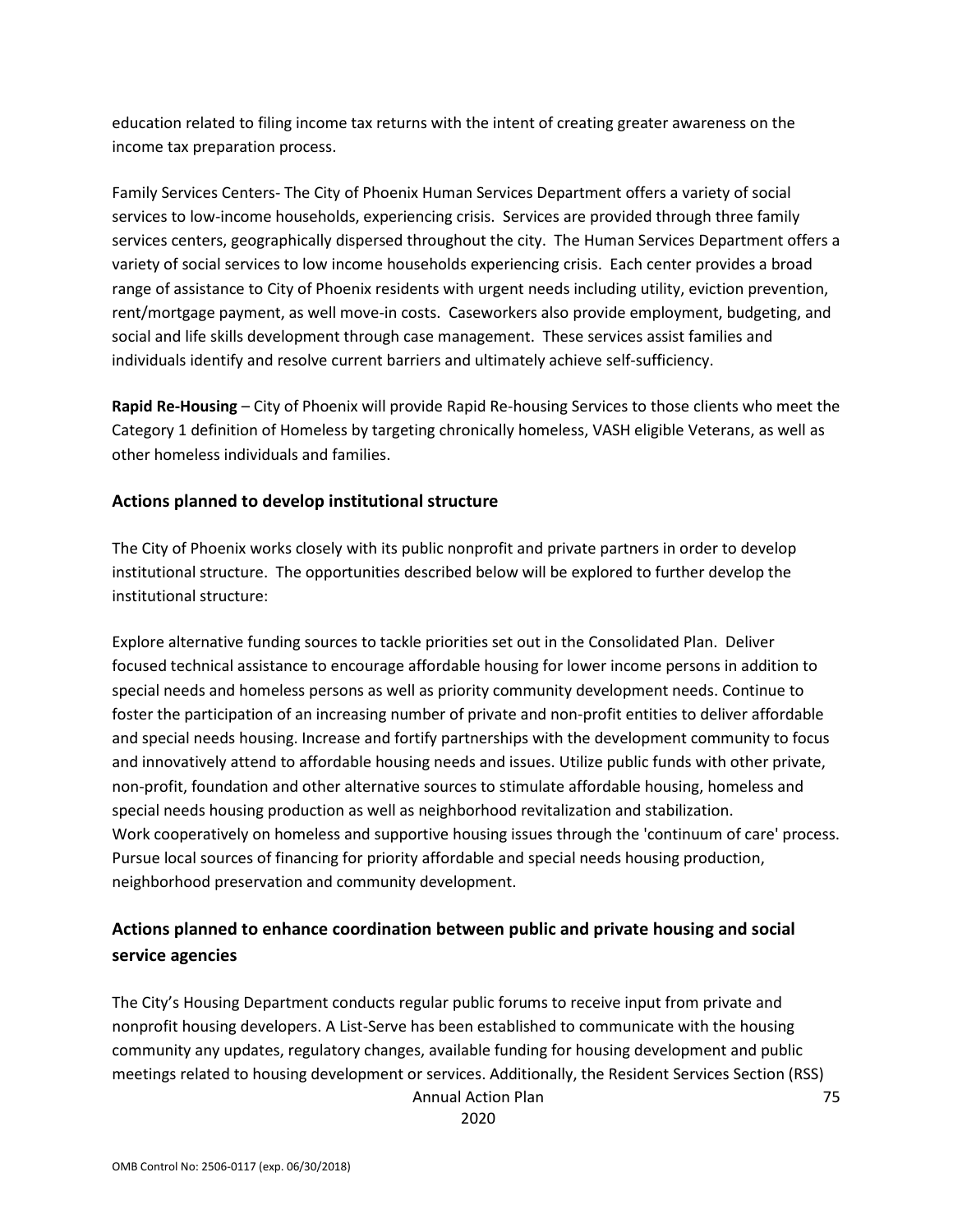has established a Coalition of Service Provides, a group of non-profit social service providers, to help connect low-income residents to services and resources.

The method for selecting HOPWA Project Sponsors is to conduct an open, competitive Request for Proposal (RFP) process. This includes providing full access to grassroots faith-based, all agencies providing HIV/AIDS services, minority owned businesses and other community organizations. Prior to the issuance of a RFP, community outreach, meetings and communication through email occurs to ensure community organizations are aware of the upcoming RFP and to receive feedback on current services and/or gaps in services.

### **Discussion:**

The actions and activities further develop a programmatic response to meeting the needs of those identified as underserved.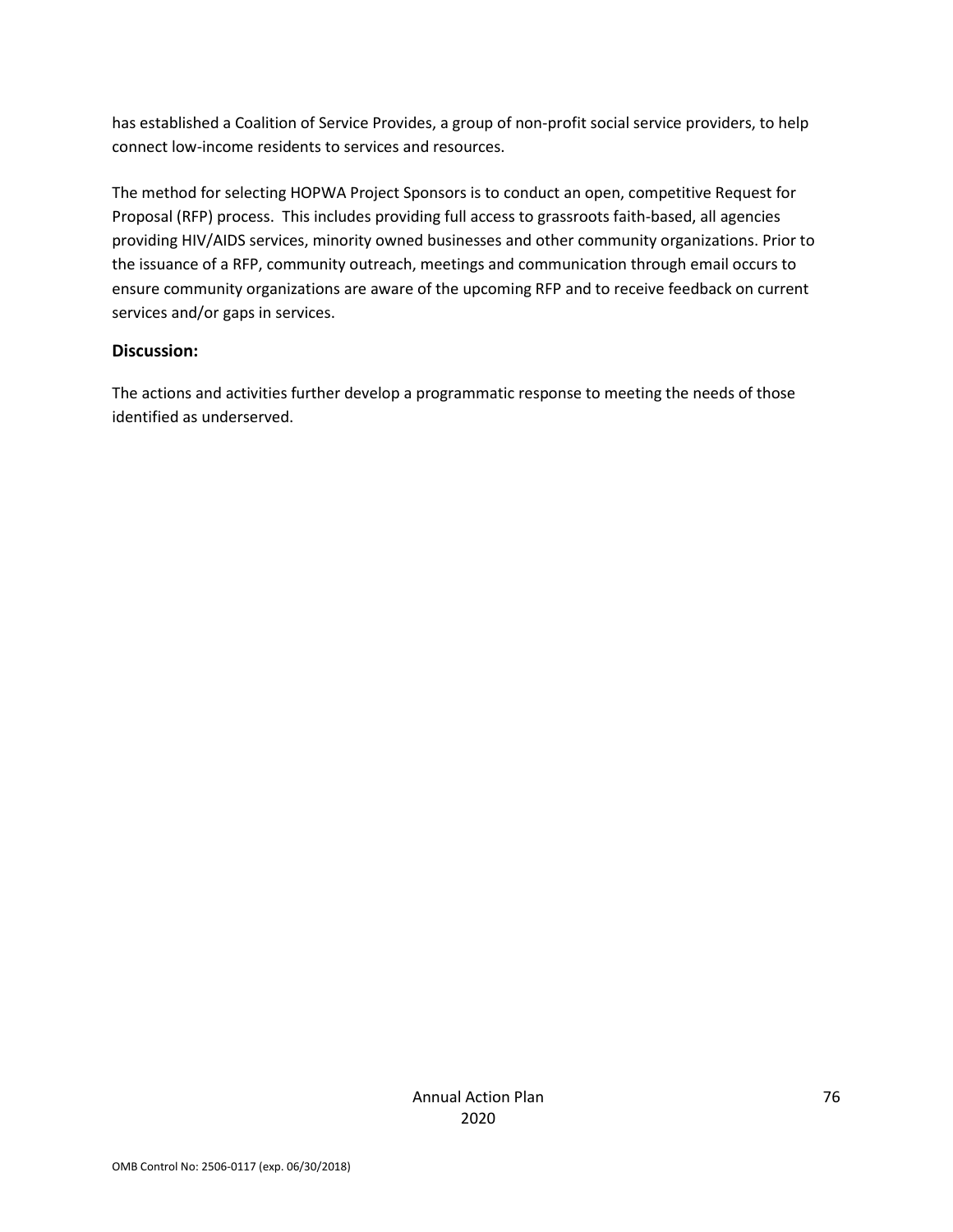# **Program Specific Requirements**

# **AP-90 Program Specific Requirements – 91.220(l)(1,2,4)**

### **Introduction:**

The information below is narrative on the City of Phoenix's plan to utilize federal entitlement funds.

## **Community Development Block Grant Program (CDBG) Reference 24 CFR 91.220(l)(1)**

Projects planned with all CDBG funds expected to be available during the year are identified in the Projects Table. The following identifies program income that is available for use that is included in projects to be carried out.

| 1. The total amount of program income that will have been received before the start   |              |
|---------------------------------------------------------------------------------------|--------------|
| of the next program year and that has not yet been reprogrammed                       | 600,000      |
| 2. The amount of proceeds from section 108 loan guarantees that will be used during   |              |
| the year to address the priority needs and specific objectives identified in the      |              |
| grantee's strategic plan.                                                             | 0            |
| 3. The amount of surplus funds from urban renewal settlements                         | 0            |
| 4. The amount of any grant funds returned to the line of credit for which the planned |              |
| use has not been included in a prior statement or plan                                | 0            |
| 5. The amount of income from float-funded activities                                  | $\Omega$     |
| <b>Total Program Income:</b>                                                          | 1,344,00,000 |

#### **Other CDBG Requirements**

| 1. The amount of urgent need activities                                          | 0      |
|----------------------------------------------------------------------------------|--------|
| 2. The estimated percentage of CDBG funds that will be used for activities that  |        |
| benefit persons of low and moderate income. Overall Benefit - A consecutive      |        |
| period of one, two or three years may be used to determine that a minimum        |        |
| overall benefit of 70% of CDBG funds is used to benefit persons of low and       |        |
| moderate income. Specify the years covered that include this Annual Action Plan. | 70.00% |
|                                                                                  |        |

## **HOME Investment Partnership Program (HOME) Reference 24 CFR 91.220(l)(2)**

1. A description of other forms of investment being used beyond those identified in Section 92.205 is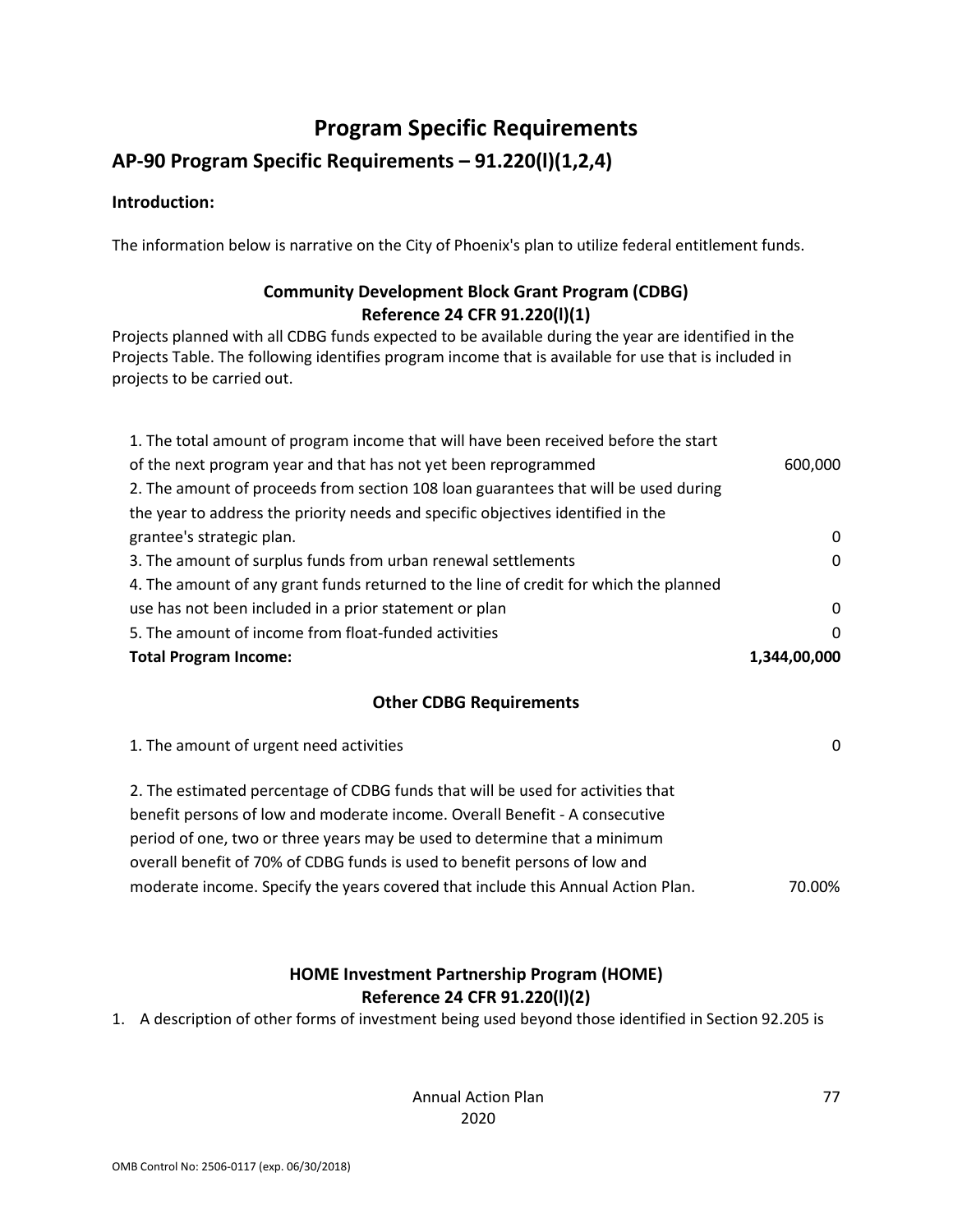as follows:

Not Applicable.

2. A description of the guidelines that will be used for resale or recapture of HOME funds when used for homebuyer activities as required in 92.254, is as follows:

In the City's down payment assistance programs where the note is forgiven and deferred, the deferred amount is stated in the down payment assistance loan documents. The loan is secured through a recorded Deed of Trust. If the house is sold before the loan is completely forgiven and the period of affordability still remains, the City will recapture the HOME subsidy from available net sales proceeds.

In the City's down payment assistance programs where the note is due on sale of the home, the subsidy amount and term of the loan is stated in the down payment assistance loan documents. The loan is secured through a recorded Deed of Trust. If the house is sold before the HOME Program period of affordability is met, the City will recapture the HOME subsidy from available net sales proceeds.

In the past, the City administered a Shared Equity Down Payment Assistance Loan Program (SEDAP) where upon sale and/or evidence of default as defined in the loan documents, the original down payment assistance loan plus or minus a percentage of the appreciation or depreciation will be due the City (also known as net sales proceeds). The percent appreciation/depreciation due is based on whether there is a gain or loss from a subsequent sale. If there is a gain, then the City will be paid its original loan plus a share of the appreciation based on the percentage of the City's shared equity loan to the total acquisition cost. If there is a loss, then 100% of such amount will be reduced from the City's original down payment assistance loan.

3. A description of the guidelines for resale or recapture that ensures the affordability of units acquired with HOME funds? See 24 CFR 92.254(a)(4) are as follows:

Under the City's 1st Time Homebuyers Program where the City holds the mortgage, the City will recapture the HOME subsidy from available net proceeds from owners who sell their property before the Period of Affordability expires. To ensure that the intent of the HOME program affordability period is met, the City files a Deed of Trust for each property. Since the City is the Deed and mortgage holder, any sales transaction will require the City's participation. The City also requires that a Deed of Trust and Declaration of Affirmative Land Use Restrictions (or Special Warranty Deed) be recorded.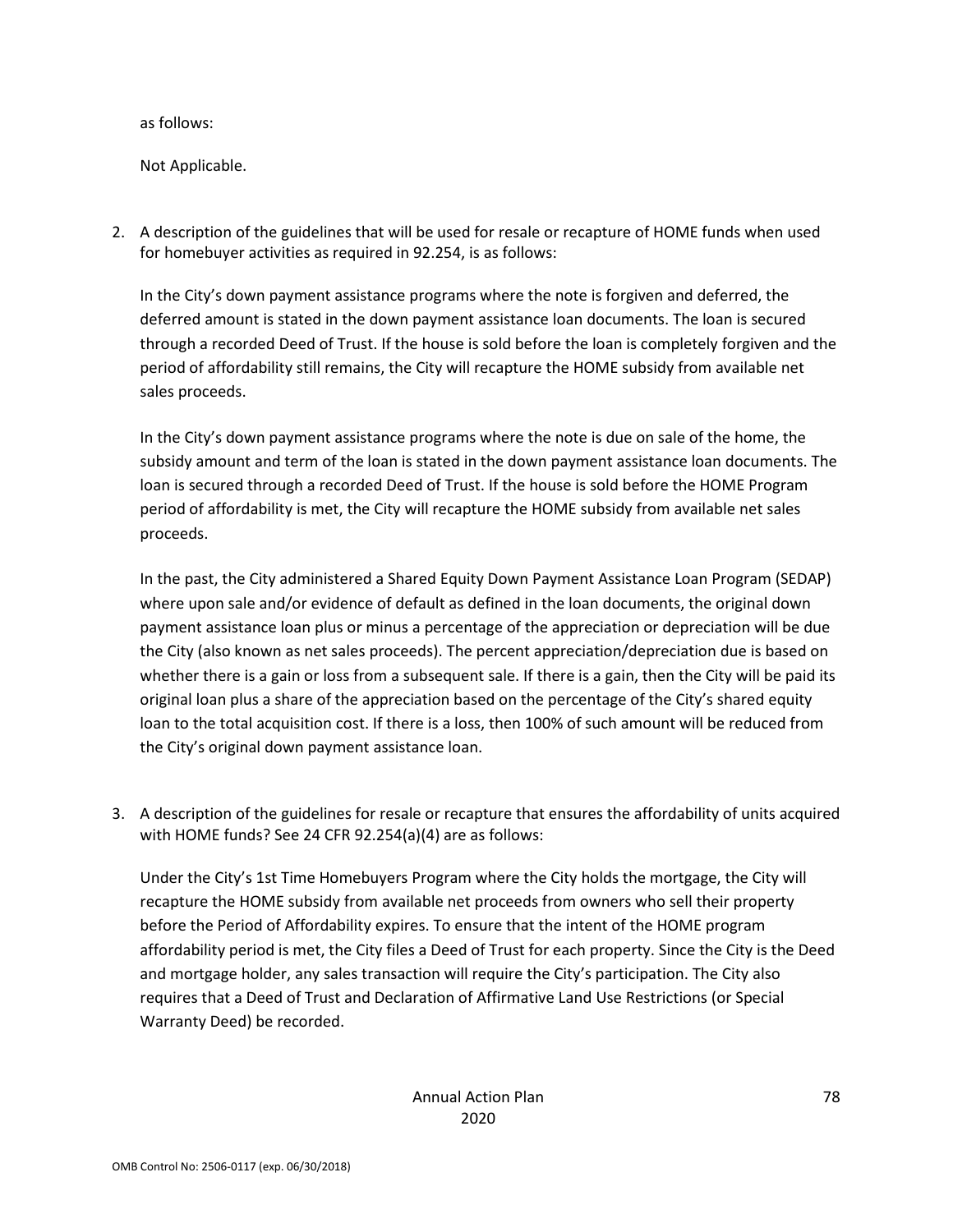4. Plans for using HOME funds to refinance existing debt secured by multifamily housing that is rehabilitated with HOME funds along with a description of the refinancing guidelines required that will be used under 24 CFR 92.206(b), are as follows:

The Housing Department may consider a citywide refinancing program, as an investment strategy for acquisition and/or rehabilitation of affordable rental projects sponsored by nonprofit housing developers with a minimum HOME investment of \$1,000 per unit. All rehabilitated units must be located within Phoenix City Limits and meet the City of Phoenix Minimum Property Standards. Priority will be given to projects already supported by City funds. While refinancing may be an eligible activity in the preservation of affordable rental housing, it will not be eligible as the primary purpose of the Department's refinancing investment strategy. "Taking out" or "cashing out" by developer/borrower of capital equity will not be permitted under the Department's refinancing investment strategy.

Nonprofit housing developers may be eligible to refinance existing debt using Housing Department funds when rehabilitation of the project and refinancing is necessary to create or continue longterm affordability rental restrictions. Through an application process, projects must provide a management plan and 15-year proforma. City staff will review and underwrite the project to determine feasibility. Aspects such as property management, financial need, long term financial feasibility, market demand and level of rehabilitation will be reviewed to determine the project feasibility. Housing Department funds utilizing federal block grant funds such as HOME Investment Partnerships Program cannot be used to refinance FHA loans and/or multifamily mortgage loans made or insured by any federal program including the Community Development Block Grant Program (CDBG). Projects must be developed by a nonprofit agency and located jurisdiction wide (anywhere within the City of Phoenix). The new investment must create additional affordable units and/or be used to maintain current affordable units.

All projects are subject to long-term affordability restrictions which limit resident incomes and rents based on levels of area median income (AMI) established annually by the U.S. Department of Housing and Urban Development (HUD). All units receiving Department refinancing assistance must be reserved for households below 60% of AMI. An affordability restriction of at least 30 to 40 years will be required on all units assisted through the refinancing investment strategy. Specific project requirements will determine period of affordability restriction.

## **Emergency Solutions Grant (ESG) Reference 91.220(l)(4)**

1. Include written standards for providing ESG assistance (may include as attachment)

The City of Phoenix utilizes the Maricopa County Continuum of Care Community Best Practices

Annual Action Plan 2020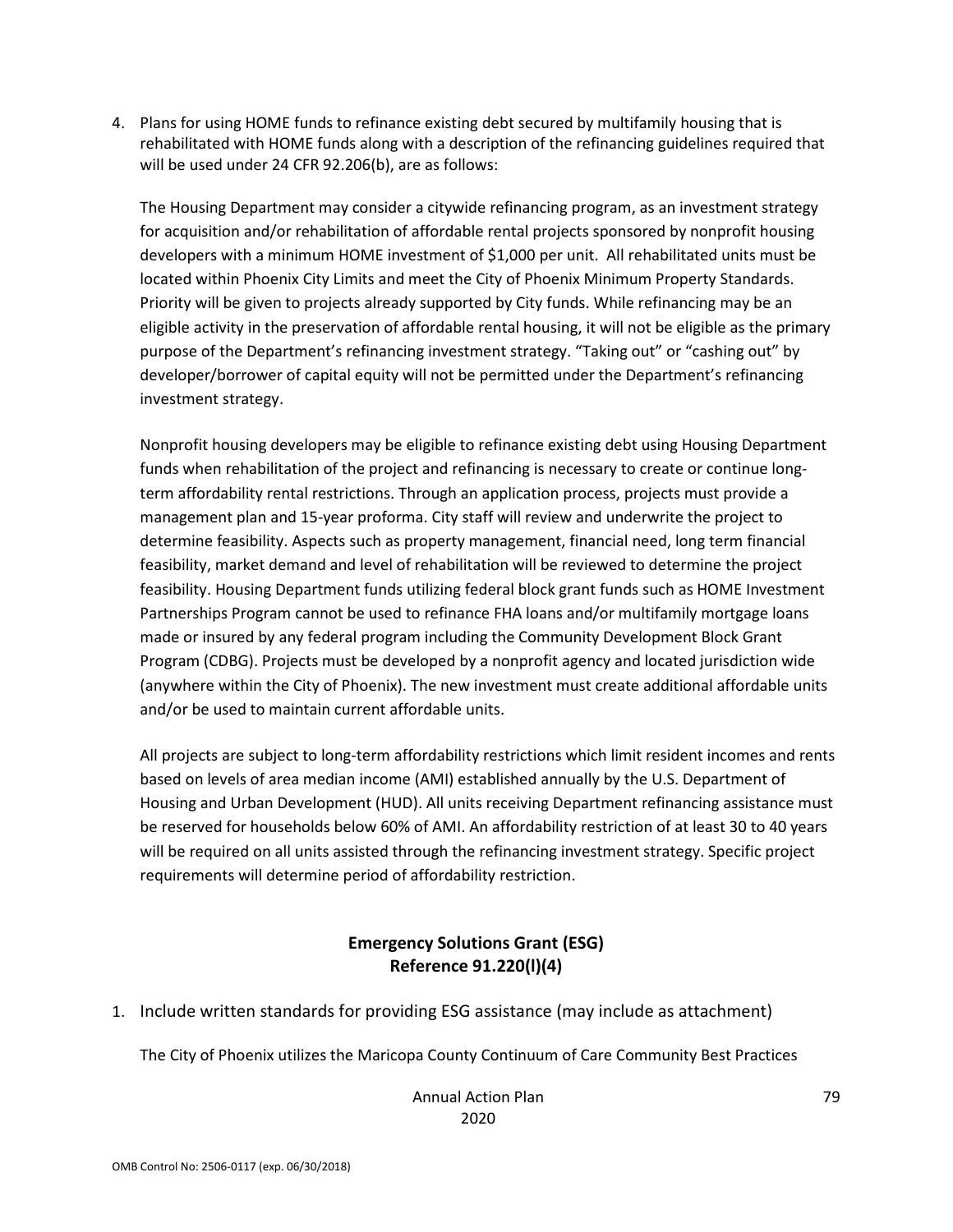developed and approved through the Maricopa County CoC in the direct provision of ESG assistance. Likewise, the city contractually requires sub recipients to provide ESG assistance in alignment with applicable standards.

2. If the Continuum of Care has established centralized or coordinated assessment system that meets HUD requirements, describe that centralized or coordinated assessment system.

The CoC operates a Coordinated Entry (CE) system for all people experiencing homelessness. The Access Points use a common assessment tool to determine the housing intervention that is best suited for the client(s). The assessment tool is then utilized to determine if domestic violence is a factor and if so, the victim's immediate safety is subsequently assessed. Client(s) may then be referred to the DV Centralized Screening (CS) system, the parallel system for victims of domestic violence. Once safety is addressed, then the housing assessment tool is administered by CE and referrals are made based on the substantiated need. Client choice is also considered when making a referral as many housing options are presented and the client choice is paramount to the success of the intervention. Many DV providers were involved in the development of the CE system to ensure that victim remains safe and connection to the DV system as well as the variety of housing options.

The Family Housing Hub serves as a single point of entry system for families experiencing homelessness in Maricopa County. The Family Housing Hub coordinates shelter and housing for local nonprofit agencies. The Welcome Center serves as the initial access point wherein single adult individuals experiencing homelessness are engaged. The CoC approved the VI-SPDAT and Family VI-SPDAT as the common assessment tool for coordinated entry. Staff at the Family Housing Hub and Welcome Center, as well as other trained partners, administer the VI-SPDAT to determine which intervention best meets the needs of the individual or family. The access point then makes the initial referral to the housing and/or service provider based on the needs identified. People are first assessed for safety and, as appropriate, triaged to other systems of care for crisis or domestic violence.

3. Identify the process for making sub-awards and describe how the ESG allocation available to private nonprofit organizations (including community and faith-based organizations).

The current City of Phoenix ESG sub awards were granted through a competitive Request for Proposal (RFP) process in FY 2018 for a one-year period with the option of three additional one-year renewal periods. Contracts are monitored annually for progress towards performance outcomes and compliance with federal, state and local regulations. The city works closely with sub recipients to provide training, technical assistance and ongoing support as needed.

4. If the jurisdiction is unable to meet the homeless participation requirement in 24 CFR 576.405(a), the jurisdiction must specify its plan for reaching out to and consulting with homeless or formerly homeless individuals in considering policies and funding decisions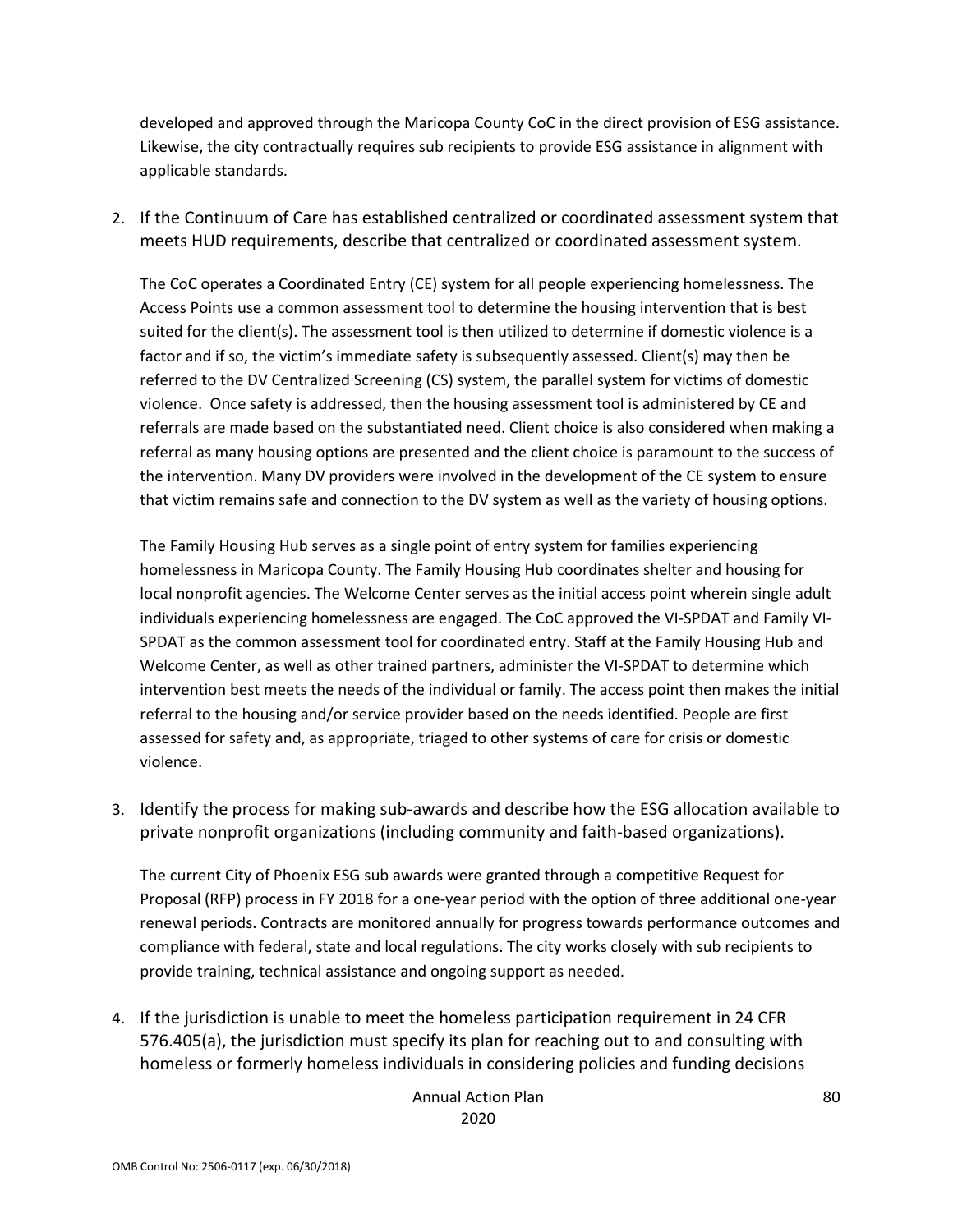regarding facilities and services funded under ESG.

The City of Phoenix Human Services Commission, which serves as the Human Services Department's governing board includes representation of person(s) who are homeless or formerly homeless and organizations which serve persons currently experiencing homelessness.

*5.* Describe performance standards for evaluating ESG.

Performance standards are included in the Maricopa County Continuum of Care Community Best Practices (attached) approved by the Maricopa County CoC and required for all ESG assistance activities. Sub awardees provide monthly demographic reports and quarterly performance reports to track progress towards annual outcomes.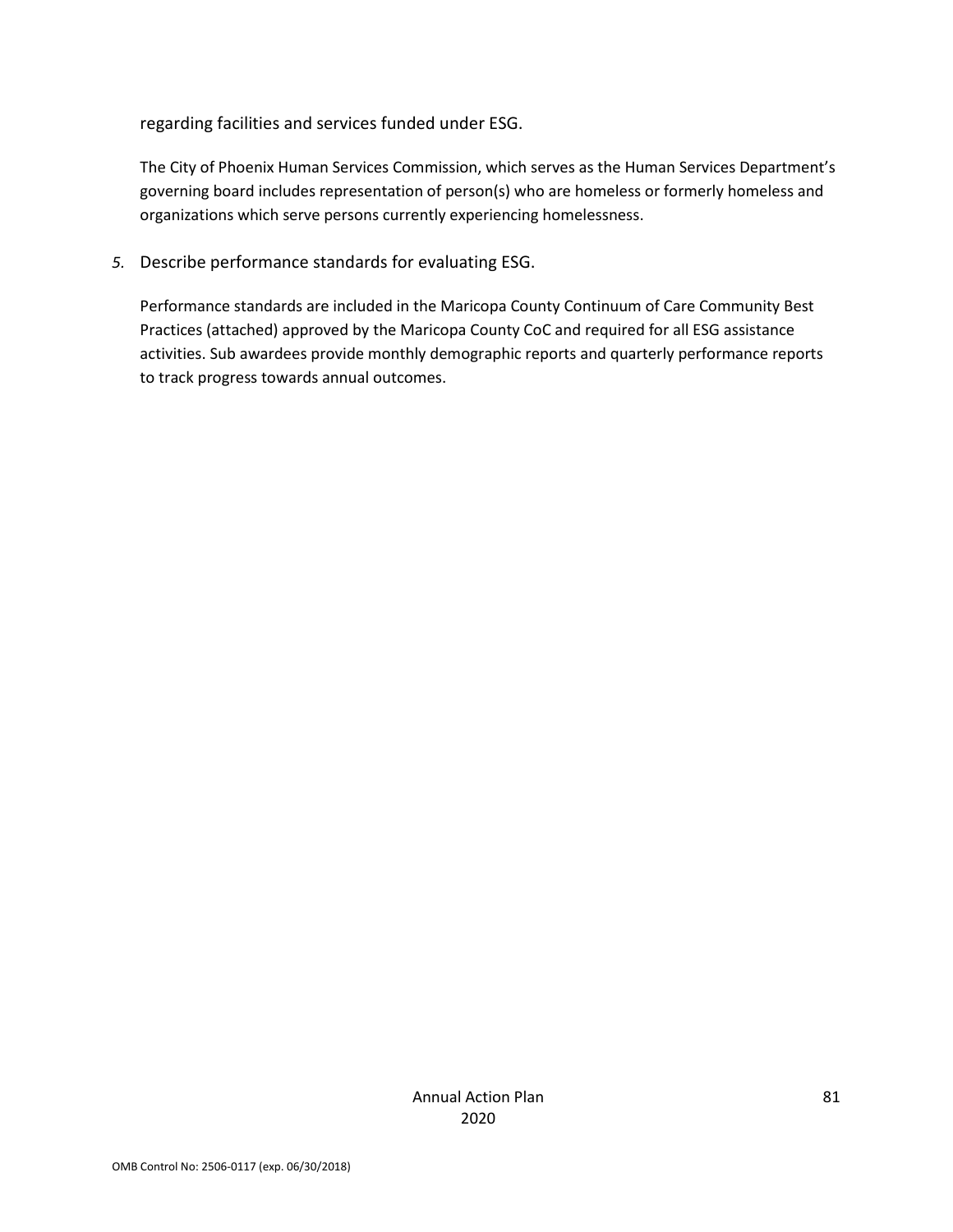# **Attachments**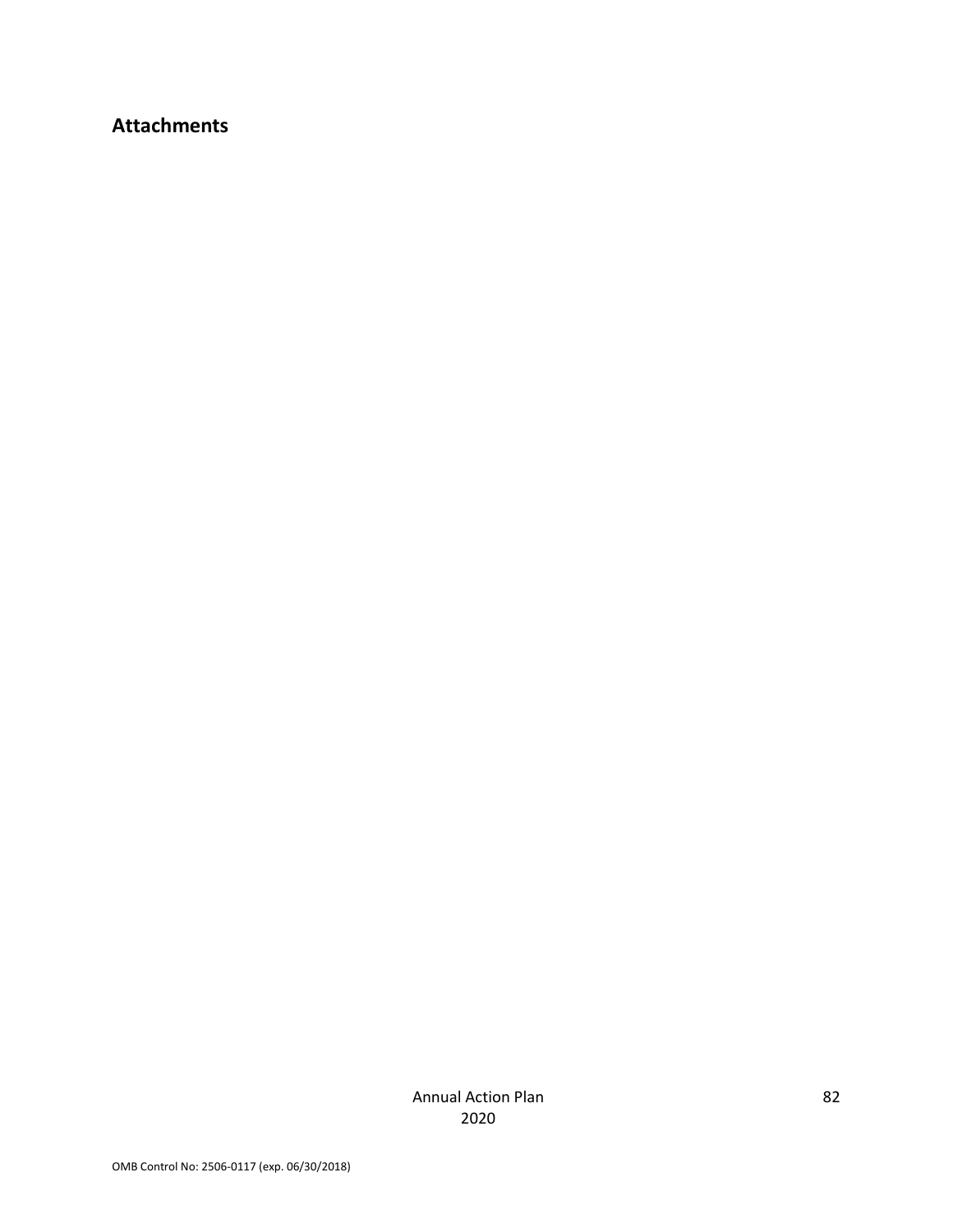**Grantee Unique Appendices**